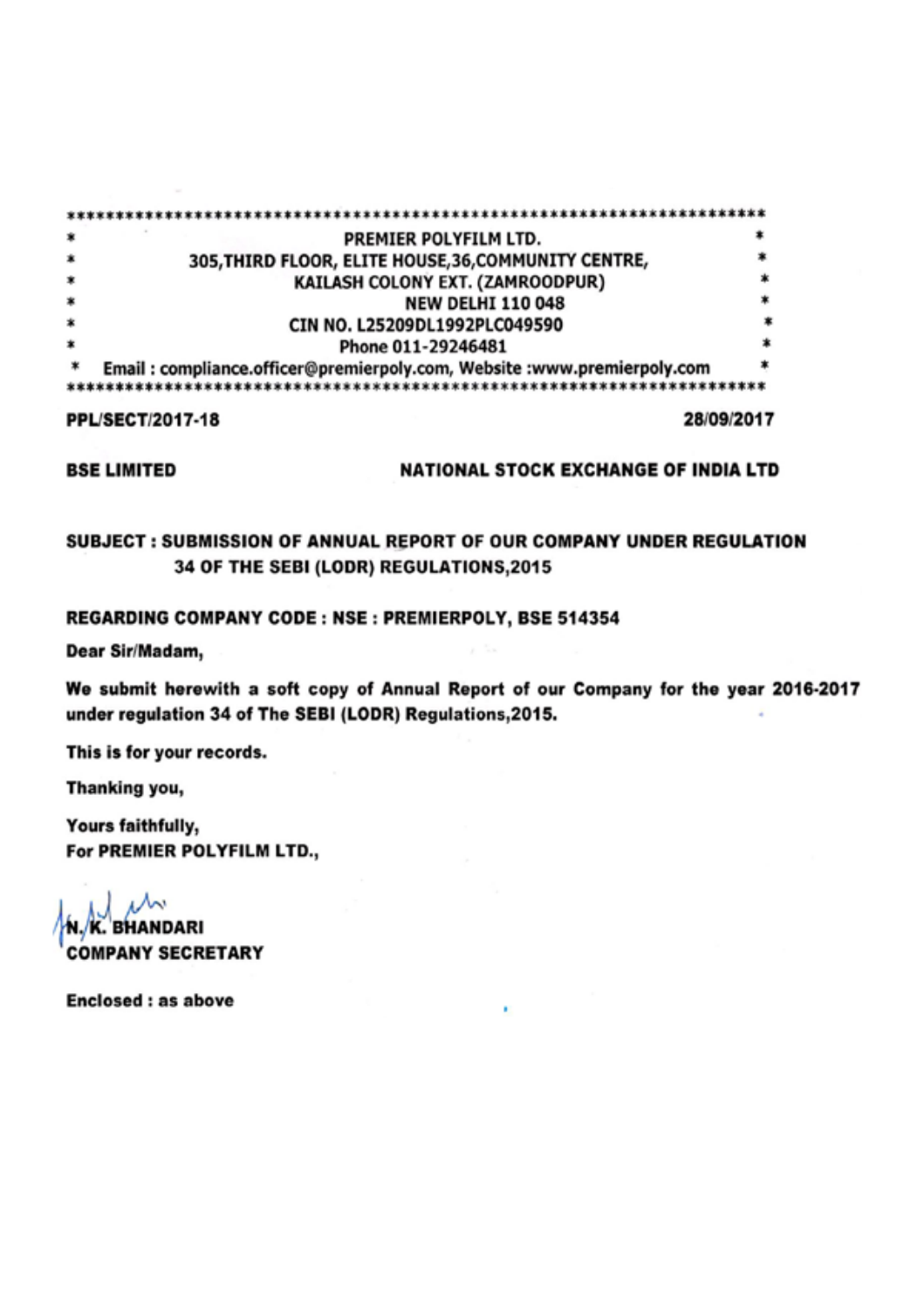

## PREMIER POLYFILM LTD. ANNUAL REPORT 2016-2017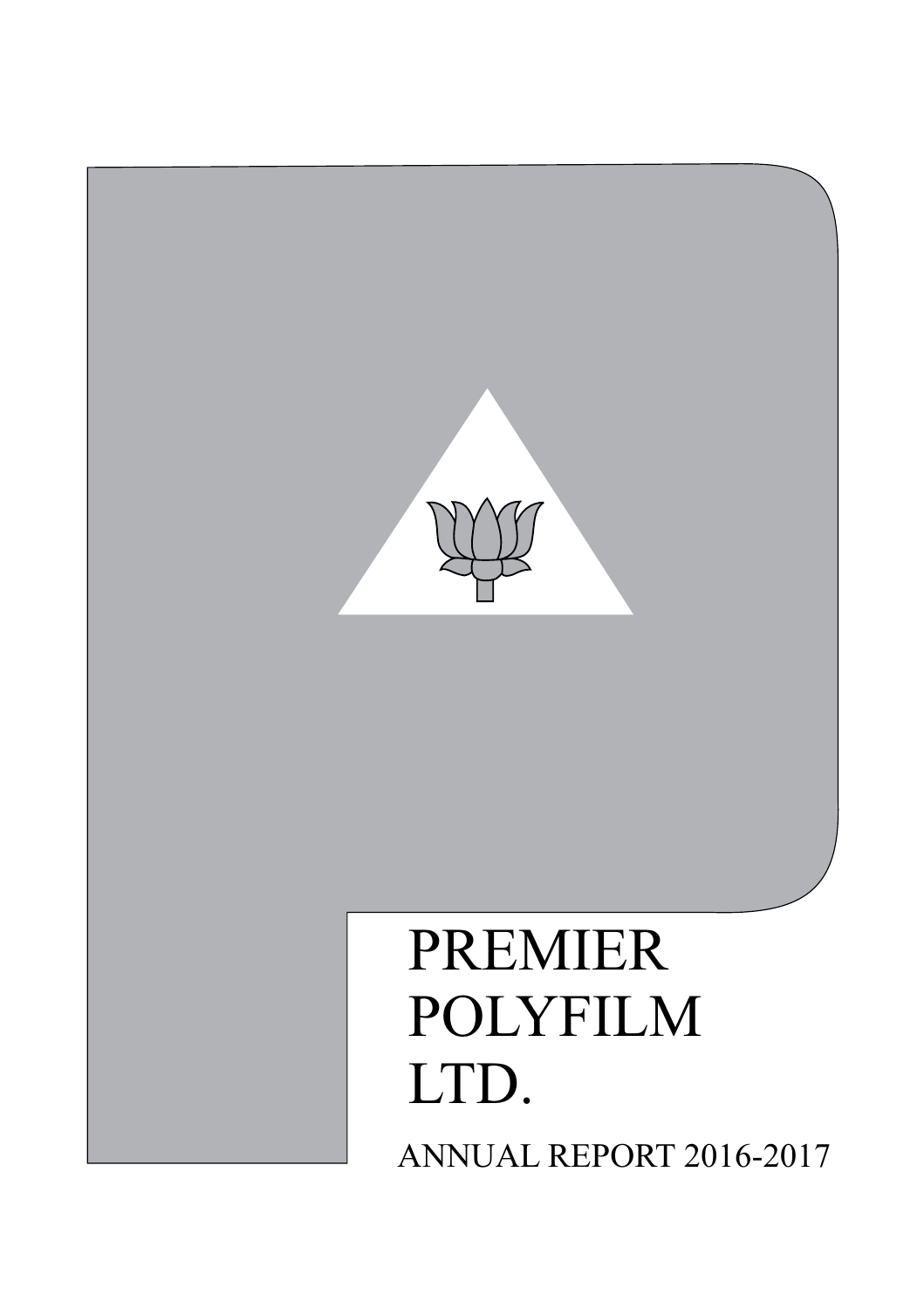

## **BOARD OF DIRECTORS**

Shri Jaspal Singh Marwah Shri Kamlesh Kumar Sinha Shri Manoj Kumar Gupta Smt. Rashmee Singhania Shri S.P. Jain-Executive Director Shri Amitaabh Goenka-Executive Director Shri Amar Nath Goenka- Managing Director **COMPANY SECRETARY** Shri N.K. Bhandari **AUDITORS** De & Bose Chartered Accountants 8/2, Kiran Sankar Roy Road, 2nd Floor. Room No. 1 & 18, Kolkata- 700 001

## **BANKERS**

Kotak Mahindra Bank Limited Chandni Chowk, Delhi - 110006

## **REGISTERED OFFICE**

Flat No. 305, Ill Floor, Elite House, 36, Community Centre, Kailash Colony Extension (Zamroodpur), New Delhi- 110 048

## **HEAD OFFICE & FACTORY (UNIT I)**

40/1A, Site IV, Sahibabad Industrial Area, Sahibabad, Ghaziabad - (U.P.) 201010 **UNIT II**

## A-13, Sikandrabad Industrial Area, Sikandrabad, District - Bulandshahr, (UP) **REGISTRAR & SHARE TRANSFER AGENT** Beetal Financial & Computer Services (P) Ltd. Beetal House, 99, Madangir, Behind Local Shopping Centre, Near Dada Harsukh Das Mandir, New Delhi - 110062 Phone No. 011-29961282, 29961283

**ISIN NUMBER : INE 309M01012**

**E-VOTING : Central Depository Services (India) Ltd. (CDSL)**

**CIN NO. : L25209DL1992PLC049590** 

## **CONTENTS**

**Page No.**

| гаче но.                                      |    |
|-----------------------------------------------|----|
| Notice                                        | 3  |
| E-Voting Instructions                         | 12 |
| Directors' Report                             | 14 |
| Secretarial Audit Report                      | 28 |
| Auditors' Certificate on Corporate Governance | 38 |
| Independent Auditors' Report                  | 41 |
| <b>Balance Sheet</b>                          | 45 |
| Statement of Profit & Loss Account            | 46 |
| Cash Flow Statement                           | 47 |
| Significant Accounting Policies               | 49 |
| Proxy Form                                    | 67 |
| Attendance Slip                               | 69 |
| MPCU Shah Auditorium Road Map                 | 70 |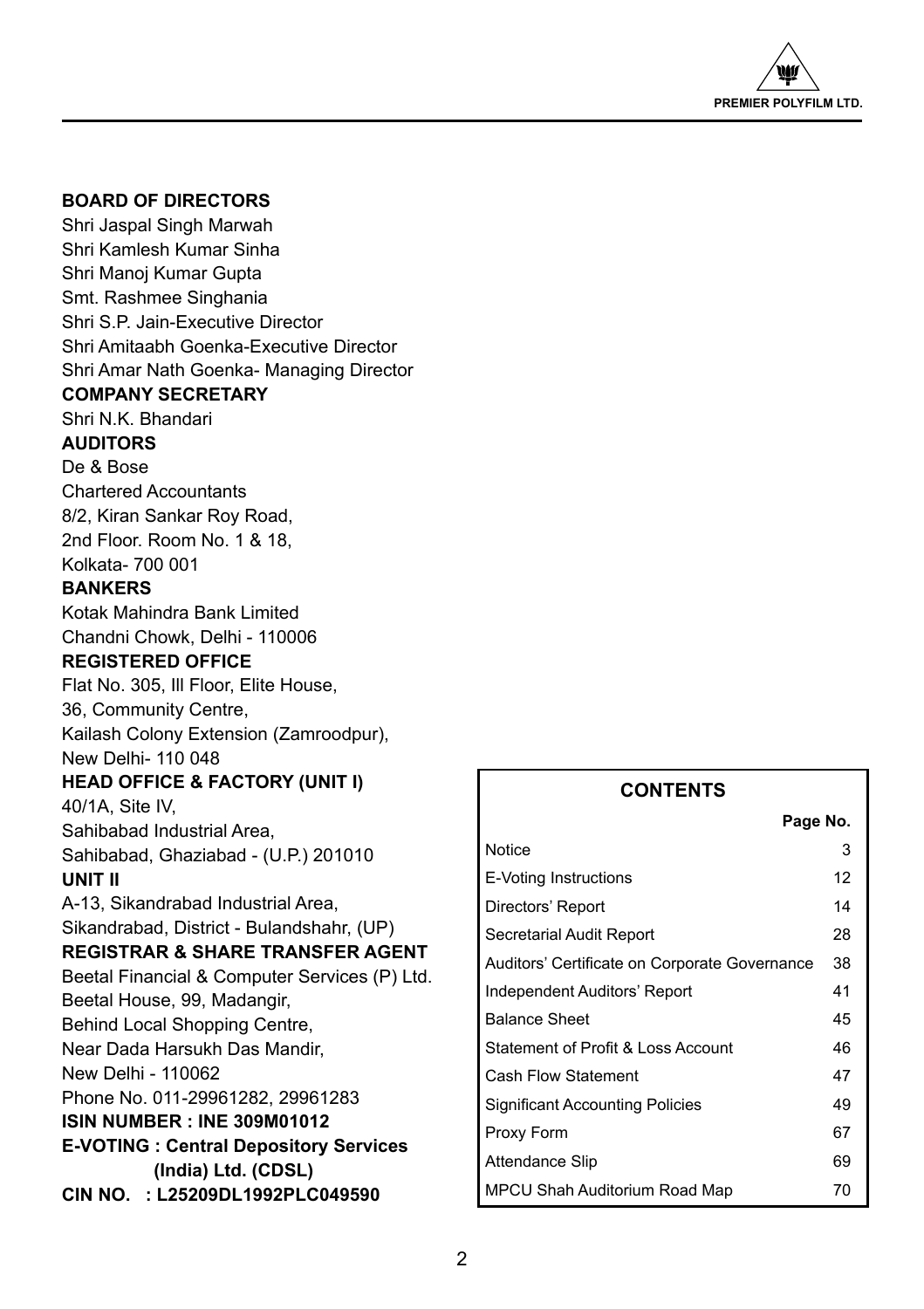

## **NOTICE**

Notice is hereby given that the **Twenty Fifth Annual General Meeting** of Premier Polyfilm Ltd. will be held on **Wednesday the 27th day of September, 2017 at 11.30 A.M.** at Shah Auditorium,2, Raj Niwas Marg, Civil Lines, Delhi 110 054 to transact the following business:

## **ORDINARY BUSINESS:**

- 1) To consider and adopt Balance Sheet of the Company as at 31st March, 2017, Profit & Loss Account for the period from 1st April,2016 to 31st March,2017 and the reports of Auditors' and Directors' thereon.
- 2) To declare Dividend for the year ended 31st March, 2017 @ Rs.0.50 paise per equity share with the face value of Rs.5/- each.
- 3) To appoint a Director in place of Shri Amitaabh Goenka (holding DIN 00061027), who retires by rotation and being eligible, offers himself for re-appointment.
- 4) To consider appointment of Statutory Auditors and, if thought fit, to pass the following resolution with or without modification(s), as an **ORDINARY RESOLUTION.**

"RESOLVED THAT pursuant to provision of section 139 of the Companies Act, 2013, as amended or re-enacted from time to time, and other applicable provisions of the Companies Act, 2013 consent of Shareholders be and is hereby accorded for appointment of M/s MARS & Associates, Chartered Accountants (Firm Registration number 010484N), upon expiry of term of office of Auditor under Section 139(2) of the Companies Act, 2013 of the existing Auditor (i.e. M/s De & Bose), as statutory auditor of the company for the financial year 2017-2018 to 2021-2022, i.e. from the conclusion of the forthcoming Annual General Meeting till the conclusion of Annual General Meeting of the Company to be held in year 2022 subject to ratification at every Annual General Meeting by the shareholders, at a remuneration to be decided by the Managing Director of the Company.

RESOLVED FURTHER THAT Managing Director and Company Secretary of the company be and are hereby severally authorized to do all such acts and deeds, matters and things that may be required in connection or for matters incidental thereto, filing all such documents with appropriate authorities and completing such other formalities as may be considered necessary, proper and expedient to give effect to this Resolution."

## **SPECIAL BUSINESS**

5) To consider and, if thought fit, to pass with or without modification, the following resolution as **SPECIAL RESOLUTION:**

"RESOLVED that pursuant to the provisions of Sections 196, 197, 203 and any other applicable provisions of the Companies Act, 2013 and the rules made thereunder (including any statutory modification(s) or re-enactment thereof for the time being in force), read with Schedule V to the Companies Act, 2013 and the Companies (Appointment and Remuneration of Managerial Personnel) Rules, 2014 (including any statutory modification or re-enactment thereof for the time being in force) and subject to such other approvals, permissions and sanctions, as may be necessary, Article 116 of the Articles of Association of the Company and subject to the limits specified in Schedule V to the Companies Act, 2013, the consent of the Company be and is hereby accorded by way of Special Resolution to the appointment of Shri Amar Nath Goenka (holding DIN 00061051) as the Whole-time Director of the Company designated as "Managing Director" for a period of three (3) years effective from 18th February,2018.

RESOLVED FURTHER THAT in accordance with the provisions of the Companies Act,2013 and in accordance with the provisions as contained in Schedule V (Part I) (c) of the Companies Act,2013 the Company hereby accords its approval by way of Special resolution to the continuous appointment of Shri Amar Nath Goenka, Managing Director of the company, till 17-02-2021 i.e. even after attaining the 70 years of age.

"RESOLVED that the terms of re-appointment, remuneration including perquisites payable to Shri Amar Nath Goenka, Managing Director, shall be as under:

A) **Period:** 36 months from 18/02/2018 to 17/02/2021.

## B) **Remuneration:**

1) **Basic Salary per month:** Rs. 2,00,000/- (Rupees Two Lakhs only) in the pay scale of Rs.2,00,000/- (Rupees Two Lakhs Only) to Rs. 4,00,000/- (Rupees Four Lakhs Only) with such increment in the basic salary as the Board may decide on the recommendations of the Nomination and Remuneration Committee from time to time.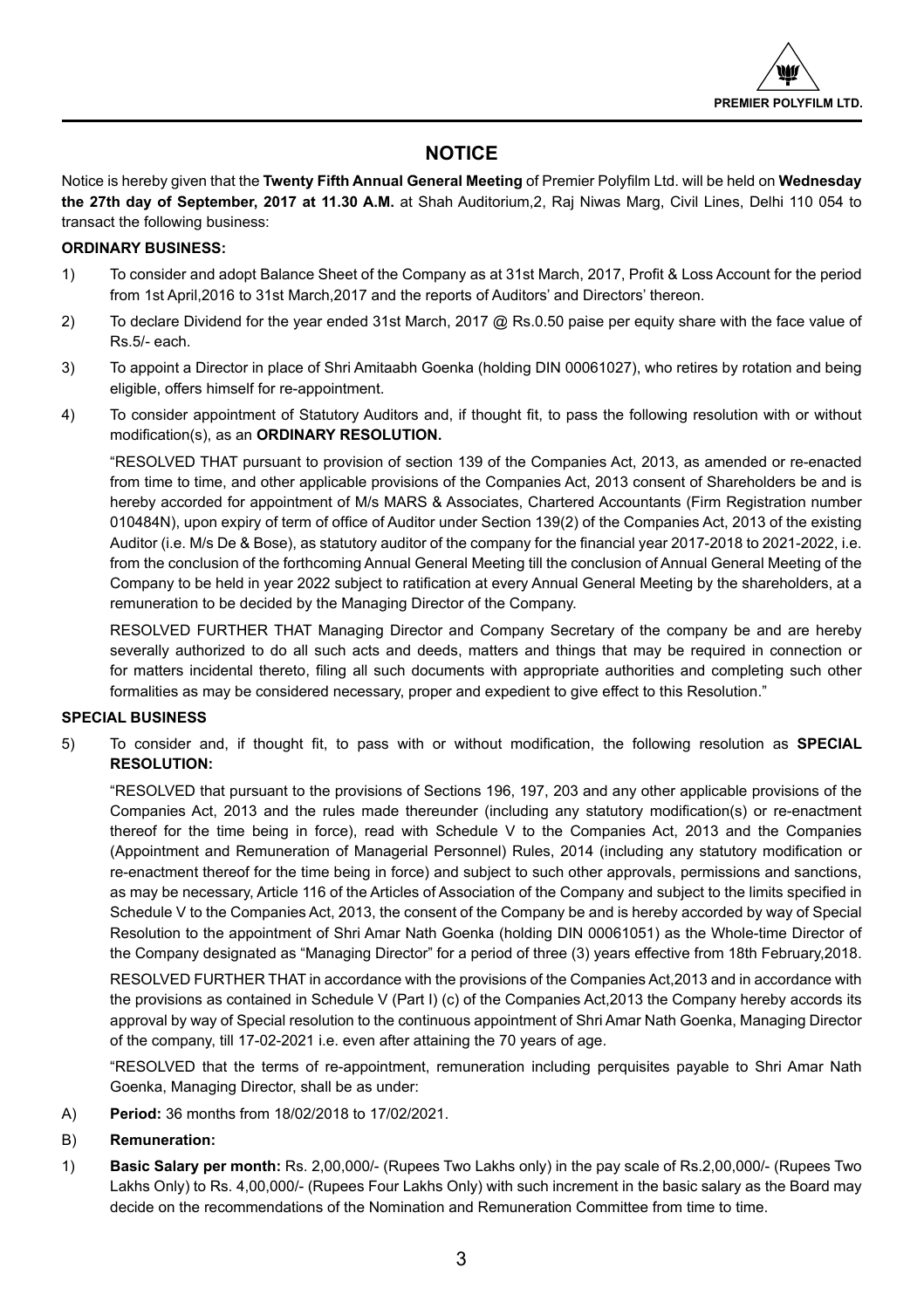

## 2) **Perquisites and other amenities payable**

## a) **Housing:-**

 The Managing Director shall be provided unfurnished accommodation at New Delhi. The expenditure by the company on hiring of unfurnished accommodation for Managing Director will not be over 60 percent of the salary over and above 10 percent payable by the Managing Director and in case no accommodation is provided by the company, the Managing Director shall be paid House Rent Allowance @60% of his basic salary.

## b) **Conveyance :**

 The Managing Director shall be provided with the facility of free chauffer Driven conveyance from his residence to the factory/Office & back and for use for official purpose.

## c) **Reimbursement of Medical expenses :**

 The Managing Director shall be provided with the facility of reimbursement of actual medical expenses incurred by him & his family equivalent to one month's salary in a year and can be accumulated upto the period of his tenure i.e. upto three years. The Managing Director can also incur medical expenses beyond his usual entitlement to medical benefits for self and dependent family members for special treatment for serious illness that he and/or any dependent member of his family may suffer and may require to be continued and/or given either in the country and/or abroad. Further for providing him medical treatment aboard, if required, all expenses regarding hospitalization, nursing home, surgical expenses, medicines pertaining to such medical treatment of the Managing Director and full expenses for travel, boarding and lodging expenses of the Managing Director, his wife and an attendant shall also be provided by the Company till such time he recovers and/or is advised to stay aboard for such protected medical treatment. However, in such a case, if any tax is applicable on such expenses at that time under the provisions of the Income Tax Act, the same shall be charged to /recovered from the Managing Director. Otherwise, upon expiry of his present tenure, the unclaimed portion of medical expenses, if any, shall be paid to Managing Director and tax, if any, applicable shall be deducted from the same.

## **d) Leave Travel Assistance :**

 The Managing Director shall be provided with the facility of reimbursement of actual fare but not hotel expenses incurred by him for himself and his wife and dependent children once in two years subject to maximum of one month's consolidated salary. Upon expiry of his present tenure, the unclaimed portion of Leave Travel Expenses shall be paid to him and tax , if any, applicable shall be deducted from the same.

## **e) Leave and Other Perks :**

 The Managing Director shall be entitled to leave on full salary in accordance with the leave rules of the Company applicable to senior managerial personnel of the Company.

 However, the unavailed privilege leave may be encashed by The Managing Director as per the leave rules of the Company applicable to senior managerial personnel of the Company.

 The Managing Director shall also be entitled to contribution to Superannuation Fund or Annuity as applicable to the senior officers of the Company. He shall also be entitled to Gratuity as per the Government rules applicable at the time of his retirement/termination.

 The Managing Director shall be provided with a landline telephone connection at his residence. Personal long distance calls on telephone by The Managing Director shall be billed by the company to The Managing Director.

 In addition to this The Managing Director shall be provided with a cell phone and expenses thereon on actual basis.

RESOLVED FURTHER THAT in the event in any financial year during the tenure of the Managing Director, if the Company does not earn any profits or earns inadequate profits as contemplated under the provisions of Schedule V to the Companies Act, 2013, the Managing Director shall be paid , the remuneration (including perquisites) as the minimum remuneration as set out in the Notice for the Twenty Fifth Annual General Meeting.

RESOLVED FURTHER THAT the Managing Director and Company Secretary of the company be and are hereby severally authorized to do all such acts and deeds, matters and things that may be required in connection or for matters incidental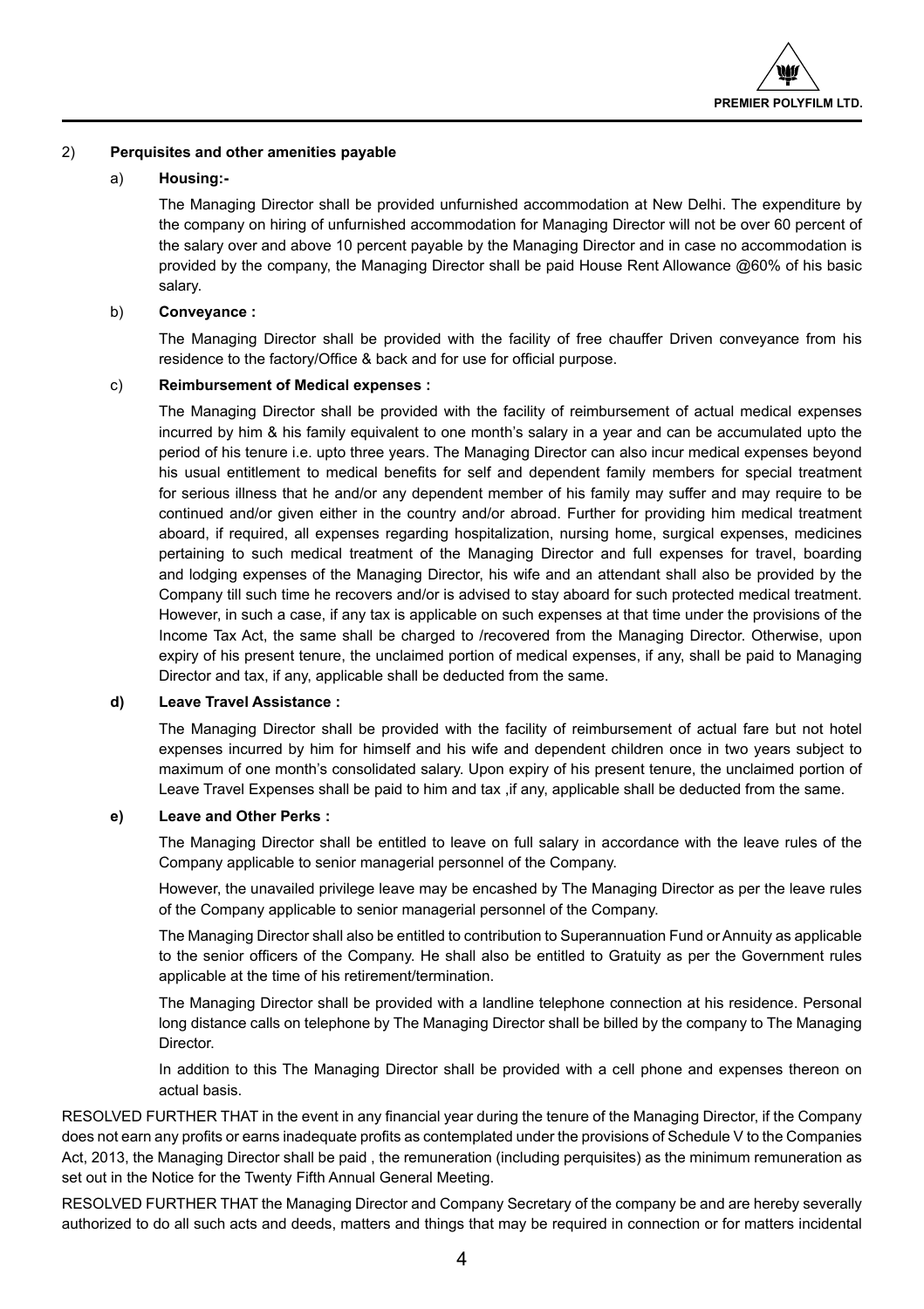thereto, filing all such documents with appropriate authorities and completing such other formalities as may be considered necessary, proper and expedient to give effect to this Resolution."

6) To consider and, if thought fit, to pass with or without modification, the following resolution as **SPECIAL RESOLUTION:**

"RESOLVED that in partial modification of resolution number 5 passed by the Members in Twenty Fourth Annual General Meeting of the Company held on 26th September,2016 and pursuant to the provisions of Sections 196, 197, 203 and any other applicable provisions of the Companies Act, 2013 and the rules made thereunder (including any statutory modification(s) or re-enactment thereof for the time being in force), read with Schedule V to the Companies Act, 2013 and the Companies (Appointment and Remuneration of Managerial Personnel) Rules, 2014 (including any statutory modification or re-enactment thereof for the time being in force) and subject to such other approvals, permissions and sanctions, as may be necessary, Article 116 of the Articles of Association of the Company and subject to the limits specified in Schedule V to the Companies Act, 2013, the consent of the Members of the Company be and is hereby accorded to the increase in salary and perks of Shri Amitaabh Goenka (holding DIN 00061027) as the Whole-time Director of the Company designated as "Executive Director" for a period of 25 months with effective from 1st October, 2017 by way of Special Resolution.

"RESOLVED that remuneration including perquisites payable to Shri Amitaabh Goenka, Executive Director, shall be as under:

A) **Period:** 25 months from 01/10/2017 to 31/10/2019.

## **B) Remuneration:**

(i) **Basic Salary per month:** Rs. 2,50,000/- (Rupees Two Lakhs Fifty Thousand only) ) in the pay scale of Rs.2,50,000/- (Rupees Two Lakhs Fifty Thousand Only) to Rs. 4,50,000/- (Rupees Four Lakhs Fifty Thousand Only) with such increment in the salary as the Board may decide on the recommendations of the Nomination and Remuneration Committee from time to time.

## **(ii) Perquisites and other amenities payable**

## **a) House Rent Allowance:-**

The Executive Director shall be paid House Rent Allowance @40% of the Basic Salary per month.

## **b) Conveyance :**

The Executive Director shall be provided with the facility of free chauffer Driven conveyance from his residence to the factory/Office & back and for use for official purpose.

## **c) Reimbursement of Medical expenses :**

 The Executive Director shall be provided with the facility of reimbursement of actual medical expenses incurred by him & his family equivalent to one month's salary in a year and can be accumulated upto the period of his tenure. Upon expiry of his present tenure, the unclaimed portion of medical expenses shall be paid to him and tax if any applicable, shall be deducted from the same.

## **d) Leave Travel Assistance:**

 The Executive Director shall be provided with the facility of reimbursement of actual fare but not hotel expenses incurred by him for himself and his wife and dependent children once in two years subject to maximum of one month's consolidated salary. Upon expiry of his present tenure, the unclaimed portion of Leave Travel Expenses shall be paid to him and tax if any applicable, shall be deducted from the same.

## **e) Leave and Other perks :**

 The Executive Director shall be entitled to leave on full salary in accordance with the leave rules of the Company applicable to senior managerial personnel of the Company.

 However, the unavailed privilege leave may be encashed by The Executive Director as per the leave rules of the Company applicable to senior managerial personnel of the Company.

 The Executive Director shall also be entitled to contribution to Superannuation Fund or Annuity as applicable to the senior officers of the Company. He shall also be entitled to Gratuity as per the government rules applicable at the time of his retirement/termination.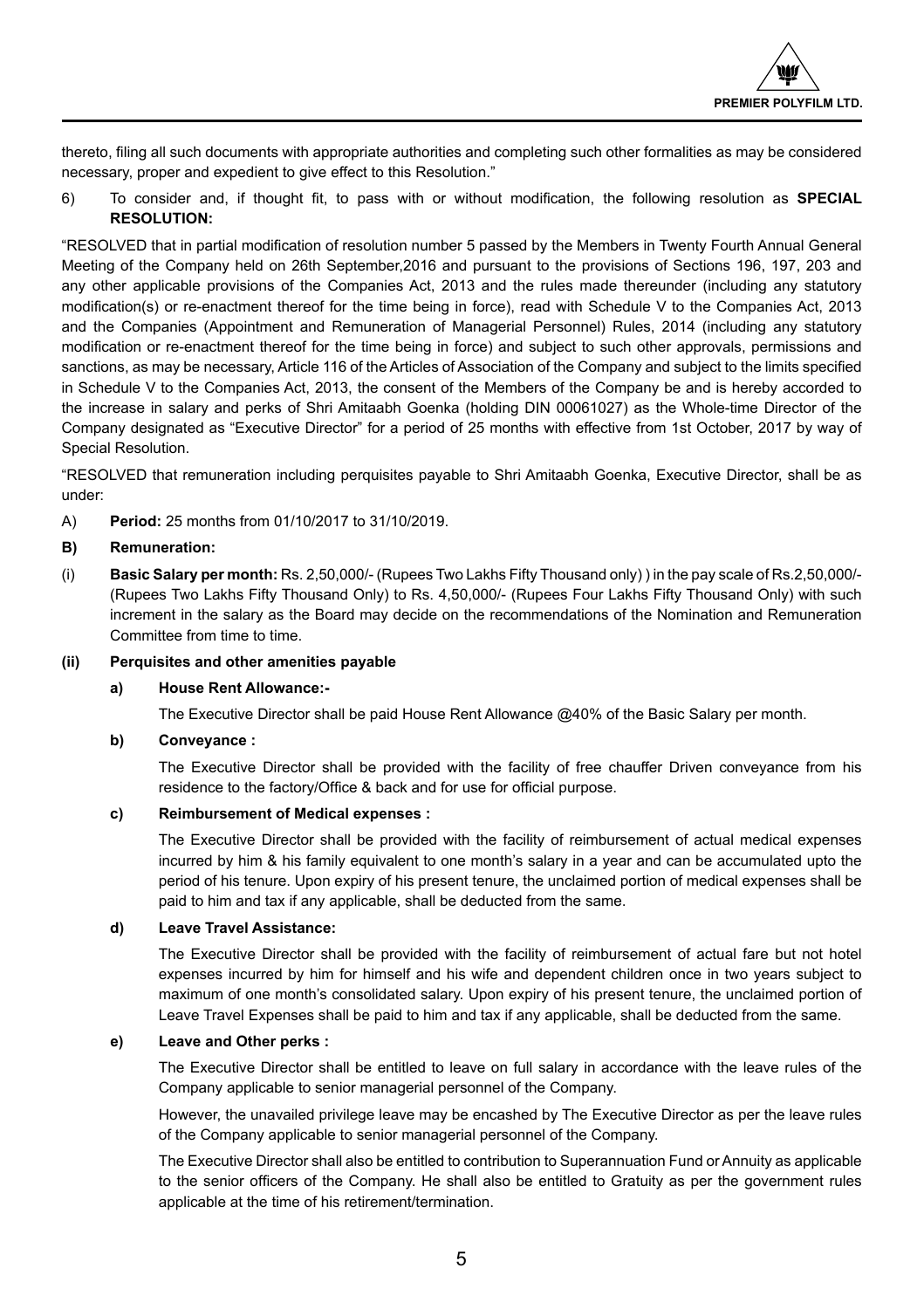The Executive Director shall be provided with a landline telephone connection at his residence. Personal long distance calls on telephone by The Executive Director shall be billed by the company to The Executive Director.

 In addition to this The Executive Director shall be provided with a cell phone and expenses thereon on actual basis.

RESOLVED FURTHER THAT in the event in any financial year during the tenure of the Executive Director, if the Company does not earn any profits or earns inadequate profits as contemplated under the provisions of Schedule V to the Companies Act, 2013, the Executive Director shall be paid , the remuneration (including perquisites) as the minimum remuneration as set out in the Notice for the Twenty Fifth Annual General Meeting.

RESOLVED FURTHER THAT the Managing Director and Company Secretary of the company be and are hereby severally authorized to do all such acts and deeds, matters and things that may be required in connection or for matters incidental thereto, filing all such documents with appropriate authorities and completing such other formalities as may be considered necessary, proper and expedient to give effect to this Resolution."

7) To consider and, if thought fit, to pass with or without modification, the following resolution as **ORDINARY RESOLUTION**

"RESOLVED THAT pursuant to the provisions of Section 148(3) of the Companies Act, 2013 read with Rule 14 of the Companies (Audit and Auditors) Rules 2014 and as approved by the Board of Directors at a remuneration of Rs. 40,000/- (Rupee Forty Thousand Only) plus service tax for the Financial Year 2017-18 payable to M/s Cheena & Associates, Cost Accountants, appointed as the Cost Auditors of the Company be and is hereby ratified and confirmed.

RESOLVED FURTHER THAT the Managing Director and Company Secretary of the company be and are hereby severally authorized to do all such acts and deeds, matters and things that may be required in connection thereto, filing all such documents with appropriate authorities and completing such other formalities as may be considered necessary, proper and expedient to give effect to this Resolution."

Place : New Delhi **For PREMIER POLYFILM LTD.** The end of PREMIER POLYFILM LTD. Date : 29/05/2017 Sd/-Read. Office: National According to the Contract of the Contract of the Contract of the N.K.BHANDARI 305, III Floor,'Elite House', 36, Community Centre, COMPANY SECRETARY Kailash Colony Extension (Zamroodpur), New Delhi-110048 ACS 290 CIN : L25209DL1992PLC049590

By order of the Board

## $\ldots \ldots \ldots \ldots \ldots$ **NOTES:**

- 1. The relative Explanatory Statement pursuant to Section 102(1) of The Companies Act, 2013 in respect of item numbers 5 and 6 are set out in the Notice is annexed hereto and form part of the Notice.
- 2. A Member entitled to attend and to vote is entitled to appoint a proxy to attend and vote instead of himself and such proxy need not be a Member of the company. Proxy form should be deposited at the Registered Office of the company not less than forty-eight hours before the commencement of the Meeting.

A person can act as a proxy on behalf of members not exceeding fifty and holding in the aggregate not more than ten percent of the total share capital of the company carrying voting rights. A member holding more than ten percent of the total share capital of the company carrying voting rights may appoint a single person as proxy and such person shall not act as a proxy for any other person or shareholder.

- 3. The Register of Members and Share Transfer Books of the Company will remain closed from 21st September, 2017 to 27th September, 2017 (Both days inclusive) for the purpose of Annual General Meeting and to determine eligible Shareholders for the payment of Dividend. The dividend on equity shares, as recommended by the Board of Directors, subject to the approval of Members in the Annual General Meeting, will be paid on or before 26th October, 2017 to the Members or their Mandates whose name appear in the Company's Register of Members on 21st September, 2017 in respect of physical Shares and in respect of Dematerialized Shares, the dividend ,if declared, will be payable to the beneficial owner of the shares whose name appear in the statement of beneficial ownership furnished by NSDL and CDSL at close of business hours on 20th September, 2017.
- 4. Brief resume of Director(s) including those proposed to be reappointed, nature of their expertise in specific functional areas, names of companies in which they hold directorships and memberships/chairmanships of Board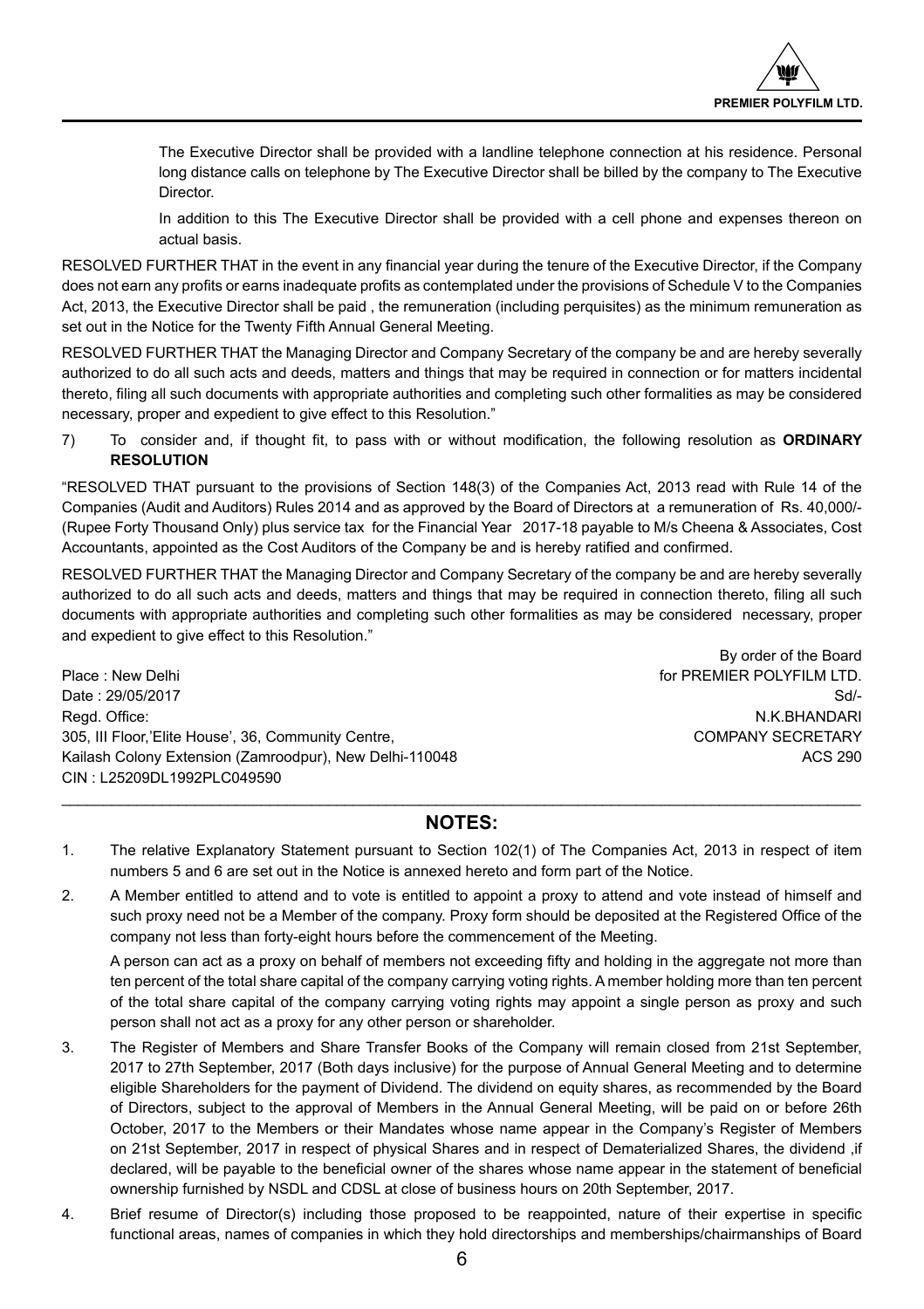

Committees, shareholding and relationships between directors(s) are provided in the Corporate Governance Report forming part of the Annual/Directors Report. The details for re-appointment of retiring directors are given in **Annexure 'V'** forming part of Notice for Annual General Meeting.

- 5. As a measure of economy copies of Annual Reports will not be distributed at the Meeting. Members may please bring their own copies of the Annual Report to the Meeting.
- 6. The Securities & Exchange Board of India (SEBI) has mandated the submission of the Permanent Account Number (PAN) by every participant in the securities market. Members holding shares in electronic form are, therefore, requested to submit their PAN to their respective Depository Participants. Members holding shares in Physical Form shall submit their PAN details to the RTA/company.
- 7. If a Member desires information on accounts, such request may please be made in writing and should reach the Registered office of the company office at least seven (7) days before the Meeting.
- 8. The voting facility will be available at the venue of the Annual General Meeting upto 11.30 A.M. However, this facility will be available only to those Shareholders who have not casted their vote through remote E- voting system.
- 9. Members who have not encashed their dividend warrants towards the Final Dividend for the year ended 31st March,2016 are requested to write to the Company to claim duplicate Dividend Warrant.
- 10. MEMBERS ARE REQUESTED TO PROVIDE THEIR RESPECTIVE EMAILS SO AS TO ENABLE COMPANY TO SEND ANNUAL REPORTS BY EMAIL.

Place : New Delhi **For PREMIER POLYFILM LTD.** For PREMIER POLYFILM LTD. Date : 29/05/2017 Sd/-Regd. Office: N.K.BHANDARI 305, III Floor,'Elite House', 36, Community Centre, COMPANY SECRETARY COMPANY SECRETARY Kailash Colony Extension (Zamroodpur), New Delhi-110048 ACS 290 CIN : L25209DL1992PLC049590

By order of the Board

## **EXPLANATORY STATEMENT PURSUANT TO SECTION 102(1) OF THE COMPANIES ACT, 2013.**

## **Item No. 5**

Shri Amar Nath Goenka has been continuing as Managing Director of the Company since 18th February,1993 and his last reappointment as Managing Director was approved by the Shareholders in the Twentieth Annual General Meeting of the company held on 24th August, 2012 for a period of five (5) years under Schedule XIII of the Companies Act,1956 with effect from 18th February,2013 till 17th February,2018 at a remuneration of Rs.1,25,000/- (Rupees One Lakhs Twenty Five Thousand only) per month as basic salary plus perquisites admissible under Schedule XIII to the Companies Act,1956.

 $\ldots \ldots \ldots \ldots \ldots$ 

The present term of Shri Amar Nath Goenka expires on 17/02/2018 and the next Annual General Meeting of the company would be held on or before 30th September, 2018 i.e. in any case after the expiry of his present tenure on 17/02/2018. It is, therefore, proposed to reappoint Shri Amar Nath Goenka as Managing Director in the ensuing Annual General Meeting for a further period of three (3) years with effect from 18/02/2018 under Schedule V to the Companies Act,2013 at the revised remuneration of Rs.2,00,000/- (Rupees Two Lakhs only) per month in the pay scale of Rs.2,00,000/- (Rupees Two Lakhs only) to Rs.4,00,000/- (Rupees Four Lakhs only) plus perquisites as given in the Notice for the ensuing Annual General Meeting. The shareholding of Shri Amar Nath Goenka as on 31/03/2017 in the Company is 5,73,025 (2.73%).

As per provisions of the Companies Act,2013 any appointment or reappointment of whole time Director including Managing Directors requires approval of the Shareholders in their General Meeting. Further in case of inadequate profit or no profit Managing Director can be appointed under Schedule V of the Companies Act,2013 upto a period not exceeding three years without obtaining the consent of the Central Government provided that such approval is accorded by the shareholders by a Special Resolution moved in the Notice for Annual General Meeting. It is, therefore, proposed to pass the Special Resolution approving reappointment of Shri Amar Nath Goenka as Managing Director for a term of three years on the Terms and Conditions as specified in the Notice of the Twenty Fifth Annual General Meeting under Schedule V of the Companies Act, 2013. The Board of Directors of the company have approved reappointment of Shri Amar Nath Goenka for another three years i.e. upto 17/02/2021 in their Meeting held on 29/05/2017 on the recommendation of the Nomination and Remuneration Committee subject to approval by the Members of the company and subject to such other approvals, permissions and sanctions, as may be necessary.

Shri Amar Nath Goenka is also Director in M/s Premier Polyplast & Processors Ltd.

The disclosure under Securities & Exchange Board of India (Listing Obligations and Disclosure Requirements) Regulations,2015 is provided at Annexure "V" of this Notice.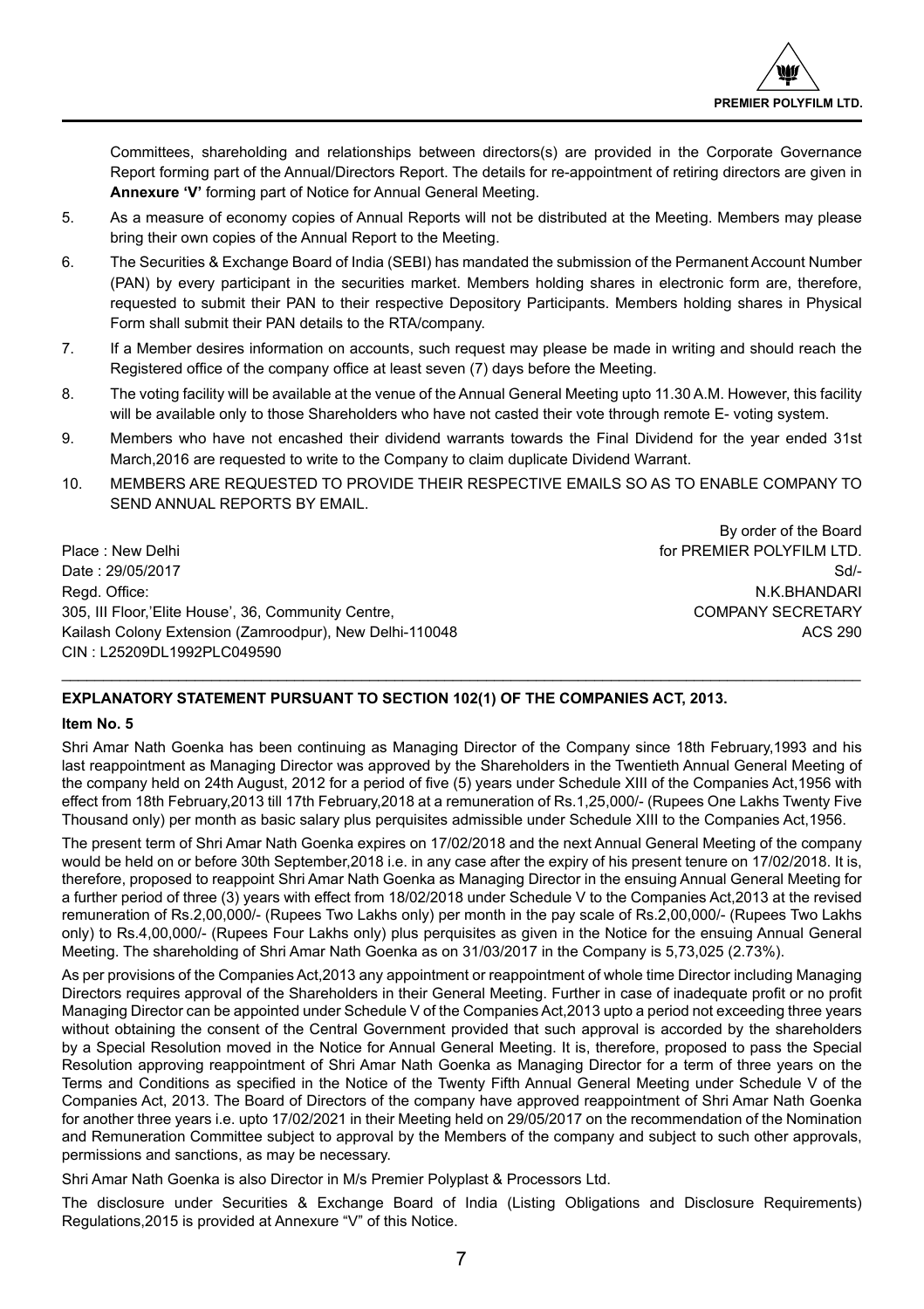Shri Amar Nath Goenka is 75 years old and holds Degree in Commerce. He has more than 55 years of experience in industry and hence the salary and perquisites proposed to provide to him are considered reasonable. Further the remuneration and perks given in the Notice convening the Twenty Fifth Annual General Meeting are within the prescribed limits of Schedule V of the Companies Act, 2013.

In terms of the good Corporate Governance guidelines of the Company, the Board of Directors of the Company at their meeting held on 29th May, 2017 recommended the proposal for the reappointment at revised/enhanced payment of remuneration and perks to Shri Amar Nath Goenka, Managing Director of the Company.

The Company has earned a net profit of Rs. 370/- Lakhs for the year ended 31st March, 2017. Section II of Part II of Schedule V of the Companies Act, 2013 prescribes that in case of no profits or inadequate profits, the remuneration can be paid to the managerial personnel within the limits arrived at in accordance with the provisions of the said Section II.

The following additional detailed information as per Section II of Schedule V is as follows:

| ı.               | <b>General Information:</b>                                                                                                                                                                                                           |                                                                                                                                                                                                                                                                                                                                                                                                                                                                                                            |                                                                     |                                                                                                     |
|------------------|---------------------------------------------------------------------------------------------------------------------------------------------------------------------------------------------------------------------------------------|------------------------------------------------------------------------------------------------------------------------------------------------------------------------------------------------------------------------------------------------------------------------------------------------------------------------------------------------------------------------------------------------------------------------------------------------------------------------------------------------------------|---------------------------------------------------------------------|-----------------------------------------------------------------------------------------------------|
| 1.               | Nature of Industry                                                                                                                                                                                                                    |                                                                                                                                                                                                                                                                                                                                                                                                                                                                                                            |                                                                     | The Company carries business of manufacturing<br>of Vinyl Flooring, Sheeting and Leather cloth etc. |
| $\overline{2}$   | Date or expected date of commencement of commercial<br>production                                                                                                                                                                     |                                                                                                                                                                                                                                                                                                                                                                                                                                                                                                            | Commercial Operations commenced on 1st<br>November, 1993.           |                                                                                                     |
| 3                | In case of new companies, expected date of<br>commencement of activities as per project approved by<br>financial institutions appearing in the prospectus                                                                             |                                                                                                                                                                                                                                                                                                                                                                                                                                                                                                            | company                                                             | Not applicable as company is old and established                                                    |
| 4.               | Financial performances based on given indicators                                                                                                                                                                                      |                                                                                                                                                                                                                                                                                                                                                                                                                                                                                                            |                                                                     |                                                                                                     |
|                  | As per Audited financial results for the year                                                                                                                                                                                         |                                                                                                                                                                                                                                                                                                                                                                                                                                                                                                            | (Rs. In Lakhs)                                                      |                                                                                                     |
|                  |                                                                                                                                                                                                                                       |                                                                                                                                                                                                                                                                                                                                                                                                                                                                                                            | 2015-16                                                             | 2016-17                                                                                             |
|                  | Paid up Capital                                                                                                                                                                                                                       |                                                                                                                                                                                                                                                                                                                                                                                                                                                                                                            | 1,059                                                               | 1,059                                                                                               |
|                  | Reserves & Surplus                                                                                                                                                                                                                    |                                                                                                                                                                                                                                                                                                                                                                                                                                                                                                            | 2,133                                                               | 2,378                                                                                               |
|                  | Revenue from Operations                                                                                                                                                                                                               |                                                                                                                                                                                                                                                                                                                                                                                                                                                                                                            | 10,410                                                              | 11,364                                                                                              |
|                  | Other Income                                                                                                                                                                                                                          |                                                                                                                                                                                                                                                                                                                                                                                                                                                                                                            | 167                                                                 | 160                                                                                                 |
|                  | <b>Total Revenue</b>                                                                                                                                                                                                                  |                                                                                                                                                                                                                                                                                                                                                                                                                                                                                                            | 10,577                                                              | 11,524                                                                                              |
|                  | <b>Total Expenses</b>                                                                                                                                                                                                                 |                                                                                                                                                                                                                                                                                                                                                                                                                                                                                                            | 10,029                                                              | 10,958                                                                                              |
|                  | Profit after Tax                                                                                                                                                                                                                      |                                                                                                                                                                                                                                                                                                                                                                                                                                                                                                            | 387                                                                 | 370                                                                                                 |
| 1.               | Foreign investments or collaborations, if any.                                                                                                                                                                                        | Nil                                                                                                                                                                                                                                                                                                                                                                                                                                                                                                        |                                                                     |                                                                                                     |
| н.               | Information about the appointee :                                                                                                                                                                                                     |                                                                                                                                                                                                                                                                                                                                                                                                                                                                                                            |                                                                     |                                                                                                     |
| 1.               | <b>Background details</b>                                                                                                                                                                                                             | Shri Amar Nath Goenka, aged 75 years, holds a Bachelors' degree in<br>Commerce. He has an experience of more than 55 years in business and<br>Industry. He has been looking after business of PVC Flooring and Sheeting<br>for the last 32 years.                                                                                                                                                                                                                                                          |                                                                     |                                                                                                     |
| 2.               | Past remuneration                                                                                                                                                                                                                     |                                                                                                                                                                                                                                                                                                                                                                                                                                                                                                            | Rs.1,25,000/- (Rupees One lakh Twenty Five Thousand only) per month |                                                                                                     |
| 3.               | Recognition or awards                                                                                                                                                                                                                 | <b>NIL</b>                                                                                                                                                                                                                                                                                                                                                                                                                                                                                                 |                                                                     |                                                                                                     |
| $\overline{4}$ . | Job Profile and his suitability                                                                                                                                                                                                       | He is looking after marketing, finance and banking of the Company. He is one<br>of the Promoters of the Company. He has vast experience of more than 55<br>years of the industry and trade.                                                                                                                                                                                                                                                                                                                |                                                                     |                                                                                                     |
| 5.               | Remuneration proposed                                                                                                                                                                                                                 | As mentioned in the resolution.                                                                                                                                                                                                                                                                                                                                                                                                                                                                            |                                                                     |                                                                                                     |
| 6.               | Comparative remuneration profile<br>with respect to industry, size<br>of the company, profile of the<br>position and person (in case of<br>expatriates the relevant details<br>would be with respect to the<br>country of his origin) | In the past few years, the remuneration of Senior Executives in the industry<br>in general has gone up significantly. The remuneration proposed to be paid to<br>Shri Amar Nath Goenka is purely based on merit. Further the board perused<br>the remuneration of managerial persons in other companies comparable<br>with the size of the Company, industry benchmarks in general, profile and<br>responsibilities of Shri Amar Nath Goenka before approving the remuneration<br>as proposed hereinabove. |                                                                     |                                                                                                     |
| 7 <sub>1</sub>   | Pecuniary relationship directly<br>or indirectly with the company or<br>relationship with the managerial<br>personnel, if any.                                                                                                        | Besides the remuneration proposed and also being shareholder of the<br>Company Shri Amar Nath Goenka does not have any pecuniary relationship<br>with the Company except Shri Amitaabh Goenka, Director of the Company, as<br>his son. He is not related to any other Director or Key managerial personnel<br>of the company.                                                                                                                                                                              |                                                                     |                                                                                                     |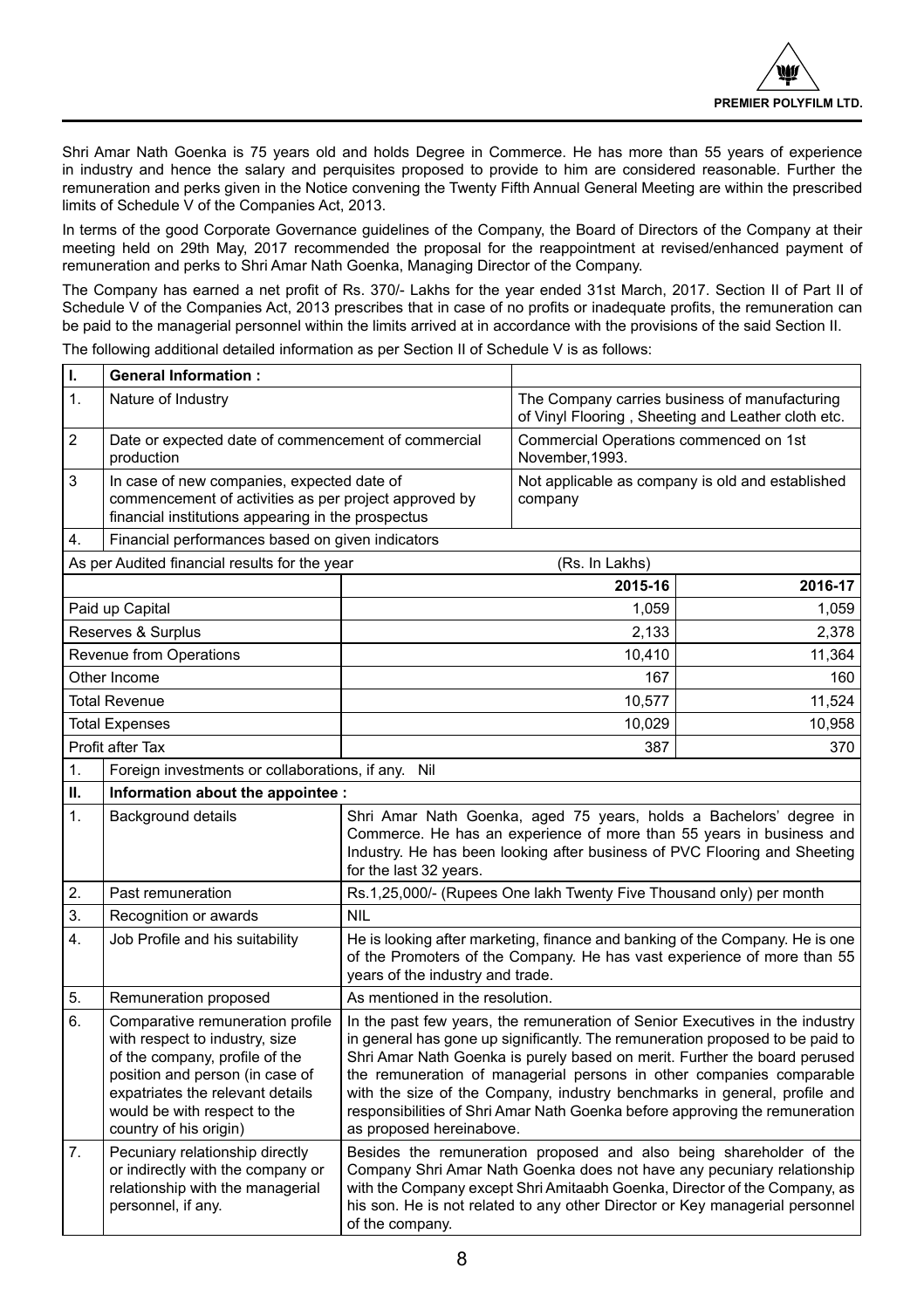| III.           | Other Information:                                                    |                                                                                                                                                                                                          |
|----------------|-----------------------------------------------------------------------|----------------------------------------------------------------------------------------------------------------------------------------------------------------------------------------------------------|
| $\mathbf{1}$ . | Reason of loss or inadequate<br>profits                               | Due to economic slowdown and consequent adverse market conditions<br>prevailing, there was lower profitability in the company.                                                                           |
| 2.             | Steps taken or proposed to be<br>taken for improvement                | The Company has initiated certain steps such as cost control, borrowing at<br>cheaper rates, improving efficiency /profitability and diversification in PVC<br>manufacturing.                            |
| l 3.           | Expected increase in productivity<br>and profits in measurable terms. | The Company is committed to build the business operations within budget<br>and considering that the business operates on a going concern basis, it is<br>expected a growth of around 10% in near future. |

Shri Amar Nath Goenka has given his declaration and has confirmed that he has not been convicted of any offence in connection with the promotion, formation and/or management of any company or LLP and has not been found guilty of any fraud or misfeasance or of any breach of duty to any company under this Act or any previous company law in the last five years and that his total directorship in all companies shall not exceed the prescribed number of companies in which a person can be appointed as a director.

In the opinion of the Board Shri Amar Nath Goenka is a person of integrity and possesses relevant expertise, competence and experience to hold office of the Director of the Company.

The Board of Directors recommends the adoption of the resolution number 5 as a Special Resolution.

No Directors, Key Managerial Personnel and their relatives are in any way concerned or interested in the resolution number 5 of the Notice except Shri Amar Nath Goenka himself and Shri Amitaabh Goenka being son of Shri Amar Nath Goenka.

## **Item No. 6**

Shri Amitaabh Goenka has been continuing as Director and Executive Director of the Company since 1st November,2010 and his last reappointment as Executive Director was approved by the Shareholders in the Twenty Fourth Annual General Meeting of the company held on 26th September,2016 for a period of three (3) years effective from 1st November,2016 at a remuneration of Rs.1,50,000/- (Rupees One Lakhs Fifty Thousand only) per month as basic salary plus perquisites admissible under the provisions of the Companies Act,2013.

However, on the recommendations of Nomination & Remuneration Committee, the Board of Directors of the Company in their Meeting held on 29th May, 2017 has revised/increased the basic salary at Rs. 2,50,000/- (Rupees Two Lakhs Fifty Thousand only) per month in the pay scale of Rs.2,50,000/- (Rupees Two Lakhs Fifty Thousand only) to Rs.4,50,000/- (Rupees Four Lakhs Fifty Thousand only). The salary and perquisites payable to Shri Amitaabh Goenka pursuant to the provisions of Sections 196, 197 and other applicable provisions, read with Schedule V of the Companies Act, 2013 and the Rules made thereunder and subject to the approval of the shareholders and subject to such other approvals, permissions and sanctions, as may be necessary, as given in the Notice of Twenty Fifth Annual General Meeting of the company with effect from 1st October, 2017 to 31st October, 2019, for a period of 25 months. As per provisions of the Companies Act,2013 if there is any change in the salary and/or perquisites of any whole time Director and including Executive Director it requires approval of the Shareholders in their General Meeting.

It is, therefore, proposed to pass the Special Resolution approving enhanced/revised salary and perquisites to Shri Amitaabh Goenka as Executive Director for a period of twenty Five months i.e. upto the date of his remaining period of his appointment on the Terms and Conditions as specified in the Notice of the esnusing Annual General Meeting. The Board of Directors of the company have approved the revised salary and perquisites of Shri Amitaabh Goenka in their Meeting held on 29/05/2017 on the recommendation of the Nomination and Remuneration Committee subject to approval by the Members of the company and subject to such other approvals, permissions and sanctions, as may be necessary. The shareholding of Shri Amitaabh Goenka as on 31/03/2017 in the company is 24,51,575 (11.70%).

Shri Amitaabh Goenka is 46 years old and holds Degree in Commerce. He has more than 24 years of experience in industry and hence the salary and perquisites proposed to provide to him are considered reasonable. Further the remuneration and perks given in the Notice convening the Twenty Fifth Annual General Meeting are within the prescribed limits of Schedule V of the Companies Act, 2013. The revision of salary and perquisites of Shri Amitaabh Goenka as Executive Director are subject to approval of the shareholders and subject to such other approvals, permissions and sanctions, as may be necessary.

Shri Amitaabh Goenka is also Director on the Board of M/s D L Millar & Company Limited, M/s Joemillar Aquatek India Private Limited, M/s Kay Ess Polymers Limited, proprietor of M/s 1000 Plus Inc and partner in M/s G B & Company.

The disclosure under Securities & Exchange Board of India (Listing Obligations and Disclosure Requirements) Regulations,2015 is provided at Annexure "V" of this Notice.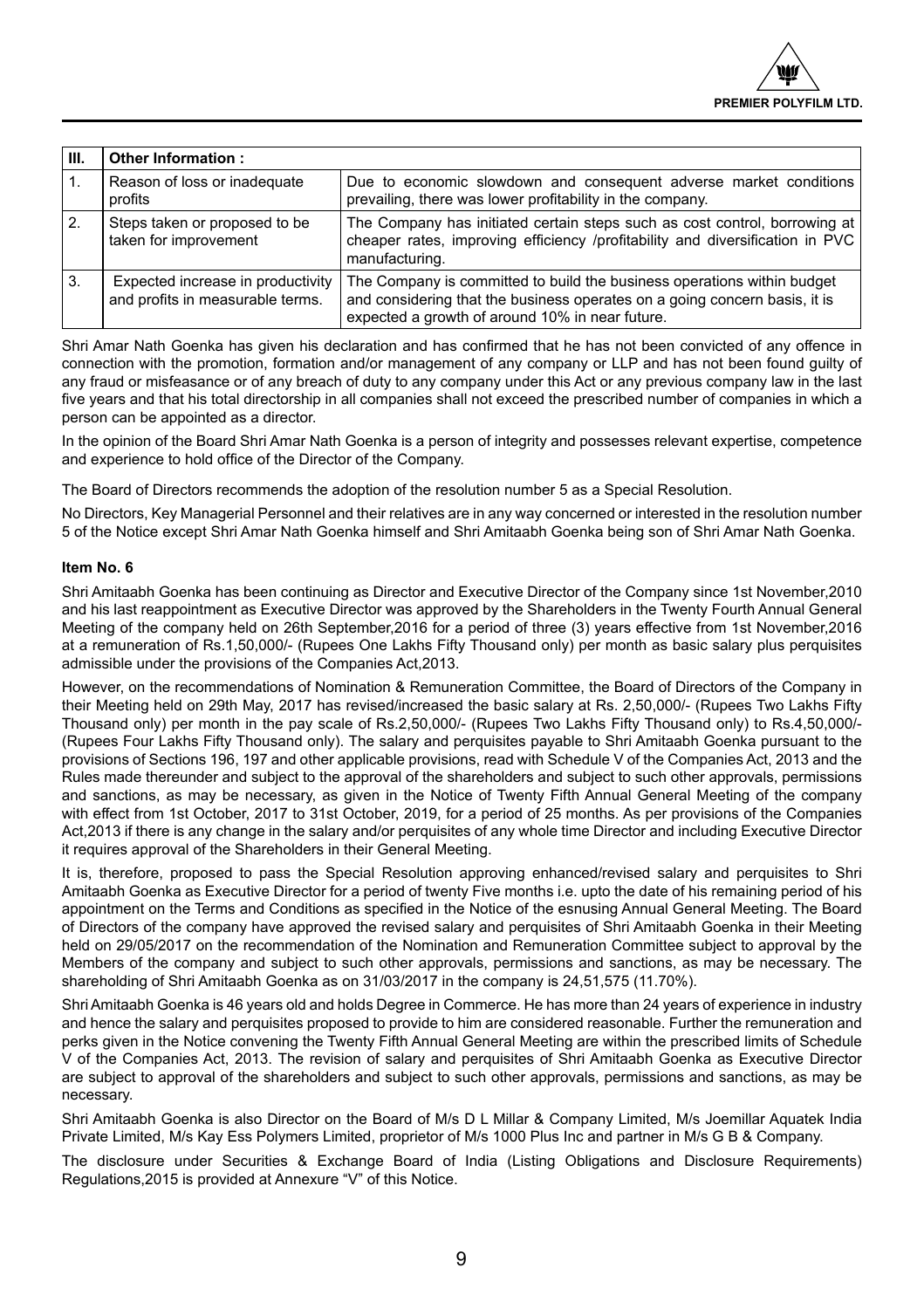In terms of the good Corporate Governance guidelines of the Company, the Board of Directors of the Company at their meeting held on 29th May,2017 recommended the proposal for the reappointment at revised/enhanced payment of remuneration and perks to Shri Amitaabh Goenka, Executive Director of the Company.

The Company has earned a net profit of Rs. 370/- Lakhs for the year ended 31st March, 2017. Section II of Part II of Schedule V of the Companies Act, 2013 prescribes that in case of no profits or inadequate profits, the remuneration can be paid to the managerial personnel within the limits arrived at in accordance with the requirements of the said Section II.

The following additional detailed information as per Section II of Schedule V is as follows:

| ı. | <b>General Information:</b>                                                                                                                                                                                                           |                                                                                                                                                                                                                                                                                                                                                                                                                                                                                                    |                                                                                                     |                                                  |
|----|---------------------------------------------------------------------------------------------------------------------------------------------------------------------------------------------------------------------------------------|----------------------------------------------------------------------------------------------------------------------------------------------------------------------------------------------------------------------------------------------------------------------------------------------------------------------------------------------------------------------------------------------------------------------------------------------------------------------------------------------------|-----------------------------------------------------------------------------------------------------|--------------------------------------------------|
| 1. | Nature of Industry                                                                                                                                                                                                                    |                                                                                                                                                                                                                                                                                                                                                                                                                                                                                                    | The Company carries business of manufacturing<br>of Vinyl Flooring, Sheeting and Leather cloth etc. |                                                  |
| 2. | Date or expected date of commencement of commercial<br>production                                                                                                                                                                     |                                                                                                                                                                                                                                                                                                                                                                                                                                                                                                    | Commercial Operations commenced on 1st<br>November, 1993.                                           |                                                  |
| 3. | In case of new companies, expected date of<br>commencement of activities as per project approved by<br>financial institutions appearing in the prospectus                                                                             |                                                                                                                                                                                                                                                                                                                                                                                                                                                                                                    | company                                                                                             | Not applicable as company is old and established |
| 4. | Financial performances based on given indicators                                                                                                                                                                                      |                                                                                                                                                                                                                                                                                                                                                                                                                                                                                                    |                                                                                                     |                                                  |
|    | As per Audited financial results for the year                                                                                                                                                                                         |                                                                                                                                                                                                                                                                                                                                                                                                                                                                                                    |                                                                                                     | (Rs. In Lakhs)                                   |
|    |                                                                                                                                                                                                                                       |                                                                                                                                                                                                                                                                                                                                                                                                                                                                                                    | 2015-16                                                                                             | 2016-17                                          |
|    | Paid up Capital                                                                                                                                                                                                                       |                                                                                                                                                                                                                                                                                                                                                                                                                                                                                                    | 1,059                                                                                               | 1,059                                            |
|    | Reserves & Surplus                                                                                                                                                                                                                    |                                                                                                                                                                                                                                                                                                                                                                                                                                                                                                    | 2,133                                                                                               | 2,378                                            |
|    | Revenue from Operations                                                                                                                                                                                                               |                                                                                                                                                                                                                                                                                                                                                                                                                                                                                                    | 10,410                                                                                              | 11,364                                           |
|    | Other Income                                                                                                                                                                                                                          |                                                                                                                                                                                                                                                                                                                                                                                                                                                                                                    | 167                                                                                                 | 160                                              |
|    | <b>Total Revenue</b>                                                                                                                                                                                                                  |                                                                                                                                                                                                                                                                                                                                                                                                                                                                                                    | 10,577                                                                                              | 11,524                                           |
|    | <b>Total Expenses</b>                                                                                                                                                                                                                 |                                                                                                                                                                                                                                                                                                                                                                                                                                                                                                    | 10,029                                                                                              | 10,958                                           |
|    | Profit after Tax                                                                                                                                                                                                                      | 387<br>370                                                                                                                                                                                                                                                                                                                                                                                                                                                                                         |                                                                                                     |                                                  |
| 1. | Foreign investments or collaborations, if any. Nil                                                                                                                                                                                    |                                                                                                                                                                                                                                                                                                                                                                                                                                                                                                    |                                                                                                     |                                                  |
| П. | Information about the appointee :                                                                                                                                                                                                     |                                                                                                                                                                                                                                                                                                                                                                                                                                                                                                    |                                                                                                     |                                                  |
| 1. | Background details                                                                                                                                                                                                                    | Shri Amitaabh Goenka, aged 46 years, holds a Bachelors' degree in<br>Commerce. He has an experience of more than 24 years.                                                                                                                                                                                                                                                                                                                                                                         |                                                                                                     |                                                  |
| 2. | Past remuneration                                                                                                                                                                                                                     |                                                                                                                                                                                                                                                                                                                                                                                                                                                                                                    | Rs.1,50,000/- (Rupees One Lakhs Fifty Thousand only) per month                                      |                                                  |
| 3. | Recognition or awards                                                                                                                                                                                                                 | <b>NIL</b>                                                                                                                                                                                                                                                                                                                                                                                                                                                                                         |                                                                                                     |                                                  |
| 4. | Job Profile and his suitability                                                                                                                                                                                                       | He is looking after production, marketing and Export of the Company. In<br>addition to this he is overall in-charge of Unit II of the Company He has vast<br>experience of more than 24 years of the industry and trade.                                                                                                                                                                                                                                                                           |                                                                                                     |                                                  |
| 5. | Remuneration proposed                                                                                                                                                                                                                 | As mentioned in the resolution.                                                                                                                                                                                                                                                                                                                                                                                                                                                                    |                                                                                                     |                                                  |
| 6. | Comparative remuneration profile<br>with respect to industry, size<br>of the company, profile of the<br>position and person (in case of<br>expatriates the relevant details<br>would be with respect to the<br>country of his origin) | In the past few years, the remuneration of Senior Executives in the industry<br>in general has gone up manifold. The remuneration proposed to be paid to<br>Shri Amitaabh Goenka is purely based on merit. Further the board perused<br>the remuneration of managerial person in other companies comparable<br>with the size of the Company, industry benchmarks in general, profile and<br>responsibilities of Shri Amitaabh Goenka before approving the remuneration<br>as proposed hereinabove. |                                                                                                     |                                                  |
| 7. | Pecuniary relationship directly<br>or indirectly with the company or<br>relationship with the managerial<br>personnel, if any.                                                                                                        | Besides the remuneration proposed and also being shareholder of the<br>Company Shri Amitaabh Goenka does not have any pecuniary relationship<br>with the Company except Shri Amar Nath Goenka, Director of the Company,<br>as his father. He is not related to any other Director or Key managerial<br>personnel of the company.                                                                                                                                                                   |                                                                                                     |                                                  |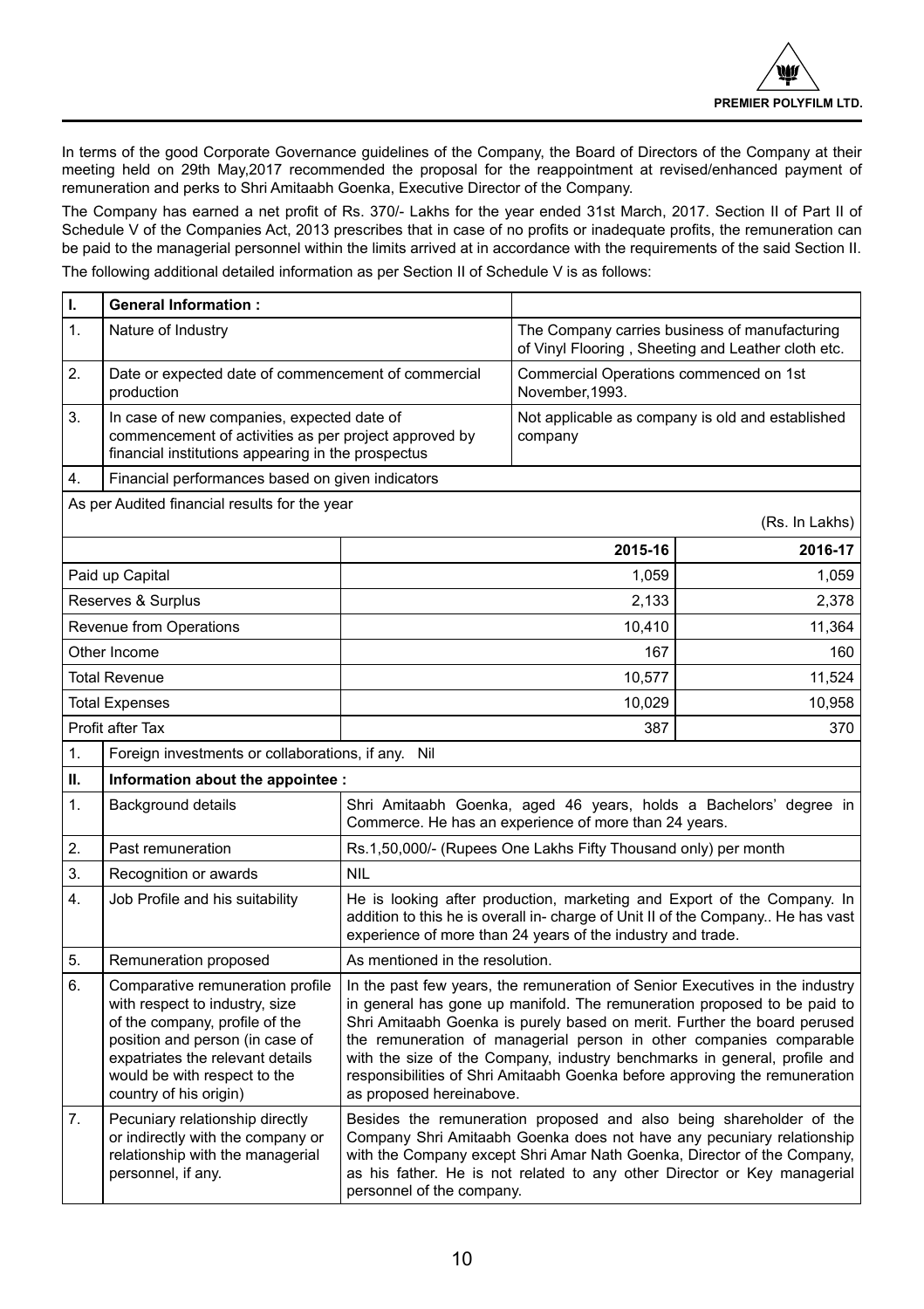| Ш. | Other Information:                                                    |                                                                                                                                                                                                          |
|----|-----------------------------------------------------------------------|----------------------------------------------------------------------------------------------------------------------------------------------------------------------------------------------------------|
|    | Reason of loss or inadequate<br>profits                               | Due to economic slowdown and consequent adverse market conditions<br>prevailing, there was lower profitability in the company                                                                            |
| 2. | Steps taken or proposed to be<br>taken for improvement                | The Company has initiated certain steps such as cost control, borrowing at  <br>cheaper rates, improving efficiency /profitability and diversification in PVC<br>manufacturing.                          |
| 3. | Expected increase in productivity<br>and profits in measurable terms. | The Company is committed to build the business operations within budget<br>and considering that the business operates on a going concern basis, it is<br>expected a growth of around 10% in near future. |

In the opinion of the Board Shri Amitaabh Goenka is a person of integrity and possesses relevant expertise, competence and experience to hold office of the Director of the Company.

Shri Amitaabh Goenka has given his declaration and has confirmed that he has not been convicted of any offence in connection with the promotion, formation and/or management of any company or LLP and has not been found guilty of any fraud or misfeasance or of any breach of duty to any company under this Act or any previous company law in the last five years and that his total directorship in all companies shall not exceed the prescribed number of companies in which a person can be appointed as a director.

The Board of Directors recommends the adoption of the resolution number 6 as a Special Resolution.

No Directors, Key Managerial Personnel and their relatives are in any way concerned or interested in the resolution number 6 of the Notice except Shri Amitaabh Goenka himself and Shri Amar Nath Goenka being father of Shri Amitaabh Goenka.

## **BRIEF BIOGRAPHY OF DIRECTORS PROPOSED TO BE APPOINTED/REAPPOINTED AS REQUIRED IN TERMS OF LISTING AGREEMENT**

As required by Regulation 36(3) of the Securities and Exchange Board of India (Listing Obligations and Disclosure Requirements) Regulations, 2015, the particulars of Directors who are proposed to be appointed are given below :-

| (A) | Name                            | Shri Amar Nath Goenka                                                                                                                                                               |  |
|-----|---------------------------------|-------------------------------------------------------------------------------------------------------------------------------------------------------------------------------------|--|
|     | Age                             | 75 years                                                                                                                                                                            |  |
|     | Qualifications                  | Commerce Graduate                                                                                                                                                                   |  |
|     | Experience                      | 55 years                                                                                                                                                                            |  |
|     | Shareholding in the company     | 573025 (2.74%)                                                                                                                                                                      |  |
|     | Directorship in other companies | M/s Premier Polyplast & processors Limited                                                                                                                                          |  |
|     | Membership in other committees  | He is member in Share Transfer Committee                                                                                                                                            |  |
| (B) | Name                            | Shri Amitaabh Goenka                                                                                                                                                                |  |
|     | Age                             | 46 years                                                                                                                                                                            |  |
|     | Qualifications                  | Commerce Graduate                                                                                                                                                                   |  |
|     | Experience                      | He has more than 24 years of experience in Industry and trade.                                                                                                                      |  |
|     | Shareholding in the company     | 2,451,575 (11.70%)                                                                                                                                                                  |  |
|     | Directorship in other companies | M/s D L Millar & Company Limited, M/s Joemillar Aguatek India Private<br>Limited, M/s Kay Ess Polymers Limited, proprietor of M/s 1000 Plus Inc and<br>partner in M/s G B & Company |  |
|     | Membership in other committees  | He is member in Corporate Social Responsibility Committee and Assets<br>Purchase Committee                                                                                          |  |

## **Item No. 7**

On the recommendations of Audit Committee, The Board of Directors of the Company in their Meeting held on 29th May,2017 appointed M/s Cheena & Associates, Cost Accountants, as Cost Auditors of the Company for the financial year 2017-2018 at a remuneration of Rs. 40,000/- (Rupee Forty Thousand Only) plus service tax. As per provisions of the Section 148(3) of the Companies Act, 2013 read with Rule 14 of the Companies (Audit and Auditors) Rules 2014 the remuneration of the Cost Auditor is to be ratified and confirmed subsequently by the Shareholders of the Company.

The Board of Directors, therefore, recommends the adoption of the resolution number 7 as an Ordinary Resolution.

No Directors, Key Managerial Personnel and their relatives are in any way concerned or interested in this resolution.

Place : New Delhi **For PREMIER POLYFILM LTD.** The property of PREMIER POLYFILM LTD. Date : 29/05/2017 Sd/- 305, III Floor,'Elite House', 36, Community Centre, COMPANY SECRETARY Kailash Colony Extension (Zamroodpur), New Delhi-110048 CIN : L25209DL1992PLC049590

By order of the Board N.K.BHANDARI<br>COMPANY SECRETARY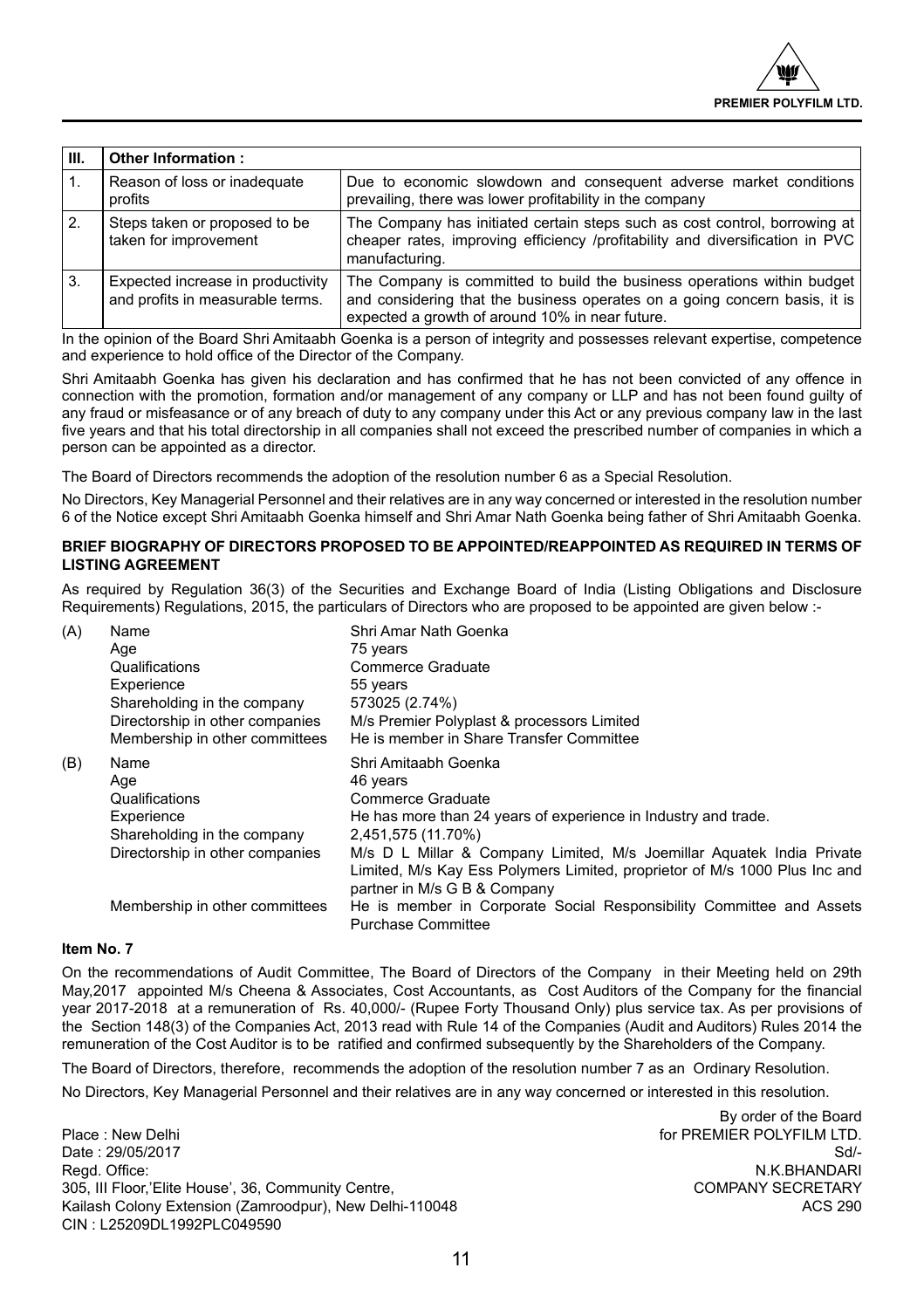## **E-VOTING**

## **Voting through electronic means (E-Voting):**

- A. In compliance with provisions of Section 108 of the Companies Act, 2013 and Rule 20 of the Companies (Management and Administration) Rules, 2014 and the Listing Agreement, the Company is pleased to provide the facility of voting through electronic means to its Members. Members of the Company can transact all the items of the businesses with the facility of voting through electronic means as contained in the notice of the meeting through remote e-Voting Services provided by Central Depository (Services) (India) Limited (CDSL).
- B. The facility for voting, either through electronic voting system or ballot or polling paper shall be made available at the meeting and members attending the meeting who have not already cast their vote by remote e-voting shall be able to exercise their right at the meeting.

The members who have cast their vote by remote e-voting prior to the meeting may also attend the meeting but shall not be entitled to cast their vote again.

The Company has appointed Mr. Abhishek Mittal, Proprietor of M/s Abhishek Mittal & Associates, Practicing Company Secretaries, having membership Number F7273 and CP Number-7943 who in the opinion of the Company is a duly qualified person, as a Scrutinizer who will collate the electronic voting process in a fair and transparent manner. The Scrutinizer shall, immediately after the conclusion of voting at the General Meeting, first count the votes cast at the Meeting, thereafter unblock the votes cast through remote e-voting in the presence of at least two witnesses not in the employment of the Company and make, not later than three days of conclusion of the Meeting, a consolidated scrutinizer's report of the votes cast in favour or against, if any, to the Chairman or a person authorized by him in writing, who shall countersign the same and shall declare the result of the voting forthwith.

The cut-off date i.e. date not earlier than seven days before the date of General Meeting for determining the eligibility to vote by electronic means or in the General Meeting shall be 20th September, 2017.

A member whose name is recorded in the register of members or in the register of beneficial owners maintained by the depositories as on the cut-off date only shall be entitled to avail the facility of remote e voting as well as voting in the General Meeting.

The instructions for members for voting electronically are as under:-

- (i) The voting period begins on Sunday, 24th September, 2017 at 09.00 A.M. and ends at on Tuesday, 26th September, 2017 at 5.00 P.M. During this period shareholders' of the Company, holding shares either in physical form or in dematerialized form, as on the cut-off date of 20th September, 2017, may cast their vote electronically. The e-voting module shall be disabled by CDSL for voting thereafter.
- (ii) The shareholders should log on to the e-voting website www.evotingindia.com.
- (iii) Click on Shareholders / Members.
- (iv) Now Enter your User ID
	- a. For CDSL: 16 digits beneficiary ID,<br>b. For NSDL: 8 Character DP ID follow
	- For NSDL: 8 Character DP ID followed by 8 Digits Client ID,
	- c. Members holding shares in Physical Form should enter Folio Number registered with the Company.
- (v) Next enter the Image Verification as displayed and Click on Login.
- (vi) If you are holding shares in demat form and had logged on to www.evotingindia.com and voted on an earlier voting of any company, then your existing password is to be used.
- (vii) If you are a first time user follow the steps given below:

|                                        |                                                                                                                                                     | For Members holding shares in Demat Form & Physical Form                                                                                                                                                                                                                      |  |
|----------------------------------------|-----------------------------------------------------------------------------------------------------------------------------------------------------|-------------------------------------------------------------------------------------------------------------------------------------------------------------------------------------------------------------------------------------------------------------------------------|--|
| <b>PAN</b>                             | Enter your 10 digit alpha-numeric *PAN issued by Income Tax Department (Applicable for<br>both demat shareholders as well as physical shareholders) |                                                                                                                                                                                                                                                                               |  |
|                                        |                                                                                                                                                     | Members who have not updated their PAN with the Company/Depository Participant<br>are requested to use the first two letters of their name and the 8 digits of the sequence<br>number in the PAN field. Sequence number is printed on address sticker.                        |  |
|                                        |                                                                                                                                                     | In case the sequence number is less than 8 digits enter the applicable number of D's<br>before the number after the first two characters of the name in CAPITAL letters. Eq. If<br>your name is Ramesh Kumar with sequence number 1 then enter RA00000001 in the<br>PAN field |  |
| Dividend<br><b>Bank Details</b><br>OR. |                                                                                                                                                     | Enter the Dividend Bank Details or Date of Birth (in dd/mm/yyyy format) as recorded in<br>your demat account or in the company records in order to login.                                                                                                                     |  |
| Date of Birth<br>(DOB)                 |                                                                                                                                                     | If both the details are not recorded with the depository or company please enter the<br>member id / folio number in the Dividend Bank details field as mentioned in instruction (iv).                                                                                         |  |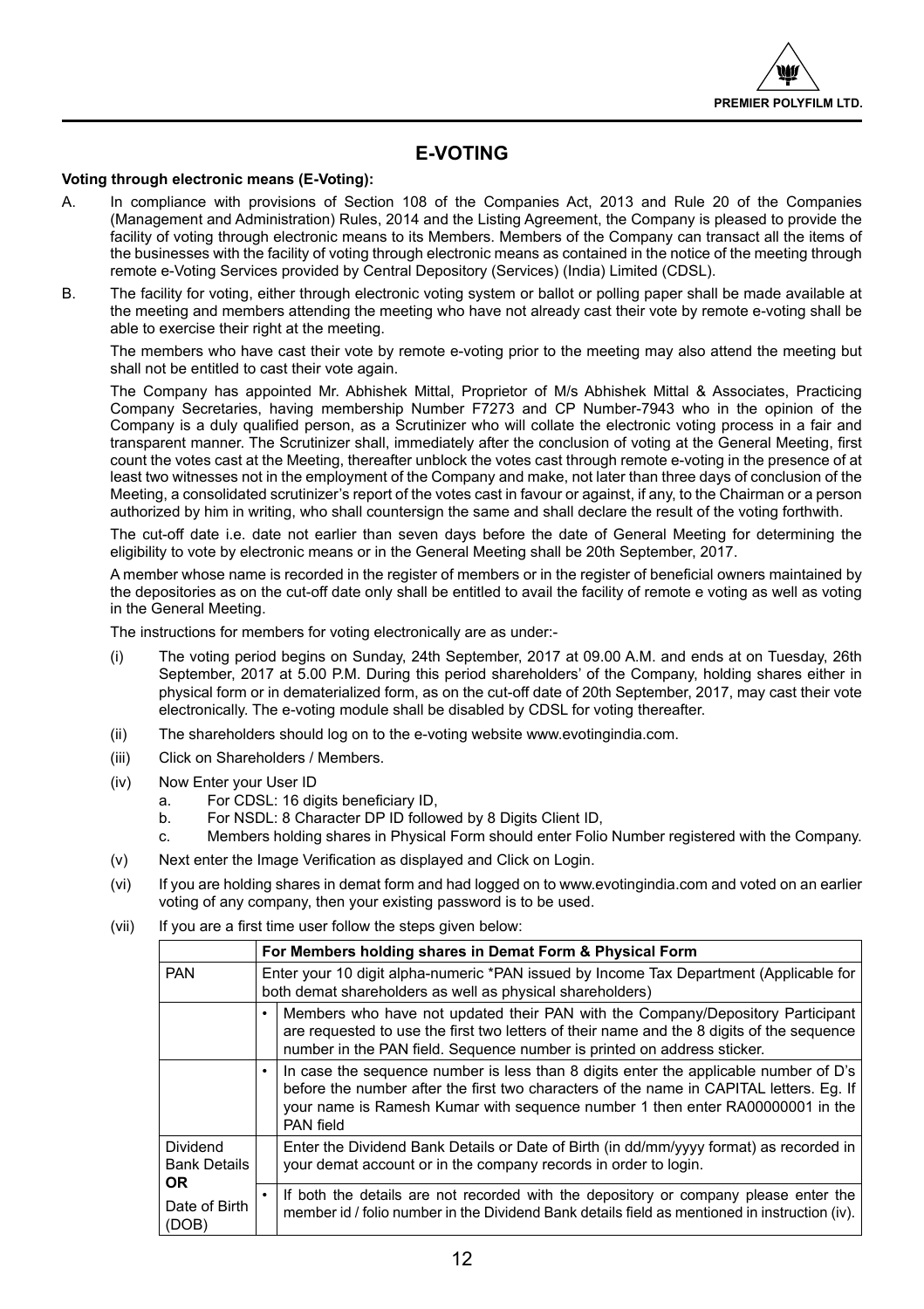- (viii) After entering these details appropriately, click on "SUBMIT" tab.
- (ix) Members holding shares in physical form will then directly reach the Company selection screen. However, members holding shares in demat form will now reach 'Password Creation' menu wherein they are required to mandatorily enter their login password in the new password field. Kindly note that this password is to be also used by the demat holders for voting for resolutions of any other company on which they are eligible to vote, provided that company opts fore-voting through CDSL platform. It is strongly recommended not to share your password with any other person and take utmost care to keep your password confidential.
- (x) For Members holding shares in physical form, the details can be used only for e-voting on the resolutions contained in this Notice.
- (xi) Click on the EVSN of Premier Polyfilm Ltd. on which you choose to vote.
- (xii) On the voting page, you will see "RESOLUTION DESCRIPTION" and against the same the option ''YES/ NO" for voting. Select the option YES or NO as desired. The option YES implies that you assent to the Resolution and option NO implies that you dissent to the Resolution.
- (xiii) Click on the "RESOLUTIONS FILE LINK" if you wish to view the entire Resolution details.
- (xiv) After selecting the resolution you have decided to vote on, click on "SUBMIT". A confirmation box will be displayed. If you wish to confirm your vote, click on "OK", else to change your vote, click on "CANCEL" and accordingly modify your vote.
- (xv) Once you "CONFIRM" your vote on the resolution, you will not be allowed to modify your vote.
- (xvi) You can also take out print of the voting done by you by clicking on "Click here to print" option on the Voting page.
- (xvii) If Demat account holder has forgotten the changed the login password then Enter the User ID and the image verification code and click on Forgot Password & enter the details as prompted by the system.
- (xviii) Shareholders can also cast their vote using CDSL's mobile app m-Voting available for android based mobiles. The m-Voting app can be downloaded from Google Play Store. Please follow the instructions as prompted by the mobile app while voting on your mobile.
- (xix) Note for Non -Individual Shareholders and Custodians
	- Non-Individual shareholders (i.e. other than Individuals, HUF, NRI etc.) and Custodian are required to log on to www.evotingindia.com and register themselves as Corporates.
	- A scanned copy of the Registration Form bearing the stamp and sign of the entity should be emailed to helpdesk.evoting@cdslindia.com.
	- After receiving the login details a compliance user should be created using the admin login and password. The Compliance user would be able to link the account(s) for which they wish to vote on.
	- The list of accounts linked in the login should be mailed to helpdesk.evoting@cdslindia.com and on approval of the accounts they would be able to cast their vote.
	- A scanned copy of the Board Resolution and Power of Attorney (POA) which they have issued in favour of the Custodian if any, should be uploaded in PDF format in the system for the scrutinizer to verify the same.
- (xx) In case you have any queries or issues regarding e-voting, you may refer the Frequently Asked Questions ("FAQs") and e-voting manual available at www.evotingindia.com, under help section of write an email to helpdesk.evoting@cdslindia.com

By order of the Board for PREMIER POLYFILM LTD. Sd/-

Place : New Delhi N.K.BHANDARI N.K.BHANDARI N.K.BHANDARI N.K.BHANDARI N.K.BHANDARI N.K.BHANDARI N.K.BHANDARI N. Date : 29/05/2017 COMPANY SECRETARY Regd. Office: ACS 290 305, III Floor,'Elite House', 36, Community Centre, Kailash Colony Extension (Zamroodpur), New Delhi-110048 CIN : L25209DL1992PLC049590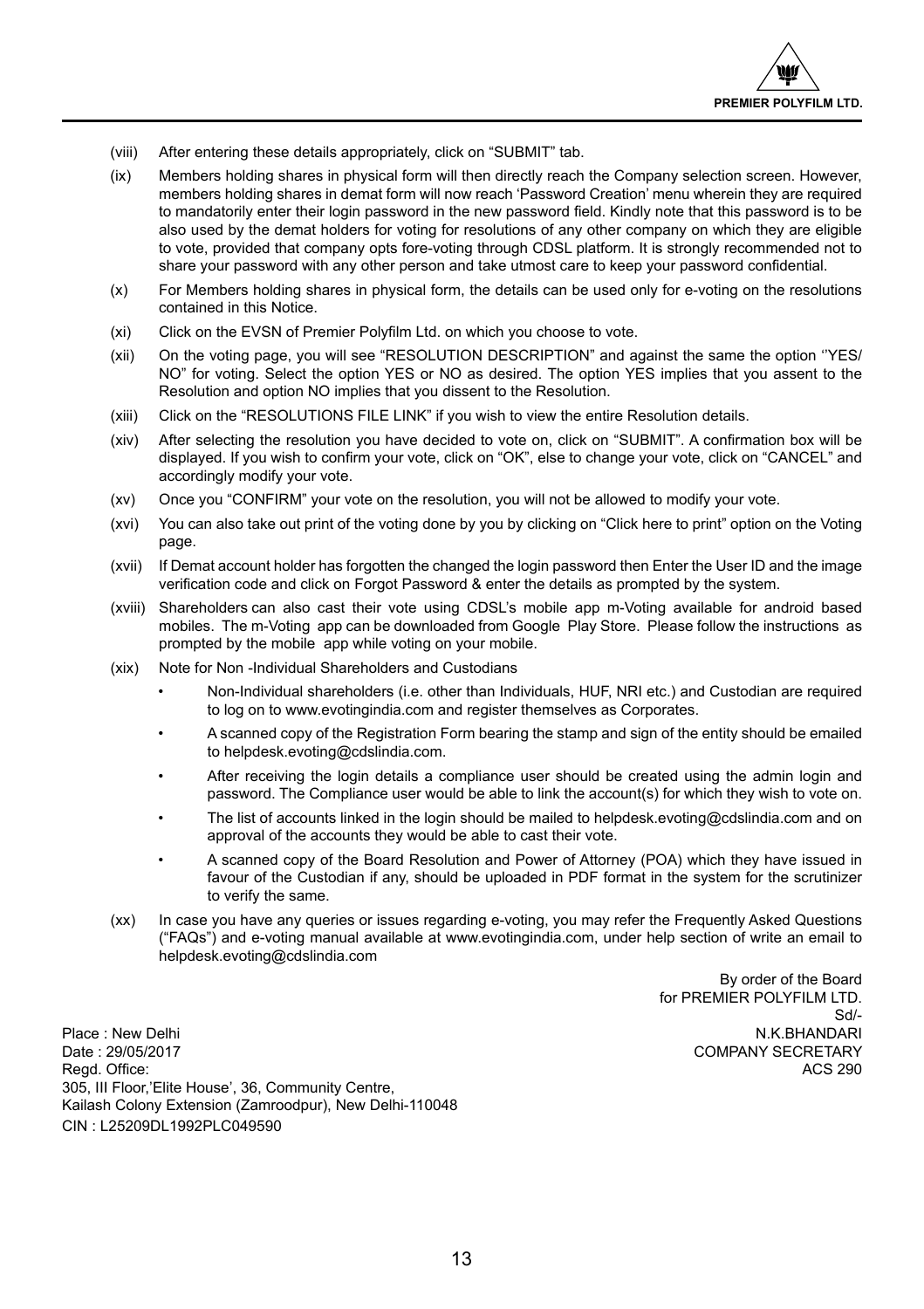## **DIRECTORS' REPORT TO THE MEMBERS**

Your Directors present the **Twenty Fifth Annual Report** together with Audited Accounts for the year ended on 31st March, 2017.

## **FINANCIAL RESULTS** (Rs. In Lakhs)

|                                                                  |     |                    |     | 1.101112211110     |
|------------------------------------------------------------------|-----|--------------------|-----|--------------------|
| <b>Particulars</b>                                               |     | For the year ended |     | For the year ended |
|                                                                  |     | 31st March, 2017   |     | 31st March, 2016   |
| Sales & Other Income                                             |     | 11,524             |     | 10,577             |
| Operating profit before providing for<br>interest & Depreciation |     | 1,036              |     | 1,011              |
| Less :                                                           |     |                    |     |                    |
| Interest                                                         | 252 |                    | 196 |                    |
| Depreciation                                                     | 219 | 471                | 267 | 463                |
| Net Profit before taxation                                       |     | 565                |     | 548                |
| Less :                                                           |     |                    |     |                    |
| Tax Expenses Current tax & Deferred Tax                          |     | 212                |     | 187                |
| Net Profit after tax                                             |     | 353                |     | 361                |
| Basic and diluted earning per share                              |     | 1.72               |     | 1.75               |
| Face value per equity Share                                      |     | 5.00               |     | 5.00               |
| Changes in fair value of FVTOCI Equity<br><b>Securities</b>      |     | (6)                |     | 11                 |
| Re-measurements of post employment<br>benefit obligations        |     | 23                 |     | 15                 |
|                                                                  |     | 370                |     | 387                |

## **COMPANY'S PERFORMANCE AND FUTURE PROSPECTS**

During the period under review your company produced 15829 M.T. of PVC flooring, Sheetings, Films etc. as against 13,903 M.T. produced during the previous year, achieving a capacity utilization of 76.47 % as compared to around 67.16 % in the previous year. The Company could achieve higher capacity utilization but for depressed demand for products and due to current recession could not achieve the same. Sales and Income during the year under review was Rs.11,524 Lakhs against Rs.10,577 Lakhs. Profit before tax during 2016-2017 was Rs. 565 Lakhs against Rs.548 Lakhs during the year 2015-2016. However, net profit of the company after tax was for Rs.353 Lakhs against Rs.361 Lakhs during last year. Despite facing tough competition from imported finished goods, the products of your company are well received in the market and the market will not be a constraint after present recession is over. M/s Kotak Mahindra Bank Limited sanctioned and disbursed Working Capital facilities and Term Loan. Despite facing tough competition from imported finished goods and excess capacity in domestic market. Your Company was able to increase turnover. Barring unforeseen circumstances, the unit will start generating additional profits for the company in the current financial year.

## **DIVIDEND**

The Board of your company is pleased to recommend for your approval payment of dividend  $@$  0.50 per equity share of Rs.5/- each for the year ended on 31st March, 2017.

## **RESERVES**

During the year under review, the Board has transferred an amount of Rs.2,00,00,000 (Rupees Two Hundred Lakhs only) to General Reserves.

## **SUBSIDIARIES AND ASSOCIATES**

As per provisions of the Section 129 and other applicable provisions, if any, of the Companies Act,2013, your company has no Subsidiaries or Associate company.

## **QUALITY CONTROL**

Your Company continues to hold prestigious ISO 9001:2008 certification for quality as manufacturer and exporter of PVC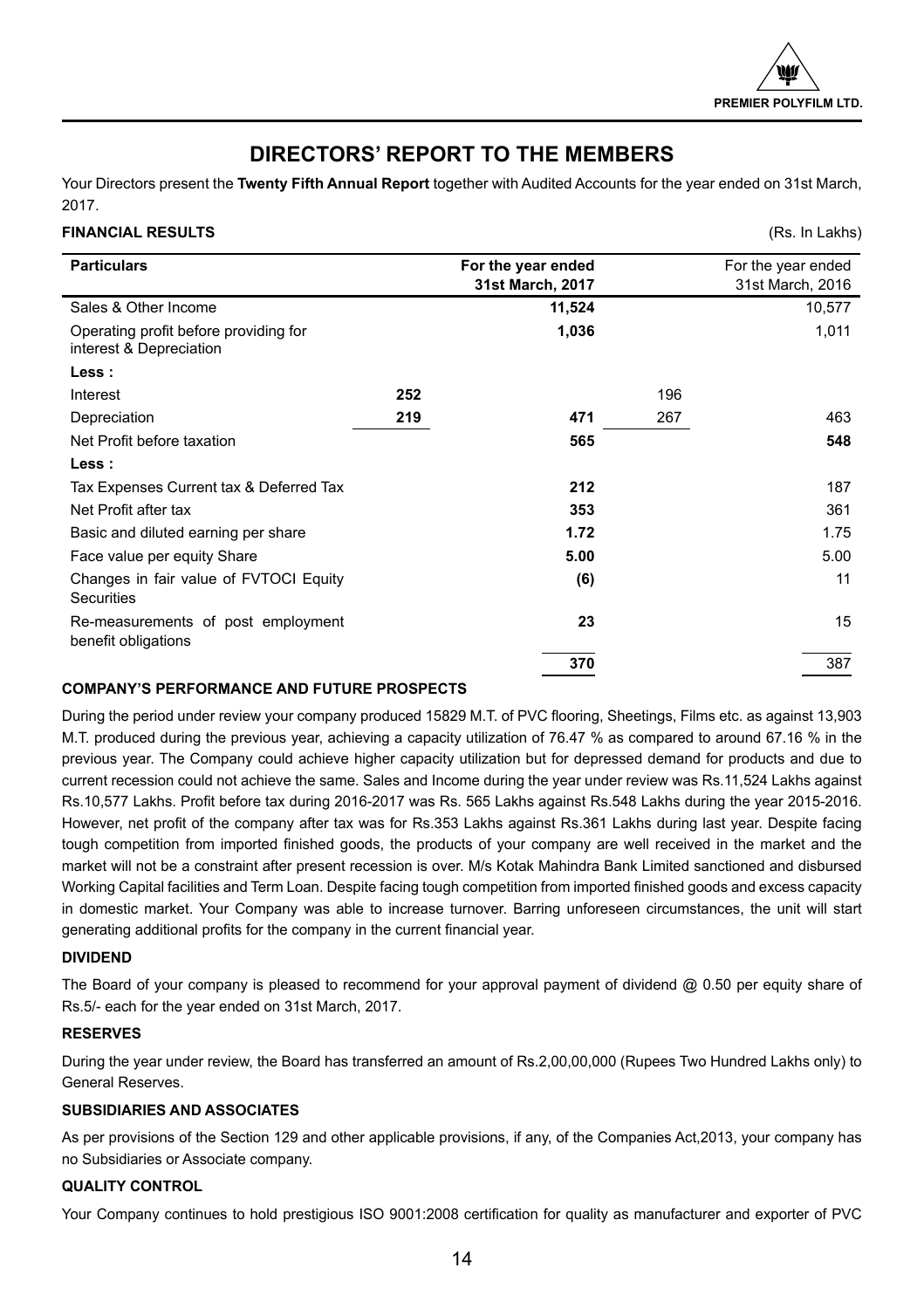products namely Marbled (Contract), Printed and Technical Flooring, Leather Cloth, Sheeting, Humidity Barrier and Geo Membrane. Bureau of Indian Standards has granted BIS certification Mark ISI for Unbacked Flexible PVC Flooring, Sheets or rolls and tiles for 1.5 mm and 2.00 mm thickness vide ISO No. 3462:1986.

## *POLICY ON DIRECTORS' APPOINTMENT AND REMUNERATION AND OTHER DETAILS*

The Company's policy on directors' appointment and remuneration and other matters provided in Section 178(3) of the Companies Act,2013 has been disclosed in the Corporate Governance Report which forms part of the Directors' Report.

## **EXTRACT OF ANNUAL RETURN**

As provided under Section 92(3) of the Companies Act,2013 the extract of Annual Return is given in Annexure "I" in the prescribed Form MGT-9 which forms part of this report.

## **DIRECTORS' RESPONSIBILITY STATEMENT**

In accordance with the provisions of Section 134(3)(c) of the Companies Act, 2013, your Directors state:-

- (I) That in the preparation of the annual accounts, the applicable accounting standards have been followed along with proper explanation relating to material departures ;
- (II) That your Directors have selected such accounting policies and applied them consistently and made judgment and estimates that are reasonable and prudent so as to give a true and fair view of the state of affairs of the company at the end of the financial year and of the profit or loss of the company for that period ;
- (III) That your Directors have taken proper and sufficient care for the maintenance of adequate accounting records in accordance with the provisions of the Act for the assets of your company and for preventing and detecting fraud and other irregularities ;
- (IV) That your Directors have prepared the annual accounts on a going concern basis ;
- (V) That the directors have laid down proper internal financial controls which are followed by the company and that such internal financial controls are adequate and were operating effectively; and
- (VI) That the directors have devised proper systems to ensure compliance with the provisions of all applicable laws and that such systems were adequate and operating effectively.

## **DISCLOSURE ON CORPORATE SOCIAL RESPONSIBILITY POLICY**

The Corporate Social Responsibility Policy was adopted by the company for the financial year 2015-2016. The Corporate Social Responsibility Committee (CSR) of the board was constituted by the Board in their Meeting held on 12-09-2016 under the provisions of Section 135 of the Companies Act, 2013 read with Companies (Corporate Social Responsibility Policy) Rules, 2014 as net profit of the Company for the financial year 2015-2016 had exceeded Rs. 5 Crores as defined in the definition of the Net profit for the purpose of calculation of net profit under the provisions of Corporate Social responsibility Rules and under the Companies Act, 2013 and a sum of Rs. Rs.8,69,493/- (Rupees Eight Lakhs Sixth Nine Thousand Four Hundred Ninety Three only) was allocated for CSR activity. This amount was spent through Shree Magniram Baijnath Goenka Charitable Trust partly to meet the proposed expenditure by Shree Magniram Baijnath Goenka Charitable Trust for their hospital i.e. Gomati Goenka Matri Sadan for Construction of additional Ward for Patients. A report on CSR attached as **Annexure 'XI'** to the Directors Report.

## **PARTICULARS OF LOANS, GUARANTEES AND INVESTMENTS**

The particulars of loans, guarantees and investments have been disclosed in the financial statements.

## **PARTICULARS OF EMPLOYEES**

The informations as required under Section 197 of the Companies Act, 2013 read with rule 5(1) of the Companies (Appointment and Remuneration of Managerial Personnel) Rules, 2014 are given below :

## **(a) The ratio of the remuneration of each director to the median remuneration of the employees of the company for the financial year**

| <b>Non Executive Director</b> | Ratio to median remuneration |
|-------------------------------|------------------------------|
| Shri Kamlesh Kumar Sinha      |                              |
| Shri Jaspal Singh Marwah      |                              |
| Shri Manoj Kumar Gupta        |                              |
| Smt. Rashmee Singhania        |                              |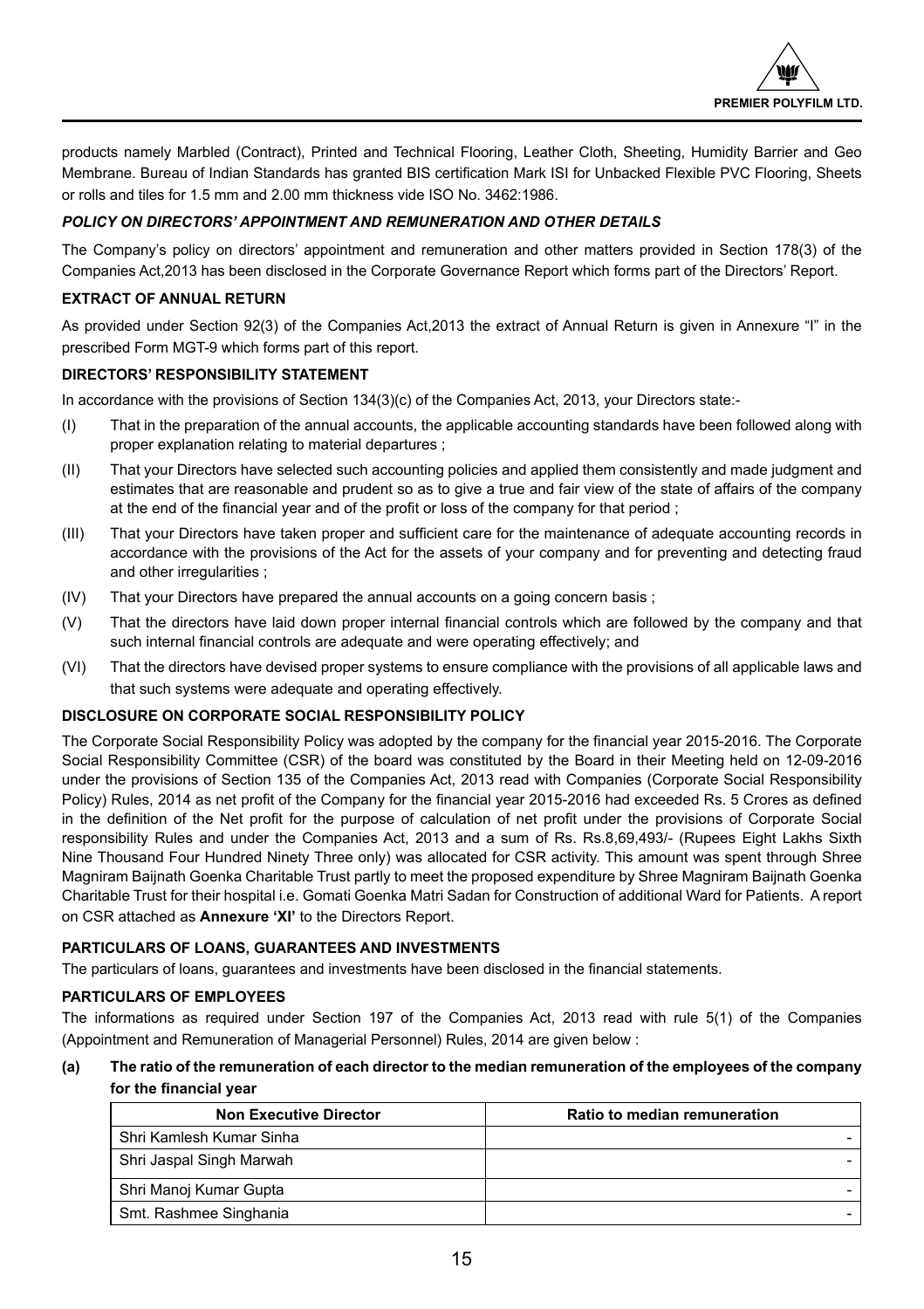| <b>Executive Director</b> | Ratio to median remuneration |
|---------------------------|------------------------------|
| Shri Amar Nath Goenka     | 24.84                        |
| . Shri Amitaabh Goenka    |                              |
| Shri S P Jain             | 19.47                        |

**(b) The percentage increase in remuneration of each director, Chief Executive Office & Company Secretary in the financial year:** 

| Director, Chief Executive Officer, Chief Financial<br><b>Officer and Company Secretary</b> | % increase in remuneration in the financial year |
|--------------------------------------------------------------------------------------------|--------------------------------------------------|
| Shri Kamlesh Kumar Sinha                                                                   |                                                  |
| Shri Jaspal Singh Marwah                                                                   |                                                  |
| Shri Manoj Kumar Gupta                                                                     |                                                  |
| Smt. Rashmee Sinbghania                                                                    |                                                  |
| Shri Amar Nath Goenka, Managing Director                                                   | 0                                                |
| Shri Amitaabh Goenka, Executive Director                                                   | 70.50                                            |
| Shri S P Jain, Executive Director                                                          | 14.79                                            |
| Shri N K Bhandari, Company Secretary                                                       | 17.87                                            |

- **(c) The percentage increase in the median remuneration of employees in the financial year : 7.13 %**
- **(d) The number of permanent employees on the roll of company : 282**
- **(e) The explanation on the relationship between average increase in remuneration and company performance:**  On an average, employees received an annual increase of 11.69%. The individual increments varied from 0.00 % to 70.50 % based on individual performance.

## **(f) Comparison of the remuneration of the key managerial personnel against the performance of the company**

| Aggregate remuneration of Key Managerial personnel (KMP) in financial year<br>2016-2017 (Figures in Rupees in Lakhs) | 75.44 l  |
|----------------------------------------------------------------------------------------------------------------------|----------|
| Revenue (Figures in Rupees in Lakhs)                                                                                 | 11523.60 |
| Remuneration of KMPs (as % of revenue)                                                                               | 0.66     |
| Profit before Tax (PBT) (Figures in Rupees in Lakhs)                                                                 | 565      |
| Remuneration of KMPs (as % of PBT)                                                                                   | 13.35    |

## **(g) (g) Variation in the market capitalization of the Company, price earnings ration as at the closing date of the current financial year and previous financial year**

| <b>Particulars</b>                     | March 31, 2017 | March 31, 2016 | % change $ $ |
|----------------------------------------|----------------|----------------|--------------|
| Market Capitalization (Rupees in lacs) | 7311           | 6285           | 16.32        |
| Price Earnings Ratio                   | 1.72           | 1.75           | (1.74)       |

**(h) Percentage increase or decease in the market quotations of the shares of the company in comparison to the rate at which the company came out with the last public offer :** 

| <b>Particulars</b> | March 31, 2017 | 1995*<br>(Right cum<br><b>Public Issue)</b> | $%$ change |
|--------------------|----------------|---------------------------------------------|------------|
| Market Price (BSE) | 34.90          | 14.25                                       | 144.91     |
| Market Price (NSE) | 27.30          | 12.50                                       | 118.40     |

\* In the year 2003 the face value of equity share was reduced from Rs.10/- per equity share to Rs.2.50 per equity share in compliance with the Orders of the Hon'ble BIFR. Further pursuant to a resolution passed by the Shareholders of the company in the year 2009, the face value of the equity Shares was changed from Rs.2.50 per equity shares to Rs.5/- per equity share and one equity share was issued against the holding of two equity shares held by a shareholders. Price per share at BSE was Rs.28.50 for paid up face of Rs.10/- each and at NSE was Rs.25/-. These rates were taken at half the price due to change in face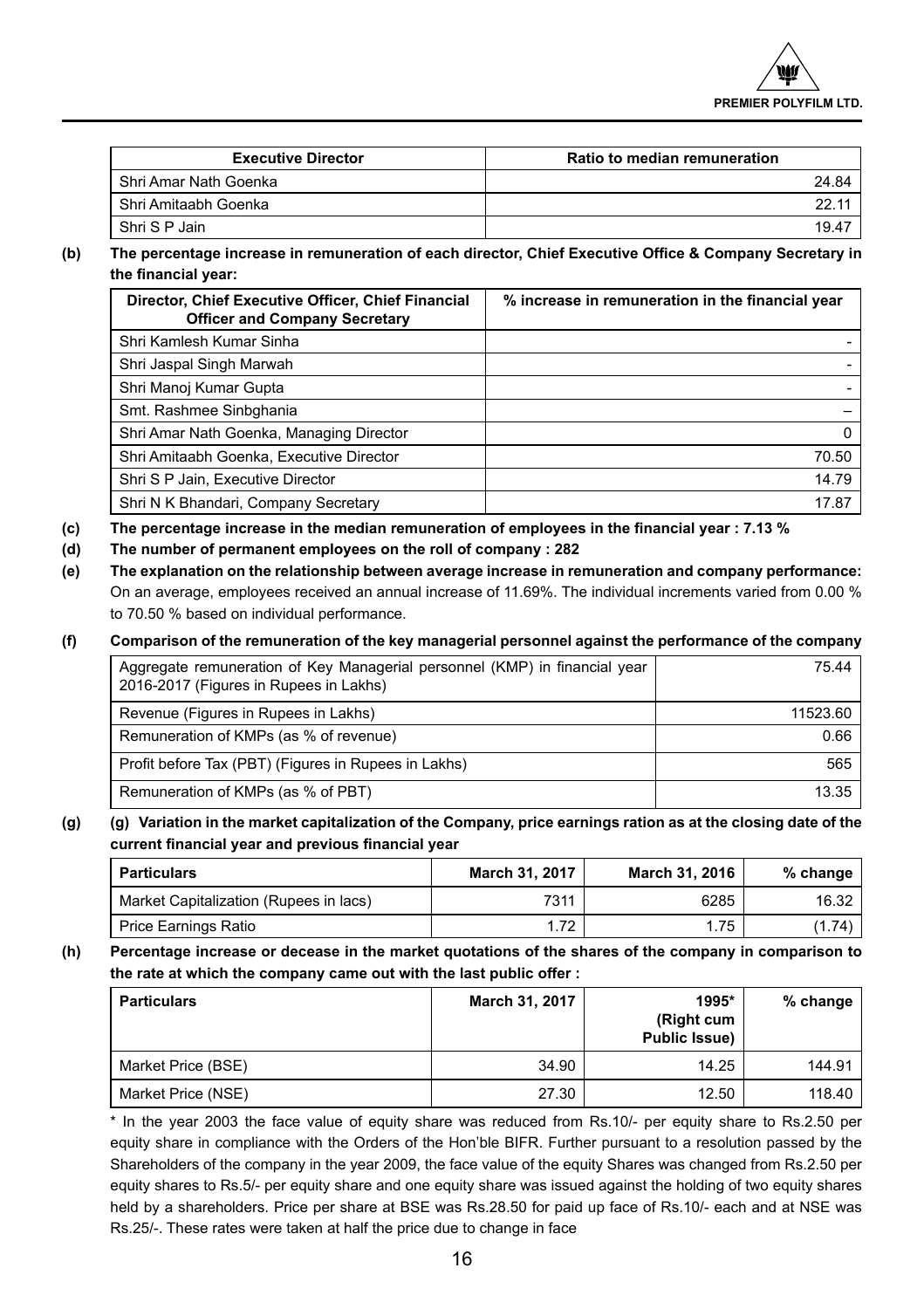## **(i) Average percentile increase already made in the salaries of employees other than the managerial personnel in the last financial year and its comparison with the percentile increase in the managerial remuneration and justification thereof and point out if there are any exceptional circumstances for increase in managerial remuneration :**

The average annual increase was around 11.69%. However, during the year, the total average increase in managerial and key personnel was 34.39% which is considered to be reasonable.

## **(J) Comparison of remuneration of each key managerial personnels against the performance of the company:**

|                                       | Shri Amar Nath<br>Goenka.<br><b>Managing</b><br><b>Director and CFO</b> | Shri Amitaabh<br>Goenka.<br><b>Executive</b><br><b>Director</b> | Shri S P Jain,  <br><b>Executive</b><br><b>Director</b> | Shri N K Bhandari,<br><b>Company Secretary</b> |
|---------------------------------------|-------------------------------------------------------------------------|-----------------------------------------------------------------|---------------------------------------------------------|------------------------------------------------|
| Remuneration in FY 2017 (Rs. In Lacs) | 23.99                                                                   | 21.36                                                           | 18.81                                                   | 11.27                                          |
| Revenue (Rs. In Lacs)                 | 11524                                                                   | 11524                                                           | 11524                                                   | 11524                                          |
| Remuneration as % of revenue          | 0.21                                                                    | 0.19                                                            | 0.16                                                    | 0.10                                           |
| Profit before tax (Rs. In Lacs)       | 565                                                                     | 565                                                             | 565                                                     | 565                                            |
| Remuneration (as % of PBT)            | 4.25                                                                    | 3.78                                                            | 3.33                                                    | 2.00                                           |

## **(k) key parameters for any variable component of remuneration availed by the directors :**

There is no variable components involved in the remuneration of Directors. The Directors are being paid remuneration as approved by the shareholders of the company. The increase in salary was in the case of Shri Amitaabh Goenka, Executive Director of the Company, whose salary was revised upon his re-appointment as Executive Director with effect from 01-11-2016 and Shri S P Jain, Executive Director of the company, whose salary was revised by the company in the shape of annual increment in line with the other senior officers of the company.

**(l) The ratio of the remuneration of the highest paid director to that of the employees who are not directors but receive remuneration in excess of the highest paid director during the year:**  None

## **(m) Affirmation that the remuneration is as par the remuneration policy of the company :**

The company affirms remuneration is as per the remuneration policy of the company.

(n) The statement containing particulars of employees as required under Section 197(12) of the Companies Act,2013 read with Rule 5(2) of the companies (Appointment and Remuneration of Managerial Personnel) Rules, 2014, is not applicable as none of the employee of the company is covered under the provisions of the act and rules made thereunder.

## **CONSERVATION OF ENERGY, TECHNOLOGY ABSORPTION AND FOREIGN EXCHANGE EARNINGS AND OUTGO:** Particulars regarding conservation of energy, technology absorption and foreign exchange earnings and outgo, as prescribed Under Section 134(3) (m) of the Companies Act, 2013, are annexed as Annexure "II".

## **AUDITORS**

## **Statutory Auditor**

The Auditors M/s De & Bose, Chartered Accountants, Auditors of the company retire at the ensuing Annual General Meeting and are not eligible for reappointment as statutory auditor of the company as per provisions of the Companies Act,2013. The Board has proposed the name of M/s MARS & Associates, Chartered Accountants, as Statutory Auditors of the Company on the recommendation of Nomination & Remuneration Committee with effect from financial year 2017-2018 for five years i.e. till 2021-2022 subject to ratification at every Annual General Meting. M/s MARS & Associates, Chartered Accountants, have given their consent to act as auditor of the company. M/s MARS & Associates have also confirmed that they are not disqualified for appointment under the provisions of the Companies Act, 2013 and Rules or Regulations made there under and no proceedings are pending against any partner of the firm or the firm with respect to professional matter of conduct and that proposed appointment is within the limits laid down under the Companies Act, 2013.

## **Secretarial Auditor**

As required under Section 204 of the Companies Act, 2013 (as amended or re-enacted from time to time) read with Rule 9 of the Companies (Appointment and Remuneration of Managerial Personnel) Rules 2014 and other applicable provisions, if any, of the Companies Act 2013, Shri Nitin Gupta, Practicing Company Secretary, was appointed as Secretarial Auditor of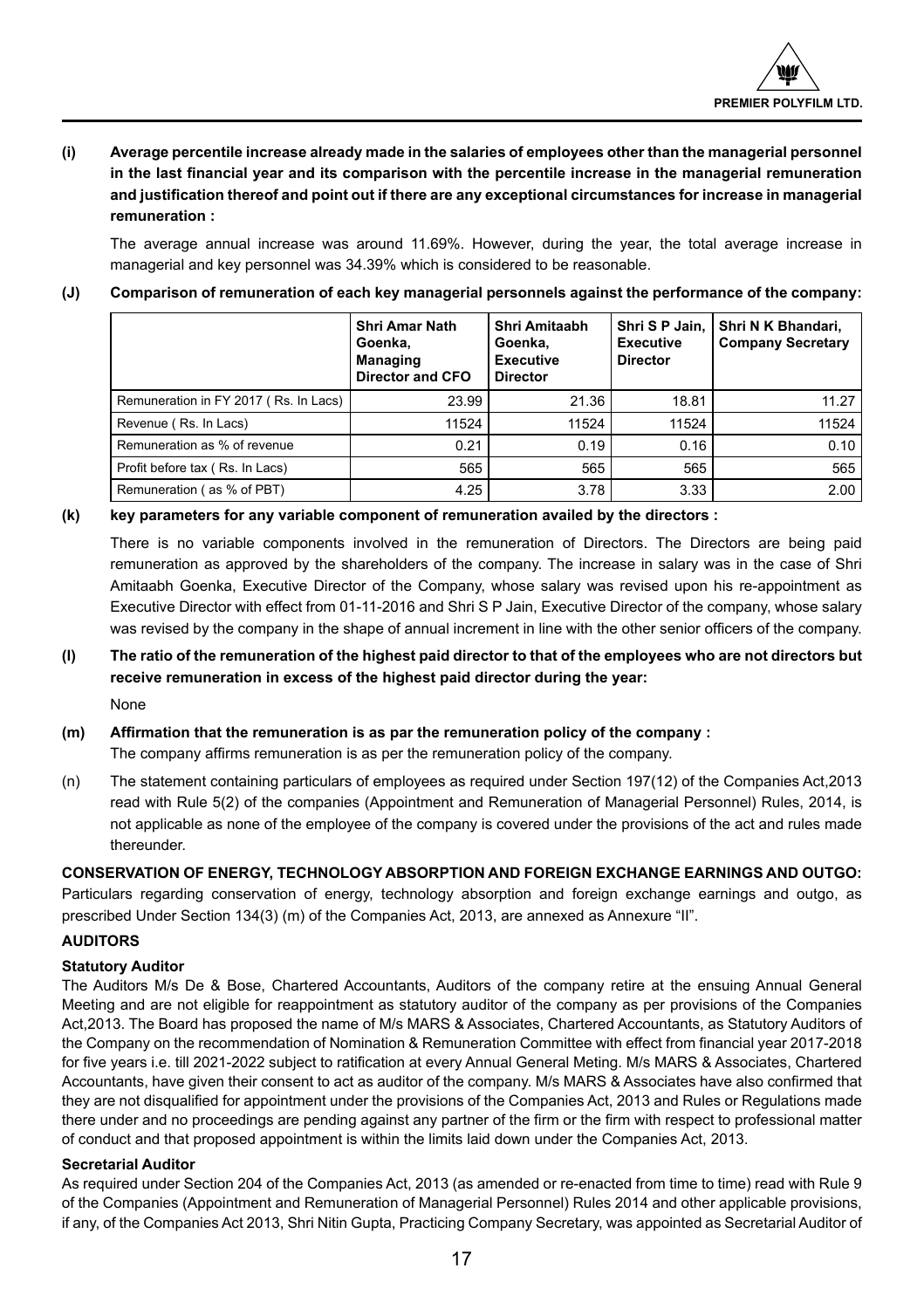the company to conduct the secretarial audit of the company for the financial year 2016-2017. The Secretarial Audit Report for the FY 2016-17 forms part of the Annual Report is attached as *Annexure "III"* to the Directors' Report.

## **Internal Auditor**

The Company has in place adequate Internal financial control with reference to financial statements. During the year, such control were tested and no reportable material weakness in the design or operations were observed. The Internal Auditor directly reports to the Audit Committee.

## **Cost Accountant**

M/s Cheena & Associates was appointed as the "Cost Accountant" of the Company to maintain cost accounting records in "Form CRA 1" and certify them for Product(s)/Services Covered under Cost Records Rules 2014 for the year ending 31st March 2017 pursuant to section 148(1) of the Companies Act, 2013 and other applicable provisions of the Companies Act, 2013 read with the Companies (Audit & Auditor) Rules, 2014.

## **CONTRACTS AND ARRANGEMENTS WITH RELATED PARTIES**

All contracts / arrangements / transactions entered by the Company during the financial year with related parties were in the ordinary course of business and at arm's length basis. During the year, the Company had not entered into any new contract / arrangement / transaction with related parties which could be considered material in accordance with the policy of the Company on materiality of related party transactions. None of the transactions with related parties falls under the scope of Section 188(1) of the Companies Act,2013.Your Directors draw attention of the members to Note 2.34 to the financial statement which sets out related party disclosures.

Information on transactions with related parties pursuant to clause (h) of sub-section (3) of Section 134 of the Act and Rule 8(2) of the Companies (Accounts) Rules,2014 are given in *Annexure " IV"* in **Form No. AOC-2** and form integral part of the Directors' Report.

## **DIRECTORS**

## **Shri Amar Nath Goenka**

Shri Amar Nath Goenka has been continuing as Managing Director of the Company since 18th February,1993 and his last reappointment as Managing Director was approved by the Shareholders in the Twentieth Annual General Meeting of the company held on 24th August,2012 for a period of five (5) years under Schedule XIII of the Companies Act,1956 with effect from 18th February,2013 till 17th February, 2018 under the "Promoters Group"

The Board of Directors of the company have approved reappointment of Shri Amar Nath Goenka for another three years i.e. upto 17/02/2021 in their Meeting held on 29/05/2017 under Schedule V of the Companies Act, 2013 on the recommendation of the Nomination and Remuneration Committee subject to approval by the Members of the company and subject to such other approvals, permissions and sanctions, as may be necessary in the ensuing Annual General Meeting. Shri Amar Nath Goenka is father of Shri Amitaabh Goenka, Executive Director of the Company. Shri Amar Nath Goenka is 75 years old and holds Degree in Commerce. He is also director on the Board of M/s Premier Polyplast & processors Limited. Shri Amar Nath Goenka is member in Share Transfer Committee Shri Amar Nath Goenka holds 5,73,025 Equity Shares comprising of 2.73% of total shareholding of the Company.

Shri Amar Nath Goenka has given his declaration and has confirmed that he has not been convicted of any offence in connection with the promotion, formation and/or management of any company or LLP and has not been found guilty of any fraud or misfeasance or of any breach of duty to any company under this Act or any previous company law in the last five years and that his total directorship in all companies shall not exceed the prescribed number of companies in which a person can be appointed as a director.

No Directors, Key Managerial Personnel and their relatives are in any way concerned in this resolution of the Notice except Shri Amar Nath Goenka himself and Shri Amitaabh Goenka, being son of Shri Amar Nath Goenka.

As required by Regulation 36(3) of the Securities and Exchange Board of India (Listing Obligations and Disclosure Requirements) Regulations,2015, the particulars of Directors who are seeking appointment/re-appointment are given in *Annexure "V"* and are forming part of the Directors' Report to the Members.

In the opinion of the Board Shri Amar Nath Goenka is a person of integrity and possesses relevant expertise, competence and experience to hold office of the Director of the Company and hence the Board of Directors recommends the adoption the resolution for the reappointment of Managing Directors.

## **Shri Amitaabh Goenka**

Shri Amitaabh Goenka, Director of the Company, retire by rotation at the ensuing Annual General Meeting and being eligible, offers himself for re-appintment. Shri Amitaabh Goenka was appointed as Director of the company under the category of "Promoters Group". Shri Amitaabh Goenka is son of Shri Amar Nath Goenka, Managing Director of the company. He is 46 years old and holds Degree in Commerce. He has more than 24 years of experience in trade & industry.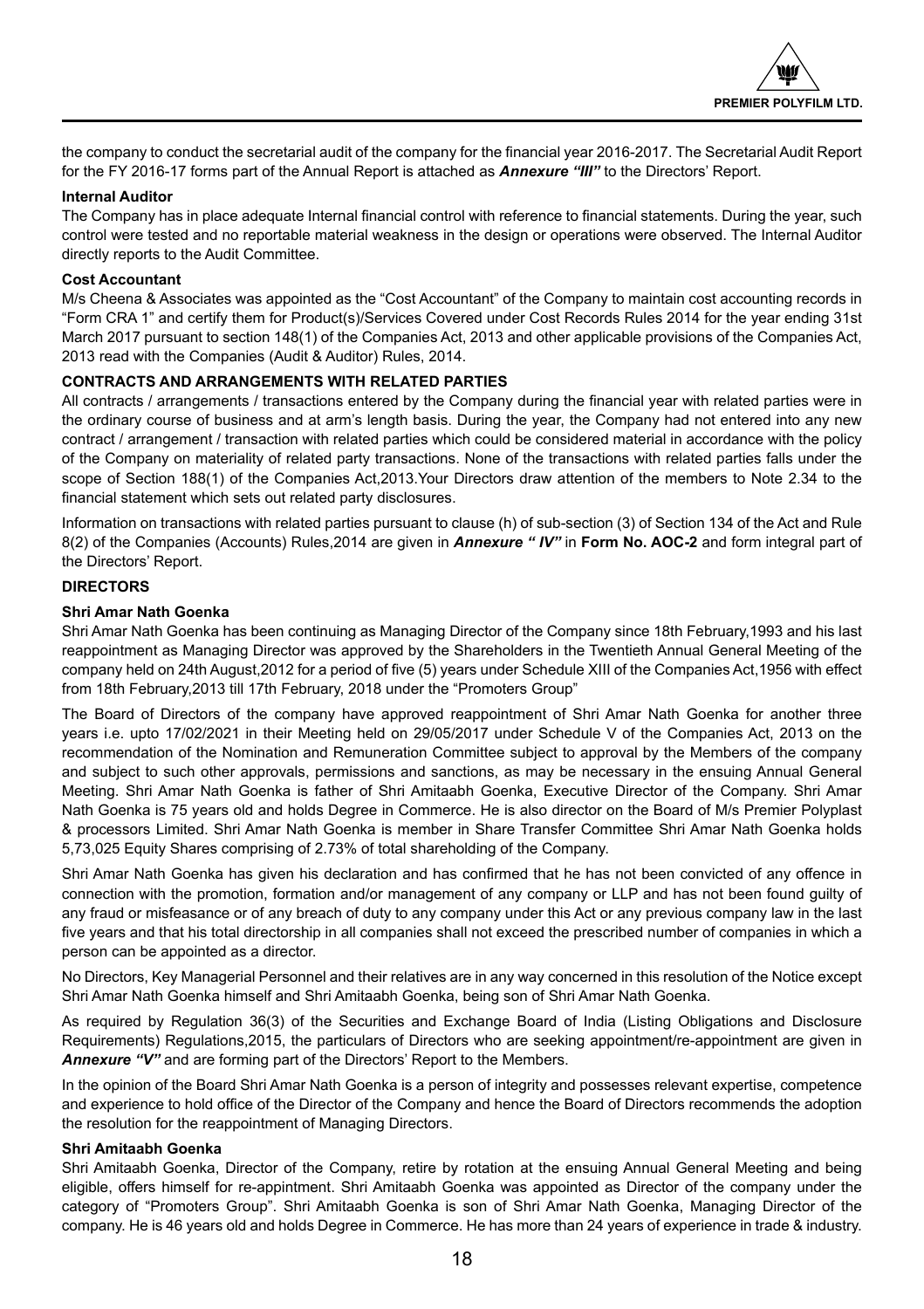He is also Director on the Board of M/s Joemillars Aquatek India (P) Limited, M/s D L Millar & Company Limited, M/s Kay Ess Polymers Limited, proprietor of M/s 1000 Plus Inc. and partner in M/s G. B. & Company. Shri Amitaabh Goenka is member in Corporate Social Responsibility Committee and Assets Purchase Committee of the Company. Shri Amitaabh Goenka holds 24,51,575 Equity Shares comprising of 11.70 % of total shareholding of the Company.

Shri Amitaabh Goenka has given his declaration and has confirmed that he has not been convicted of any offence in connection with the promotion, formation and/or management of any company or LLP and has not been found guilty of any fraud or misfeasance or of any breach of duty to any company under this Act or any previous company law in the last five years and that his total directorship in all companies shall not exceed the prescribed number of companies in which a person can be appointed as a director.

No Directors, Key Managerial Personnel and their relatives are in any way concerned in this resolution of the Notice except Shri Amitaabh Goenka himself and Shri Amar Nath Goenka, being father of Shri Amitaabh Goenka.

As required by Regulation 36(3) of the Securities and Exchange Board of India (Listing Obligations and Disclosure Requirements) Regulations, 2015, the particulars of Directors who are seeking appointment/re-appointment are given in *Annexure "V"* and are forming part of the Directors' Report to the Members.

In the opinion of the Board, Shri Amitaabh Goenka is a person of integrity and possesses relevant expertise, competency and experience to hold office of an Director of the Company and hence The Board of Directors recommends the adoption of the resolution for his reappointment as Director subject to liable to retire by rotation.

## **DECLARATION BY THE INDEPENDENT DIRECTORS**

Independent Directors have submitted their disclosures to the Board that they fulfill all the requirements as stipulated in section 149(6) of the Companies Act,2013 so as to qualify themselves to be appointed as Independent Directors under the provisions of the Companies Act,2013 and the relevant Rules.

## **STOCK EXCHANGES**

The equity shares of your company are listed at the Stock Exchanges as per details given in the *Annexure "VI"* and forming part of Directors' Report to the Members. The equity shares of the company are traded at these Stock Exchanges.

## **CORPORATE GOVERNANCE**

A separate Report on Corporate Governance along with the General shareholders Information, as prescribed under the Securities and Exchange Board of India (Listing Obligations and Disclosure Requirements) Regulations,2015 along with a certificate from the Auditors of the Company regarding compliance of the conditions of the Corporate Governance is given in *Annexure "VII"* and *Annexure "VIII"* respectively and form part of Directors' Report to the Members.

## **WHISTLE BLOWER POLICY/VIGIL MECHANISM**

The company promotes ethical behavior in all its business activities and has put in place a mechanism for reporting illegal or unethical behavior. The company has a vigil mechanism and whistle blower policy under which the employees are free to report violations of applicable laws and regulations and the code of conduct. The reportable matters may be disclosed to the Chairman of Audit Committee. During the year under review, no employee was denied access to the Audit Committee.

## **DISCLOSURE UNDER SEXUAL HARRASSMENT OF WOMEN AT WORKPLACE (PREVENTION, PROHIBITION & REDRESSAL) ACT, 2013**

The Company has in place an Anti Sexual Harassment Policy in line with the requirements of The Sexual Harassment of Women at workplace (Prevention, Prohibition & Redressal) Act,2013. In line with the requirement, the Company has set up Internal Complaint Committee (ICC) to redress the complaints regarding sexual harassment from all employees. All employees of the company (permanent, contractual, adhoc, trainee, temporary) are covered under this policy. The ICC consists of women employees as well as Male Employees of the Company. During the year ended 31st March, 2017, no complaint(s) of Sexual Harassment has been received by the Company

## **RISK MANAGEMENT**

The company has developed and implemented a Risk Management Policy to identify and mitigate key risks that may threaten the existence of the company

## **INTERNAL FINANCIAL CONTROLS WITH REFERENCE TO FINANCIAL STATEMENTS**

The Board has adopted the procedures for insuring the orderly and efficient conduct of its business including adherence to the company's policy, the safeguarding of its assets, the prevention and detection of frauds and errors, the accuracy and completeness of accounting record, and timely preparation of liable financial disclosures.

## **MATERIAL CHANGES AND COMMITMENTS AFFECTING THE FINANCIAL POSITION OF THE COMPANY**

There were no material changes and commitments affecting the financial position of the company between the end of financial year to which this financial statements relate and the date of this Report.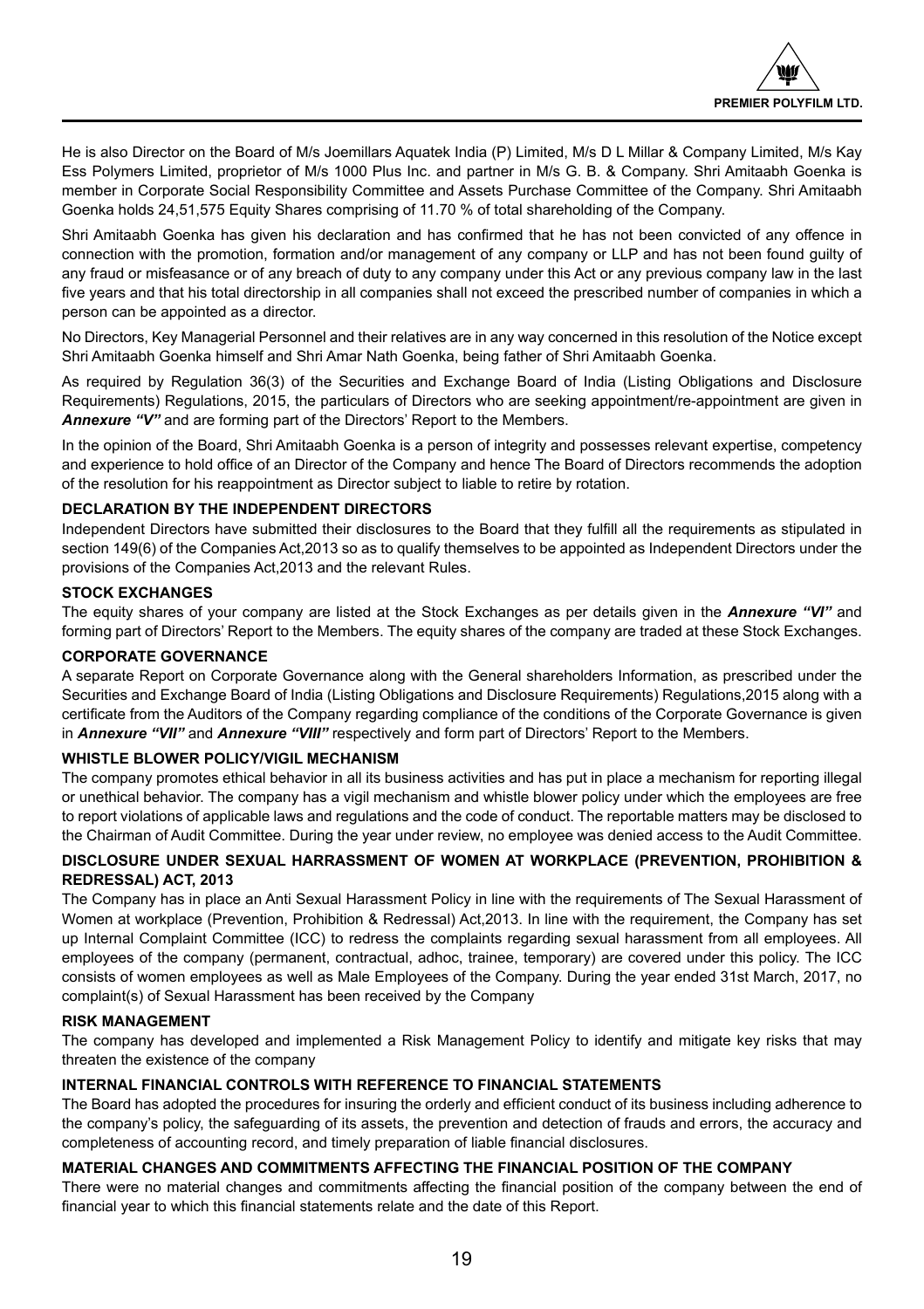

## **FORMAL ANNUAL EVALUATION**

The Board of directors had carried out an annual evaluation of its own performance, board committees and individual directors as required under the Companies Act, 2013. The performance of the board was evaluated by the board after seeking inputs from all the directors on the basis of criteria such as board composition, structure, board processes and their effectiveness, information given to the board etc. The performance of the board committees was evaluated by the board after seeking inputs from the committee members on the basis of criteria such as committee composition, structure, effectiveness of committee meetings etc.

The Board and the Nomination and Remuneration Committee (NRC) reviewed the performance of the individual directors on the basis of criteria such as contribution at meetings, their preparedness on the issues to be discussed etc. Additionally the Chairman was also evaluated on key aspects of his role.

## **CEO CERTIFICATE**

Shri Amar Nath Goenka, Managing Director of the Company, is also CEO and CFO of the Company and has certified to the Board with respect to the financial statements, Internal Controls and other matters as required under Securities Exchange Board of India (Listing Obligations and Disclosure Requirements) Regulations,2015. In terms of Securities Exchange Board of India (Listing Obligations and Disclosure Requirements) Regulations, 2015, a certificate with regard to compliance with The Code of Conduct by the Board Members and Senior Management Personnel for the year ended 31st March, 2017 has been included in the Annual Report and is attached as **Annexure "IX"** forming part of the Director's Report.

## **MANAGEMENT DISCUSSIONS AND ANALYSIS**

A separate annexure on Management Discussions and Analysis Report is attached as *Annexure "X"* forming part of the Director's Report.

## **INDUSTRIAL RELATIONS:**

The industrial relations remained cordial during the year under review.

## **PUBLIC DEPOSITS**

The Company has not invited or accepted deposits from the public covered under Section 73 of the Companies Act, 2013.

## **SIGNIFICANT AND MATERIAL ORDERS OF REGULATION OR COURTS OR TRIBUNALS**

No significant and material order was passed by any Court of Regulation or Courts or Tribunals during the year under review impacting the going concern status of your Company and its future operations.

## **ACKNOWLEDGEMENT**

The Directors wish to place on record their sincere appreciation for the whole hearted Co-operation received by the Company from Central and State Governments, Kotak Mahindra Bank Limited and other Government Agencies and look forward to their continuing support. The Directors also record their appreciation for the sincere efforts put in by the employees of the Company at all levels.

Place : New Delhi **Amar Nath Goenka** Jaspal Singh Marwah Date : 29/05/2017 Managing Director Director Regd. Office: 20081051 DIN: 00061051 305, III Floor,'Elite House', 36, Community Centre, Address : "Vrindavan Farm" Address : "Spring House" Kailash Colony Extension (Zamroodpur), New Delhi-110048 No. 1, Green Avenue No. 3, Green Avenue CIN : L25209DL1992PLC049590 Behind Sector D-3, Vasant Behind Sector D-3,

By order of the Board By order of the Board<br>for PREMIER POLYFILM LTD. for PREMIER POLYFI Sd/- Sd/-

for PREMIER POLYFILM LTD.

kunj, Kishangarh, Vasant Kunj, Kishangarh, New Delhi 110070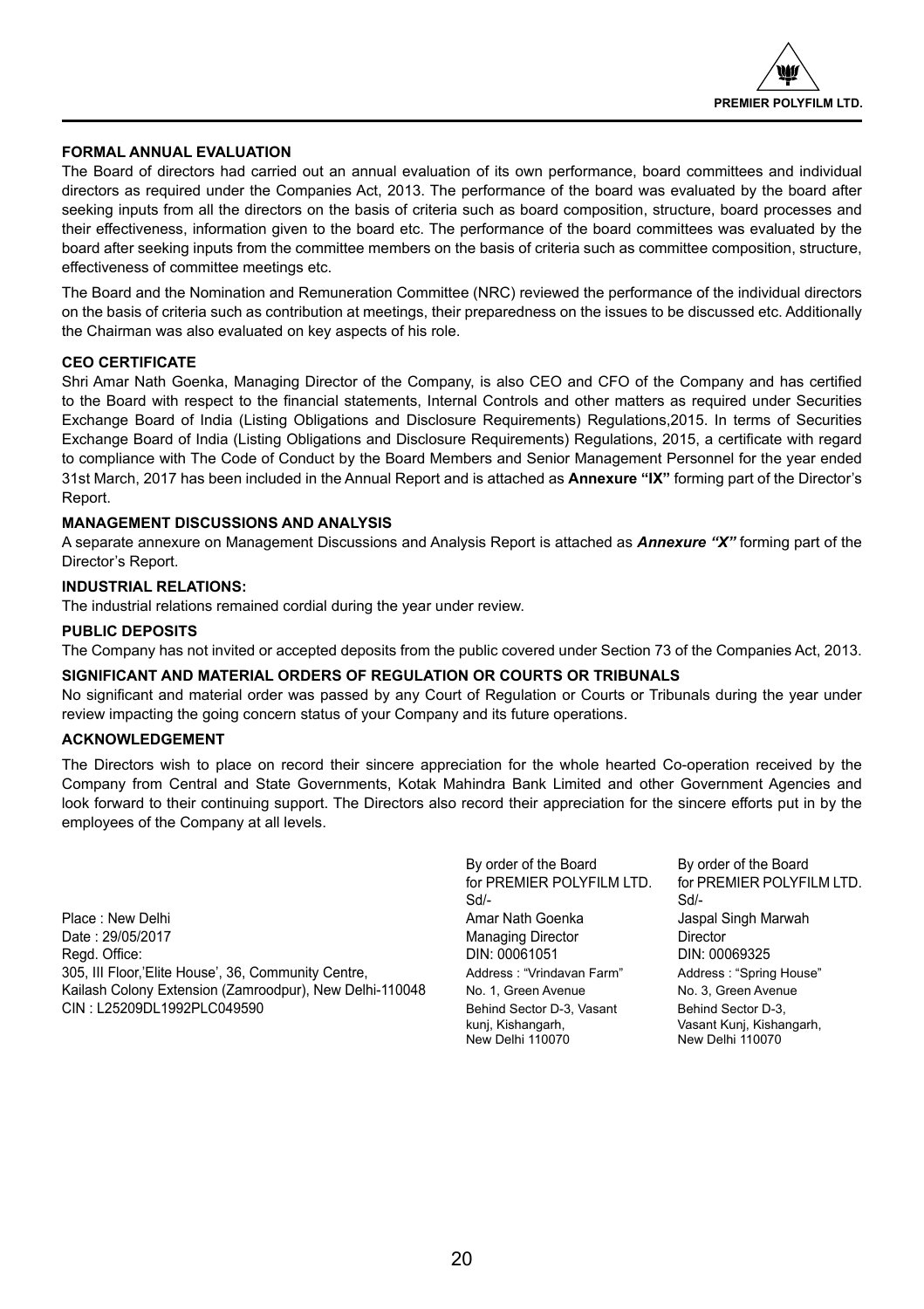

## **Annexure "I"**

## **FORM NO. MGT-9**

## **Extract of Annual Return**

[Pursuant to Section 92(3) of the Companies Act,213 and Rule 12(1) of the Companies (Management and Administration) Rules, 2014]

## **I. REGISTRATION AND OTHER DETAILS**

| Corporate Identity Number (CIN) of the Company                             | L25209DL1992PLC049590                                                                                                                                                                                      |
|----------------------------------------------------------------------------|------------------------------------------------------------------------------------------------------------------------------------------------------------------------------------------------------------|
| <b>Registration date</b>                                                   | 16-07-1992                                                                                                                                                                                                 |
| Name of the company                                                        | PREMIER POLYFILM LIMITED                                                                                                                                                                                   |
| Category/Sub-category of the company                                       | Flexible PVC Flooring, Film and Sheets.                                                                                                                                                                    |
| Address of the Registered office and contact details                       | 305, Elite House, III Floor, 36,<br>Community Centre,<br>Kailash Colony Extension,<br>Zamroodpur, New Delhi 110048                                                                                         |
| Listed company (Yes/No)                                                    | <b>Yes</b>                                                                                                                                                                                                 |
| Name, address and contact details of Registrar<br>and share transfer agent | Beetal Financial & Computer Services (P) Ltd.<br>Beetal House, 99, Madangir,<br>Behind Local Shopping Centre,<br>Near Dada Harsukh Das Mandir,<br>New Delhi - 110062<br>Mr. Puneet Mittal 011 -29961282/83 |

## **II. PRINCIPAL BUSINESS ACTIVITIES OF THE COMPANY**

The Company is mainly engaged in manufacturing and sale of PVC Film and Sheets. Hence the Operations of the company are considered as a single business product.

## **III. PARTICULARS OF HOLDING, SUBSIDIARY AND ASSOCIATES COMPANIES:**

The company has no holding, subsidiary and associates companies as defined under the Companies Act, 2013.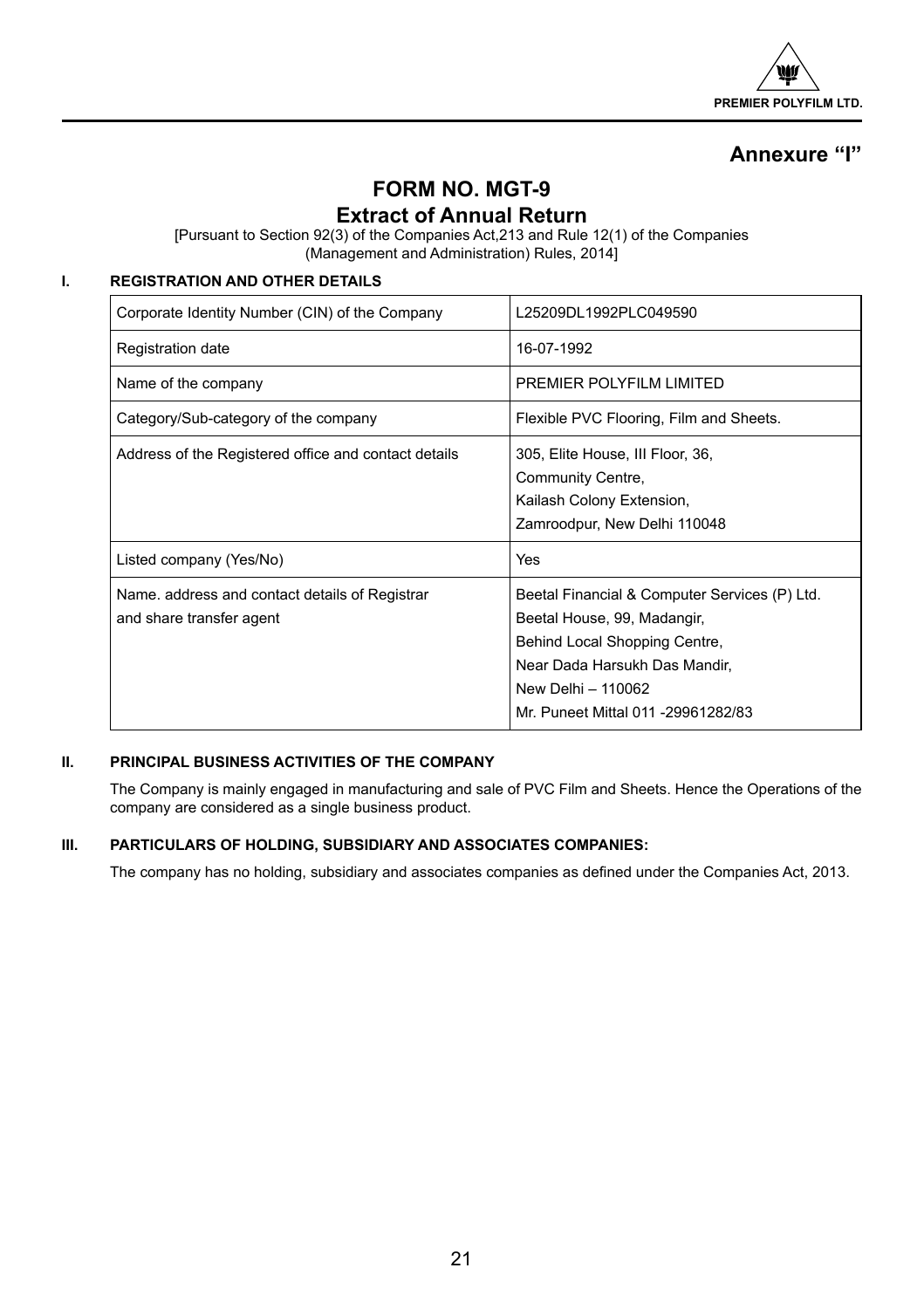

## **IV SHAREHOLDING PATTERN (Equity Share capital Break up as % to total Equity)**

## **i. Category-wise shareholding**

| <b>Category of Shareholders</b>                                                        |            | No. of Shares held at the<br>beginning of the year 1st April, 2016 |              |                             | No. of Shares held at the end<br>of the year 31st March, 2017 |           |              |                            |        |  | % change<br>during the<br>year |
|----------------------------------------------------------------------------------------|------------|--------------------------------------------------------------------|--------------|-----------------------------|---------------------------------------------------------------|-----------|--------------|----------------------------|--------|--|--------------------------------|
|                                                                                        | Demat      | Physical                                                           | <b>Total</b> | % of Total<br><b>Shares</b> | Demat                                                         | Physical  | <b>Total</b> | % of Tota<br><b>Shares</b> |        |  |                                |
| A. Promoters                                                                           |            |                                                                    |              |                             |                                                               |           |              |                            |        |  |                                |
| (1) Indian                                                                             |            |                                                                    |              |                             |                                                               |           |              |                            |        |  |                                |
| a) Individual/HUF                                                                      | 4,587,511  |                                                                    | 4,587,511    | 21.90                       | 4,587,511                                                     |           | 4,587,511    | 21.90                      |        |  |                                |
| b) Central Govt.or State Govt.                                                         |            |                                                                    |              |                             |                                                               |           |              |                            |        |  |                                |
| c) Bodies Corporates                                                                   | 5,427,637  |                                                                    | 5,427,637    | 25.91                       | 5,427,637                                                     |           | 5,427,637    | 25.91                      |        |  |                                |
| d) Bank/Fl                                                                             |            |                                                                    |              |                             |                                                               |           |              |                            |        |  |                                |
| e) Any other                                                                           |            |                                                                    |              |                             |                                                               |           |              |                            |        |  |                                |
| SUB TOTAL:(A) (1                                                                       | 10,015,148 |                                                                    | 10,015,148   | 47.81                       | 10,015,148                                                    |           | 10,015,148   | 47.81                      |        |  |                                |
| (2) Foreign                                                                            |            |                                                                    |              |                             |                                                               |           |              |                            |        |  |                                |
| a) NRI- Individuals                                                                    |            |                                                                    |              |                             |                                                               |           |              |                            |        |  |                                |
| b) Other Individuals                                                                   |            |                                                                    |              |                             |                                                               |           |              |                            |        |  |                                |
| c) Bodies Corp.                                                                        |            |                                                                    |              |                             |                                                               |           |              |                            |        |  |                                |
| d) Banks/FI                                                                            |            |                                                                    |              |                             |                                                               |           |              |                            |        |  |                                |
| e) Any other                                                                           |            |                                                                    |              |                             |                                                               |           |              |                            |        |  |                                |
| SUB TOTAL (A) (2)                                                                      |            |                                                                    |              |                             |                                                               |           |              |                            |        |  |                                |
| <b>Total Shareholding of Promoter</b>                                                  | 10,015,148 |                                                                    | 10,015,148   | 47.81                       | 10015148                                                      | 0         | 10015148     | 47.81                      |        |  |                                |
| $(A) = (A)(1)+(A)(2)$                                                                  |            |                                                                    |              |                             |                                                               |           |              |                            |        |  |                                |
| <b>B. PUBLIC SHAREHOLDING</b>                                                          |            |                                                                    |              |                             |                                                               |           |              |                            |        |  |                                |
| (1) Institutions                                                                       |            |                                                                    |              |                             |                                                               |           |              |                            |        |  |                                |
| a) Mutual Funds                                                                        |            | 185,825                                                            | 185,825      | 0.89                        |                                                               | 185,825   | 185,825      | 0.89                       |        |  |                                |
| b) Banks/FI                                                                            | 50,000     | 112,950                                                            | 162,950      | 0.78                        | 50,000                                                        | 112,950   | 162,950      | 0.78                       |        |  |                                |
| c) Cenntral govt                                                                       |            |                                                                    |              |                             |                                                               |           |              |                            |        |  |                                |
| d) State Govt.                                                                         |            |                                                                    |              |                             |                                                               |           |              |                            |        |  |                                |
| e) Venture Capital Fund                                                                |            |                                                                    |              |                             |                                                               |           |              |                            |        |  |                                |
| f) Insurance Companies                                                                 |            |                                                                    |              |                             |                                                               |           |              |                            |        |  |                                |
| g) FIIS                                                                                |            |                                                                    |              |                             |                                                               |           |              |                            |        |  |                                |
| h) Foreign Venture Capital Funds                                                       |            |                                                                    |              |                             |                                                               |           |              |                            |        |  |                                |
| i) Others (specify)                                                                    |            |                                                                    |              |                             |                                                               |           |              |                            |        |  |                                |
| SUB TOTAL (B)(1):                                                                      | 50,000     | 298,775                                                            | 348,775      | 1.66                        | 50,000                                                        | 298,775   | 348,775      | 1.66                       |        |  |                                |
| (2) Non Institutions                                                                   |            |                                                                    |              |                             |                                                               |           |              |                            |        |  |                                |
| a) Bodies corporates                                                                   | 8,241,723  | 196,975                                                            | 8,438,698    | 40.28                       | 8,233,925                                                     | 202,225   | 8,436,150    | 40.27                      | (0.01) |  |                                |
| i) Indian                                                                              |            |                                                                    |              |                             |                                                               |           |              |                            |        |  |                                |
| ii) Overseas                                                                           |            |                                                                    |              |                             |                                                               |           |              |                            |        |  |                                |
| b) Individuals                                                                         |            |                                                                    |              |                             |                                                               |           |              |                            |        |  |                                |
| i) Individual shareholders holding nominal<br>share capital upto Rs.1 lakhs            | 526,881    | 1,122,463                                                          | 1,649,344    | 7.87                        | 505,892                                                       | 1,202,377 | 1,708,269    | 8.15                       | 0.28   |  |                                |
| ii) Individuals shareholders holding nominal<br>share capital in excess of Rs. 1 lakhs | 101,865    | 196,900                                                            | 298,765      | 1.43                        | 59,875                                                        | 196,900   | 256,775      | 1.22                       | (0.21) |  |                                |
| c) Others (specify)                                                                    |            |                                                                    |              |                             |                                                               |           |              |                            |        |  |                                |
| c-i) Public Trust                                                                      |            |                                                                    |              |                             |                                                               |           |              |                            |        |  |                                |
| c-ii) Clearing Members                                                                 | 983        |                                                                    | 983          | 0.00                        | 4,643                                                         |           | 4,643        | 0.02                       | 0.02   |  |                                |
| c-iii) NRI's/OCB'c                                                                     | 13,045     | 87,125                                                             | 100,170      | 0.48                        | 16,970                                                        | 87,125    | 104,095      | 0.50                       | 0.02   |  |                                |
| c-iv) HUF                                                                              | 28,912     | 67,700                                                             | 96,612       | 0.46                        | 6,940                                                         | 67,700    | 74,640       | 0.36                       | (0.10) |  |                                |
| c-v) ESOP/ESOS/ESPS                                                                    |            |                                                                    |              |                             |                                                               |           |              |                            |        |  |                                |
| SUB TOTAL (B)(2):                                                                      | 8,913,409  | 1,671,163                                                          | 10,584,572   | 50.53                       | 8,828,245                                                     | 1,756,327 | 10,584,572   | 50.52                      | (0.01) |  |                                |
| <b>Total Public Shareholding</b><br>(B)= (B)(1)+(B)(2)                                 | 8,963,409  | 1,969,938                                                          | 10,933,347   | 52.19                       | 8,878,245                                                     | 2,055,102 | 10,933,347   | 52.19                      |        |  |                                |
| C. Shares held by Custodian for GDRs & ADRs                                            |            |                                                                    |              |                             |                                                               |           |              |                            |        |  |                                |
| Grand Total (A+B+C)                                                                    | 18,978,557 | 1,969,938                                                          | 20,948,495   |                             | 100.00   18,893,393   2,055,102                               |           | 20,948,495   | 100.00                     |        |  |                                |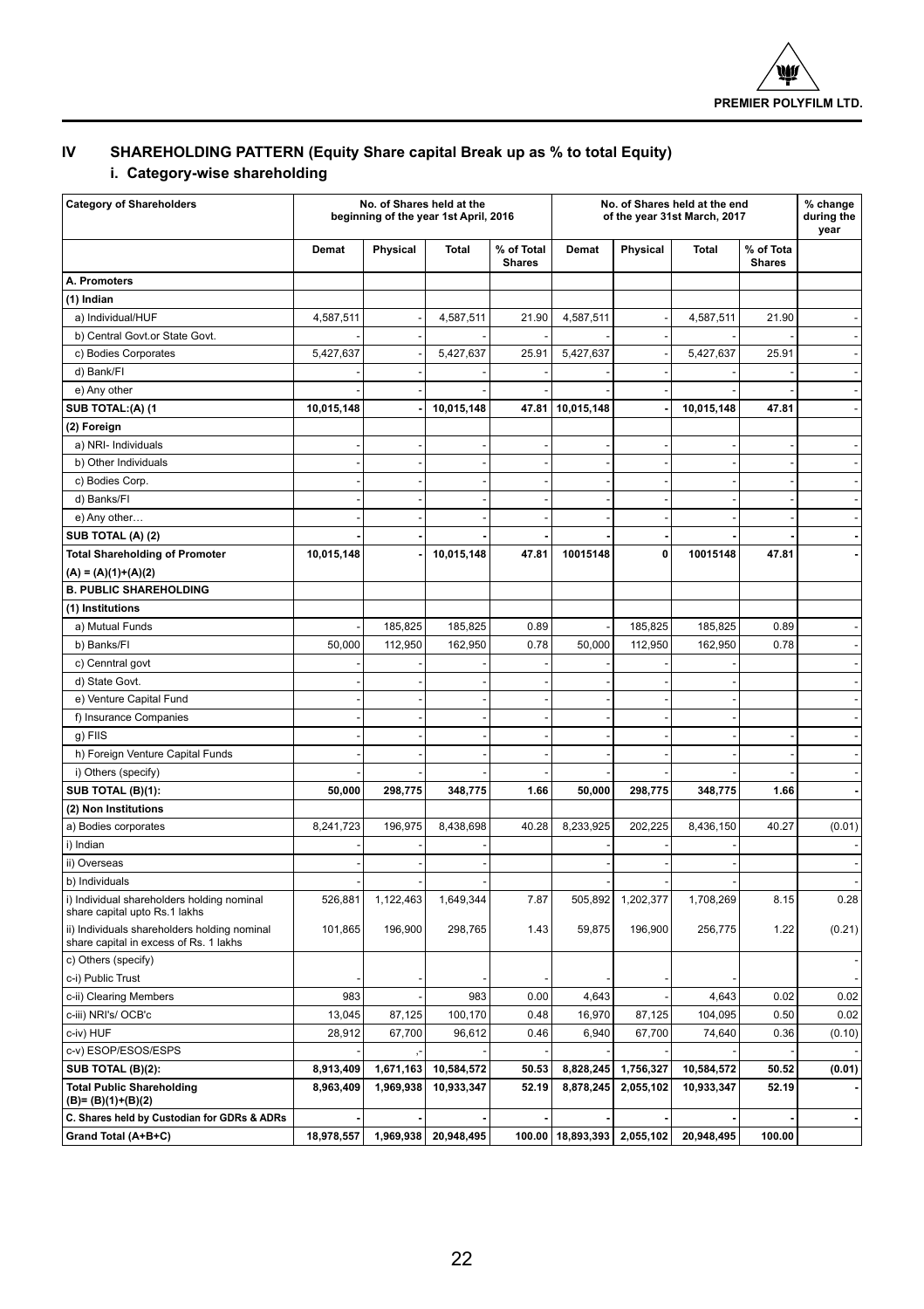

## **(ii) SHARE HOLDING OF PROMOTERS**

| SI.<br>No.     | <b>Shareholders Name</b>                          | Shareholding at<br>the beginning of the year |                                           |                                                            | Shareholding at the<br>end of the year |                                           |                                                            | % change<br>during the<br>year |
|----------------|---------------------------------------------------|----------------------------------------------|-------------------------------------------|------------------------------------------------------------|----------------------------------------|-------------------------------------------|------------------------------------------------------------|--------------------------------|
|                |                                                   | NO of<br>shares                              | % of total<br>shares<br>of the<br>company | % of shares<br>pledged<br>encumbered<br>to total<br>shares | NO of shares                           | % of total<br>shares<br>of the<br>company | % of shares<br>pledged<br>encumbered<br>to total<br>shares |                                |
| $\mathbf{1}$   | AMAR NATH GOENKA (HUF)                            | 534.329                                      | 2.55                                      |                                                            | 534,329                                | 2.55                                      |                                                            |                                |
| $\overline{2}$ | ARVIND GOENKA (HUF)                               | 10,000                                       | 0.05                                      |                                                            | 10,000                                 | 0.05                                      |                                                            |                                |
| 3              | AMAR NATH GOENKA                                  | 573.025                                      | 2.74                                      |                                                            | 573,025                                | 2.74                                      |                                                            |                                |
| $\overline{4}$ | <b>INDIRA GOENKA</b>                              | 1.018.582                                    | 4.86                                      |                                                            | 1,018,582                              | 4.86                                      |                                                            |                                |
| 5              | <b>AMITAABH GOENKA</b>                            | 2,451,575                                    | 11.70                                     |                                                            | 2,451,575                              | 11.70                                     |                                                            |                                |
| 6              | D L MILLAR & CO. LTD.                             | 2,757,762                                    | 13.16                                     |                                                            | 2,757,762                              | 13.16                                     |                                                            |                                |
| $\overline{7}$ | <b>PREMIER POLYPLAST &amp; PROCESSORS</b><br>LTD. | 2.669.875                                    | 12.75                                     |                                                            | 2,669,875                              | 12.75                                     |                                                            |                                |
|                | <b>Total</b>                                      | 10,015,148                                   | 47.81                                     |                                                            | 10,015,148                             | 47.81                                     |                                                            |                                |

## **(iii) CHANGE IN PROMOTERS' SHAREHOLDING (SPECIFY IF THERE IS NO CHANGE)**

**(Rupees in Lacs)**

| SI.<br>No. |                                                                                                                                                                               | Share holding at the<br>beginning of the Year                |                                     |                 | <b>Cumulative Share holding</b><br>during the year |  |  |
|------------|-------------------------------------------------------------------------------------------------------------------------------------------------------------------------------|--------------------------------------------------------------|-------------------------------------|-----------------|----------------------------------------------------|--|--|
|            |                                                                                                                                                                               | No. of<br><b>Shares</b>                                      | % of total shares<br>of the company | No of<br>shares | % of total shares<br>of the company                |  |  |
|            | At the beginning of the year                                                                                                                                                  | 10,015,148                                                   | 47.81                               | 10,015,148      | 47.81                                              |  |  |
|            | Date wise increase/decrease in Promoters<br>Share holding during the year specifying<br>the reasons for increase/decrease (e.g.<br>allotment/transfer/bonus/sweat equity etc) | There was no change in the promoters holding during the year |                                     |                 |                                                    |  |  |
|            | At the end of the year                                                                                                                                                        | 10,015,148                                                   | 47.81                               | 10,015,148      | 47.81                                              |  |  |

## **(iv) Shareholding Pattern of top ten Shareholders (other than Directors, Promoters & Holders of GDRs & ADRs)**

| SI.<br>No      |                                     | Shareholding at the begning<br>of the year. |               | <b>Change in Shareholding</b><br>during the Year. |               | Shareholding at the end<br>of the Year. |               |
|----------------|-------------------------------------|---------------------------------------------|---------------|---------------------------------------------------|---------------|-----------------------------------------|---------------|
|                | For Each of the Top 10 Shareholders | No.of                                       | % of total    | No.of                                             | % of total    | No.of                                   | % of total    |
|                |                                     | shares                                      | shares of the | shares                                            | shares of the | shares                                  | shares of the |
|                |                                     |                                             | company       |                                                   | company       |                                         | company       |
|                | SRI VISHVANATH ENTERPRISES LTD      | 4169955                                     | 19.9057       |                                                   |               |                                         | 0             |
|                |                                     |                                             | $\Omega$      | 3147                                              | Transfer      | 4173102                                 | 19.9208       |
|                |                                     |                                             | $\Omega$      | $-462$                                            | Transfer      | 4172640                                 | 19.9186       |
|                |                                     |                                             | $\Omega$      | 500                                               | Transfer      | 4173140                                 | 19.921        |
|                |                                     | 4169955                                     | 19.9057       |                                                   |               | 4173140                                 | 19.921        |
| $\overline{2}$ | SANGHAI HOLDINGS PRIVATE LTD        | 3000000                                     | 14.3208       |                                                   | <b>NIL</b>    | 3000000                                 | 14.3208       |
| 3              | SHIVA CONSULTANTS PRIVATE LTD       | 930000                                      | 4.4395        |                                                   | <b>NIL</b>    | 930000                                  | 4.4395        |
| 4              | BANK OF INDIA A/C BOI MUTUAL FUND   | 185825                                      | 0.8871        |                                                   | <b>NIL</b>    | 185825                                  | 0.8871        |
| 5              | THE PRADESHIYA INDUSTRIAL &         | 112500                                      | 0.537         |                                                   | <b>NIL</b>    | 112500                                  | 0.537         |
|                | <b>INVESTMENT</b>                   |                                             |               |                                                   |               |                                         |               |
| 6              | <b>ECON ANTRI LTD</b>               | 102100                                      | 0.4874        |                                                   | <b>NIL</b>    | 102100                                  | 0.4874        |
| 7              | ASHOK KUMAR SUREKA                  | 84900                                       | 0.4053        |                                                   | <b>NIL</b>    | 84900                                   | 0.4053        |
| 8              | A K SUREKA HUF                      | 66150                                       | 0.3158        |                                                   | <b>NIL</b>    | 66150                                   | 0.3158        |
| 9              | <b>KAMLA SUREKA</b>                 | 62000                                       | 0.296         |                                                   | <b>NIL</b>    | 62000                                   | 0.296         |
| 10             | PUNEET MITTAL                       | 0                                           | 0             | 59875                                             | Transfer      | 59875                                   | 0.2858        |
| 11             | PRABHAT MITTAL                      | 59875                                       | 0.2858        | -59875                                            | Transfer      | n                                       | 0             |

*Note: 1) The shares of the Company are in dematerialised form and traded on a daily basis, hence the date wise increase or decrease in the shareholding is not indicated.* 

*<sup>2)</sup> \*Top 10 Shareholders only as on 31st March, 2016, # Top 10 Shareholders only as on 31st March, 2017, '@' Common Top 10 shareholder as on 31st March, 2016 and 31st March, 2017*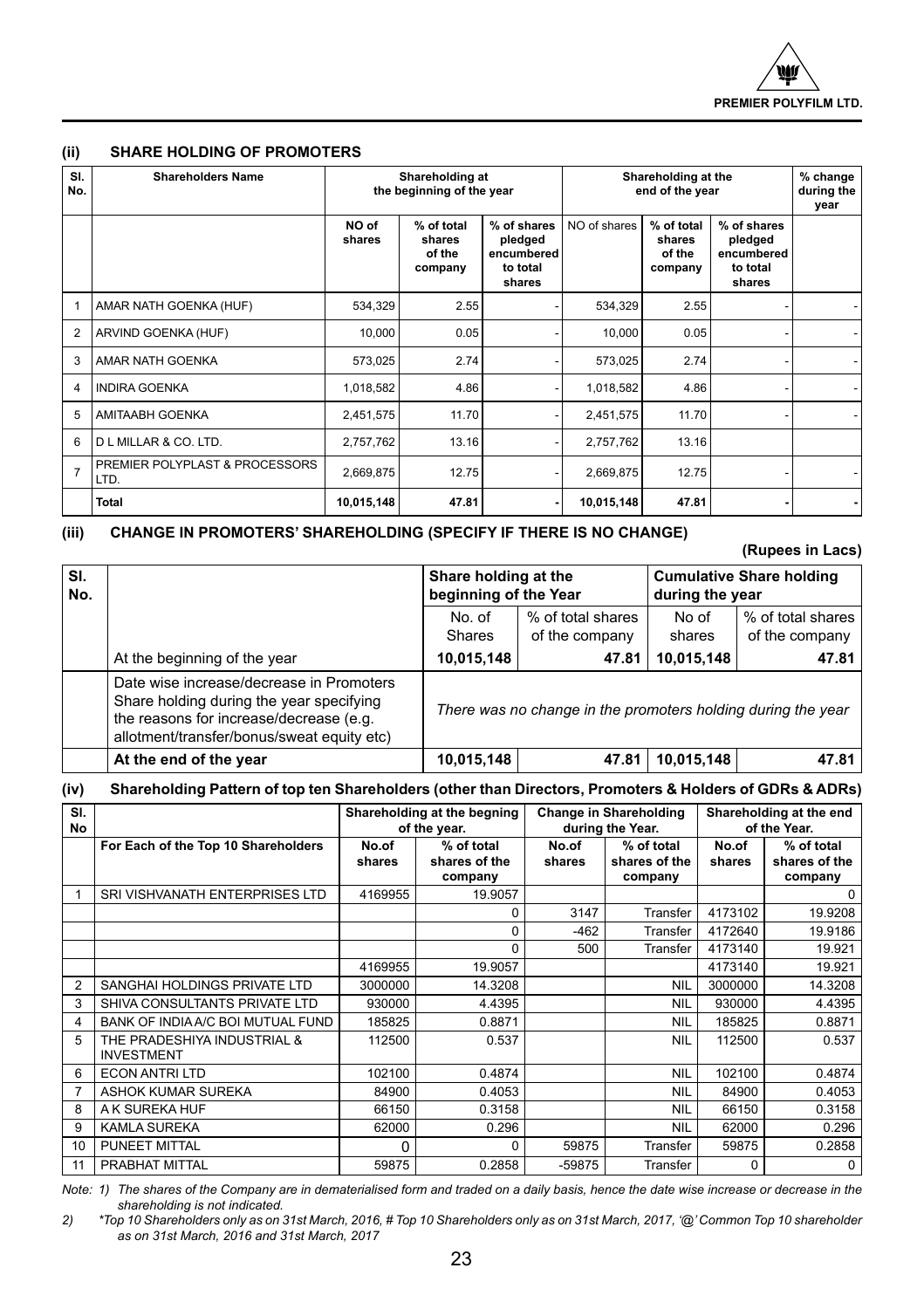## **(v) Shareholding of Directors & KMP**

| SI.<br>No |                                                                                          | Shareholding at the end of the year 1st<br>April, 2016 |                                     | <b>Cumulative Shareholding during</b><br>the year |                                     |
|-----------|------------------------------------------------------------------------------------------|--------------------------------------------------------|-------------------------------------|---------------------------------------------------|-------------------------------------|
|           | For Each of the Directors & KMP                                                          | No.of shares                                           | % of total shares of<br>the company | No of shares                                      | % of total shares<br>of the company |
| 1         | Amar Nath Goenka                                                                         |                                                        |                                     |                                                   |                                     |
|           | At the beginning of the year                                                             | 573,025                                                | 2.73                                | 573,025                                           | 2.73                                |
|           | Date wise increase/decrease in KMP's'S                                                   |                                                        |                                     |                                                   |                                     |
|           | holding during the year specifying the reasons                                           |                                                        |                                     |                                                   |                                     |
|           | for increase/decrease (e.g. allotment/transfer/                                          |                                                        | No Change                           |                                                   |                                     |
|           | bonus/sweat equity etc)                                                                  |                                                        |                                     |                                                   |                                     |
|           | At the end of the year                                                                   | 573,025                                                | 2.73                                | 573.025                                           | 2.73                                |
| 2         | Amitaabh Goenka                                                                          |                                                        |                                     |                                                   |                                     |
|           | At the beginning of the year                                                             | 2451575                                                | 11.70                               | 2451575                                           | 11.70                               |
|           | Date wise increase/decrease in KMP's'S                                                   |                                                        |                                     |                                                   |                                     |
|           | holding during the year specifying the reasons                                           |                                                        | No Change                           |                                                   |                                     |
|           | for increase/decrease (e.g. allotment/transfer/                                          |                                                        |                                     |                                                   |                                     |
|           | bonus/sweat equity etc)<br>At the end of the year                                        | 2451575                                                | 11.70                               | 2451575                                           | 11.70                               |
| 3         | Kamlesh Kumar Sinha                                                                      |                                                        |                                     |                                                   |                                     |
|           |                                                                                          |                                                        |                                     |                                                   |                                     |
|           | At the beginning of the year                                                             | 8,100                                                  | 0.04                                | 8,100                                             | 0.04                                |
|           | Date wise increase/decrease in KMP's'S                                                   |                                                        |                                     |                                                   |                                     |
|           | holding during the year specifying the reasons                                           |                                                        | No Change                           |                                                   |                                     |
|           | for increase/decrease (e.g. allotment/transfer/<br>bonus/sweat equity etc)               |                                                        |                                     |                                                   |                                     |
|           | At the end of the year                                                                   | 8,100                                                  | 0.04                                | 8,100                                             | 0.04                                |
| 4         | <b>Jaspal Singh Marwah</b>                                                               |                                                        |                                     |                                                   |                                     |
|           | At the beginning of the year                                                             | 10.850                                                 | 0.05                                | 10.850                                            | 0.05                                |
|           | Date wise increase/decrease in KMP's'S                                                   |                                                        |                                     |                                                   |                                     |
|           | holding during the year specifying the reasons                                           |                                                        |                                     |                                                   |                                     |
|           | for increase/decrease (e.g. allotment/transfer/                                          |                                                        | No Change                           |                                                   |                                     |
|           | bonus/sweat equity etc)                                                                  |                                                        |                                     |                                                   |                                     |
|           | At the end of the year                                                                   | 10,850                                                 | 0.05                                |                                                   | 0.00                                |
| 5         | Manoj Kumar Gupta                                                                        |                                                        |                                     |                                                   |                                     |
|           | At the beginning of the year                                                             | 50                                                     | 0.00                                | 50                                                | 0.00                                |
|           | Date wise increase/decrease in KMP's'S                                                   |                                                        |                                     |                                                   |                                     |
|           | holding during the year specifying the reasons                                           |                                                        | No Change                           |                                                   |                                     |
|           | for increase/decrease (e.g. allotment/transfer/                                          |                                                        |                                     |                                                   |                                     |
|           | bonus/sweat equity etc)                                                                  |                                                        |                                     |                                                   |                                     |
|           | At the end of the year                                                                   | 50                                                     | 0.00                                | 50                                                | 0.00                                |
| 6         | SP Jain                                                                                  |                                                        |                                     |                                                   |                                     |
|           | At the beginning of the year                                                             | ÷                                                      |                                     |                                                   |                                     |
|           | Date wise increase/decrease in KMP's'S<br>holding during the year specifying the reasons |                                                        |                                     |                                                   |                                     |
|           | for increase/decrease (e.g. allotment/transfer/                                          |                                                        | Not Applicable                      |                                                   |                                     |
|           | bonus/sweat equity etc)                                                                  |                                                        |                                     |                                                   |                                     |
|           | At the end of the year                                                                   | $\overline{\phantom{a}}$                               |                                     |                                                   |                                     |
| 7         | Rashmee Singhania                                                                        |                                                        |                                     |                                                   |                                     |
|           | At the beginning of the year                                                             | ä,                                                     |                                     |                                                   |                                     |
|           | Date wise increase/decrease in KMP's'S                                                   |                                                        |                                     |                                                   |                                     |
|           | holding during the year specifying the reasons                                           |                                                        | Not Applicable                      |                                                   |                                     |
|           | for increase/decrease (e.g. allotment/transfer/                                          |                                                        |                                     |                                                   |                                     |
|           | bonus/sweat equity etc)                                                                  |                                                        |                                     |                                                   |                                     |
|           | At the end of the year                                                                   | $\overline{\phantom{a}}$                               |                                     |                                                   |                                     |
| 8         | N K Bhandari                                                                             |                                                        |                                     |                                                   |                                     |
|           | At the beginning of the year                                                             | $\blacksquare$                                         |                                     |                                                   |                                     |
|           | Date wise increase/decrease in KMP's'S                                                   |                                                        |                                     |                                                   |                                     |
|           | holding during the year specifying the reasons                                           |                                                        | Not Applicable                      |                                                   |                                     |
|           | for increase/decrease (e.g. allotment/transfer/<br>bonus/sweat equity etc)               |                                                        |                                     |                                                   |                                     |
|           | At the end of the year                                                                   | ä,                                                     |                                     |                                                   |                                     |
|           |                                                                                          |                                                        |                                     |                                                   |                                     |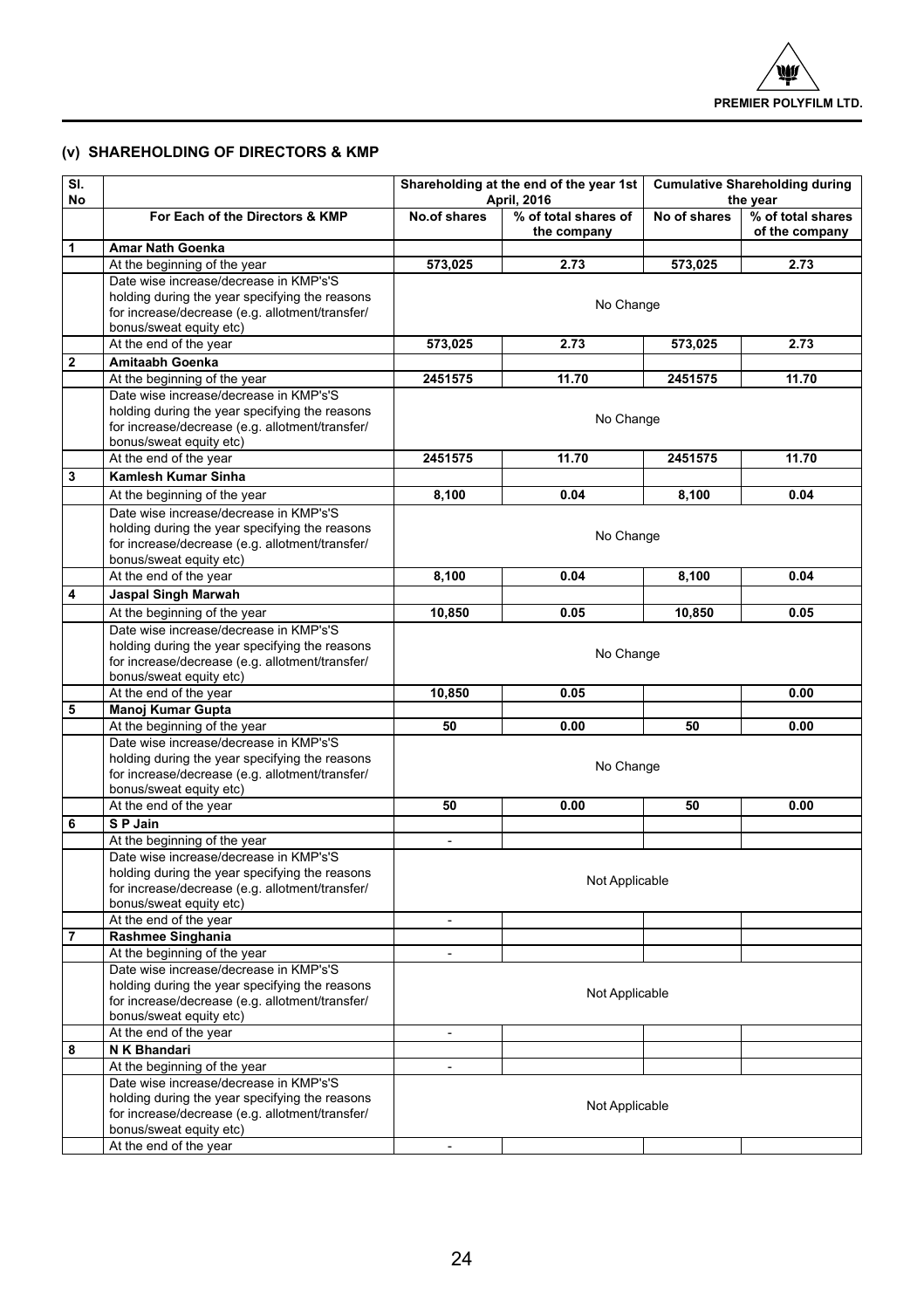

## **(V) INDEBTEDNESS**

**Indebtedness of the Company including interest outstanding/accrued but not due for payment (Rupees in Lakhs)**

|                                                            |                                                      |                           |                 | (KUPCCS III LANIIS)          |
|------------------------------------------------------------|------------------------------------------------------|---------------------------|-----------------|------------------------------|
| <b>Particulars</b>                                         | <b>Secured Loans</b><br><b>Excluding</b><br>deposits | <b>Unsecured</b><br>Loans | <b>Deposits</b> | <b>Total</b><br>Indebtedness |
| (A) Indebtedness at the beginning<br>of the financial year | 1072.14                                              | 360.25                    |                 | 1432.39                      |
| i. Principal Amount                                        |                                                      |                           |                 |                              |
| ii. Interest due but not paid                              |                                                      |                           |                 |                              |
| iii. Interest accrued but not due                          |                                                      |                           |                 |                              |
| Total (i+ii+iii)                                           | 1072.14                                              | 360.25                    |                 | 1432.39                      |
| (B) Change in<br>Indebtedness during the<br>financial year |                                                      |                           |                 |                              |
| *Addition                                                  |                                                      | 382.94                    |                 | 382.94                       |
| * Reduction                                                | 252.40                                               |                           |                 | 252.40                       |
| Net change                                                 | (252.40)                                             | 382.94                    |                 | 130.54                       |
| (A) Indebtedness at the end<br>of the financial year       |                                                      |                           |                 |                              |
| i. Principal Amount                                        | 819.74                                               | 743.19                    |                 | 1562.93                      |
| ii. Interest due but not paid                              |                                                      |                           |                 |                              |
| iii. Interest accrued but not due                          |                                                      |                           |                 |                              |
| Total (i+ii+iii)                                           | 819.74                                               | 743.19                    |                 | 1562.93                      |

## **VI REMUNERATION OF DIRECTORS AND KEY MANAGERIAL PERSONNEL**

## **A. Remuneration to Managing Director, Whole time director and/or Manager:**

**(Rupees in Lakhs)**

|            | uwwww.ni Family                                                                                         |            |                                                         |          |       |
|------------|---------------------------------------------------------------------------------------------------------|------------|---------------------------------------------------------|----------|-------|
| SI.<br>No. | <b>Particulars of Remuneration</b>                                                                      |            | Name of the MD/WTD/Manager/<br><b>Company Secretary</b> |          |       |
| 1          | Gross salary                                                                                            | A N Goenka | Amitaabh<br>Goenka                                      | S P Jain |       |
|            | (a) Salary as per provisions contained in section 17(1) of<br>the Income Tax. 1961.*                    | 23.99      | 21.36                                                   | 18.81    | 64.16 |
|            | (b) Value of perguisites u/s 17(2) of the Income tax Act, 1961                                          |            |                                                         |          |       |
|            | (c) Profits in lieu of salary under section 17(3) of the<br>Income Tax Act, 1961                        |            |                                                         |          |       |
| 2          | Stock option                                                                                            |            |                                                         | -        |       |
| 3          | <b>Sweat Equity</b>                                                                                     |            |                                                         |          |       |
| 4          | Commission                                                                                              |            |                                                         |          |       |
|            | as % of profit                                                                                          |            |                                                         |          |       |
|            | others (specify)                                                                                        |            |                                                         |          |       |
| 5          | Others, please specify                                                                                  |            |                                                         |          |       |
|            | Total (A)                                                                                               | 23.99      | 21.36                                                   | 18.81    | 64.16 |
|            | Ceiling as per the Act ( $@$ 10% of profits calculated<br>under Section 198 of the Companies Act, 2013) |            |                                                         |          | 565   |

*Note: \*Salary does not include contribution to Provident Fund (PF)*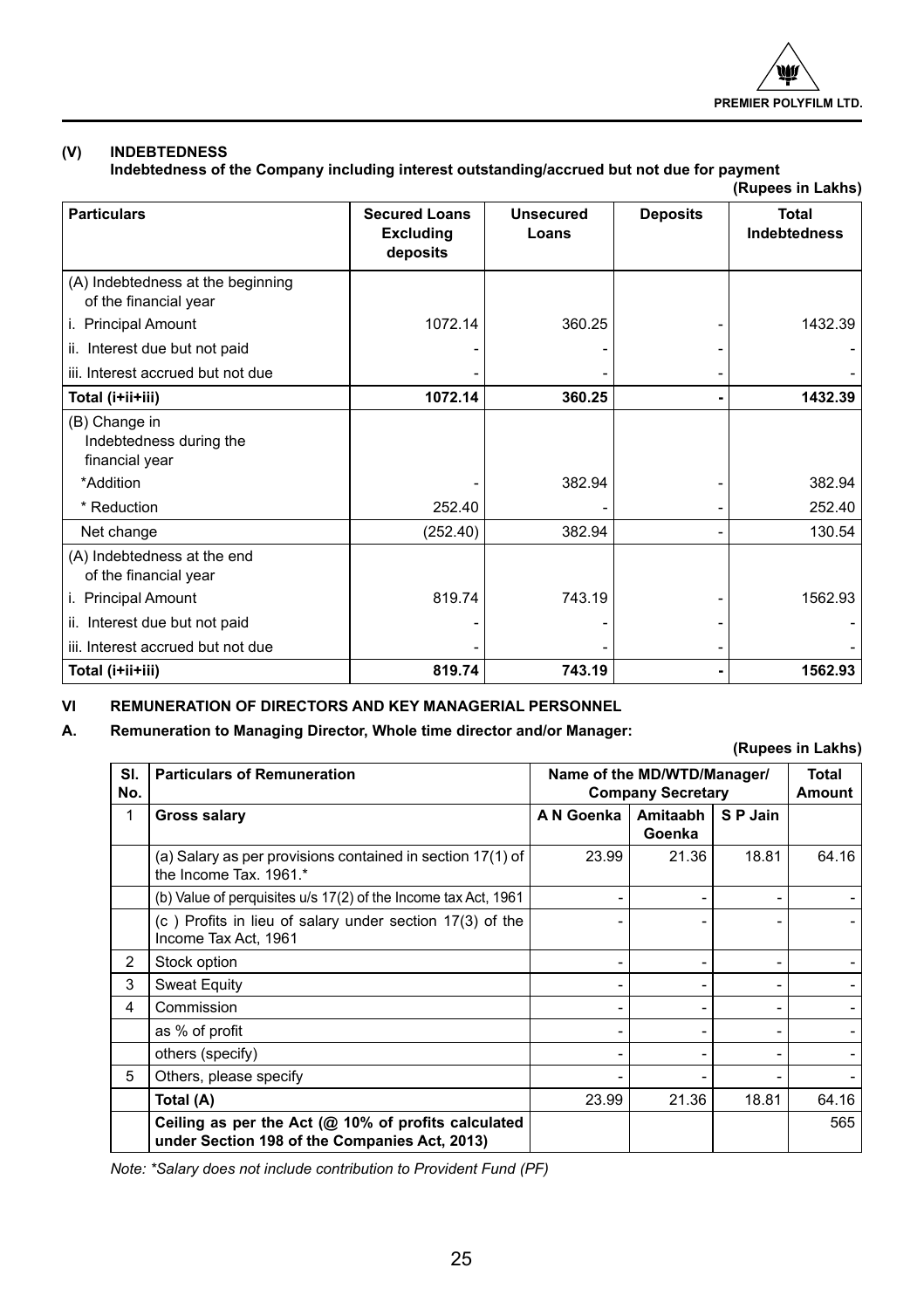## **B REMUNERATION TO OTHER DIRECTORS:**

|                |                                                                                                     |                        |                        | (Rupees in Lakhs)    |                      |                     |
|----------------|-----------------------------------------------------------------------------------------------------|------------------------|------------------------|----------------------|----------------------|---------------------|
| SI.<br>No.     | <b>Particulars of Remuneration</b>                                                                  |                        | Name of the Directors  |                      |                      |                     |
| 1              | <b>Independent Directors</b>                                                                        | Jaspal Singh<br>Marwah | Kamlesh Kumar<br>Sinha | Manoj Kumar<br>Gupta | Rashmee<br>Singhania | <b>Total Amount</b> |
|                | (a) Fee for attending board and committee meetings                                                  | 1.15                   | 0.50                   | 0.80                 | 0.25                 | 2.70                |
|                | (b) Commission                                                                                      |                        |                        |                      |                      |                     |
|                | (c) Others, please specify                                                                          |                        |                        |                      |                      |                     |
|                | Total (1)                                                                                           |                        |                        | ٠                    |                      |                     |
|                | Other Non Executive Directors                                                                       |                        |                        |                      |                      |                     |
| $\overline{2}$ | (a) Fee for attending<br>board committee meetings                                                   |                        |                        |                      |                      |                     |
|                | (b) Commission                                                                                      |                        |                        |                      |                      |                     |
|                | (c) Others, please specify.                                                                         |                        |                        |                      |                      |                     |
|                | Total (2)                                                                                           |                        |                        |                      |                      |                     |
|                | Total $(B)=(1+2)$                                                                                   |                        |                        |                      |                      |                     |
|                | Total Managerial Remuneration (A+B)*                                                                | 1.15                   | 0.50                   | 0.80                 | 0.25                 | 2.70                |
|                | Ceiling as per the Act (@ 1% of profits calculated<br>under Section 198 of the Companies Act, 2013) |                        |                        |                      |                      | 565                 |

\*Note: The appointment of whole time Directors had been made under Schedule XIII of the Companies Act, 1956 and Schedule V of the Company's Act, 2013 and the remuneration and perks are within the prescribed limits and there is no voilation.

## **C REMUNERATION TO KEY MANAGERIAL PERSONNEL OTHER THAN MD/MANAGER/WTD**

## **(Rupees in Lakhs)**

| SI.<br>No.     | <b>Particulars of Remuneration</b>                                                      | <b>Key Managerial Personnel</b> |                                           |            |
|----------------|-----------------------------------------------------------------------------------------|---------------------------------|-------------------------------------------|------------|
| 1              | <b>Gross Salary</b>                                                                     | <b>CEO</b>                      | N.K. Bhandari<br><b>Company Secretary</b> | <b>CFO</b> |
|                | (a) Salary as per provisions contained in<br>section 17(1) of the Income Tax Act, 1961. |                                 | 11.27                                     |            |
|                | (b) Value of perquisites u/s 17(2) of the<br>Income Tax Act, 1961                       |                                 |                                           |            |
|                | (c) Profits in lieu of salary under section 17(3) of<br>the Income Tax Act, 1961        |                                 |                                           |            |
| $\overline{2}$ | <b>Stock Option</b>                                                                     |                                 | ۰                                         |            |
| 3              | Sweat Equity                                                                            |                                 |                                           |            |
| 4              | Commission                                                                              |                                 | ۰                                         |            |
|                | as % of profit                                                                          |                                 | ۰                                         |            |
|                | others, specify                                                                         |                                 | ۰                                         |            |
| 5              | Others, please specify                                                                  |                                 |                                           |            |
|                | Total                                                                                   |                                 | 11.27                                     |            |

\* Shri Amar Nath Goenka is the Managing Director, CEO & CFO of the Company. Thus, CFO's salary is shown in point VI A above.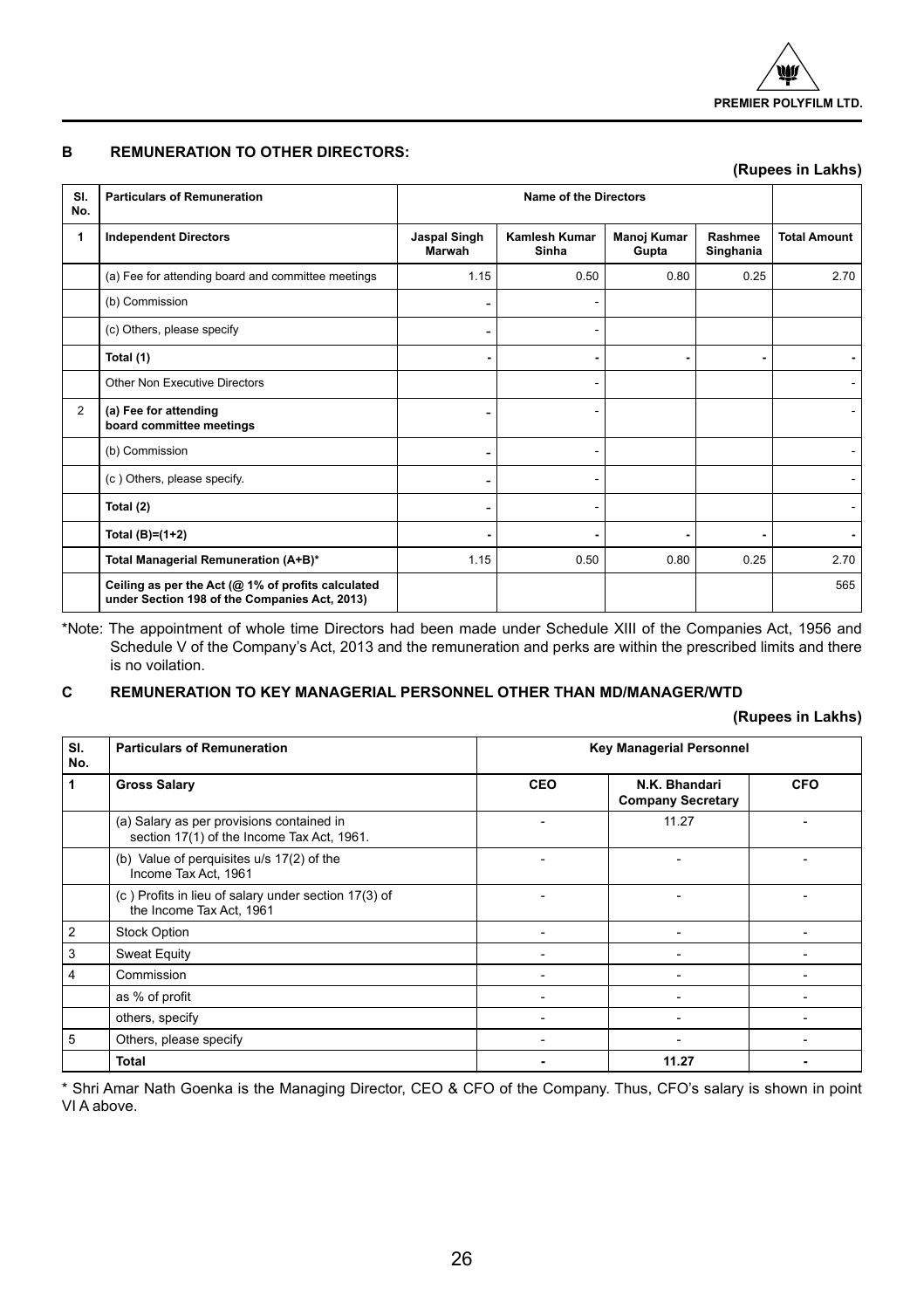| <b>Type</b>         | Section of the<br>Companies<br>Act  | <b>Brief</b><br><b>Description</b> | Details of<br>Penalty/<br>Punishment/<br>Compounding<br>fees imposed | Authority (RD/<br><b>NCLT/Court)</b> | <b>Appeall made</b><br>if any (give<br>details) |  |
|---------------------|-------------------------------------|------------------------------------|----------------------------------------------------------------------|--------------------------------------|-------------------------------------------------|--|
| <b>A. COMPANY</b>   |                                     |                                    |                                                                      |                                      |                                                 |  |
| Penalty             | <b>NA</b>                           | <b>NA</b>                          | <b>NA</b>                                                            | <b>NA</b>                            | <b>NA</b>                                       |  |
| Punishment          | <b>NA</b>                           | <b>NA</b>                          | NA                                                                   | NA.                                  | <b>NA</b>                                       |  |
| Compounding         | <b>NA</b>                           | <b>NA</b>                          | <b>NA</b>                                                            | <b>NA</b>                            | <b>NA</b>                                       |  |
| <b>B. DIRECTORS</b> |                                     |                                    |                                                                      |                                      |                                                 |  |
| Penalty             | <b>NA</b>                           | <b>NA</b>                          | NA.                                                                  | <b>NA</b>                            | <b>NA</b>                                       |  |
| Punishment          | <b>NA</b>                           | <b>NA</b>                          | <b>NA</b>                                                            | <b>NA</b>                            | <b>NA</b>                                       |  |
| Compounding         | <b>NA</b>                           | <b>NA</b>                          | <b>NA</b>                                                            | <b>NA</b>                            | <b>NA</b>                                       |  |
|                     | <b>C. OTHER OFFICERS IN DEFAULT</b> |                                    |                                                                      |                                      |                                                 |  |
| Penalty             | <b>NA</b>                           | <b>NA</b>                          | <b>NA</b>                                                            | <b>NA</b>                            | <b>NA</b>                                       |  |
| Punishment          | <b>NA</b>                           | <b>NA</b>                          | <b>NA</b>                                                            | <b>NA</b>                            | <b>NA</b>                                       |  |
| Compounding         | <b>NA</b>                           | NA.                                | NA.                                                                  | <b>NA</b>                            | <b>NA</b>                                       |  |

## **VII. PENALTIES/PUNISHMENT/COMPOUNDING OF OFFENCES:**

Place : New Delhi **Amar Nath Goenka** Jaspal Singh Marwah Jaspal Singh Marwah Jaspal Singh Marwah Jaspal Singh Marwah<br>Date : 29/05/2017 **Director** Singh Marwah Marwading Director **Director** Director Date : 29/05/2017 Managing Director Director 305, III Floor,'Elite House', 36, Community Centre, <br>
Kailash Colony Extension (Zamroodpur), New Delhi-110048 No. 1, Green Avenue No. 3, Green Avenue Kailash Colony Extension (Zamroodpur), New Delhi-110048 No. 1, Green Avenue No. 3, Green Avenu<br>CIN: L25209DL1992PLC049590 CIN: Behind Sector D-3, Vasant Behind Sector D-3. CIN : L25209DL1992PLC049590 Behind Sector D-3, CIN : L25209DL1992PLC049590

By order of the Board By order of the Board<br>for PREMIER POLYFILM LTD. for PREMIER POLYFI for PREMIER POLYFILM LTD. for PREMIER POLYFILM LTD.<br>Sd/-<br>Sd/-Sd/- Sd/- DIN: 00061051 DIN: 00069325<br>Address: "Vrindavan Farm" Address: "Spr New Delhi 110070 New Delhi 110070

Vasant Kunj, Kishangarh, New Delhi 110070

## **ANNEXURE – "II"**

## **RESEARCH AND DEVELOPMENT (R & D)**

| 1.               |    | Specific areas in which R& D<br>carried out by the Company | Development of economical formulations for production.<br>Development of various designs and colours of<br>flooring, sheeting & Leather Cloth.                                                                                                                                                                                |
|------------------|----|------------------------------------------------------------|-------------------------------------------------------------------------------------------------------------------------------------------------------------------------------------------------------------------------------------------------------------------------------------------------------------------------------|
| 2.               |    | Benefits derived as a result<br>of the above R&D           | Continuous development of economical formulations has<br>helped the company to reduce cost of manufacturing. By<br>introducing new range of colour schemes and designs of<br>finished products. The Company products continue to be<br>in demand. The Company continues to develop economical<br>formulations for production. |
| 3.               |    | Future plan of action                                      | The company will consider future plan based on need<br>And availability of funds.                                                                                                                                                                                                                                             |
| $\overline{4}$ . |    | Expenditure on R&D                                         |                                                                                                                                                                                                                                                                                                                               |
|                  | a) | Capital                                                    | <b>NIL</b>                                                                                                                                                                                                                                                                                                                    |

\_\_\_\_\_\_\_\_\_\_\_\_\_\_\_\_\_\_\_\_\_\_\_\_\_\_\_\_\_\_\_\_\_\_\_\_\_\_\_\_\_\_\_\_\_\_\_\_\_\_\_\_\_\_\_\_\_\_\_\_\_\_\_\_\_\_\_\_\_\_\_\_\_\_\_\_\_\_\_\_\_\_\_\_\_\_\_\_\_\_\_\_\_\_\_\_\_\_\_\_\_\_\_\_

| b) | Recurring | Rs. 1.13 Lakhs approx |
|----|-----------|-----------------------|
|    |           |                       |

c) Total Rs. 1.13 Lakhs approx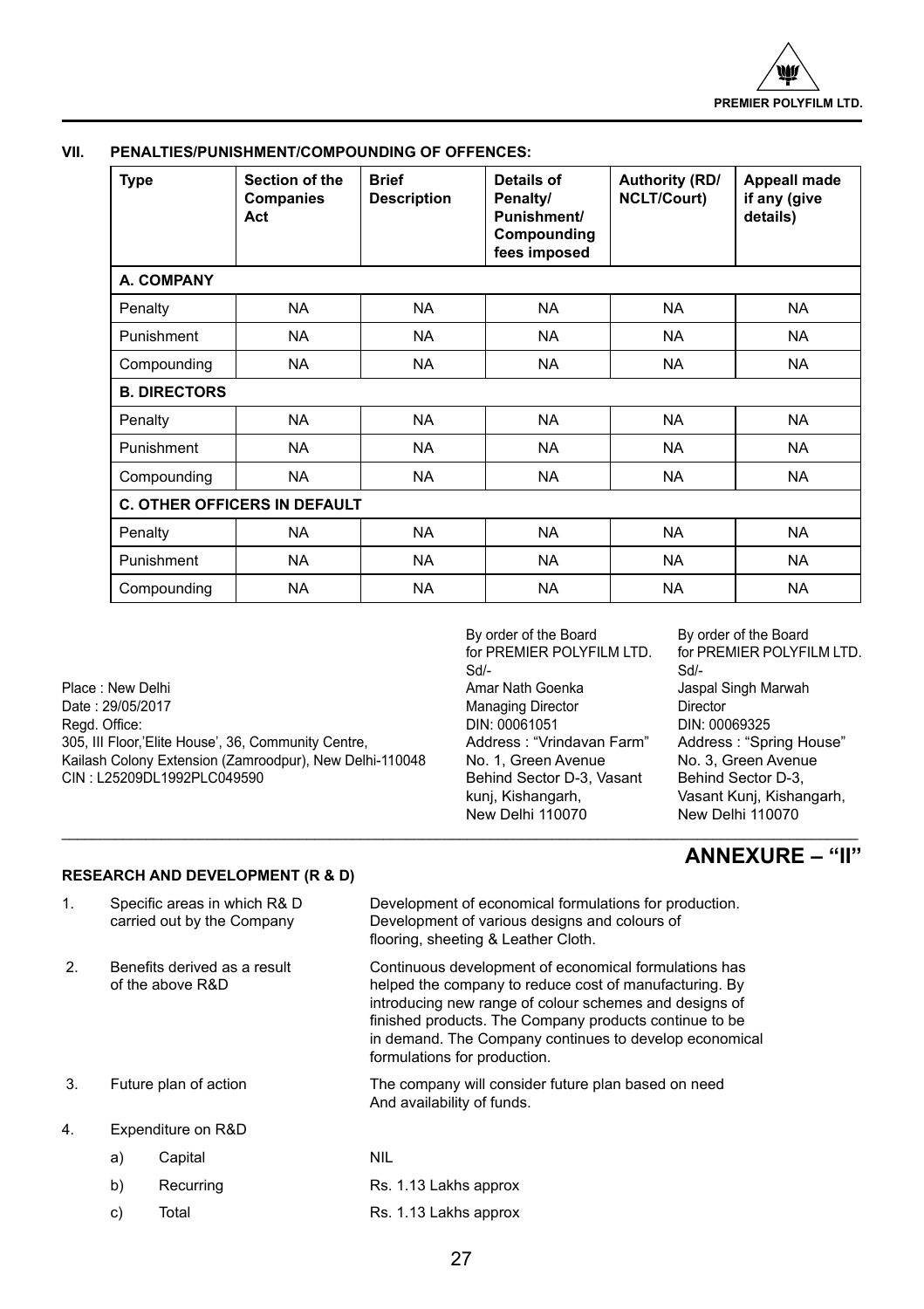

| d) | Total R&D expenditure | 0.010% |
|----|-----------------------|--------|
|    | as a percentage of    |        |
|    | total turnover        |        |

## **TECHNOLOGY ABSORPTION, ADOPTION AND INNOVATION**

- 1. Efforts, in brief made towards No technology has been imported and the company<br>technology absorption, continues to adopt the indigenous technology. continues to adopt the indigenous technology.
- 2. Benefits derived as a result of The Company has installed laboratory scale the above efforts e.g. Product calendaring line, first time in India, by which every<br>improvement, cost reduction, material is tested on lab scale resulting in deductio improvement, cost reduction, material is tested on lab scale resulting in deduction of<br>product development, import wastage and saving machine time. It gives extra wastage and saving machine time. It gives extra substitution etc. **benefits in developing economical formulations within** the shortest span of time.

## **FOREIGN EXCHANGE EARNINGS & OUTGO**

|                |          | (Rs. In lakhs) |  |
|----------------|----------|----------------|--|
| $\mathbf{1}$ . | Earnings | 2,323.47       |  |
| 2.             | Outgo    | 2,719.56       |  |
|                |          |                |  |

## **ANNEXURE "III"**

## **Form No. MR-3**

## **SECRETARIAL AUDIT REPORT**

FOR THE FINANCIAL YEAR ENDED MARCH 31, 2017 *[Pursuant to Section 204(1) of the Companies Act, 2013 and RuleNo.9 of the Companies (Appointment and Remuneration Personnel) Rules, 2014]*

To, **The Members, Premier Polyfilm Limited 305, 3rd Floor, Elite House, 36, Community Centre, Kailash Colony Extn., Zamroodpur, Delhi-110048**

I have conducted the Secretarial Audit of the compliance of applicable statutory provisions and the adherence to good corporate practices by **Premier Polyfilm Limited** (hereinafter called "the Company"). Secretarial Audit was conducted in a manner that provided me a reasonable basis for evaluating the corporate conducts/statutory compliances and expressing my opinion thereon. Based on my verification of the Company's books, papers, minute books, forms and returns filed and other records maintained by the company and also the information provided by the Company, its officers, agents and authorized representatives during the conduct of secretarial audit, I hereby report that in my opinion, the Company has, during the audit period covering the financial year ended on March 31, 2017 complied with the statutory provisions listed hereunder and also that the Company has proper Board-processes and compliance-mechanism in place to the extent, in the manner and subject to the reporting made hereinafter:

I have examined the books, papers, minute books, forms and returns filed and other records maintained by **Premier Polyfilm Limited** ("the Company") for the financial year ended on March 31, 2017 according to the provisions of:

- (i) The Companies Act, 2013 (the Act) and the rules made thereunder;
- (ii) The Securities Contracts (Regulation) Act, 1956 ('SCRA') and the rules made thereunder;<br>(iii) The Depositories Act, 1996 and the Regulations and Bye-laws framed thereunder;
- The Depositories Act, 1996 and the Regulations and Bye-laws framed thereunder;
- (iv) Foreign Exchange Management Act, 1999 and the rules and regulations made thereunder to the extent of Foreign Direct Investment, Overseas Direct Investment and External Commercial Borrowings;
- (v) The following Regulations and Guidelines prescribed under the Securities and Exchange Board of India Act, 1992 ('SEBI Act'):-
	- (a) The Securities and Exchange Board of India (Substantial Acquisition of Shares and Takeovers) Regulations,  $2011$
	- (b) The Securities and Exchange Board of India (Prohibition of Insider Trading) Regulations, 1992;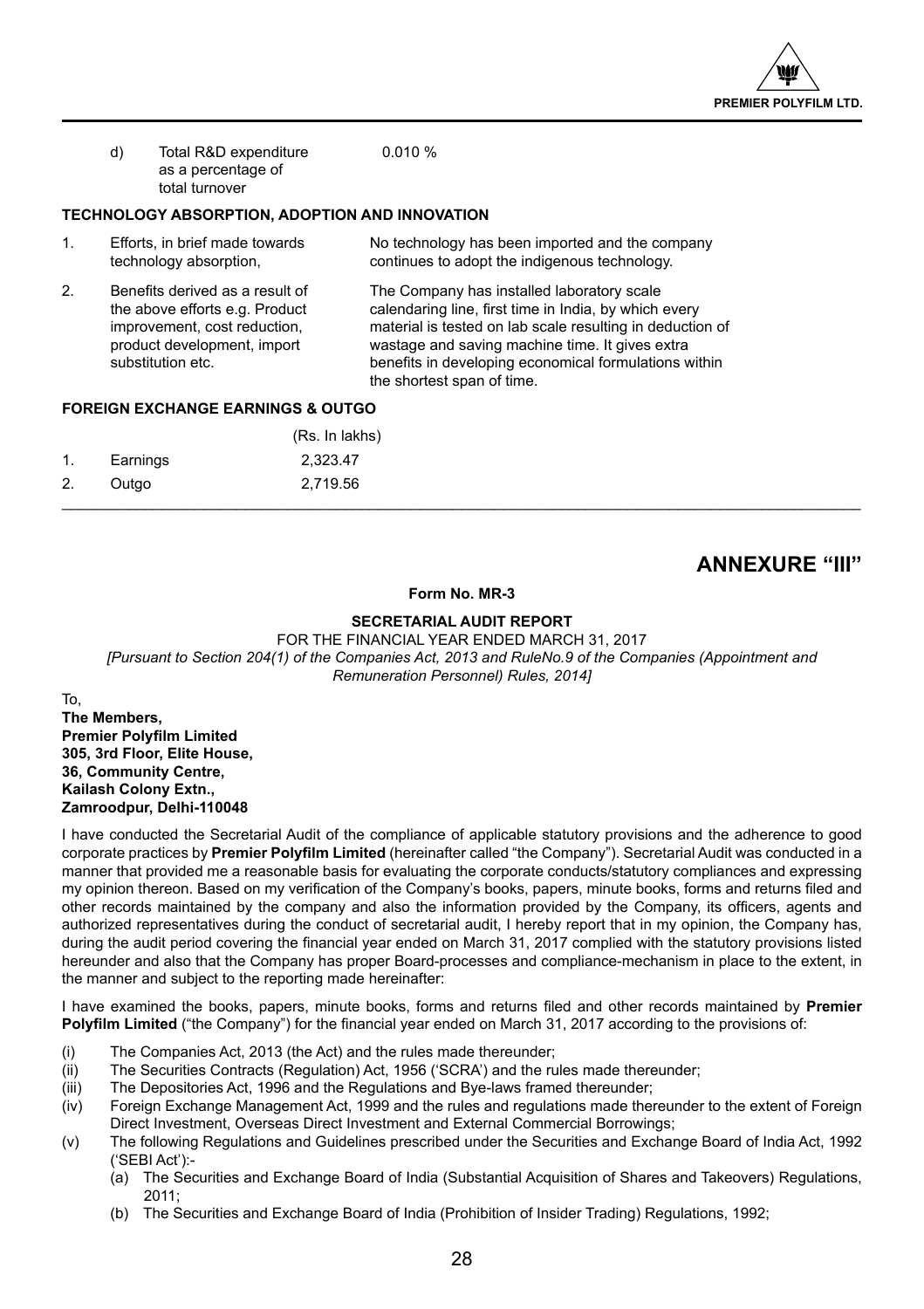

- (c) The Securities and Exchange Board of India (Issue of Capital and Disclosure Requirements) Regulations, 2009;
- (d) The Securities and Exchange Board of India (Employee Stock Option Scheme and Employee Stock Purchase Scheme) Guidelines, 1999;
- (e) The Securities and Exchange Board of India (Issue and Listing of Debt Securities) Regulations, 2008;
- (f) The Securities and Exchange Board of India (Registrars to an Issue and Share Transfer Agents) Regulations, 1993 regarding the Companies Act and dealing with client;
- (g) The Securities and Exchange Board of India (Delisting of Equity Shares) Regulations, 2009: Not applicable; and
- (h) The Securities and Exchange Board of India (Buyback of Securities) Regulations, 1998: Not applicable;
- (vi) Factories Act, 1948 and rules made thereunder;
- (vii) Industrial Disputes Act, 1947, Industrial (Development and Regulation) Act, 1951, Payment of Bonus Act, 1965 and other labour legislation governing the Company and its establishment;
- (viii) Employee Provident Fund and Miscellaneous Provisions Act, 1952 and Employee State Insurance Act and Scheme thereunder;
- (ix) Air (Prevention and Control of Pollution) Act, 1981 and Water (Prevention and Control of Pollution) Act, 1974 and rules made thereunder;

I have also examined compliance with the applicable clauses of the following:

- (i) Secretarial Standards issued by The Institute of Company Secretaries of India.
- (ii) The Listing Agreements entered into by the Company with Bombay Stock Exchange Limited (BSE) and National Stock Exchange of India Limited (NSE);

During the period under review the Company has complied with the provisions of the Act, Rules, Regulations, Guidelines, Standards, etc. mentioned above subject to the following observations:

*(i) The disputed statutory dues as at 31st March, 2017, aggregating to Rs. 15,455,289/-, that have not been deposited on account of matters pending before appropriate authorities are as under:*

| <b>Nature of the statute</b> | <b>Nature of the dues</b> | Forum where dispute/<br>litigation is pending | Amount (Rs.) |
|------------------------------|---------------------------|-----------------------------------------------|--------------|
| UP Trade Tax Act             | Sales Tax                 | Allahabad High Court                          | 1,38,66,816  |
| Sales Tax Act                | Entry Tax                 | Allahabad High Court                          | 15.88.473    |

(iii) There has been delay in filing of forms with the Registrar of Companies:

| S.No.   Form | Purpose                                    | Due Date   Filing Date |
|--------------|--------------------------------------------|------------------------|
|              | DIR-12   Change in designation of Director | 02/05/2010 16/12/2016  |

## **I further report that**

The Board of Directors of the Company is duly constituted with proper balance of Executive Directors, Non-Executive Directors,Woman Director and Independent Directors. Adequate notice is given to all directors to schedule the Board Meetings, agenda and detailed notes on agenda were sent at least seven days in advance, and a system exists for seeking and obtaining further information and clarifications on the agenda items before the meeting and for meaningful participation at the meeting. Majority decision is carried through while the dissenting members' views are captured and recorded as part of the minutes.

**I further report that** there are adequate systems and processes in the company commensurate with the size and operations of the company to monitor and ensure compliance with applicable laws, rules, regulations and guidelines.

**I further report that** during the audit period the Directors of the Company have approved the borrowing of Rs.288,714,000 on 17th December, 2016 and enhanced the same to Rs. 312,000,000 on 30th March, 2017, which are under the overall borrowing limit approved under section 180(1)(a) of Companies Act, 2013 by its members.

**I further report that** Mr. Amitaabh Goenka has been appointed Whole-Time Director with effect from Nov 01, 2016, with remuneration including perquisites as approved by the members in the Annual General Meeting held on 26th September, 2016.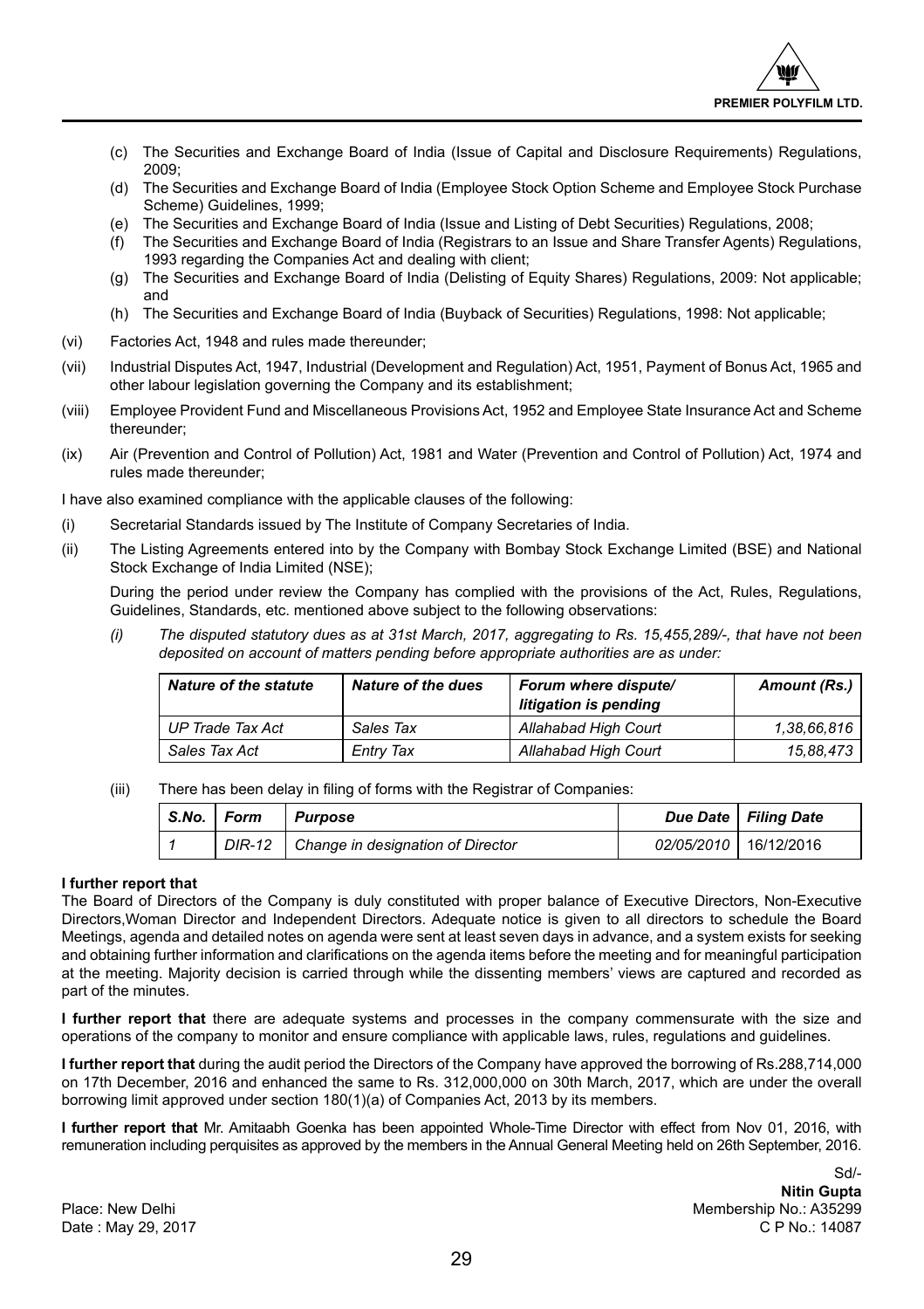

## **ANNEXURE "IV"**

## F**orm No. AOC - 2**

## **(Pursuant to clause (h) of sub-section (3) of Section 134 of the Companies Act,2013 and Rule 8(2) of the Companies (Accounts) Rules, 2014)**

Form for disclosure of Particulars of contract/arrangements entered into by the company with related parties referred to in sub-section 188 of the Companies Act,2013 includes certain arms length transactions under third proviso thereto :

## **1. Details of contracts or arrangements or transaction not at arm's length basis :**

Premier Polyfilm Ltd. has not entered into any contract or arrangement or transaction with its related parties which is not at arm's length during the financial year 2016-2017.

## **2. Details of material contracts or arrangement or transactions at arm's length basis :**

Not applicable, since the contract was entered into in the ordinary course of business and on arm's length basis.

On behalf of the Board of Directors,

sd/ Place: New Delhi **(Amar Nath Goenka)** Managing Director

## **Annexure "V"**

## **NOTES ON DIRECTORS SEEKING APPOINTMENT/REAPPOINTMENT AS REQUIRED UNDER THE LISTING AGREEMENT ENTERED INTO WITH STOCK EXCHANGES.**

 $\ldots \ldots \ldots \ldots \ldots$  . The contribution of the contribution of the contribution of the contribution of  $\alpha$ 

## **(ANNEXURE TO DIRECTORS REPORT)**

**As required by Regulation 36(3) of the Securities and Exchange Board of India (Listing Obligations and Disclosure Requirements) Regulations,2015, the particulars of Directors who are proposed to be appointed are given below :-**

| Name                                                                          | Shri Amar Nath Goenka                    |
|-------------------------------------------------------------------------------|------------------------------------------|
| Age                                                                           | 75 years                                 |
| Qualifications                                                                | Commerce Graduate                        |
| Experience                                                                    | 55 years                                 |
| Shareholding in the company                                                   | 5,73,025 (2.73%)                         |
| Directorship in other companies<br>M/s Premier Polyplast & processors Limited |                                          |
| Membership in other committees                                                | He is member in Share Transfer Committee |

| B. | Name                            | Shri Amitaabh Goenka                                                                                                                                                                |
|----|---------------------------------|-------------------------------------------------------------------------------------------------------------------------------------------------------------------------------------|
|    | Age                             | 46 years                                                                                                                                                                            |
|    | Qualifications                  | Commerce Graduate                                                                                                                                                                   |
|    | Experience                      | He has more than 24 years of experience in Industry and trade.                                                                                                                      |
|    | Shareholding in the company     | 24,51,575 (11.70%)                                                                                                                                                                  |
|    | Directorship in other companies | M/s D L Millar & Company Limited, M/s Joemillar Aguatek India<br>Private Limited, M/s Kay Ess Polymers Limited, proprietor of M/s<br>1000 Plus Inc and partner in M/s G B & Company |
|    | Membership in other committees  | He is member in Corporate Social Responsibility Committee and<br>Assets Purchase Committee                                                                                          |

## **ANNEXURE – "VI"**

## **LIST OF STOCK EXCHANGES**

- 1. National Stock Exchange of India Limited, "Exchange Plaza", 5 Floor, Plot No. C/1, 'G' Block, Bandra Kula Complex, Bandra East, Mumbai – 400051. ( Code No. PREMIERPOL)
- 2. BSE Limited, Phiroze Jeejeebhoy Towers, Dalal Street,Mumbai- 400001 (Code No. 514354)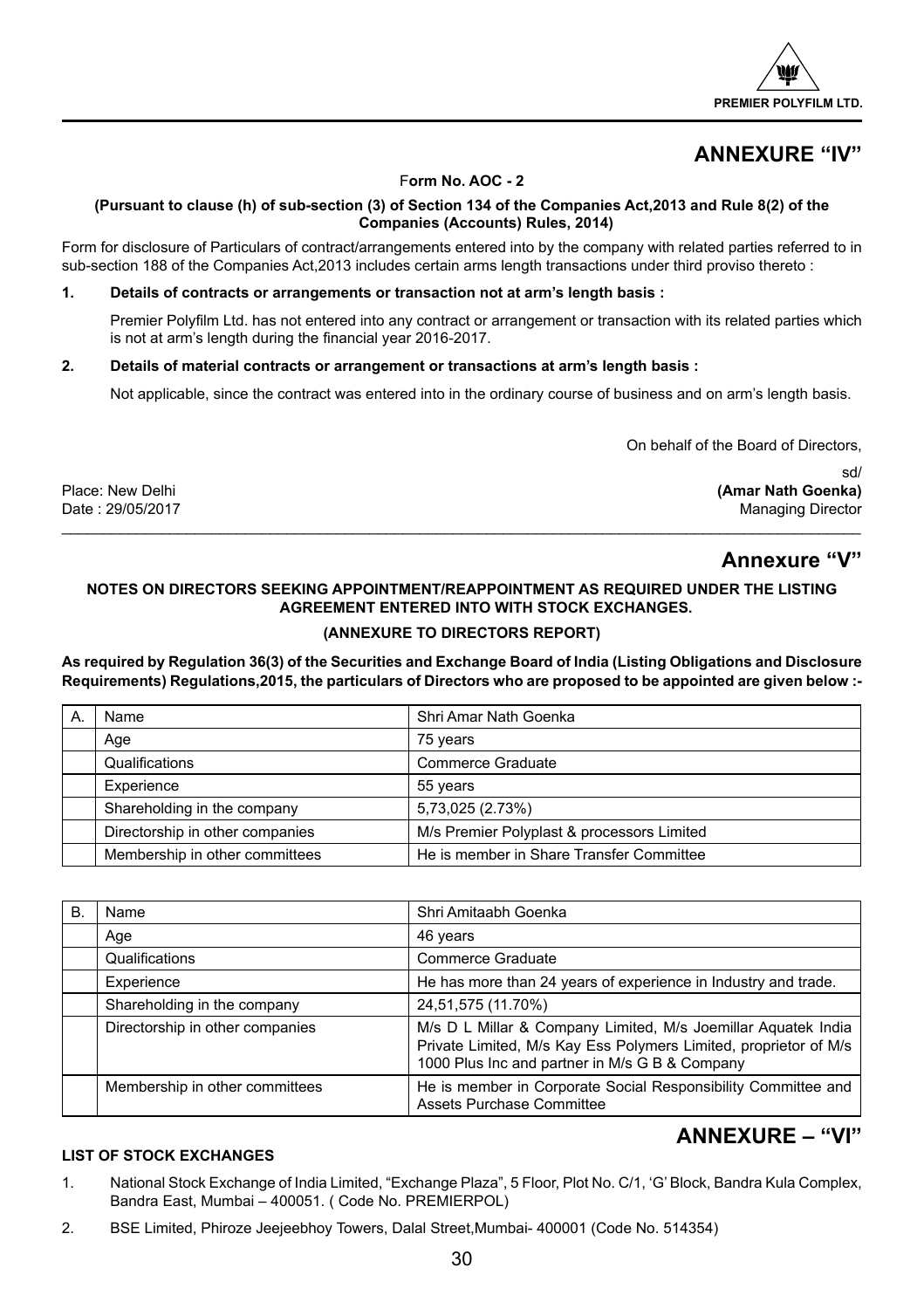

## **ANNEXURE – "VII"**

## **CORPORATE GOVERNANCE REPORT (ANNEXURE TO DIRECTORS REPORT)**

## **COMPANYS' PHILOSOPHY ON CODE OF CORPORATE GOVERNANCE**

Your Company has been practicing the principle of good Corporate Governance. The Board of Director supports the broad principles of corporate governance. In addition to the basic governance issues the Board lays strong emphasis on transparency, accountability, integrity, customer satisfaction and efforts for maximization of Shareholders wealth.

## **CEO CERTIFICATION**

In terms of Clause of the Listing Agreement, the certification by the Managing Director & CEO on the financial statements and internal controls relating to financial reporting has been obtained. The Managing Director is also CEO of the Company.

## **RESPONSIBILITIES**

The Board reserves for its consideration and decisions in the matters of policy, capital expenditure, Corporate Governance and reporting to Shareholders. During the year under review, the Board met six (6) times. These Board Meetings were held on 27th May, 2016, 12th September,2016, 07th November,2016, 17th December,2016,10th Feburary,2017 and 30th March,2017. The Directors ensure that their responsibility as Directors of the company and their interest do not clash with interest of the company.

## **BOARD OF DIRECTORS**

Shri Amar Nath Goenka is the Managing Director of the company. The Board as on 31st March, 2017 consisted of seven (7) Directors including the Managing Director out of which Shri Jaspal Singh Marwah, Shri Kamlesh Kumar Sinha, Shri Manoj Kumar Gupta and Smt. Rashmee Singhania are Four (4) independent Directors and out of remaining three (3) Directors Shri Amar Nath Goenka and Shri Amitaabh Goenka, are promoter Directors and Shri S.P. Jain, is Executive Director. During the financial year under review, the Board met six (6) times. These Board Meetings were held on 27th May, 2016, 12th September,2016, 07th November,2016, 17th December,2016,10th Feburary,2017 and 30th March,2017and the gap between two meetings did not exceed one hundred twenty days. During the year a separate meeting of the Independent director was held on 10th February,2017 inter-alia to review the performance of non–independent directors and the Board as a whole. The Board periodically reviews compliance reports of all laws applicable to the company, prepared by the company. The details of (i) Composition and Category of Directors,(ii) Attendance of each Director at the Board Meeting and last Annual General Meeting ,(iii) The Directorship/Membership held by each Director, and (iv) The details of the Board Meetings are as follows :-

| <b>CATEGORY</b>    | <b>NAME OF DIRECTOR</b>  | <b>STATUS</b>             | <b>DATE OF APPOINTMENT</b>                    |
|--------------------|--------------------------|---------------------------|-----------------------------------------------|
| <b>PROMOTER</b>    | Shri Amar Nath Goenka    | <b>Managing Director</b>  | Since inception of Company i.e.<br>17-07-1992 |
|                    | Shri Amitaabh Goenka     | <b>Executive Director</b> | 27-01-2010                                    |
| <b>EXECUTIVE</b>   | Shri S. P. Jain          | <b>Executive Director</b> | 26-06-2004                                    |
| <b>INDEPENDENT</b> | Shri Jaspal Singh Marwah | Non Executive             | 02-09-1999                                    |
|                    | Shri Manoj Kumar Gupta   | Non Executive             | 30-03-2001                                    |
|                    | Shri Kamlesh Kumar Sinha | Non Executive             | 19-08-2003                                    |
|                    | Smt. Rashmee Singhania   | Non Executive             | 13-02-2015                                    |

## **1. COMPOSTION AND CATEGORY OF DIRECTORS AS ON 31/03/2017**

**2. ATTENDANCE OF EACH DIRCTOR AT THE BOARD MEETINGS AND THE LAST ANNUAL GENERAL MEETING (AGM) HELD ON 26TH SEPTEMBER, 2016 AND NO. OF DIRECTORSHIPS IN OTHER BOARDS AND CHAIRMANSHIP/MEMBERSHIP IN OTHER BOARD , COMMITTEES.**

| <b>Name of Director</b> | No. of<br><b>Board</b><br>meetings<br>held | No. of<br><b>Board</b><br>meetings<br>attended | Attendance at   No. of<br>the last AGM | Directorship in   Membership<br>other Boards<br>as on<br>31-03-2017 | No. of<br>on other Board<br>committees as on<br>31/03/2017 |
|-------------------------|--------------------------------------------|------------------------------------------------|----------------------------------------|---------------------------------------------------------------------|------------------------------------------------------------|
| Shri Amar Nath Goenka   | 6                                          | 6                                              | Present                                |                                                                     |                                                            |
| Shri S. P. Jain         | 6                                          | 6                                              | Present                                |                                                                     | 6                                                          |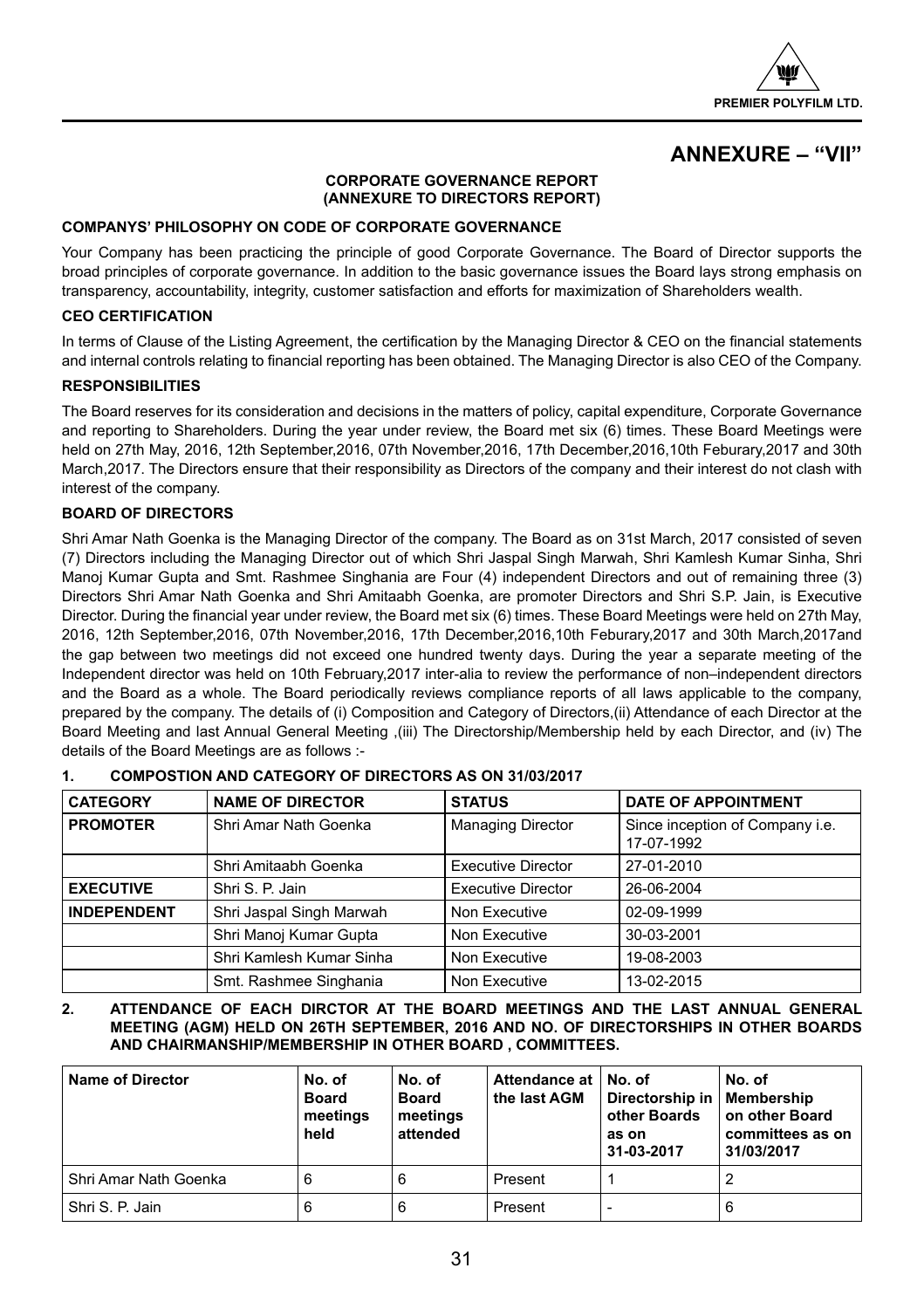

| Name of Director           | No. of<br><b>Board</b><br>meetings<br>held | No. of<br><b>Board</b><br>meetings<br>attended | Attendance at<br>the last AGM | No. of<br>Directorship in<br>other Boards<br>as on<br>31-03-2017 | No. of<br>Membership<br>on other Board<br>committees as on<br>31/03/2017 |
|----------------------------|--------------------------------------------|------------------------------------------------|-------------------------------|------------------------------------------------------------------|--------------------------------------------------------------------------|
| Shri Jaspal Singh Marwah** | 6                                          | 6                                              | Present                       |                                                                  | 6                                                                        |
| Shri Manoj Kumar Gupta     | 6                                          | 6                                              | Present                       | 2                                                                | 3                                                                        |
| Shri Kamlesh Kumar Sinha   | 6                                          | 6                                              | Absent                        | 2                                                                |                                                                          |
| Shri Amitaabh Goenka       | 6                                          | 6                                              | Absent                        | 3                                                                |                                                                          |
| Smt. Rashmee Singhania     | 6                                          | 4                                              | Present                       |                                                                  |                                                                          |

\* Directorship in Foreign Companies & Partnership companies have not been included in the above table/details.

\*\* Chairman Audit Committee.

No Director of the company was a member in more than 10 Committees or acted as Chairperson of more than five Committees across all companies in which he was a Director.

## **ATTENDANCE OF EACH DIRCTOR AT THE MEETING OF INDEPENDENT DIRECTORS HELD DURING THE YEAR APRIL 1, 2016 TO MARCH 31, 2017**

One Meeting of Independent Directors was held during the year on 10-02-2017 and attendance of directors at this meeting was under :-

| Name of Independent Director        | No. of Meetings Held | No. of Meetings attended |
|-------------------------------------|----------------------|--------------------------|
| Shri Jaspal Singh Marwah (Chairman) |                      |                          |
| Shri Kamlesh Kumar Sinha            |                      |                          |
| Shri Manoj Kumar Gupta              |                      |                          |
| Smt Rashmee Singhania               |                      |                          |

## **DETAILS OF THE BOARD MEETINGS HELD DURING THE YEAR APRIL 1, 2016 TO MARCH 31, 2017**

| Date of Meeting     | <b>Board Strength</b> | <b>Number of Directors present</b> |
|---------------------|-----------------------|------------------------------------|
| May 27,2016         |                       |                                    |
| September, 12, 2016 |                       |                                    |
| November 07,2016    |                       |                                    |
| December 17,2016    |                       |                                    |
| February 10,2017    |                       |                                    |
| March 30,2017       |                       |                                    |

## **ATTENDANCE OF DIRECTORS AT THE BOARD MEETING HELD DURING APRIL1, 2016 TO MARCH 31,2017**

| <b>NAME OF</b><br><b>DIRECTORS / SHRI</b> | DATE OF MEETING & ATTENDANCE |             |             |            |                    |               |
|-------------------------------------------|------------------------------|-------------|-------------|------------|--------------------|---------------|
|                                           | <b>1st Quarter</b>           | 2nd Quarter | 3rd Quarter |            | <b>4th Quarter</b> |               |
|                                           | 27-05-2016                   | 12-09-2016  | 07-11-2016  | 17-12-2016 | 10-02-2017         | 30-03-2017    |
| Amar Nath Goenka                          | Present                      | Present     | Present     | Present    | Present            | Present       |
| Jaspal Singh Marwah                       | Present                      | Present     | Present     | Present    | Present            | Present       |
| Manoj Kumar Gupta                         | Present                      | Present     | Present     | Present    | Present            | Present       |
| Amitaabh Goenka                           | Present                      | Present     | Present     | Present    | Present            | Present       |
| S. P. Jain                                | Present                      | Present     | Present     | Present    | Present            | Present       |
| Kamlesh Kumar Sinha                       | Present                      | Present     | Present     | Present    | Present            | Present       |
| Smt. Rashmee Singhania                    | <b>Absent</b>                | Present     | Present     | Present    | Present            | <b>Absent</b> |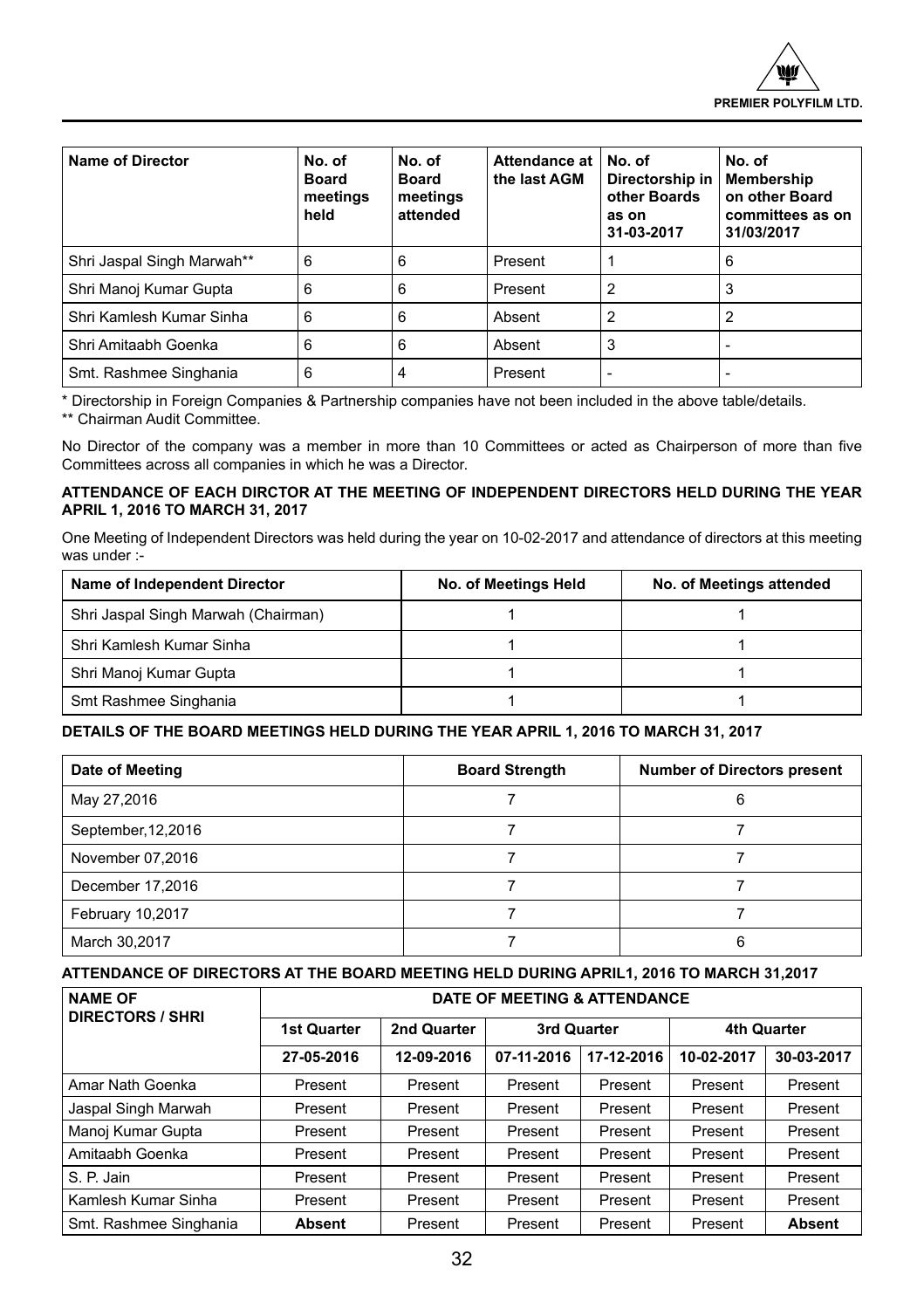| <b>NAME OF DIRECTOR</b>  | <b>Sitting</b><br>Fee* | <b>Basic</b><br>Salary | <b>House Rent</b><br>Allowances/<br><b>Housing</b><br><b>Accommodation</b> | Other<br><b>Allowances</b> | Gas /<br>Electricity/<br>Club Fee | Medical | Leave<br>Travel<br>Conce-<br>ssion | Leave<br>Encash-I<br>ment<br>provision | Gratuity<br>Provision | Accidental<br>Insurance<br>premium | <b>Total</b> |
|--------------------------|------------------------|------------------------|----------------------------------------------------------------------------|----------------------------|-----------------------------------|---------|------------------------------------|----------------------------------------|-----------------------|------------------------------------|--------------|
| Shri Amar Nath Goenka    |                        | 15.00.000              | 9,00,000                                                                   |                            |                                   |         |                                    | (577)                                  |                       |                                    | 23,99,423    |
| Shri Amitaabh Goenka     |                        | 13.66.000              | 4.09.800                                                                   | 1.36.271                   |                                   |         |                                    | 94.854                                 | 1.29.099              |                                    | 21,36,024    |
| Shri Jaspal Singh Marwah | 1.15.000               |                        |                                                                            |                            |                                   |         |                                    |                                        |                       |                                    | 1,15,000     |
| Shri Kamlesh Kumar Sinha | 50,000                 |                        |                                                                            |                            |                                   |         |                                    |                                        |                       |                                    | 50,000       |
| Shri Manoj Kumar Gupta   | 80,000                 |                        |                                                                            |                            |                                   |         |                                    |                                        |                       |                                    | 80.000       |
| Shri S P Jain            |                        | 10,67,872              | 3,20,360                                                                   | 1,06,784                   |                                   | 88.989  | 92.984                             | 23.523                                 | 1,80,496              |                                    | 18,81,008    |
| Smt. Rashmee Singhania   | 25,000                 |                        |                                                                            |                            |                                   |         |                                    |                                        |                       |                                    | 25,000       |

## **DETAILS OF REMUNERATION PAID TO ALL DIRECTORS DURING APRIL, 2016 TO MARCH, 2017**

\*Director Sitting Fee includes TDS

## **COMMITTEES OF BOARD**

## **A) AUDIT COMMITTEE**

Audit Committee of the Board consist of three (3) Directors of the company, i.e. Shri Jaspal Singh Marwah, Chairman of Audit Committee, Shri Manoj Kumar Gupta and Shri S.P. Jain, Directors of the Company. The Audit Committee has been authorized to look after the following major functions:

- (i) To recommend for appointment, remuneration and terms of appointment of auditors of the company;
- (ii) To review and monitor the auditor's independence and performance, and effectiveness of audit process;
- (iii) To examine the financial statement and the auditors' report thereon;
- (iv) To approve or any subsequent modification of transactions of the company with related parties;
- (v) To make scrutiny of inter-corporate loans and investments;
- (vi) To valuate of undertakings or assets of the company, wherever it is necessary;
- (vii) To evaluate internal financial controls and risk management systems;
- (viii) To monitor the end use of funds raised through public offers and related matters.
- (ix) To call for the comments of the auditors about internal control systems, the scope of audit, including the observations of the auditors and review of financial statement before their submission to the Board and to discuss any related issues with the internal and statutory auditors and the management of the company.
- (x) To investigate into any matter in relation to the items specified in or referred to it by the Board and for this purpose shall have power to obtain professional advice from external sources and have full access to information contained in the records of the company.

## **DETAILS OF COMPOSITION, NAMES OF MEMBERS, NO. OF MEETINGS HELD AND ATTENDANCE OF AUDIT COMMITTEE DURING THE YEAR APRIL 1, 2016 TO MARCH 31, 2017**

| <b>Name of Director</b>             | No. of Meetings Held | No. of Meetings attended |
|-------------------------------------|----------------------|--------------------------|
| Shri Jaspal Singh Marwah (Chairman) |                      |                          |
| Shri Manoj Kumar Gupta              |                      |                          |
| Shri S. P. Jain                     |                      |                          |

## **B) NOMINATION & REMUNERATION COMMITTEE**

The Nomination & Remuneration Committee consist of three (3) Independent Non Executive Directors of the company, i.e. Shri Jaspal Singh Marwah, Chairman of Committee, Shri Manoj Kumar Gupta and Shri Kamlesh Kumar Sinha, Members of the Committee. The Committee has been authorized to look after following major functions :

(1) To identify persons who are qualified to become directors and who may be appointed in senior management in accordance with the criteria laid down, recommend to the Board their appointment and removal and shall carry out evaluation of every director's performance.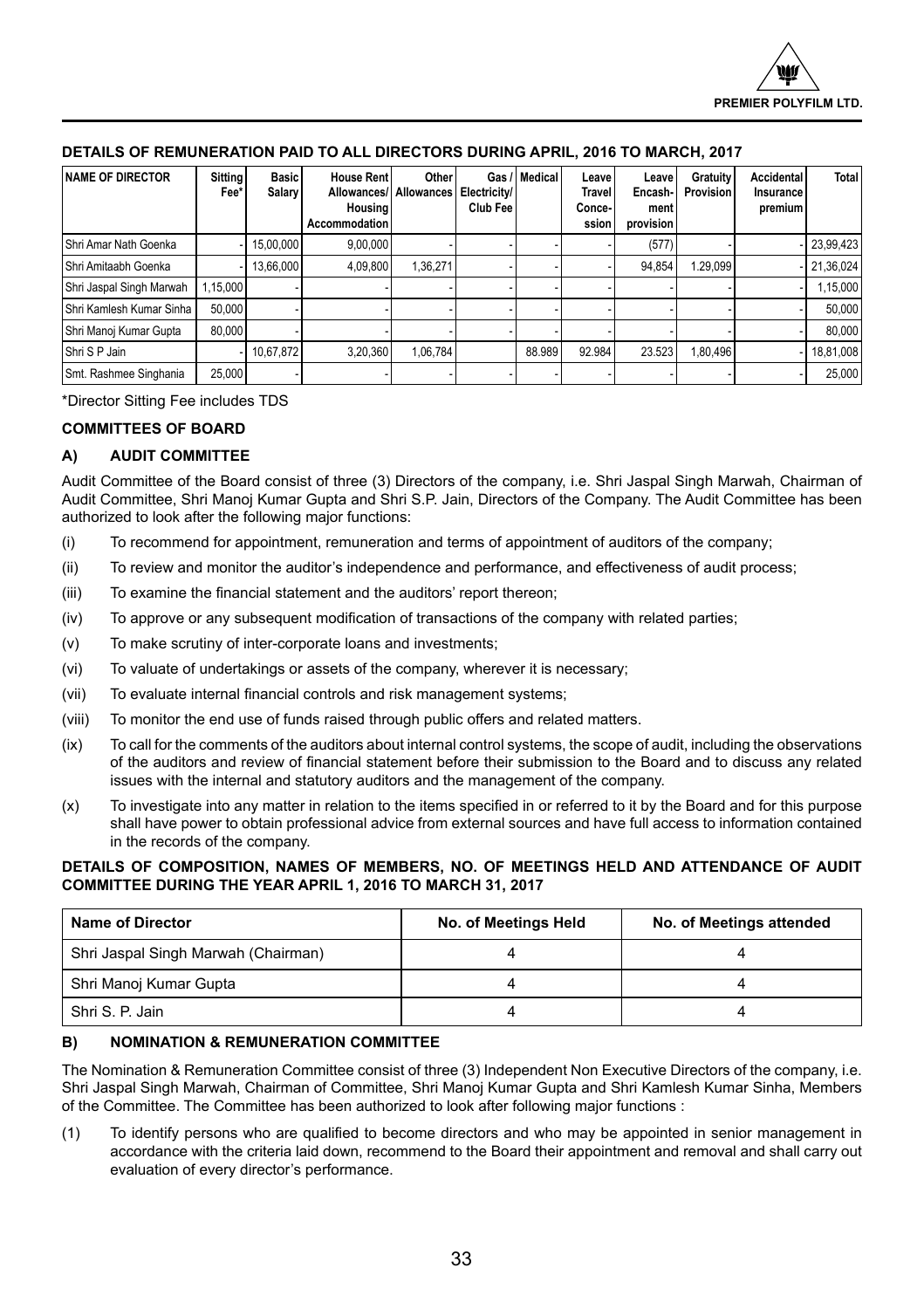- (2) To formulate the criteria for determining qualifications, positive attributes and independence of a director and recommend to the Board a policy, relating to the remuneration for the directors, key managerial personnel and other employees.
- (3) To ensure that—
	- (a) the level and composition of remuneration is reasonable and sufficient to attract, retain and motivate directors of the quality required to run the company successfully;
	- (b) relationship of remuneration to performance is clear and meets appropriate performance benchmarks; and
	- (c) remuneration to directors, key managerial personnel and senior management involves a balance between fixed and incentive pay reflecting short and long-term performance objectives appropriate to the working of the company and its goals.
	- (d) The policy so framed by the said Committee shall be disclosed in Board's Report to shareholders.

## **DETAILS OF COMPOSITION, NAMES OF MEMBERS, NO. OF MEETINGS HELD AND ATTENDANCE OF NOMINATION & REMUNERTION COMMITTEE DURING THE YEAR APRIL 1, 2016 TO MARCH 31, 2017**

During the year one meeting of the committee was held on 27/05/2016

| <b>Name of Director</b>             | No. of Meetings Held | No. of Meetings attended |
|-------------------------------------|----------------------|--------------------------|
| Shri Jaspal Singh Marwah (Chairman) |                      |                          |
| Shri Manoj Kumar Gupta              |                      |                          |
| Shri Kamlesh Kumar Sinha            |                      |                          |

## **C ) STAKE HOLDERS RELATIONSHIP COMMITTEE**

The Stakeholders Relationship Committee consist of three (3) Directors of the company, i.e. Shri Jaspal Singh Marwah, Chairman of Committee, Shri Manoj Kumar Gupta and Shri S.P. Jain, Members of the Committee. Shri Jaspal Singh Marwah and Shri Manoj Kumar Gupta are non executive Independents Directors of the Company, Whereas S.P. Jain is the Executive Director of the Company. The Committee has been authorized to review all matters connected with company's securities and redressal of shareholders\investors\securities holders complaints.

## **NAMES OF MEMBERS OF THE STAKEHOLDERS RELATIONSHIP COMMITTEE ALONGWITH NUMBERS OF MEETINGS HELD AND ATTENDED BY THE COMMITTEE MEMBERS DURING THE YEAR 1ST APRIL, 2016 TO 31ST MARCH, 2017 ARE AS UNDER :-**

During the year four Meetings of Stakeholders Relationship Committee were held on 12th May, 2016, 12th September, 2016, 7th November, 2016 and 10th Feburary, 2017. Attendance of Stakeholders Relationship Committees Members was as under :-

| <b>Name of Director</b>             | No. of Meetings Held | No. of Meetings attended |
|-------------------------------------|----------------------|--------------------------|
| Shri Jaspal Singh Marwah (Chairman) |                      |                          |
| Shri Manoj Kumar Gupta              |                      |                          |
| Shri S. P. Jain                     |                      |                          |

## **D) CORPORATE SOCIAL RESPONSIBILITY COMMITTEE (CSR)**

The Corporate Social Responsibility Committee (CSR) of the board was constituted by the Board in their Meeting held on 12-09-2016 under the provisions of Section 135 of the Companies Act, 2013 read with Companies (Corporate Social Responsibility Policy) Rules, 2014 as net profit of the Company for the financial year 2015-2016 had exceeded Rs. 5 Crores as defined in the definition of the Net profit for the purpose of calculation of net profit under the provisions of Corporate Social responsibility Rules and under the Companies Act, 2013. A report on CSR is attached as **Annexure 'XI'** to the Director's Report. The Corporate Social Responsibility (CSR) Committee of the Board of Directors of the Company was constituted comprising of three (3) Directors i.e., Shri Amitaabh Goenka, Executive Director, Shri Jaspal Singh Marwah,Director and Shri S P Jain,Executive Director of the Company as members of CSR Committee. The Committee has been authorized to look after following major functions :

- a) To formulate and recommend to the Board, a CSR policy which shall indicate the activities to be undertaken by the Company as per the Companies Act, 2013;
- b) To review and recommend the amount of expenditure to be incurred on the activities to be undertaken by the company;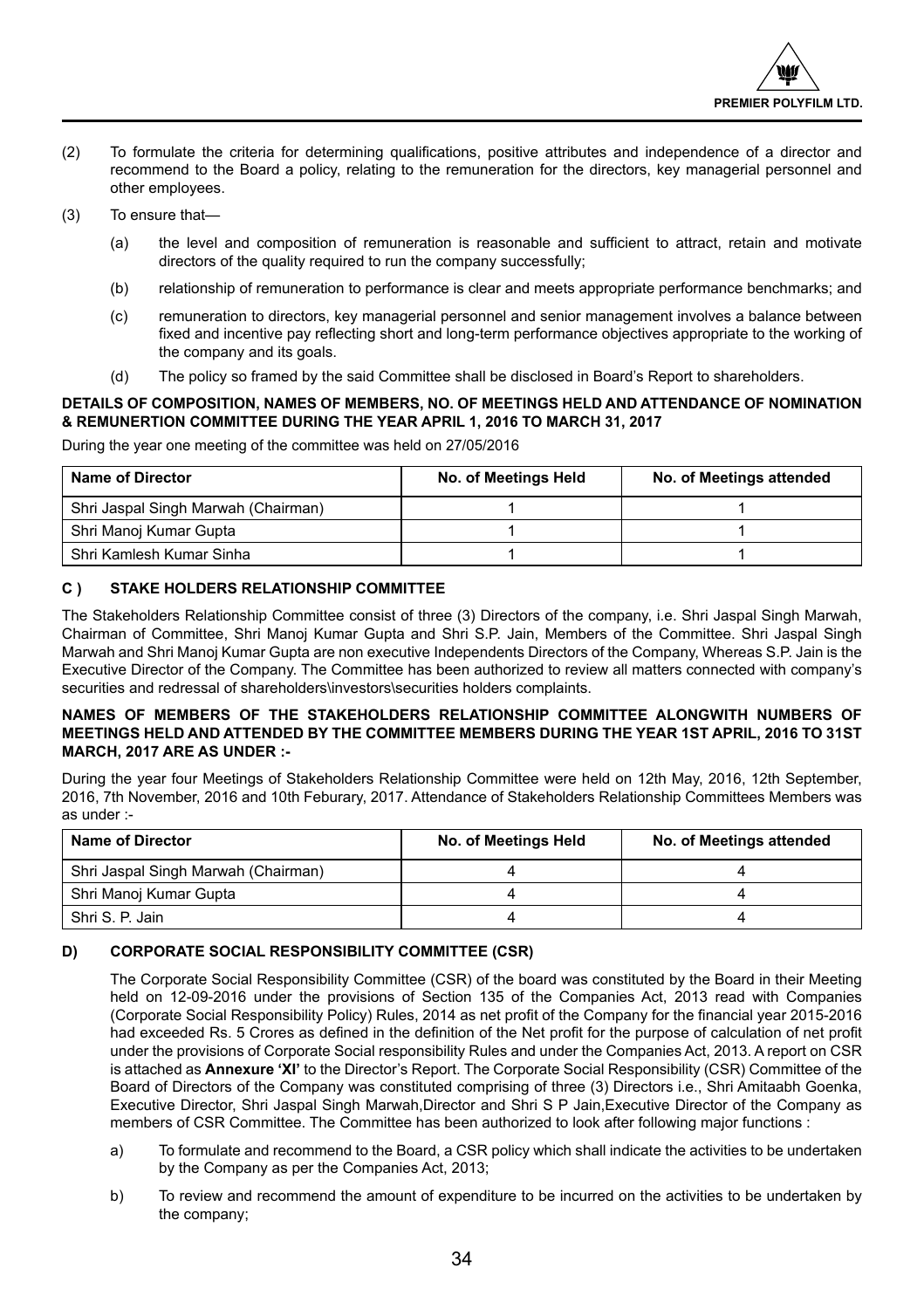

- c) To monitor the CSR policy of the Company from time to time;
- d) Any other matter as the CSR Committee may deem appropriate after approval of the Board of Directors or as may be directed by the Board of Directors from time to time.

Shri Jaspal Singh Marwah is non executive Independent Director of the Company, Whereas Shri Amitaabh Goenka is promoter Director and Shri S.P. Jain is the Executive Director of the Company.

The meeting of CSR Committee was held on 28th March, 2017 where all the three members of the Committee were present.

## **E) INDEPENDENT DIRECTOR'S MEETING**

A meeting of the Independent Directors was held on 10th February, 2017 without the attendance of Non Independent Directors and members of the management. The Independent Directors reviewed the performance of the non-independent Directors and the Board as a whole, the performance of the Chairperson of the Company, taking into account the views of executive Directors and non-executive Directors and assessed the quality, quantity and timeliness of flow of information between the Company's management and the Board that is necessary for the Board to effectively and reasonably perform their duties.

## **COMPLIANCE OFFICER**

Shri N.K. Bhandari, Company Secretary

**NUMBER OF SHAREHOLDERS COMPLAINTS RECEIVED DURING THE PERIOD APRIL 1, 2016 TO MARCH 31, 2017.**

Four number of complaints were received from Shareholder during the year 2016-17 which were resolved immediately.

## **NUMBER OF COMPLAINTS PENDING WITH THE COMPANY**

NIL

## **NUMBER OF SHARES PENDING FOR TRANSFER**

NIL

## **GENERAL INFORMATION FOR SHAREHOLDERS REGISTERED OFFICE :** 305, III FLOOR, ELITE HOUSE, 36, COMMUNITY CENTRE, KAILASH COLONY EXTENSION, (ZAMROODPUR) NEW DELHI 110 048 PHONE 011- 29246481 WEBSITE:www.premierpoly.com EMAIL: compliance.officer@premierpoly.com **ANNUAL GENERAL MEETING :** DATE : 27-09-2017 TIME: 11.30 A.M. VENUE : SHAH AUDITORIUM, 2, RAJ NIWAS MARG CIVIL LINES, DELHI - 110054 **DATE OF BOOK CLOSING\*** 21-09-2017 TO 27-09-2017 (Both days inclusive) \* for the purpose of Annual General Meeting and to determine eligible shareholders for the payment of Dividend.

**DIVIDEND PAYMENT DATE** 26th October, 2017 **LISTING ON STOCK** 1. National Stock Exchange of India Limited **EXCHANGES** (COMPANY CODE: PREMIERPOL) 2. BSE Limited. (COMPANY CODE: 514354)

## **MARKET PRICE DATA :**

Face value of fully paid Equity Share is Rs.5/- each.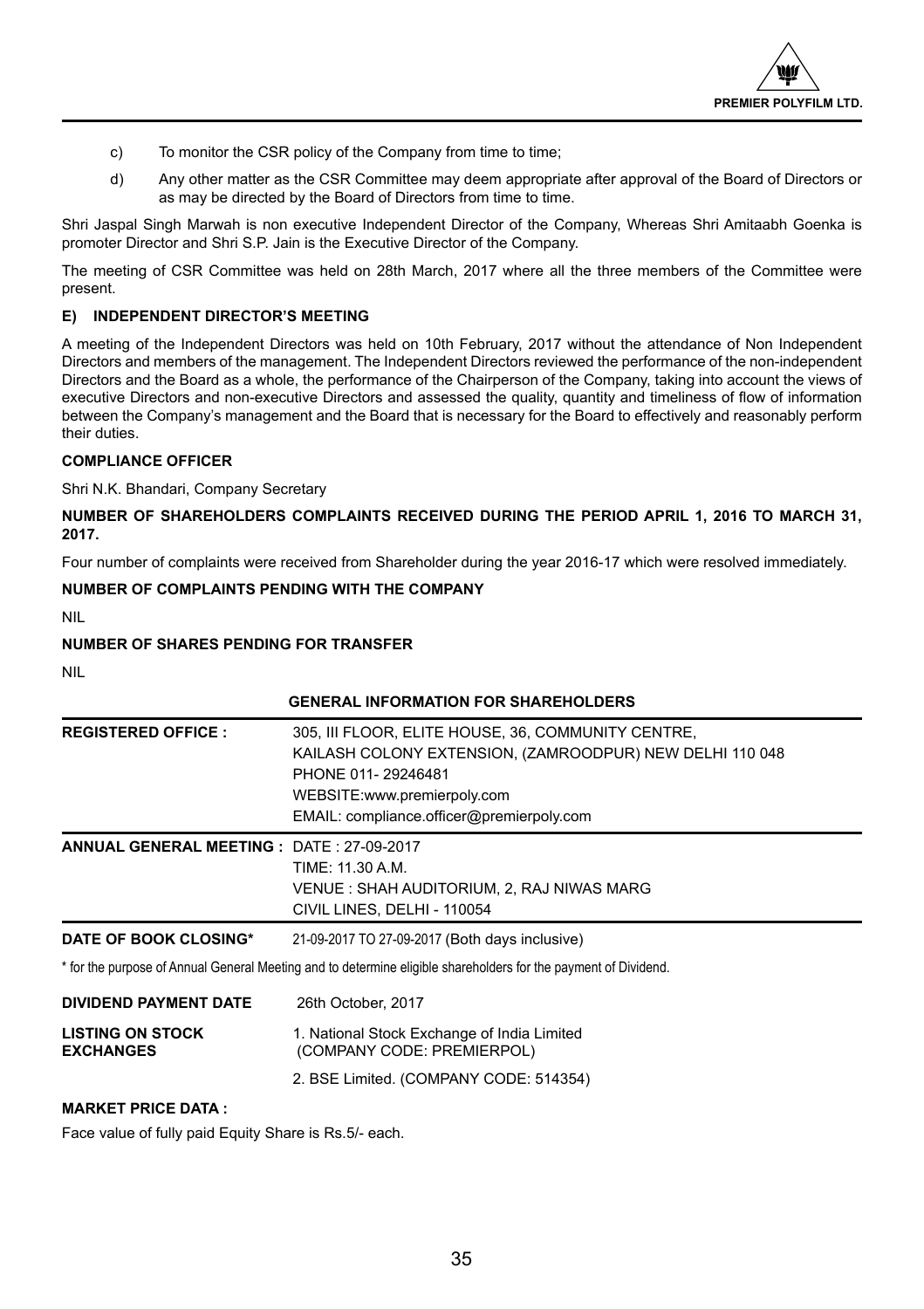|                 | <b>BSE Ltd.</b> |       | National Stock Exchange of India Ltd. |       |
|-----------------|-----------------|-------|---------------------------------------|-------|
|                 | High            | Low   | High                                  | Low   |
| April, 2016     | 26.50           | 22.60 | 23.15                                 | 20.55 |
| May, 2016       | 26.45           | 22.45 | 20.15                                 | 18.10 |
| June, 2016      | 27.00           | 23.50 | 22.95                                 | 18.10 |
| July, 2016      | 28.00           | 23.00 | 21.85                                 | 20.15 |
| August, 2016    | 29.45           | 23.30 | 23.40                                 | 21.20 |
| September, 2016 | 29.05           | 25.50 | 23.90                                 | 22.25 |
| October, 2016   | 35.00           | 24.75 | 37.40                                 | 24.70 |
| November, 2016  | 40.50           | 34.00 | 41.50                                 | 36.25 |
| December, 2016  | 40.85           | 31.35 | 37.50                                 | 33.10 |
| Januray, 2017   | 37.60           | 30.50 | 34.90                                 | 28.10 |
| Febuary, 2017   | 34.40           | 28.90 | 30.50                                 | 28.00 |
| March, 2017     | 34.90           | 30.05 | 30.00                                 | 26.05 |

## **MARKET PRICE DATA (HIGH AND LOW) DURING EACH MONTH DURING 2016-2017**

**REGISTRAR AND SHARE** Beetal Financial & Computers Services (P) Ltd.<br>**TRANSFER AGENT (RTA)** Beetal House, 99, Madangir, Behind Local Shop Beetal House, 99, Madangir, Behind Local Shopping Centre, Near Dada Harsukh Das Mandir, New Delhi-110062

**SHARE TRANSFER SYSTEM** Share transfer, transmission, issue of duplicate shares etc. in physical form are to be sent to RTA of the company which are processed within stipulated time period from the date of receipt.

## **DISTRIBUTION OF SHAREHOLDING AS ON 31-03-2017**

| <b>CATEGORY</b>           | <b>NO. OF EQUITY SHARES OF</b><br><b>RS.5/- EACH</b> | % OF SHARE HOLDING |
|---------------------------|------------------------------------------------------|--------------------|
| Promoters                 | 1,00,15,148                                          | 47.81              |
| <b>Mutual Funds</b>       | 1,85,825                                             | 0.89               |
| Banks/FIS                 | 1,62,950                                             | 0.78               |
| <b>Corporate Bodies</b>   | 84,38,698                                            | 40.28              |
| Individual (Public & NRI) | 21,45,874                                            | 10.24              |
| Total                     | 2,09,48,495                                          | 100.00             |

**DEMATERIALISATION OF SHARES** ISIN number of the company is **INE309M01012** and shares<br>AND LIQUIDITY AS ON 31-3-2017 can be traded at BSE and NSE in dematerialized form. can be traded at BSE and NSE in dematerialized form.

**WORKS/PLANT LOCATION UNIT - I** 40/1A, Site IV, Sahibabad Industrial Area, Sahibabad Distt. Ghaziabad(U.P.) **UNIT - II** A-13, Sikandrabad Industrial Area, Sikandrabad, District Bulanshahr, (UP) **ADDRESS FOR** 305, III Floor, "Elite House", 36, Community Centre, 30, Community Centre, 30, Community Centre, 30, Community Centre, 30, Community Centre, 30, Community Centre, 30, Community Centre, 30, Community Centre, 3 Kailash Colony Extension (Zamroodpur), New Delhi 110048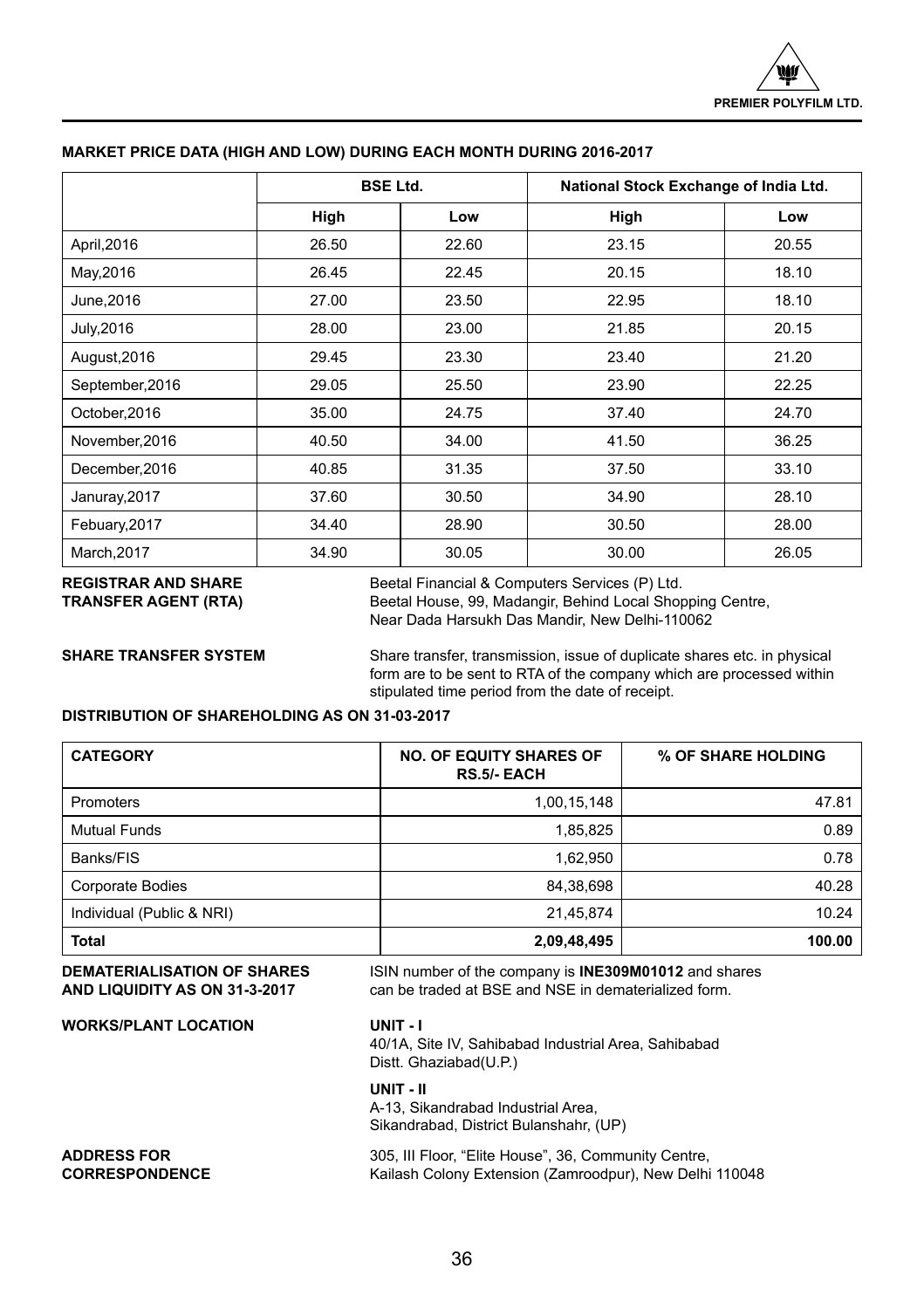## **ANNUAL GENERAL MEETINGS**

| <b>FINANCIAL YEAR</b> | 2013-2014                                                                  | 2014-2015                                                           | 2015-2016                                                           |
|-----------------------|----------------------------------------------------------------------------|---------------------------------------------------------------------|---------------------------------------------------------------------|
| <b>DATE</b>           | 27-09-2014                                                                 | 21-09-2015                                                          | 26-09-2016                                                          |
| <b>TIME</b>           | 4.30 P.M.                                                                  | 12.30P.M.                                                           | 10.30A.M.                                                           |
| <b>VENUE</b>          | Shah Auditorium<br>2, Raj Niwas Marq<br><b>Civil Lines</b><br>Delhi 110054 | Shah Auditorium<br>2, Raj Niwas Marg<br>Civil Lines<br>Delhi 110054 | Shah Auditorium<br>2, Raj Niwas Marg<br>Civil Lines<br>Delhi 110054 |

## **DISCLOSURES:**

i) **Disclosure on materially significant related party transactions i.e. transactions of the Company of material nature with its Promoters, Directors or the Management, or their subsidiaries or relatives that may have potential conflict with the interest of the Company at large.** 

The Company does not have any related party transactions, which may have potential conflict with the interest of the Company at large.

**ii) Details of non compliance, penalties, stricture by SEBI/Statutory Authorities/Stock Exchanges on matters relating to capital markets during the last three years.**

There was no non compliance for the year ended 31st March, 2017 and no penalties and/or any stricture was passed against the company by SEBI/Statutory Authorities/Stock Exchanges on matters relating to capital markets during the last three years.

## **MEANS OF COMMUNICATION:**

The Notice of Board Meetings for consideration of Audited / Unaudited Financial results and the financial results are published in the "THE MINT" and "HARI BHOOMI", the vernacular (Hindi) Newspaper. All material information about the company is promptly sent to the stock exchanges where its equity shares are listed through emails and also posted on respective Portals of Stock Exchanges and also hoisted at website of the Company.

## **COMPLIANCE CERTIFICATE OF THE AUDITORS**

The company has obtained a Certificate from the Statutory Auditors regarding Compliance of the conditions of Corporate Governance and the same is annexed as **Annexure "VIII"**.

Place : New Delhi **Amar Nath Goenka** Jaspal Singh Marwah Jaspal Singh Marwah Jaspal Singh Marwah Jaspal Singh Marwah<br>Date : 29/05/2017 Regd. Office: DIN: 00069325<br>205. III Floor.'Elite House'. 36. Community Centre. Computed and Address : "Vrindavan Farm" Address : "Spring House 305, III Floor,'Elite House', 36, Community Centre, **Address : "Vrindavan Farm"** Address : "Spring House" Address : "Spring House" (Spring House Tenne Address : "Spring House" and Address : "Spring House" (Spring House Ten Kailash Colony Extension (Zamroodpur), New Delhi-110048 No. 1, Green Avenue No. 3, Green Avenu<br>CIN : L25209DL1992PLC049590 CIN Behind Sector D-3. Vasant Behind Sector D-3.

By order of the Board By order of the Board for PREMIER POLYFILM LTD. for PREMIER POLYFILM LTD. Sd/- Sd/- Managing Director **Director** Director Behind Sector D-3, Vasant<br>kunj, Kishangarh, New Delhi 110070 New Delhi 110070

Vasant Kunj, Kishangarh,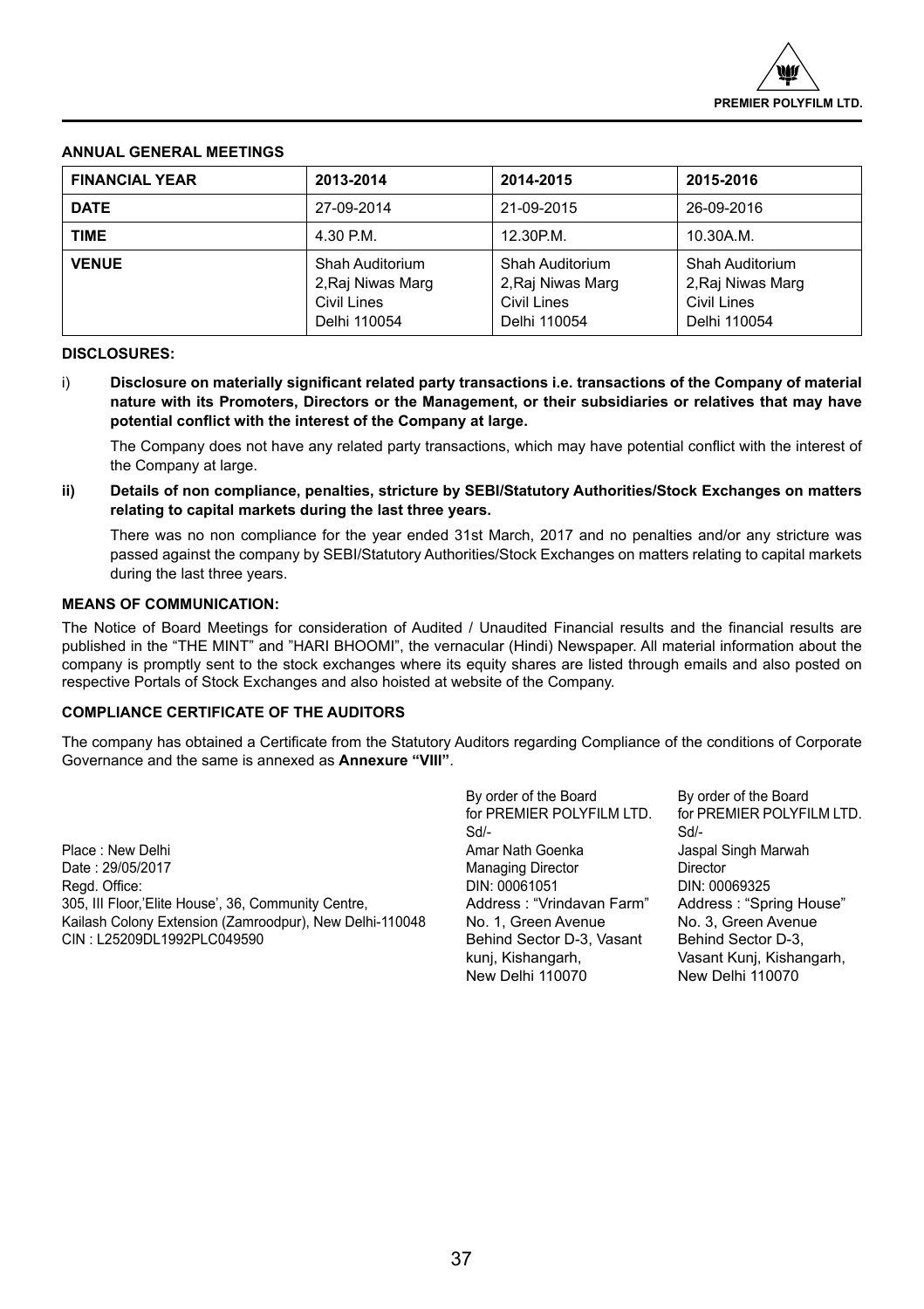

## **ANNEXURE "VIII"**

## **AUDITORS'S CERTIFICATE ON CORPORATE GOVERNANCE**

**To**

## **THE MEMBERS OF PREMIER POLYFILM LTD.**

We have examined the compliance of conditions of Corporate Governance by **PREMIER POLYFILM LTD.** for the year ended on March 31, 2017 as stipulated in the Listing Agreement of the said company with Stock Exchanges in India.

The compliance of conditions of Corporate Governance is the responsibility of the Management. Our examination was carried out in accordance with the Guidelines Note on Certification of Corporate Governance as stipulated in the Listing Agreement, issued by the Institute of Chartered Accountants of India and was limited to procedures and implementation thereof, adopted by the Company for ensuring the compliance of the conditions of the Corporate Governance. It is neither an audit nor an expression of opinion on the financial statements of the Company. In our opinion and to the best of our information and according to the explanations given to us, and based on the representations made by the Directors and the Management, we certify that the Company has complied with the conditions of Corporate Governance as stipulated in the above mentioned Listing Agreement. We further state that such compliance is neither an assurance as to the future viability of the Company nor the efficiency or effectiveness with which the management has conducted the affairs of the Company.

> **For & on behalf of DE & BOSE CHARTERED ACCOUNTANTS Firm Registration No. 302175E Sd/- SUBRATA DE Membership No.054962**

**CAMP: NEW DELHI<br>
DATED: 29/05/2017** 

## **ANNEXURE "IX"**

## **DECLARATION BY THE MANAGING DIRECTOR UNDER THE LISTING AGREEMENT TO THE MEMBERS OF PREMIER POLYFILM LTD.**

**\_\_\_\_\_\_\_\_\_\_\_\_\_\_\_\_\_\_\_\_\_\_\_\_\_\_\_\_\_\_\_\_\_\_\_\_\_\_\_\_\_\_\_\_\_\_\_\_\_\_\_\_\_\_\_\_\_\_\_\_\_\_\_\_\_\_\_\_\_\_\_\_\_\_\_\_\_\_\_\_\_\_\_\_\_\_\_\_\_\_\_\_\_\_\_\_**

I hereby declare that to the best of my knowledge and belief, all the members of the Board and senior management personnel of the Company have affirmed their respective compliance for the year ended March 31, 2017.

For Premier Polyfilm Ltd.

Sd/-

**(Amar Nath Goenka) Place: New Delhi Managing Director & CEO** 

**Date : 29/05/2017**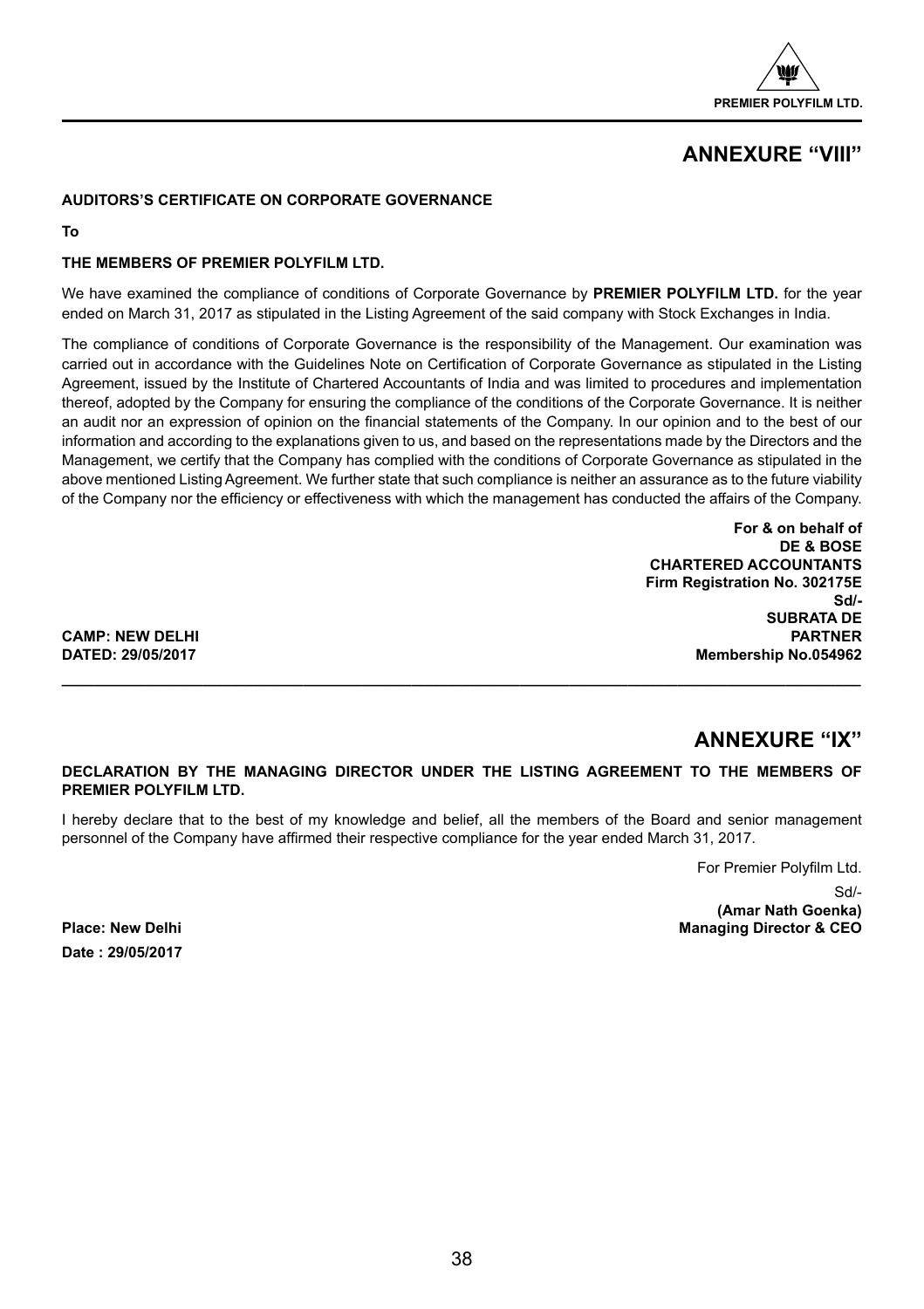

## **ANNEXURE "X"**

## **MANAGEMENT DISCUSSION AND ANALYSIS REPORT (ANNEXURE TO DIRECTORS REPORT)**

## **INDUSTRY**

The company is engaged in the manufacture of vinyl flooring, sheeting and artificial leather cloth. The products of the company are used for a variety of industrial and consumer applications. Overall growth rate of the market size is more than 10% annually. Encouraged by the results the Company has already established another factory at its industrial plot at Sikandrabad Industrial Area, Sikandrabad, District Bulandshahr (UP) to manufacture 4500 M.T. per annum of Soft Touch Cushion type of Artificial PVC Leather cloth, PVC Sheetings and Films, Knitted Fabric etc at this unit annually. This unit will generate additional profits for the company.

The image of the company, built though quality prodcuts is the major strength of the company. The company has a significant share of the vinyl flooring, sheeting and artificial leather cloth market and is the quality leader in the vinyl flooring market.

## **RISK AND CONCERNS**

PVC resin is the most important raw material for the company. Demand for PVC resin in the country has been increasing every year. Additional capacity for manufacture of PVC resin was commissioned in the year 2010 but the supply is still not adequate to meet the demand. Further, for certain grade of resin, there is only one manufacturer in the country. Hence any disruption in the supply from this source can effect the operations of the company. There is severe competition in the market for the company's products. The overall capacity in the industry is significantly more than the demand. This can affect adversely their margins in sale of products.

## **FINANCIAL PERFORMANCE**

Net Turnover for the year was Rs. 11,524./- Lakhs which was Rs.10,577/- Lakhs for the previous year. Profit margins and Sales was low due to dumping of imported material in the market and unhealthy competition from domestic manufacturers due to over capacity.

## **EXPORT PERFORMANCE**

The Company could Export the products to the tune of Rs. 2,474/- Lakhs during the current year as against Rs.2,777/- Lakhs during the previous year.

## **INTERNAL CONTROL SYSTEM**

The Company has proper and adequate internal control system to ensure that its assets are safeguarded and that transactions are properly authorised, reported and recorded. The Company has also a system of internal audit and management reviews to ensure compliance with the prescribed procedure and authority level.

## **HUMAN RESOURCES**

The Company appreciate the efforts of its dedicated team of employees. Industrial relations were cordial during the year. The Company accords very high priority to safety in all aspects of its operations. The employees are trained in various aspects of safety. Regular safety audits are conducted to ensure high safety standards.

For Premier Polyfilm Ltd. Sd/- **Place: New Delhi (Amar Nath Goenka) MANAGING DIRECTOR & CEO**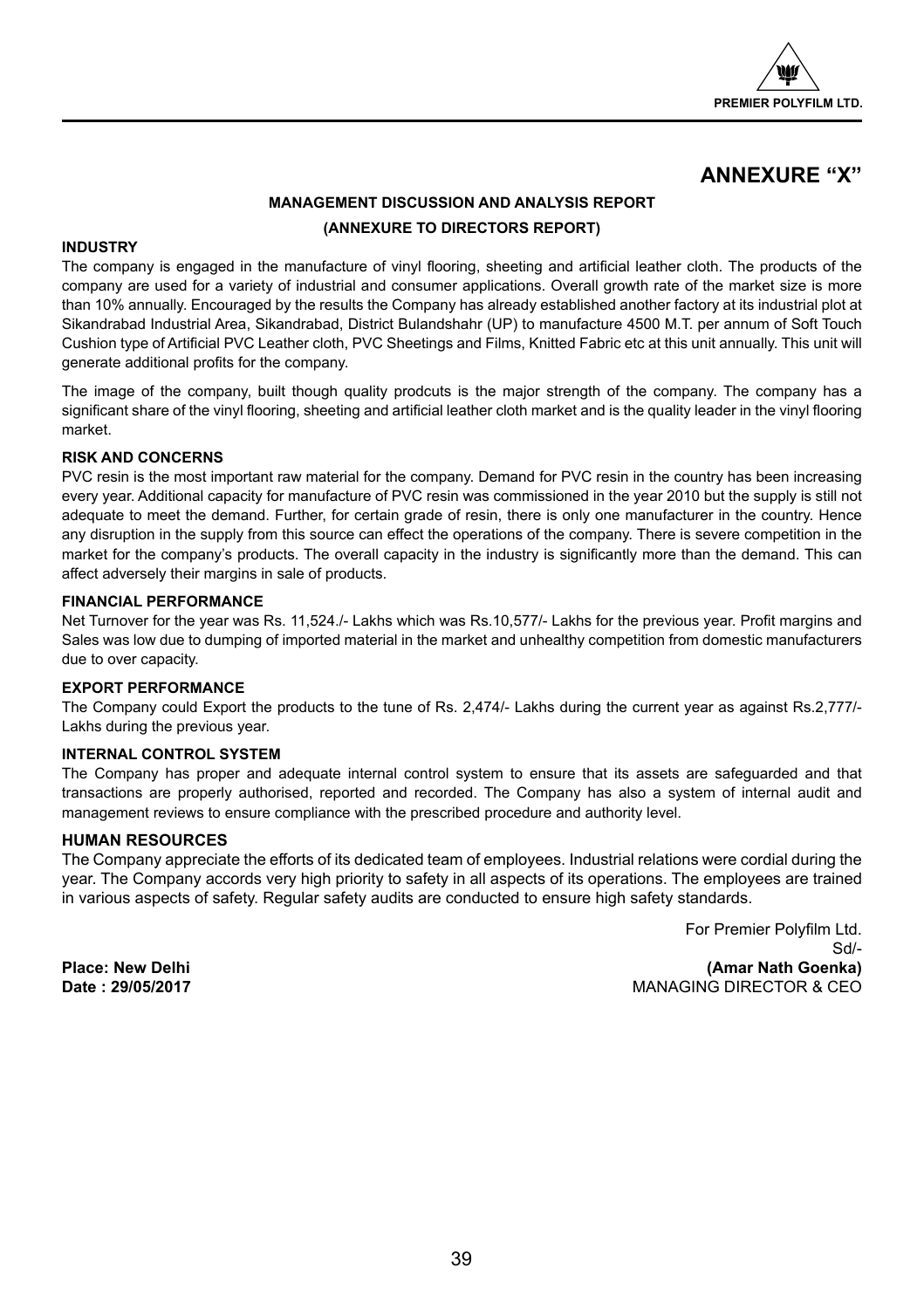

## **ANNEXURE "XI"**

## **DISCLOSURE ON CORPORATE SOCIAL RESPONSIBILITY POLICY**

(1) A brief outline of the company's CSR policy, including overview of projects or programs proposed to be undertaken and a reference to the web-link to the CSR policy and projects or Programmes.

The Corporate Social Responsibility Committee (CSR) of the Board was constituted by the Board in their Meeting held on 12-09-2016 under the provisions of Section 135 of the Companies Act, 2013 read with Companies (Corporate Social Responsibility Policy) Rules, 2014 as net profit of the Company for the financial year 2015-2016 had exceeded Rs. 5 Crores as defined in the definition of the Net profit for the purpose of calculation of net profit under the provisions of Corporate Social responsibility Rules and under the Companies Act,2013.

The scope CSR activities undertaken by the Company are covered under the activities notified under the provisions of the Companies Act, 2013 and CSR Rules made thereunder including Schedule VII and Companies' (Corporate Social responsibility Policy) Rules,2014.

(2) The Composition of the CSR Committee.

The Corporate Social Responsibility (CSR) Committee of the Board of Directors of the Company was constituted comprising of three (3) Directors i.e., Shri Amitaabh Goenka, Executive Director, Shri Jaspal Singh Marwah, Director and Shri S P Jain, Executive Director of the Company as members of CSR Committee.

- (3) Average net profit of the company for last three financial years =Rs. 4,34,74,637/-
- (4) Prescribed CSR Expenditure (two per cent. Of the amount as in item 3 above)=Rs.8,69,493/-
- (5) Details of CSR spent during the financial year.
	- (a) Total amount to be spent for the financial year; Rs.8,69,493/-
	- (b) Amount unspent, if any: Nil
	- (c) Manner in which the amount spent during the financial year is detailed below

| S.No. | <b>Particulars</b>                                      | <b>Comments</b>                                                                    |
|-------|---------------------------------------------------------|------------------------------------------------------------------------------------|
| 1.    | CSR project or activity identified                      | Gomati Goenka Matri Sadan Hospital for                                             |
|       |                                                         | Construction of additional ward for patients.                                      |
| 2.    | Sector in which the project is covered                  | Health                                                                             |
| 3.    | Projects or programme                                   |                                                                                    |
|       | (1)<br>Local area or other                              | Other                                                                              |
|       | Specify the state and district where projects or<br>(2) | State: Bihar, District: Munger                                                     |
|       | programs was undertaken                                 |                                                                                    |
| 4.    | Amount outlay (budget project or programme wise)        | Rs.8,69,493/-                                                                      |
| 5.    | Amount spent on the project or programme                |                                                                                    |
|       | Sub Heads:                                              |                                                                                    |
|       | (1)<br>Direct expenditure on projects or programmes     | Rs.8,69,493/-                                                                      |
|       | Overheads<br>(2)                                        | For construction of ward for patients                                              |
| 6.    | Cumulative expenditure up to the reporting period       | Rs.8,69,493/-                                                                      |
| 7.    | Amount Spent direct or through implementing agency      | Implementing agency <i>i.e.</i> Shree Magniram<br><b>Baijmath Charitable Trust</b> |

6. In case the company has failed to spend the two per cent of the average net profit of the last three financial years or any part thereof, the company shall provide the reasons for not spending the amount in its Board report

Not applicable as full amount was spent during the year.

7. A responsibility statement of the CSR Committee that the implementation and monitoring of CSR Policy, is in compliance with CSR objectives and Policy of the company.

The CSR Committee confirms that the implementation and monitoring of CSR Policy is compliance with CSR objectives and Policy of the Company.

## **For and on behalf of CSR Committee**

Sd/- Sd/- Sd/- Amitaabh Goenka Jaspal Singh Marwah S P Jain (Executive Director) (Chairman CSR Committee) (Executive Director)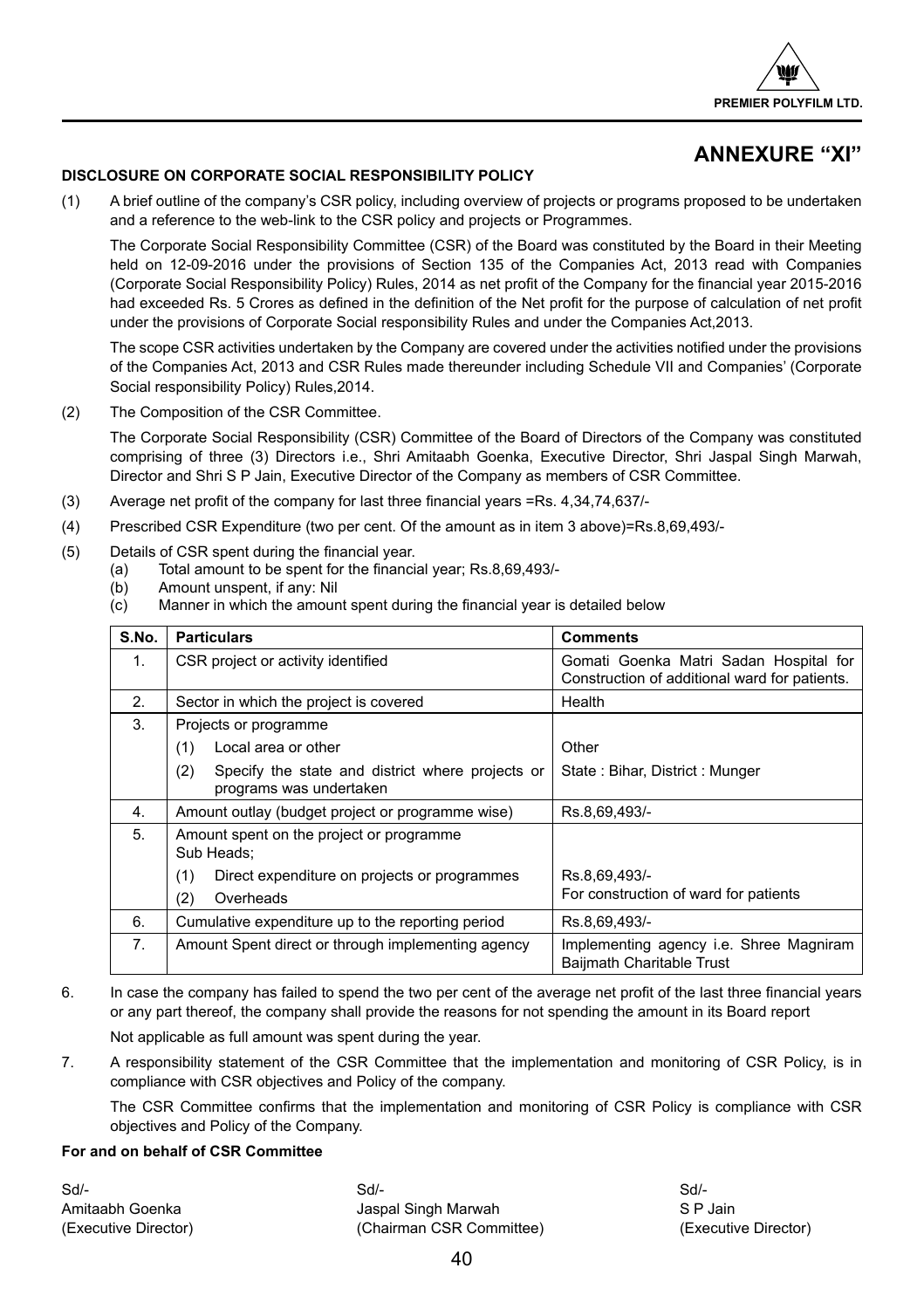

## **INDEPENDENT AUDITORS' REPORT**

## **TO THE MEMBERS OF PREMIER POLYFILM LTD.**

## **Report on the Ind AS Financial Statements**

We have audited the accompanying Ind AS financial statements of **PREMIER POLYFILM LTD.** ("the Company"), which comprise the Balance Sheet as at March 31, 2017, the Statement of Profit and Loss ( including other comprehensive income ), the Statement of Cash Flow and the Statement of Changes in Equity for the year then ended, and a summary of the significant accounting policies and other explanatory information (hereinafter referred to as 'Ind AS financial statements) .

## **Management's Responsibility for the Financial Statements**

The Company's Board of Directors is responsible for the matters stated in Section 134(5) of the Companies Act,2013 ("the Act") with respect to the preparation of these Ind AS financial statements that give a true and fair view of the financial position, financial performance including other comprehensive income , cash flows and changes in equity of the Company in accordance with the accounting principles generally accepted in India, including the Indian Accounting Standards (Ind AS) specified under Section 133 of the Act read with relevant rules issued thereunder.

This responsibility also includes maintenance of adequate accounting records in accordance with the provisions of the Act for safeguarding the assets of the Company and for preventing and detecting frauds and other irregularities; selection and application of appropriate accounting policies; making judgments and estimates that are reasonable and prudent; and the design, implementation and maintenance of adequate internal financial controls that were operating effectively for ensuring the accuracy and completeness of the accounting records, relevant to the preparation and presentation of the Ind AS financial statements that give a true and fair view and are free from material misstatement, whether due to fraud or error.

## **Auditors' Responsibility**

Our responsibility is to express an opinion on these Ind AS financial statements based on our audit. We have taken into account the provisions of the Act, the accounting and auditing standards and matters which are required to be included in the audit report under the provisions of the Act and the Rules made thereunder.

We conducted our audit in accordance with the Standards of Auditing specified under Section 143(10) of the Act. Those standards require that we comply with ethical requirements and plan and perform the audit to obtain reasonable assurance about whether the Ind AS financial statements are free of material misstatement.

An audit involves performing procedures to obtain audit evidence about the amounts and disclosures in the Ind AS financial statements. The procedures selected depend on the auditor's judgment, including the assessment of the risks of material misstatement of the Ind AS financial statements, whether due to fraud or error. In making those risk assessments, the auditor considers internal financial control relevant to the Company's preparation of the Ind AS financial statements that give a true and fair view in order to design audit procedures that are appropriate in the circumstances. An audit also includes evaluating the appropriateness of the accounting policies used and the reasonableness of the accounting estimates made by the Company's Directors, as well as evaluating the overall presentation of Ind AS financial statements.

We believe that the audit evidence we have obtained is sufficient and appropriate to provide a basis for our audit opinion on the Ind AS financial statements.

## **Opinion**

In our opinion and to the best of our information and according to the explanations given to us, the aforesaid Ind AS financial statements give the information required by the Act in the manner so required and give a true and fair view in conformity with the accounting principles generally accepted in India including the Ind AS, of the financial position of the Company as at 31st March,2017 and its financial performance including other comprehensive income, its cash flows and the changes in equity for the year ended on that date.

## **Report on Other Legal and Regulatory Requirements**

- 1. As required by the Companies (Auditor's Report) Order, 2016 ("the Order"), issued by the Central Government of India in terms of Section 143(11) of the Act, and according to the information and explanations given to us and also on the basis of such checks as we considered appropriate, we give in the ' Annexure A', a statement on the matters specified in paragraphs 3 and 4 of the Order.
- 2. As required by Section 143(3) of the Act, we report that:
	- a. We have sought and obtained all the information and explanations which to the best of our knowledge and belief were necessary for the purpose of our audit;
	- b. In our opinion, proper books of account as required by law relating to the preparation of the financial statements have been kept by the Company so far as it appears from our examination of those books;
	- c. The Balance sheet, the Statement of Profit and Loss , the Statement of Cash Flows and the Statement of changes in Equity dealt with by this report are in agreement with the books of account;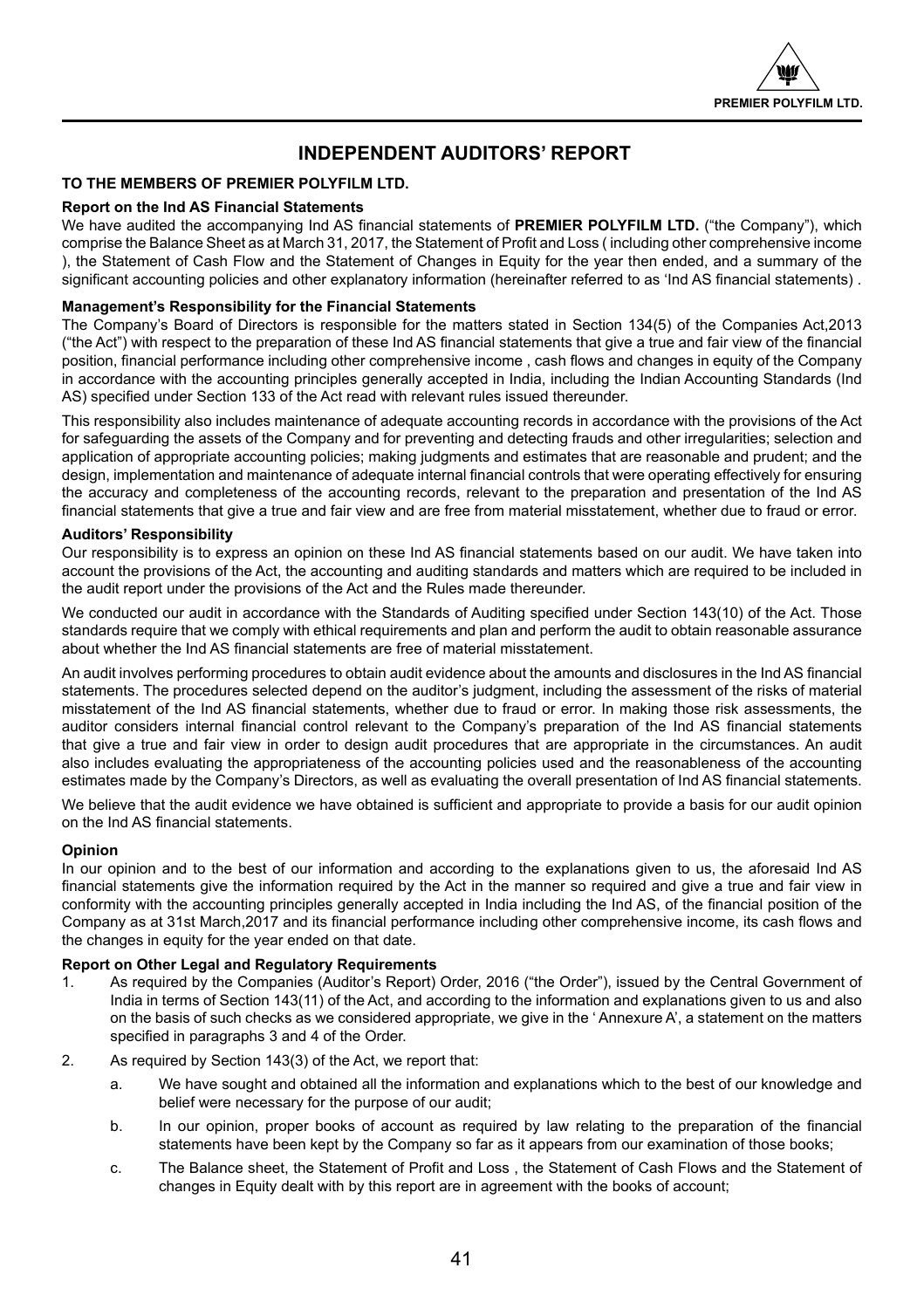- d. In our opinion, the aforesaid Ind AS financial statements comply with the Accounting Standards specified under Section 133 of the Act, read with relevant Rules issued thereunder;
- e. On the basis of the written representations received from the directors as on March 31, 2017 taken on record by the Board of Directors, none of the directors is disqualified as on March 31, 2017 from being appointed as a director in terms of Section 164(2) of the Act.
- f. With respect to the adequacy of the internal financial controls over financial reporting of the Company and the operating effectiveness of such controls, refer to our separate Report in "Annexure B".
- g. With respect to the other matters to be included in the Auditors' Report in accordance with Rule 11 of the Companies (Audit and Auditors) Rules, 2014, in our opinion and to the best of our information and according to the explanations given to us:
	- i) The Company has disclosed the impact of pending litigations on its financial position in its financial statements – refer note 2.31 & 2.39 to the Ind AS financial statements;
	- ii) The Company did not have any long-term contracts including derivative contracts for which there were any material foreseeable losses;
	- iii) There were no amounts which were required to be transferred to the Investor Education and Protection Fund by the Company.
	- iv) The Company had provided requisite disclosures in its Ind AS financial statements as to holdings as well as dealings in Specified Bank Notes during the period from 8th November, 2016 to 30th December,2016 and these are in accordance with the books of accounts maintained by the Company. Refer to Note 2.41 to the Ind AS financial statements.

For and on behalf of DE & BOSE *Chartered Accountants* Firm Registration No. 302175E (Subrata De) Place: New Delhi Partner Partner Partner Partner Partner Partner Partner Partner Partner Partner Partner Partner Date: 29<sup>th</sup> May, 2017 Membership No. 054962

## **'Annexure A' to the Independent Auditors' Report**

Referred to in Paragraph 1 under the heading of 'Report on Other Legal and Regulatory Requirements' section of our report of even date.

- 1.1 a. The Company has maintained proper records showing full particulars including quantitative details and situations of its fixed assets.
	- b. According to the information and explanations given to us, the fixed assets have been physically verified by the management. No material discrepancies were noticed on such physical verification.
	- c. The lease agreements relating to leasehold land are held in the name of Company and are duly registered with the appropriate authority.
- 1.2 As explained to us, the inventories of the Company have been physically verified by the management at regular intervals during the year. There were no material discrepancies noticed on physical verification of inventory as compared to the book records.
- 1.3 The Company has not granted any loans , secured or unsecured, to any company, firm, limited liability partnership or other parties covered in the register maintained under Section 189 of the Act. Accordingly, paragraph 3(iii) (a) to (c) of the Order is not applicable to the Company.
- 1.4 According to the information and explanations given to us, since the Company has not given any loan or guarantee or provided any security in connection with loan or acquired securities during the year, paragraph 3(iv) of the Order is not applicable to the Company.
- 1.5 The Company has not accepted any public deposits and accordingly, the provisions of Section 73 to 76 or any other relevant provisions of the Act and the rules framed thereunder are not applicable to the Company.
- 1.6 We have broadly reviewed the books of account maintained by the Company pursuant to the Companies (Cost Records and Audit) Rules,2014 made by the Central Government for maintenance of cost records under Section 148 of the Companies Act, 2013 and are of the opinion that prima facie, the prescribed accounts and records have been made and maintained.
- 1.7 a. According to the information and explanations given to us and the records of the Company examined by us, the Company is generally regular in depositing the undisputed statutory dues for the year including provident fund, employees' state insurance, income tax , service tax, value added tax, customs duty, excise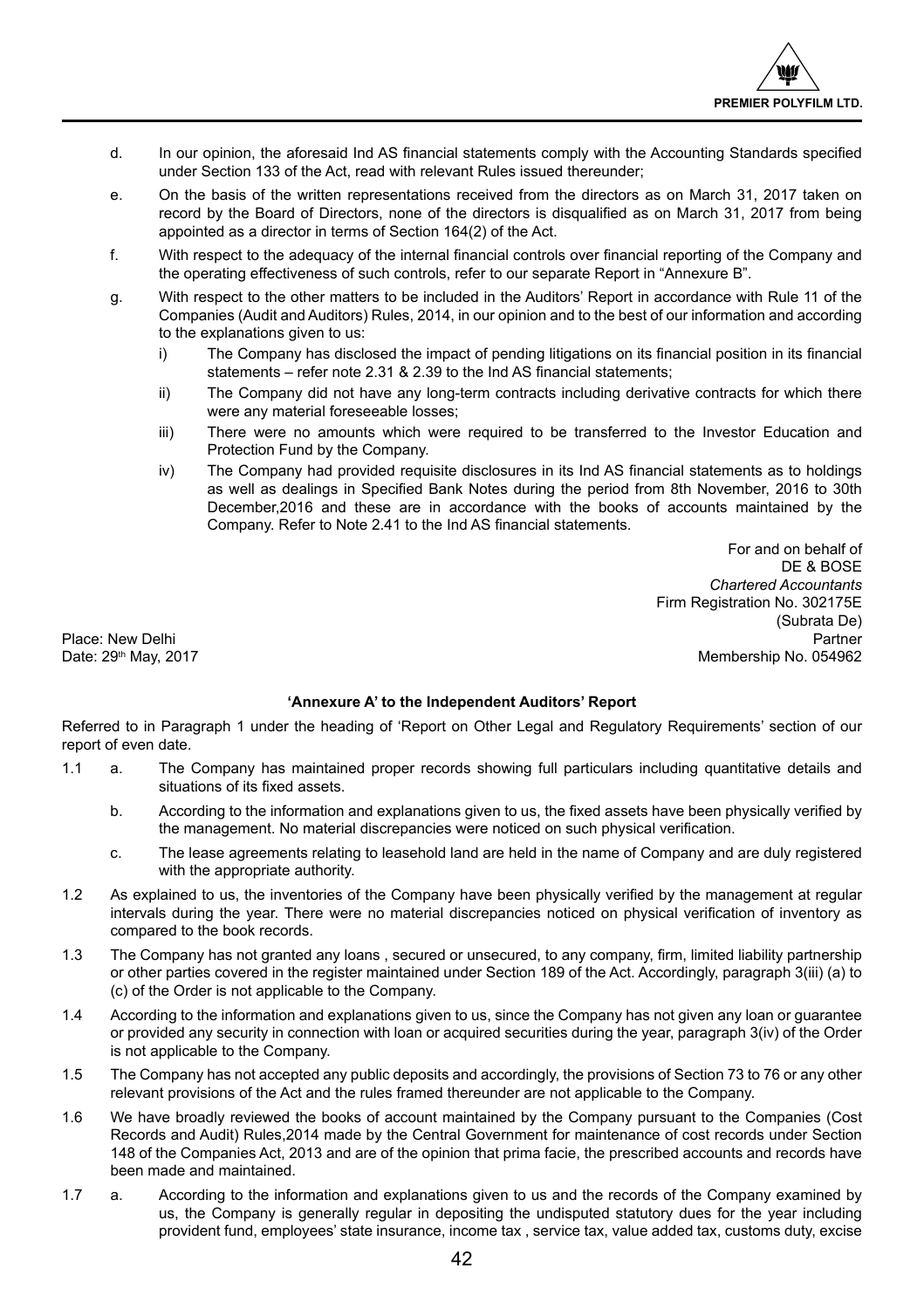duty and other material statutory dues as applicable with the appropriate authorities. According to the information and explanations given to us, no undisputed amounts payable in respect of the aforesaid dues were outstanding as at March 31, 2017 for a period of more than six months from the date of becoming payable.

b. The disputed statutory dues as at 31st March, 2017 aggregating to Rs.15,455,289/-, that have not been deposited on account of matters pending before appropriate authorities are as under:

| Nature of the statute | Nature of the dues | Forum where dispute is pending | Amount<br><b>Rs.</b> ) |
|-----------------------|--------------------|--------------------------------|------------------------|
| UP Trade Tax Act      | Sales Tax          | Allahabad High Court           | 13.866.816/-           |
| Sales Tax Act         | Entry Tax          | Allahabad High Court           | 1,558,473/-            |
|                       |                    |                                |                        |

- 1.8 According to the records of the Company examined by us and the information and explanation given to us, the Company has not defaulted in repayment of dues to bank. The Company has not obtained any borrowings from any financial institution, government or debenture holders during the year.
- 1.9 The Company has raised monies only by way of term loans and the loans are applied for the purpose for which the loans are raised.
- 1.10 During the course of our examination of the books of account carried out in accordance with the generally accepted auditing practices in India, we have neither come across any incidence of fraud by the Company or on the Company by its officers or employees, nor have we been informed of any such case by the management.
- 1.11 In our opinion and according to the information and explanations given to us, managerial remuneration including the sitting fees to the directors has been paid or provided by the Company in accordance with the requisite approvals mandated by the provisions of Section 197 read with Schedule V to the Companies Act,2013.
- 1.12 In our opinion and according to the information and explanations given to us, the Company is not a Nidhi Company. Accordingly, paragraph 3(xii) of the Order is not applicable.
- 1.13 According to the information and explanations given to us, the transactions with related parties are in compliance with Section 177 & 188 of the Companies Act,2013, where applicable and details of such transactions have been disclosed in the Ind AS financial statements as required by the applicable Accounting Standard.
- 1.14 During the year the Company has not made any preferential allotment or private placement of shares or fully or partly convertible debentures and therefore paragraph 3(xiv) of the Order is not applicable to the Company.
- 1.15 According to the information and explanations given to us, during the year, the Company has not entered into any non-cash transactions with directors / persons connected with the directors and therefore provisions of section 192 of the Act are not applicable to the Company.
- 1.16 According to the information and explanations given to us, the Company is not required to be registered under section 45-IA of the Reserve Bank of India Act, 1934.

For and on behalf of DE & BOSE *Chartered Accountants* Firm Registration No. 302175E (Subrata De) Date: 29<sup>th</sup> May, 2017 Membership No. 054962

Place: New Delhi

## **"ANNEXURE-B" TO THE INDEPENDENT AUDITOR'S REPORT**

Referred to in Paragraph-2(f) under "Report on Other Legal & Regulatory Requirements" section of our report of even date

## **Report on the Internal Financial Controls under Clause(i) of Sub-section 3 of Section 143 of the Companies Act, 2013 ("the Act")**

We have audited the internal financial controls over financial reporting of Premier Polyfilm Ltd. ("the Company") as at March 31, 2017 in conjunction with our audit of the Ind AS financial statements of the Company for the year ended on that date

## **Management's Responsibility for Internal Financial Controls**

The Company's management is responsible for establishing and maintaining internal financial controls based on the internal control over financial reporting criteria established by the Company considering the essential components of internal control stated in the Guidance Note on Audit of Internal Financial Controls over Financial Reporting issued by the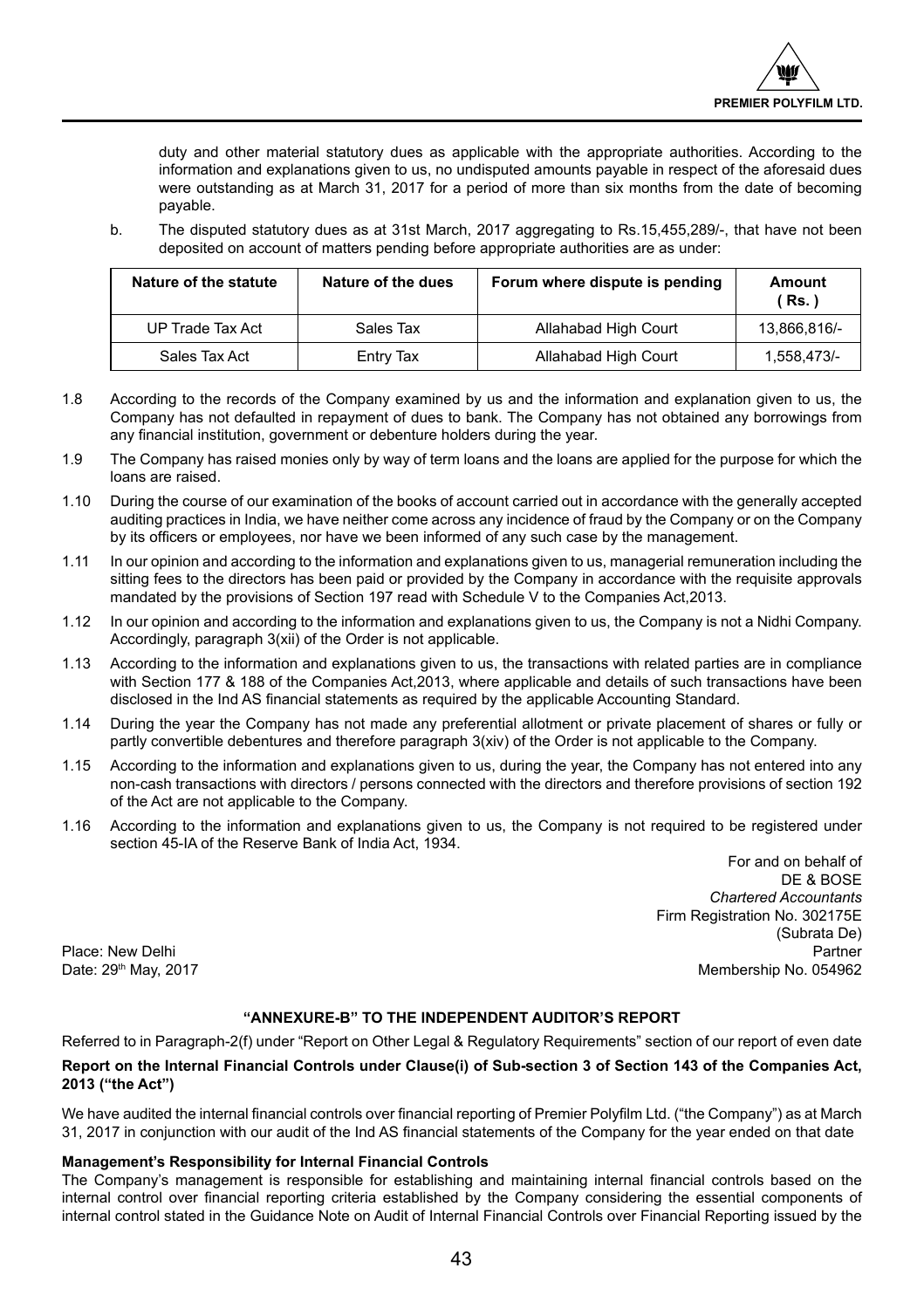

Institute of Chartered Accountants of India. These responsibilities include the design, implementation and maintenance of adequate internal financial controls that were operating effectively for ensuring the orderly and efficient conduct of its business, including adherence to company's policies, the safeguarding of its assets, the prevention and detection of frauds and errors, the accuracy and completeness of the accounting records, and the timely preparation of reliable financial information, as required under the Companies Act, 2013.

## **Auditors' Responsibility**

Our responsibility is to express an opinion on the Company's internal financial controls over financial reporting based on our audit. We conducted our audit in accordance with the Guidance Note on Audit of Internal Financial Controls over Financial Reporting (the "Guidance Note") and the Standards on Auditing, issued by ICAI and deemed to be prescribed under section 143(10) of the Companies Act,2013, to the extent applicable to an audit of internal financial controls, both applicable to an audit of Internal Financial Controls and, both issued by the Institute of Chartered Accountants of India. Those Standards and the Guidance Note require that we comply with ethical requirements and plan and perform the audit to obtain reasonable assurance about whether adequate internal financial controls over financial reporting was established and maintained and if such controls operated effectively in all material respects.

Our audit involves performing procedures to obtain audit evidence about the adequacy of the internal financial controls system over financial reporting and their operating effectiveness. Our audit of internal financial controls over financial reporting included obtaining an understanding of internal financial controls over financial reporting, assessing the risk that a material weakness exists, and testing and evaluating the design and operating effectiveness of internal control based on the assessed risk. The procedures selected depend on the auditor's judgement, including the assessment of the risks of material misstatement of the Ind AS financial statements, whether due to fraud or error.

We believe that the audit evidence we have obtained is sufficient and appropriate to provide a basis for our audit opinion on the Company's internal financial controls system over financial reporting.

## **Meaning of Internal Financial Controls over Financial Reporting**

A company's internal financial control over financial reporting is a process designed to provide reasonable assurance regarding the reliability of financial reporting and the preparation of financial statements for external purposes in accordance with generally accepted accounting principles. A company's internal financial control over financial reporting includes those policies and procedures that

- 1. pertain to the maintenance of records that, in reasonable detail, accurately and fairly reflect the transactions and dispositions of the assets of the company;
- 2. provide reasonable assurance that transactions are recorded as necessary to permit preparation of financial statements in accordance with generally accepted accounting principles, and that receipts and expenditures of the company are being made only in accordance with authorisations of management and directors of the company; and
- 3. provide reasonable assurance regarding prevention or timely detection of unauthorised acquisition, use, or disposition of the company's assets that could have a material effect on the financial statements.

## **Inherent Limitations of Internal Financial Controls over Financial Reporting**

Because of the inherent limitations of internal financial controls over financial reporting, including the possibility of collusion or improper management override of controls, material misstatements due to error or fraud may occur and not be detected. Also, projections of any evaluation of the internal financial controls over financial reporting to future periods are subject to the risk that the internal financial control over financial reporting may become inadequate because of changes in conditions, or that the degree of compliance with the policies or procedures may deteriorate.

## **Opinion**

In our opinion, the Company has, in all material respects, an adequate internal financial controls system over financial reporting and such internal financial controls over financial reporting were operating effectively as at 31st March, 2017, based on the internal control over financial reporting criteria established by the Company considering the essential components of internal control stated in the Guidance Note on Audit of Internal Financial Controls Over Financial Reporting issued by the Institute of Chartered Accountants of India.

> For and on behalf of DE & BOSE Chartered Accountants Firm Registration No. 302175E (Subrata De) Membership No. 054962

Place: New Delhi<br>Date: 29<sup>th</sup> May, 2017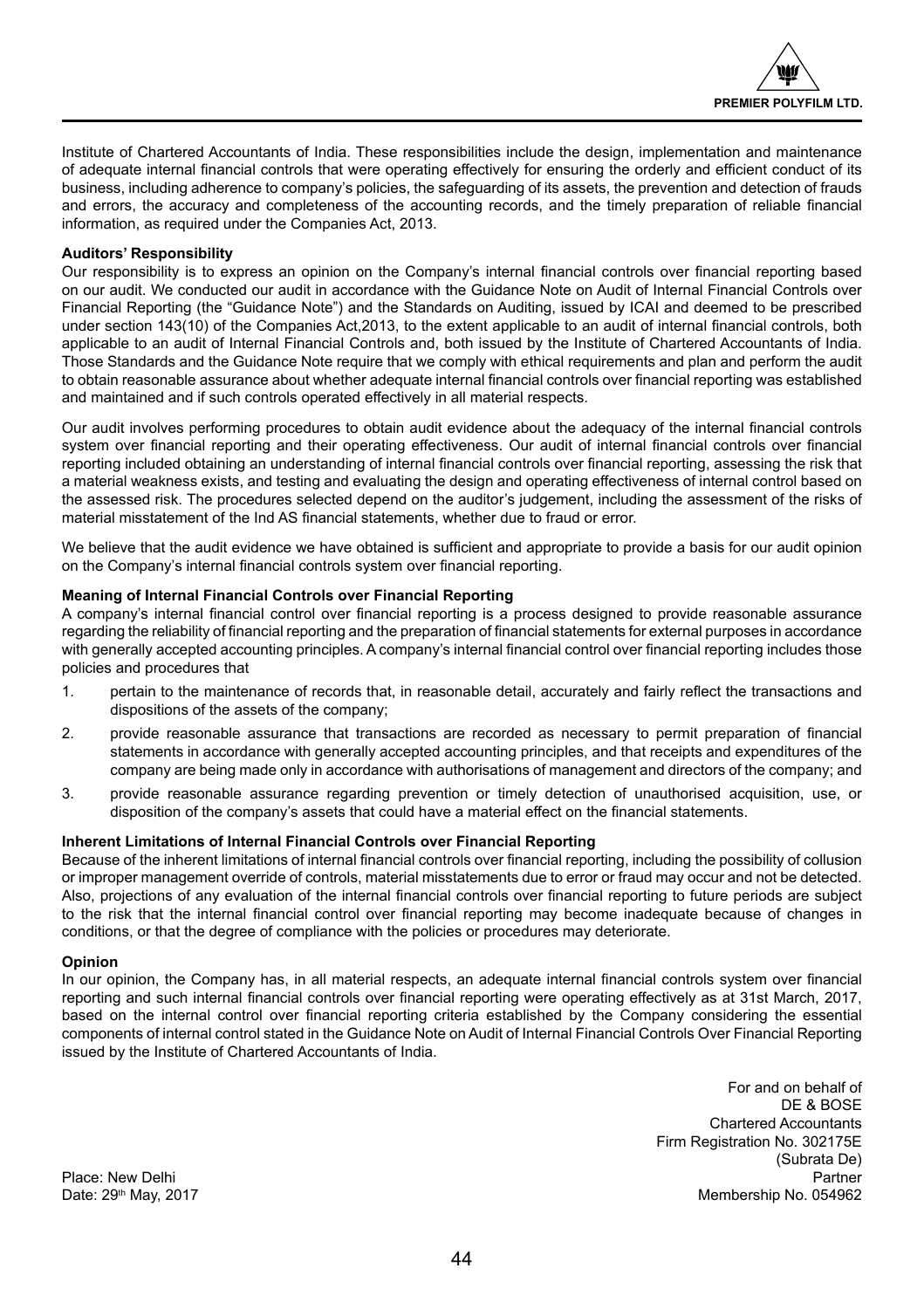## **BALANCE SHEET AS AT 31ST MARCH, 2017**

| <b>DESCRIPTION</b>                                       | <b>Note</b> | As at            | As at            | As at            |
|----------------------------------------------------------|-------------|------------------|------------------|------------------|
|                                                          |             | 31st March, 2017 | 31st March, 2016 | 01st April, 2015 |
| <b>ASSETS</b>                                            |             | Rs.              | Rs.              | Rs.              |
| 1 Non-current Assets                                     |             |                  |                  |                  |
| Property, Plant & Equipment                              | 2.1         | 287,070,128      | 216, 177, 884    | 135,271,230      |
| Capital Work-in-progress                                 | 2.1         |                  |                  | 71,307,823       |
| Other Intangible Assets                                  | 2.2         | 471,464          | 610,914          |                  |
| <b>Financial Assets</b>                                  |             |                  |                  |                  |
| Investments                                              | 2.3         | 4,960,000        | 5,570,000        | 4,430,000        |
| Deferred Tax Asset                                       | 2.4         | 9,762,401        | 8,260,727        | 7,035,756        |
| <b>Other Non-current Assets</b>                          | 2.5         | 7,981,613        | 7,354,263        | 16,671,627       |
| 2 Current Assets                                         |             |                  |                  |                  |
| Inventories                                              | 2.6         | 189,029,104      | 142,372,034      | 100,118,312      |
| <b>Financial Assets</b>                                  |             |                  |                  |                  |
| <b>Trade Receivables</b>                                 | 2.7         | 191,756,952      | 152,017,433      | 157,502,490      |
| Cash & Cash Equivalents                                  | 2.8         | 47,293,306       | 48.965.070       | 38,766,246       |
| <b>Other Bank Balances</b>                               | 2.9         | 43,897,684       | 50,499,537       | 22,852,216       |
| <b>Other Current Assets</b>                              | 2.10        | 28,949,807       | 29,912,071       | 24,160,803       |
| <b>TOTAL ASSETS</b>                                      |             | 811, 172, 459    | 661,739,933      | 578,116,503      |
| <b>EQUITY AND LIABILITIES</b>                            |             |                  |                  |                  |
| 1 Equity                                                 |             |                  |                  |                  |
| (a) Equity Share Capital                                 | 2.11        | 105,900,788      | 105,900,788      | 105,900,788      |
| (b) Other Equity                                         | 2.12        | 237,750,541      | 213,332,540      | 174,622,931      |
| 2 Non-Current Liabilities                                |             |                  |                  |                  |
| <b>Financial Liabilities</b>                             |             |                  |                  |                  |
| Long-term Borrowings                                     | 2.13        | 58,684,104       | 82,714,570       | 78,121,913       |
| Provisions                                               | 2.14        | 24.366.054       | 20.396.328       | 17,366,506       |
| Deferred Tax Liability                                   | 2.4         | 9,341,874        | 6,785,226        | 6,750,676        |
| 3 Current Liabilities                                    |             |                  |                  |                  |
| <b>Financial Liabilities</b>                             |             |                  |                  |                  |
| (a) Short-term Borrowings                                |             |                  |                  |                  |
| Loan repayable on demand                                 | 2.15        | 150,750,781      | 57,032,817       | 53,708,249       |
| (b) Trade Payables                                       | 2.16        | 127,657,680      | 96,907,388       | 72,079,097       |
| (c) Other Financial Liabilities                          | 2.17        | 63,586,705       | 44,176,417       | 33,060,322       |
| <b>Other Current Liabilities</b>                         | 2.18        | 27,051,517       | 22,821,057       | 25,927,795       |
| Provisions                                               | 2.19        | 3,756,980        | 3,300,986        | 3,913,342        |
| Current Tax Liabilities (Net)                            | 2.20        | 2,325,435        | 8,371,816        | 6,664,884        |
| <b>TOTAL EQUITY AND LIABILITIES</b>                      |             | 811, 172, 459    | 661,739,933      | 578,116,503      |
| SIGNIFICANT ACCOUNTING POLICIES AND<br>NOTES ON ACCOUNTS | 1 & 2       |                  |                  |                  |

The Notes referred to above form an integral part of the Balance Sheet. This is the Balance Sheet referred to in our report of even date.

For DE & BOSE Chartered Accountants Firm Registration No.302175E

Subrata De **N.K.Bhandari M.K.Bhandari Amar Nath Goenka** Jaspal Singh Marwah Partner Company Secretary **Amar Singh Marwah** Director Membership No. 054962 Pan No. ACIPN 5410D CEO & CFO CHO DIN NO. 00069325<br>1992, Kiran Sankar Roy Road, Membership No. ACS 290 DIN NO. 00061051 CHO Address : "Spring House" 8/2, Kiran Sankar Roy Road, Membership No. ACS 290 DIN NO. 00061051 Address : "Spring House" Address : "Spring House" Roddress : "Spring House" Roddress : "Spring House" Roddress : "Vrindavan Farm" No. 3, Green Avenue Camp - New Delhi **No. 1, Green Avenue** Behind Sector D-3,

Company Secretary

Address : "Vrindavan Farm" The 29<sup>th</sup> day of May, 2017 **Behind Sector D-3, Vasant Wasant Kunj** Casant Kunj<br>
kunj, Kishangarh, Kishangarh, Kishangarh, Kishangarh, kunj, Kishangarh,<br>New Delhi 110070

New Delhi 110070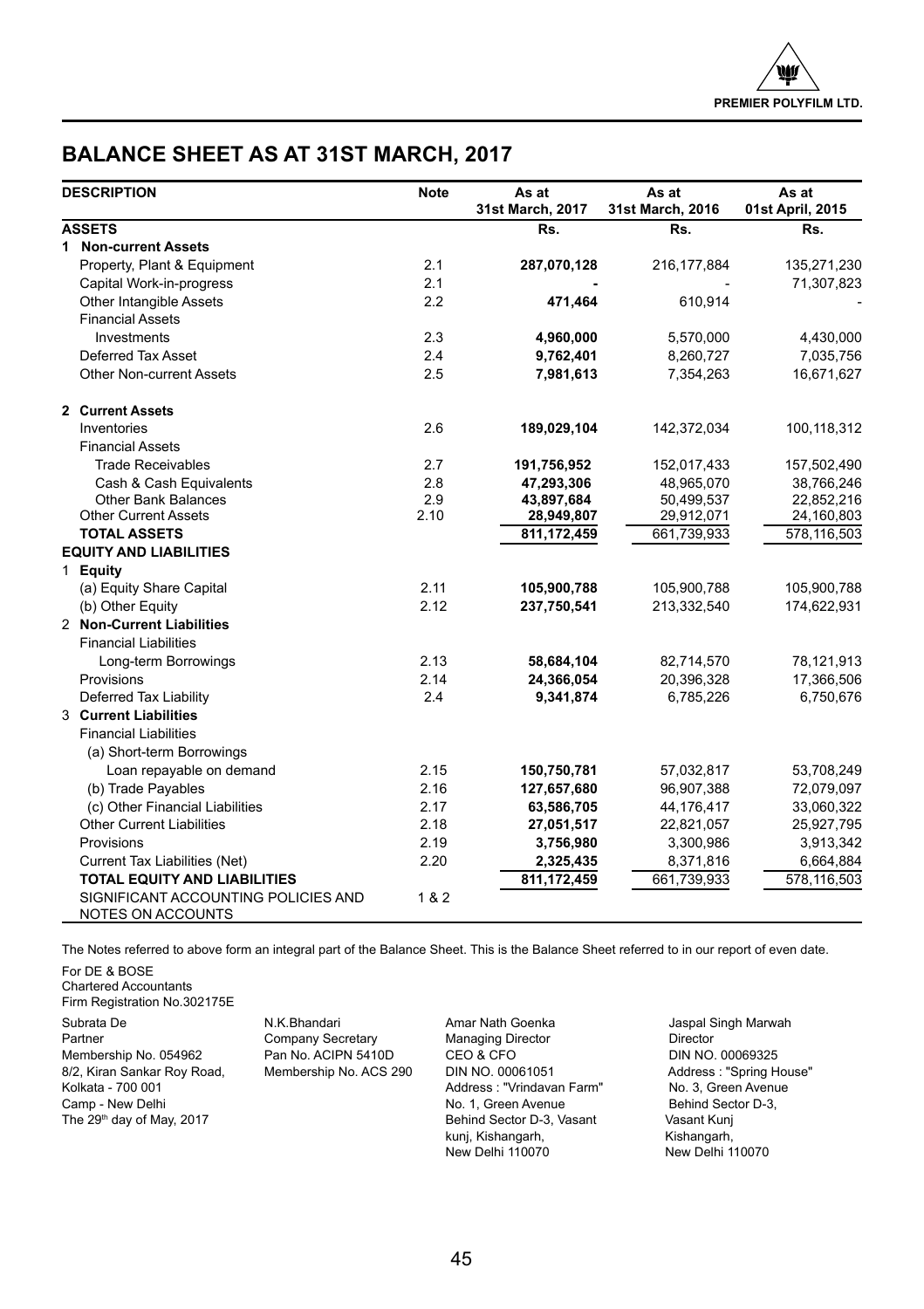## **STATEMENT OF PROFIT AND LOSS FOR THE YEAR ENDED 31ST MARCH, 2017**

| <b>DESCRIPTION</b>                                                                          | Note      | Year ended<br>31st March, 2017 | Year ended<br>31st March, 2016 |
|---------------------------------------------------------------------------------------------|-----------|--------------------------------|--------------------------------|
|                                                                                             |           | Rs.                            | Rs.                            |
| <b>REVENUE</b>                                                                              |           |                                |                                |
| Revenue From Operations                                                                     | 2.21      | 1,136,368,605                  | 1,040,984,037                  |
| Other Income                                                                                | 2.22      | 15,992,005                     | 16,707,066                     |
| <b>TOTAL INCOME</b>                                                                         |           | 1,152,360,610                  | 1,057,691,103                  |
| <b>EXPENSES</b>                                                                             |           |                                |                                |
| <b>Cost of Material Consumed</b>                                                            | 2.23      | 664,849,407                    | 635,410,384                    |
| Purchase of Stock-in-Trade                                                                  | 2.24      | 4,581,596                      | 398,550                        |
| Changes in Inventories of Finished Goods and Work-in-<br>Progress                           | 2.25      | (13, 735, 213)                 | (16, 261, 076)                 |
| <b>Employee Benefits Expenses</b>                                                           | 2.26      | 111,187,580                    | 85, 187, 285                   |
| <b>Finance Cost</b>                                                                         | 2.27      | 25, 179, 237                   | 19,581,530                     |
| <b>Manufacturig Expenses</b>                                                                | 2.28      | 124,230,613                    | 116,044,376                    |
| Administrative and Other Expenses                                                           | 2.29      | 33,815,528                     | 29,703,540                     |
| Selling & Distribution Expenses                                                             | 2.30      | 24,970,735                     | 20,400,259                     |
| <b>Excise Duty</b>                                                                          |           | 98,928,375                     | 85,679,868                     |
| Depreciation and amortisation expenses                                                      | 2.1 & 2.2 | 21,881,731                     | 26,703,990                     |
| <b>TOTAL EXPENSES</b>                                                                       |           | 1,095,889,589                  | 1,002,848,706                  |
| <b>Profit Before Tax</b>                                                                    |           | 56,471,021                     | 54,842,397                     |
| Tax Expenses:-                                                                              |           |                                |                                |
| <b>Current Tax</b>                                                                          |           | 18,715,000                     | 19,495,000                     |
| Deferred Tax                                                                                |           | 1,054,974                      | (1, 190, 421)                  |
| <b>Earlier Year</b>                                                                         |           | 643,698                        | (30, 165)                      |
| Profit for the year                                                                         |           | 36,057,349                     | 36,567,983                     |
| OTHER COMPREHENSIVE INCOME                                                                  |           |                                |                                |
| Items that will not be reclassified to Profit and Loss                                      |           |                                |                                |
| Changes in Fair Value of FVTOCI Equity Securities                                           |           | (610,000)                      | 1,140,000                      |
| Re-measurements of post employment benefit obligations                                      |           | 2,362,210                      | 1,506,626                      |
| Income Tax relating to these items                                                          |           | (785,000)                      | (505,000)                      |
| Other Comprehensive Income for the year                                                     |           | 967,210                        | 2,141,626                      |
| Total Comprehensive Income for the year comprising Profit<br>and other Comprehensive Income |           | 37,024,559                     | 38,709,609                     |
| Basic and Diluted Earnings per Equity Share                                                 |           | 1.72                           | 1.75                           |
| Face value per equity share                                                                 |           | 5.00                           | 5.00                           |
| SIGNIFICANT ACCOUNTING POLICIES AND NOTES ON<br><b>ACCOUNTS</b>                             | 1 & 2     |                                |                                |

The Notes referred to above form an integral part of the Statement of Profit & Loss. This is the Statement of Profit & Loss referred to in our report of even date.

For DE & BOSE Chartered Accountants Firm Registration No.302175E

Subrata De N.K.Bhandari Amar Nath Goenka Jaspal Singh Marwah Membership No. 054962 Pan No. ACIPN 5410D CEO & CFO COMBERS 2001 NO. 00069325<br>B/2, Kiran Sankar Roy Road, Membership No. ACS 290 DIN NO. 00061051 Address : "Spring House" 8/2, Kiran Sankar Roy Road, Kolkata - 700 001 Kolkata - 700 001 Address : "Vrindavan Farm" No. 3, Green Avenue The 29<sup>th</sup> day of May, 2017

Partner Company Secretary Managing Director Managing Director Director<br>
Pan No. ACIPN 5410D CEO & CFO COMPOSIC DIN NO. 00069325 No. 1, Green Avenue Behind Sector D-3, Vasant Nunj Vasant Kunj kunj, Kishangarh, Kishangarh, Kishangarh, Kishangarh, Kishangarh, Kishangarh, Kishangarh, Kishangarh, Kishangarh, Kishangarh, Kishangarh, Kishangarh, Kishangarh, Kishangarh, Kishangarh, Kishangarh, Kishangarh, Kishangarh,

New Delhi 110070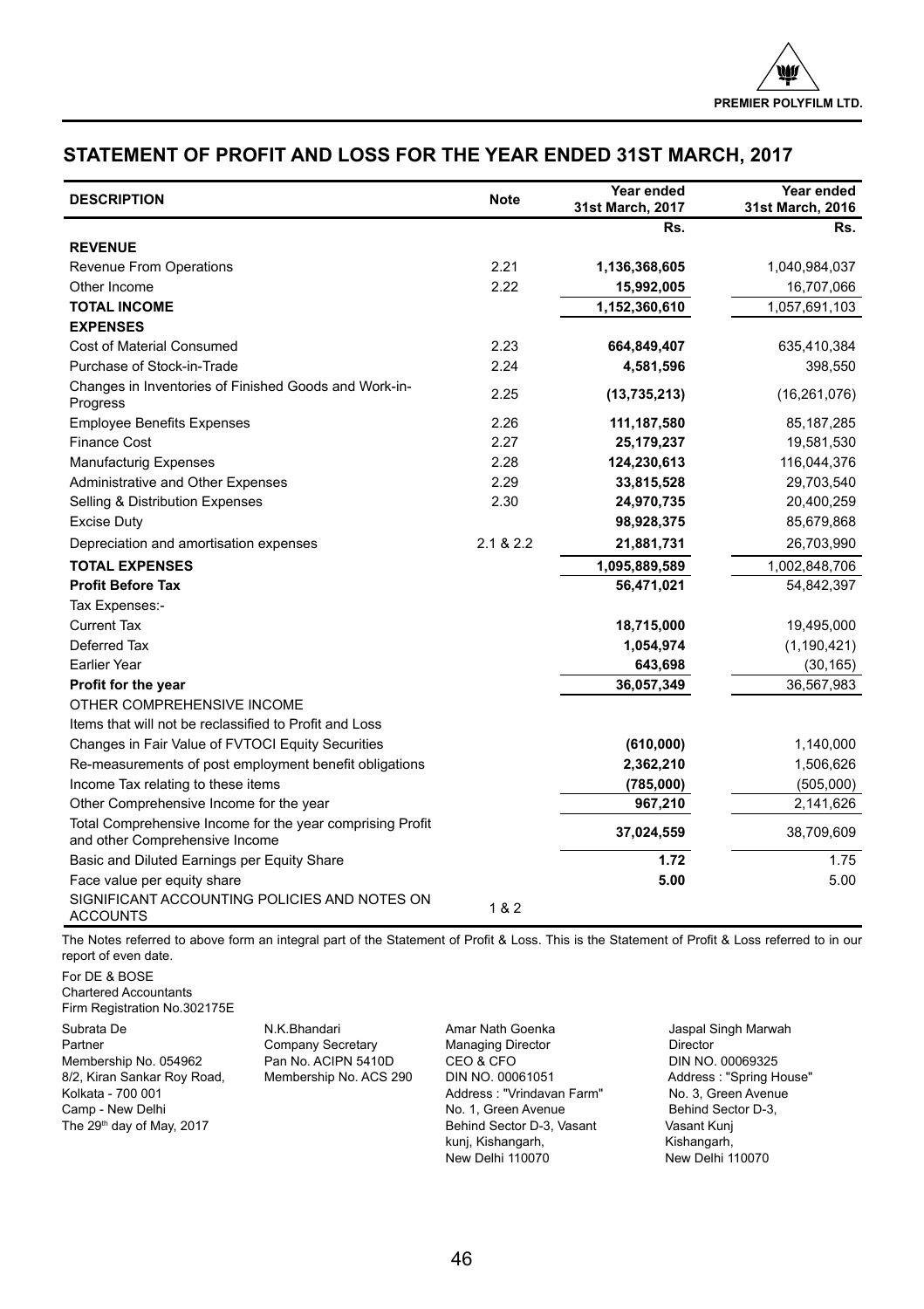|    | <b>DESCRIPTION</b>                                  | Year ended<br>31st March, 2017 | Year ended<br>31st March, 2016 |
|----|-----------------------------------------------------|--------------------------------|--------------------------------|
| А. | <b>CASH FLOW FROM OPERATING ACTIVITIES</b>          | Rs.                            | Rs.                            |
|    | Profit before tax                                   | 56,471,021                     | 54,842,397                     |
|    | Adjusted for:                                       |                                |                                |
|    | Loss on disposal of property, plant and equipment   |                                | 322,756                        |
|    | Profit on disposal of property, plant and equipment | (1,436,868)                    |                                |
|    | Depreciation and amortisation expenses              | 21,881,731                     | 26,703,990                     |
|    | Liabilities written back                            | (40, 767)                      |                                |
|    | Interest expenses on loans                          | 22,117,062                     | 17,241,400                     |
|    | Interest income from term deposits                  | (6, 104, 967)                  | (4,852,645)                    |
|    | Operating profit before working capital changes     | 92,887,212                     | 94,257,898                     |
|    | Adjusted for:                                       |                                |                                |
|    | (Increase) / Decrease in trade receivables          | (39,739,519)                   | 5,485,057                      |
|    | (Increase) / Decrease in Inventories                | (46, 657, 070)                 | (42, 253, 722)                 |
|    | (Increase) / Decrease in loans and advances         | (188, 656)                     | (6,489,248)                    |
|    | Increase / (Decrease) in trade and other payables   | 62,339,333                     | 27,827,800                     |
|    | Cash generated from operations                      | 68,641,300                     | 78,827,785                     |
|    | Tax paid (Net)                                      | 26,190,079                     | 18,262,903                     |
|    | Net cash from operating activities                  | 42,451,221                     | 60,564,882                     |
| В. | <b>CASH FLOW FROM INVESTING ACTIVITIES</b>          |                                |                                |
|    | Purchase of property, plant and equipment           | (95,662,484)                   | (29, 762, 198)                 |
|    | Disposal of property, plant and equipment           | 4,464,827                      | 2,122,821                      |
|    | Proceeds from term deposit with banks (Net)         | 6,928,050                      | (27, 647, 321)                 |
|    | Interest income                                     | 6,628,537                      | 5,310,875                      |
|    | Net cash (used in) investing activities             | (77,641,070)                   | (49, 975, 823)                 |
| C. | <b>CASH FLOW FROM FINANCING ACTIVITIES</b>          |                                |                                |
|    | Proceeds from long term borrowings                  | 440,000                        | 30,000,000                     |
|    | Repayment of long term borrowings                   | (25, 245, 726)                 | (17, 507, 848)                 |
|    | Proceeds from short term borrowings                 | 59,500,000                     | 16,500,000                     |
|    | Repayment of short term borrowings                  | (24,750,000)                   |                                |
|    | Interest paid                                       | (18, 917, 897)                 | (14,006,955)                   |
|    | Dividend and Tax on Dividend paid                   | (12,606,558)                   |                                |
|    | Net cash (used in ) / from financing activities     | (21,580,181)                   | 14,985,197                     |

## **CASH FLOW STATEMENT ANNEXED TO THE BALANCE SHEET FOR THE YEAR ENDED 31ST MARCH, 2017**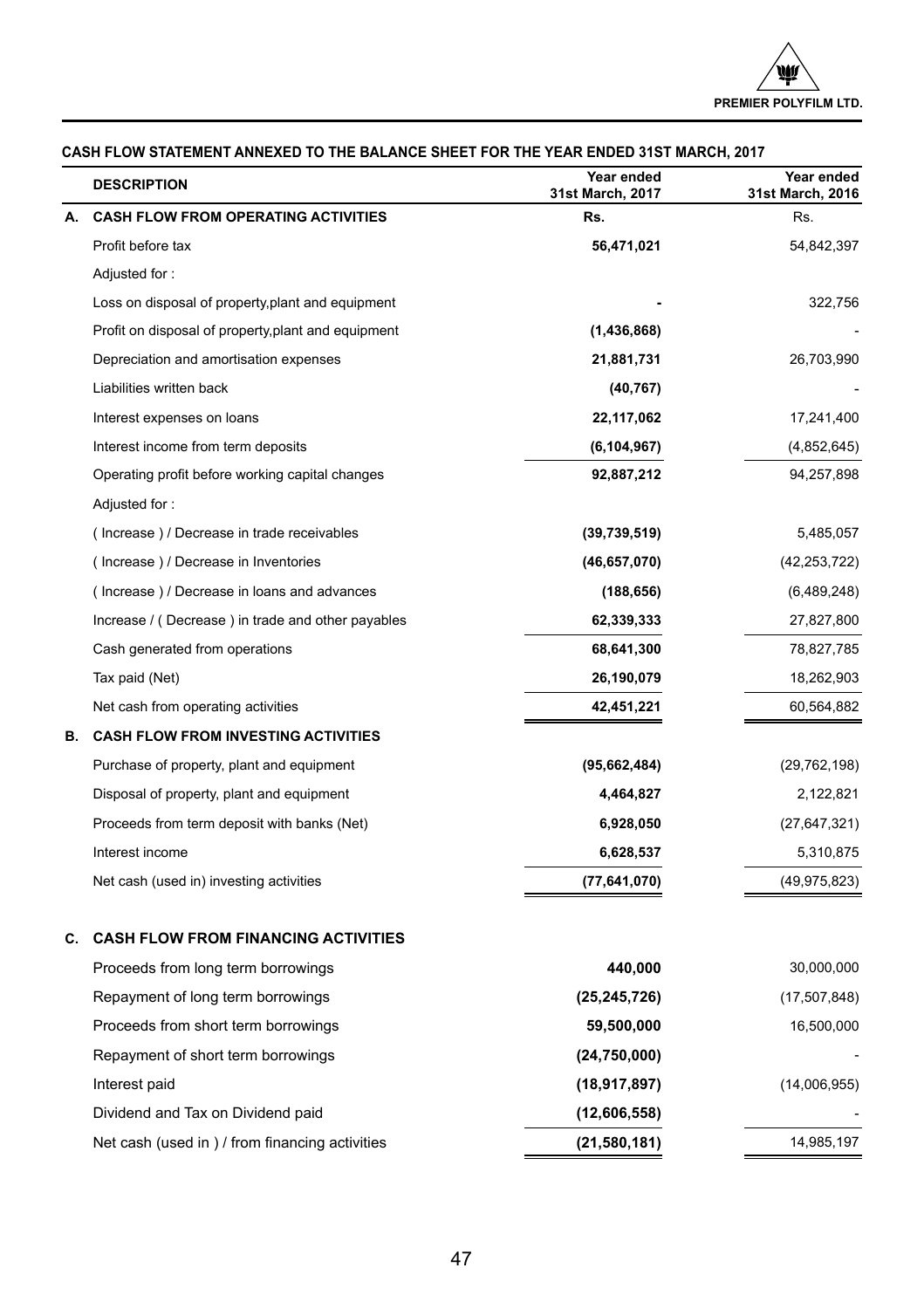| <b>DESCRIPTION</b>                           | Year ended<br>31st March, 2017 | Year ended<br>31st March, 2016 |
|----------------------------------------------|--------------------------------|--------------------------------|
| Net increase in cash and cash equivalents    | (56, 770, 030)                 | 25,574,256                     |
| Opening balance of cash and cash equivalents | 27,957,253                     | 2,382,997                      |
| Closing balance of cash and cash equivalents | (28, 812, 777)                 | 27,957,253                     |
| Note:                                        |                                |                                |
| Cash and cash equivalents comprise :         |                                |                                |
| Cash in hand                                 | 839,365                        | 960,618                        |
| Balances with banks                          |                                |                                |
| In current accounts                          | 16,925,390                     | 21,051,330                     |
| In term deposit accounts                     | 29,854,748                     | 26,953,122                     |
| In Cash credit account                       | (76, 432, 280)                 | (21,007,817)                   |
|                                              | (28, 812, 777)                 | 27,957,253                     |

## **CASH FLOW STATEMENT ANNEXED TO THE BALANCE SHEET FOR THE YEAR ENDED 31ST MARCH, 2017**

Cash and cash equivalents as of 31st March, 2017 include restricted bank balances of Rs. 326,197, held in unpaid dividend bank account.

As per our Report of even date.

 $\overline{\phantom{a}}$ 

For DE & BOSE Chartered Accountants Firm Registration No.302175E

Subrata De N.K.Bhandari Amar Nath Goenka Jaspal Singh Marwah Membership No. 054962 8/2, Kiran Sankar Roy Road, Membership No. ACS 290 DIN NO. 00061051 Address : "Spring House" Kolkata - 700 001 Address : "Vrindavan Farm" No. 3, Green Avenue Camp - New Delhi **Camp - New Delhind Sector Camp - New Oelhind Sector D-3**, Vasant Munity Casant Kuni<br>
Behind Sector D-3, Vasant Munity Casant Kuni

Partner Company Secretary Managing Director Managing Director<br>
Pan No. ACIPN 5410D CEO & CFO COMPANY DIN NO. 00069325 Behind Sector D-3, Vasant kunj, Kishangarh, Kishangarh, Kishangarh, Kishangarh, Kishangarh, Kishangarh, Kishangarh, Kishangarh, Kishangarh, Kishangarh, Kishangarh, Kishangarh, Kishangarh, Kishangarh, Kishangarh, Kishangarh, Kishangarh, Kishangarh,

New Delhi 110070 New Delhi 110070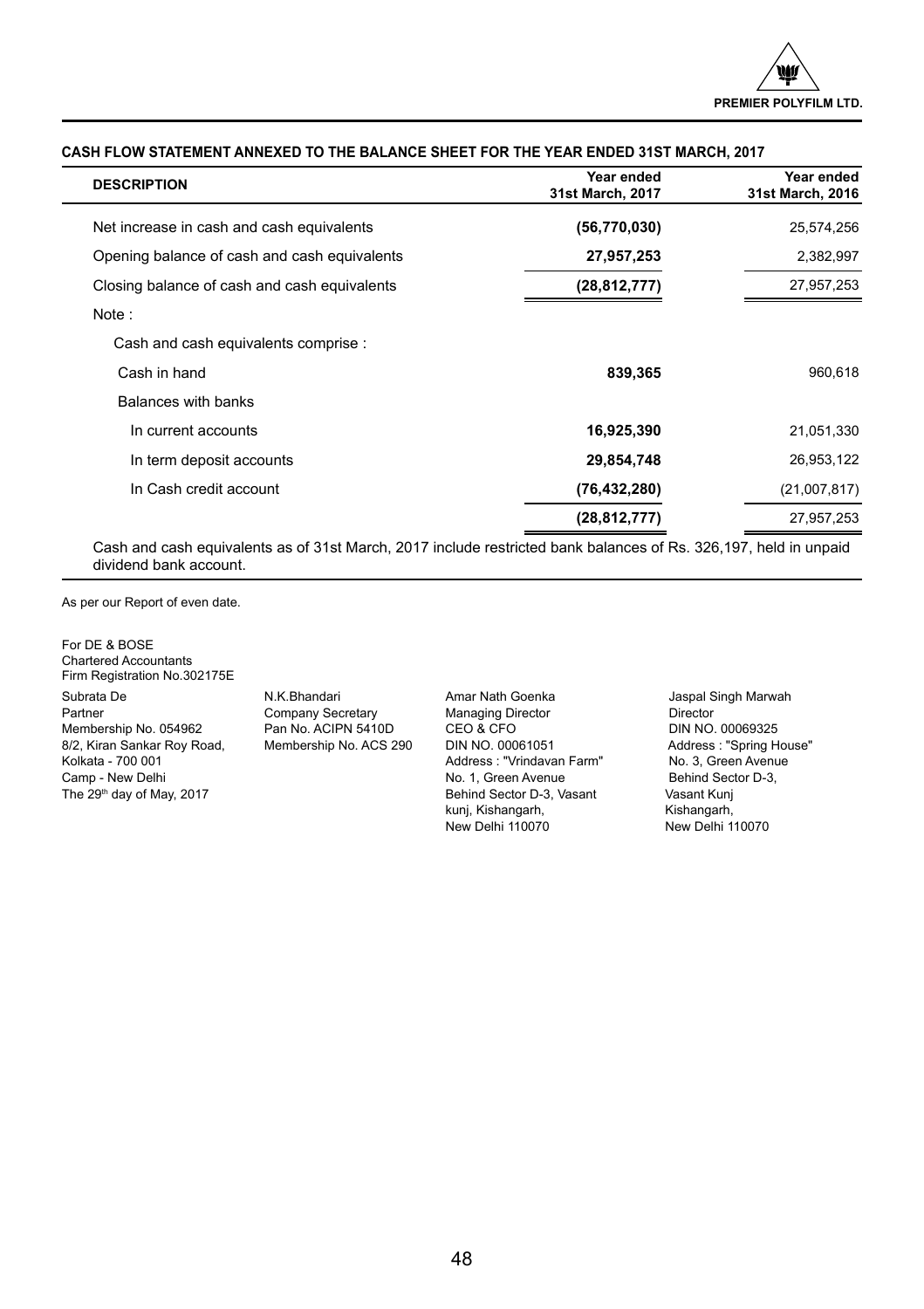

## **NOTE - 1 : SIGNIFICANT ACCOUNTING POLICIES**

## **Corporate Information**

Premier Polyfilm Limited has been incorporated on 17th July,1992 under the Companies Act,1956. The Company is mainly engaged in manufacturing and sale of PVC films and sheets.

## **Basis of Preparation**

The financial statements comply in all material aspects with Indian Accounting Standards (Ind AS) notified under Section 133 of the Companies Act, 2013 ( the Act) - [ Companies ( Indian Accounting Standards) Rules,2015] and other relevant provisions of the Act.

The financial statements up to year ended 31 March 2016 were prepared in accordance with the accounting standards notified under Companies(Accounting Standard) Rules, 2006(as amended) and other relevant provisions of the Act.

These financial statements are the first financial statements of the Company under Ind AS. Refer Note 2.42 for an explanation of how the transition from previous GAAP to Ind AS has affected the Company's financial position, financial performance and cash flows.

## **Borrowing Cost:**

Borrowing Costs directly attributable to the acquisition, construction or production of qualifying assets are capitalised during the period of time that is necessary to complete and prepare the asset for its intended use. A qualifying asset is one that necessarily takes substantial period of time to get ready for its intended use. Capitalisation of borrowing costs is suspended in the period during which the active development is delayed due to, other than temporary, interruption. All other borrowing costs are charged to the Statement of Profit and Loss as incurred.

## **Capital Work in Progress**

All directly attributable project related expenses via civil works, machinery under erection, construction and erection materials, pre-operative expenditure net of revenue incidental / attributable to the construction of project, borrowing cost incurred prior to the date of commercial operations are shown under Capital Work-in- Progress. These expenditures are net off corresponding recoveries, if any, and income from project specific borrowed surplus funds.

## **Property , Plant and Equipment**

Property, plant and equipment are stated at their cost of acquisition. The cost comprises purchase price, borrowing cost if capitalisation criteria are met and directly attributable cost of bringing the asset to its working condition for the intended use. Any trade discount and rebates are deducted in arriving at the purchase price. When significant parts of plant and equipment are required to be replaced at intervals, the Company depreciates them separately based on their specific useful lives. Likewise, when a major inspection is performed , its cost is recognised in the carrying amount of the plant and equipment as a replacement if the recognition criteria are satisfied. All other repair and maintenance costs are recognised in statement of profit and loss as incurred.

Depreciation on Fixed assets except Leasehold Land is provided on Straight Line Method according to the useful lives of the assets and procedure prescribed in Schedule II of the Companies Act, 2013. However, Leasehold Land is amortised every year at a uniform rate over the period of lease.

## **Intangible Assets**

Intangible assets are stated at their cost of acquisition. The cost comprises purchase price, borrowing cost if capitalisation criteria are met and directly attributable cost of bringing the asset to its working condition for the intended use. Any trade discount and rebates are deducted in arriving at the purchase price.

## **Impairment of non-financial Assets**

The Company assesses at each balance sheet date whether there is any indication that an asset may be impaired. If any such indication exists, the Company estimates the recoverable amount of the asset. If such recoverable amount of the asset or the recoverable amount of the cash generating unit to which the asset belongs is less than its carrying amount, the carrying amount is reduced to its recoverable amount. The reduction is treated as an impairment loss and is recognised in the statement of profit and loss.

## **Financial assets**

Financial assets are recognised when the Company becomes a party to the contractual provisions of the financial instrument and are measured initially at fair value adjusted for transaction costs. All equity investments in scope of Ind AS 109 are measured at fair value. Equity instruments which are held for trading are generally classified as at fair value through profit and loss (FVTPL). For all other equity instruments , the Company decides to classify the same either as at fair value through other comprehensive income(FVTOCI) or fair value through profit and loss(FVTPL).

The classification is made on initial recognition and is irrecoverable.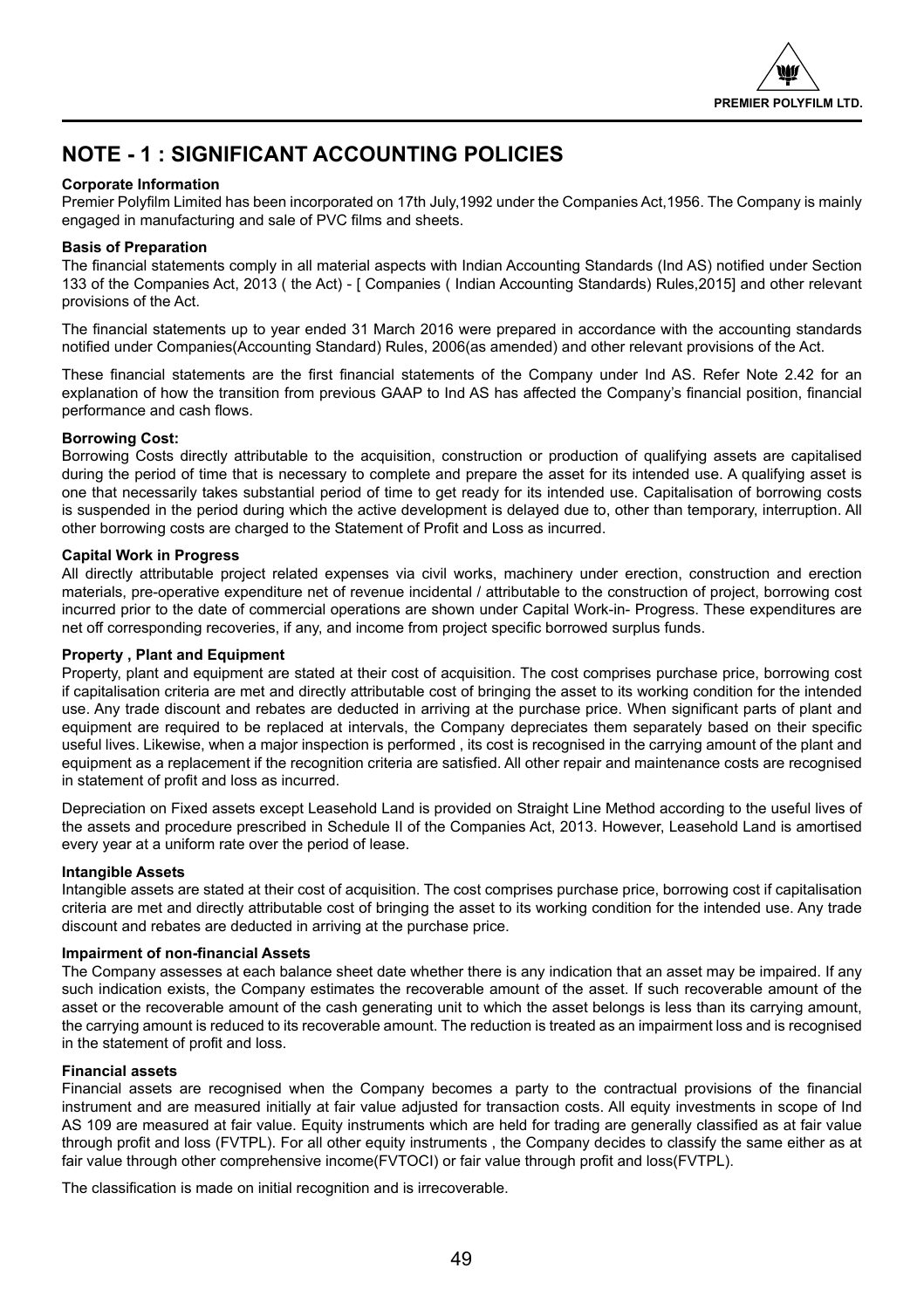

## **Financial liabilities**

All financial liabilities are recognised initially at fair value and transaction cost that is attributable to the acquisition of the financial liabilities is also adjusted.

## **Inventories**

- i) Raw Materials and Stores and Spares are valued at lower of cost and net realisable value.
- ii) Work-in-progress is valued at actual material cost plus estimated manufacturing cost.
- iii) Finished Goods are valued at lower of cost and net realisable value.

## **Revenue Recongnition**

Revenue is recognised when it is probable that the economic benefits will flow to the Company and it can be reliably measured. Revenue is measured at the fair value of the consideration received / receivable net of rebates and taxes.

Revenue from the sale of goods are recognised upon passing of title to the customers which generally coincides with their delivery. Interest income is recorded using the effective interest rate.

## **Foreign Currency Transaction**

The financial statements are presented in currency INR. Foreign currency are translated using the exchange rates prevailing at the dates of the transactions.

Foreign exchange gains and losses resulting from the settlement of such transactions and from re-measurement of monetary items denominated in foreign currency at year-end exchange rates are recognised in the statement of profit and loss.

Non-monetary items are not retranslated at year-end and are measured at historical cost (translated using the exchange rates at the transaction date), except for non-monetary items measured at fair value which are translated using the exchange rates at the date when fair value was determined.

## **Retirement Benefits**

The Company has Defined Contribution plans for post employment benefits namely provident Fund Contribution which is made at the prescribed rates to the Provident Fund Commissioner and is charged to the Profit and Loss Account. There are no other obligation other than the contribution payable.

The Company has defined benefit plans namely leave encashment as Compensated Absence and Gratuity for employees. The liability for Gratuity and Compensated Absence is determined on the basis of an actuarial valuation at the end of the year using the projected unit credit method.

Actuarial gains and losses arising from past experience and changes in actuarial assumptions are credited or charged to the statement of OCI in the year in which such gains or losses are determined.

## **Income Taxes**

Tax expense recognised in statement of profit and loss comprises the sum of deferred tax and current tax not recognised in other comprehensive income or directly in equity.

Calculation of current tax is based on tax rates and tax laws that have been enacted or substantively enacted by the end of reporting year. Deferred income taxes are calculated using the liability method. Deferred tax assets are recognised to the extent that it is probable that the underlying tax loss or deductible temporary difference will be utilised against future taxable income. This is assessed based on the Company's forecast of future operating results, adjusted for significant non-taxable income and expenses and specific limits on the use of any unused tax loss or credit.

## **Provision, Contingent liabilities and Contingent assets**

Provisions are recognised only when there is a present obligation, as a result of past events, and when a reliable estimate of the amount of obligation can be made at the reporting date. These estimates are reviewed at each reporting date and adjusted to reflect the current best estimates. Provisions are discounted to their present values, where the time value of money is material.

## **Segment Reporting**

The Company is mainly engaged in manufacturing and sale of PVC Films and Sheets. From the operations of the Company, it is considered as a single business Products and accordingly segment reporting on business segment is not required. The company has identified its geographical segments based in the areas in which the customers of the company are located. However, it is not feasible to maintain the accounts on the basis of geographical segments. Hence , segment reporting on geographical segments is not prepared.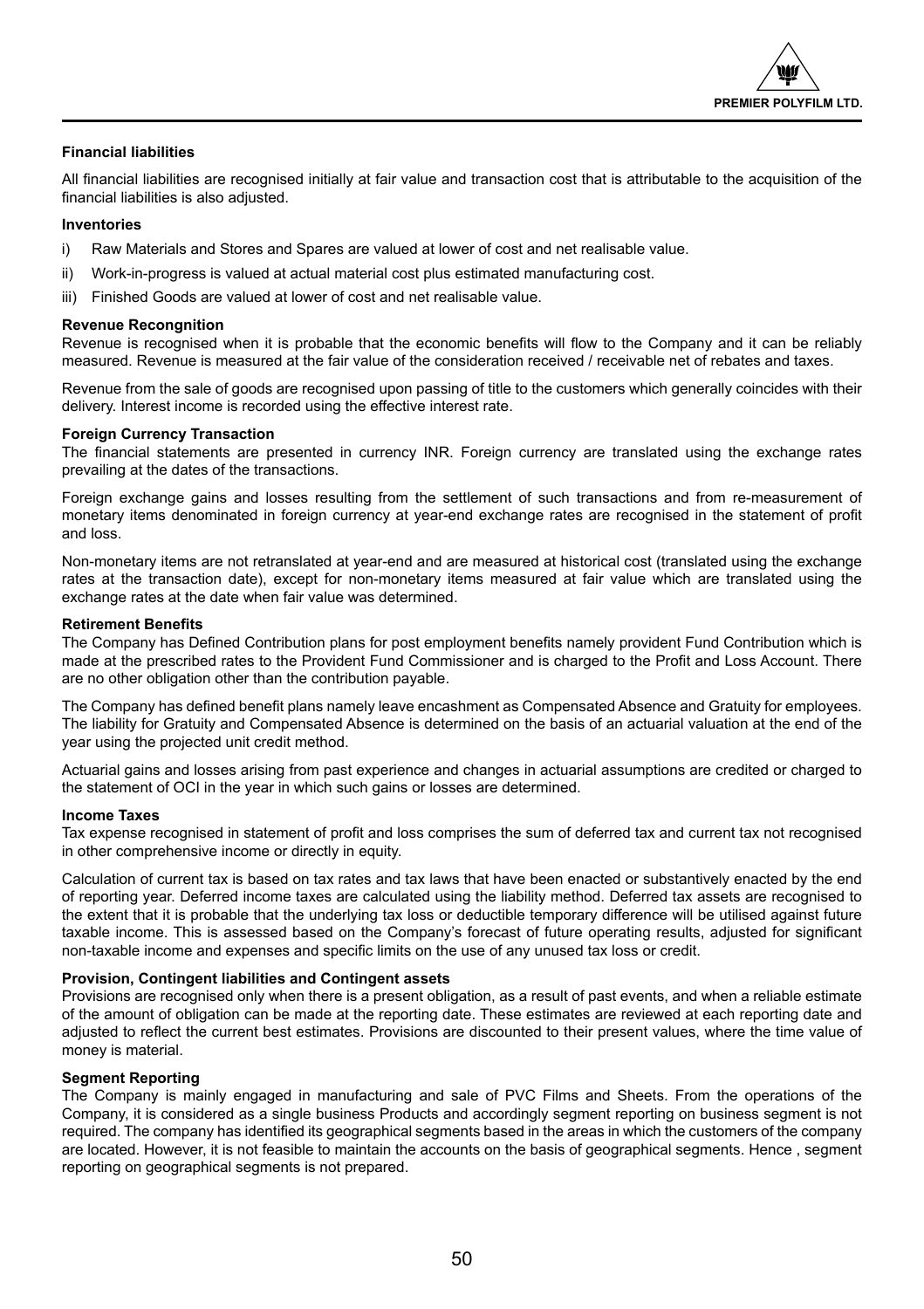| ţ<br>Ē<br>ົດ<br>₹ | 을<br>중<br>∶<br>Ę |
|-------------------|------------------|
| ć                 |                  |
| i≝<br>PO          | ŗ<br>à<br>≍      |
| ē                 | ້                |
|                   |                  |

## PROPERTY, PLANT AND EQUIPMENT **PROPERTY, PLANT AND EQUIPMENT**

| Particulars                                                                                                     | Leasehold<br>Land | Building    | Road    | Plant and<br>Machinery | Furniture and<br>Fixture | Motor<br>Vehicle | Equipment<br>Office | Processing<br>and Data<br>Computer<br>Units | Electrical In-<br>stallations | Total       | Progress<br>Capital<br>Work in |
|-----------------------------------------------------------------------------------------------------------------|-------------------|-------------|---------|------------------------|--------------------------|------------------|---------------------|---------------------------------------------|-------------------------------|-------------|--------------------------------|
|                                                                                                                 | Ŀ                 | జీ          | ž.      | Rs.                    | œ.                       | œ.               | œ.                  | జీ                                          | Rs.                           | జీ          | జీ                             |
| Year ended 31st March, 2016                                                                                     |                   |             |         |                        |                          |                  |                     |                                             |                               |             |                                |
| Gross carrying amount                                                                                           |                   |             |         |                        |                          |                  |                     |                                             |                               |             |                                |
| Deemed cost as at 1st April, 2015                                                                               | 34,369,179        | 57,341,731  | 57,957  | 29,582,538             | 711,955                  | 10,825,631       | 1,114,256           | 467,506                                     | 800,477                       | 135,271,230 | 71,307,823                     |
| Additions                                                                                                       |                   | 7,873,480   | 717,956 | 97,279,655             | 239,796                  | 2,028,666        | 1,290,722           | 539,610                                     |                               | 109,969,885 |                                |
| Disposal                                                                                                        |                   |             |         |                        |                          | 2,566,902        | 46,209              | 73,454                                      |                               | 2,686,565   | 71,307,823                     |
| Closing gross carrying amount                                                                                   | 34,369,179        | 35,215,211  | 775,913 | 126,862,193            | 951,751                  | 10,287,395       | 2,358,769           | 933,662                                     | 800,477                       | 242,554,550 |                                |
| <b>Accumulated Depreciation</b>                                                                                 |                   |             |         |                        |                          |                  |                     |                                             |                               |             |                                |
| Depreciation charge during the year                                                                             | 518,610           | 2,255,090   | 34,289  | 20,948,533             | 191, 133                 | ,838,083         | 506,885             | 303,223                                     | 21,808                        | 26,617,654  |                                |
| Disposal                                                                                                        |                   |             |         |                        |                          | 215,875          | 11,774              | 13,339                                      |                               | 240,988     |                                |
| Closing Accumulated Depreciation                                                                                | 518,610           | 2,255,090   | 34,289  | 20,948,533             | 191, 133                 | 1,622,208        | 495,111             | 289,884                                     | 21,808                        | 26,376,666  |                                |
| Net carrying amount on 31.03.2016                                                                               | 33,850,569        | 62,960,121  | 741,624 | 105,913,660            | 760,618                  | 8,665,187        | ,863,658            | 643,778                                     | 778,669                       | 216,177,884 |                                |
| Year ended 31st March, 2017                                                                                     |                   |             |         |                        |                          |                  |                     |                                             |                               |             |                                |
| Gross carrying amount                                                                                           |                   |             |         |                        |                          |                  |                     |                                             |                               |             |                                |
| Opening gross carrying amount                                                                                   | 34,369,179        | 65,215,211  | 775,913 | 126,862,193            | 951,751                  | 10,287,395       | 2,358,769           | 933,662                                     | 800,477                       | 242,554,550 |                                |
| <b>Additions</b>                                                                                                |                   | 38,906,579  |         | 50,677,612             | 92,329                   | 4,083,134        | 1,402,543           | 500,287                                     |                               | 95,662,484  |                                |
| <b>Disposal</b>                                                                                                 |                   |             |         | 2,987,045              | 830                      | 700,731          | 161,178             | 56,657                                      |                               | 3,906,441   |                                |
| Closing gross carrying amount                                                                                   | 34,369,179        | 104,121,790 | 775,913 | 174,552,760            | ,043,250                 | 13,669,798       | 3,600,134           | 377,292                                     | 800,477                       | 334,310,593 |                                |
| Accumulated Depreciation                                                                                        |                   |             |         |                        |                          |                  |                     |                                             |                               |             |                                |
| Opening Accumulated Depreciation                                                                                | 518,610           | 2,255,090   | 34,289  | 20,948,533             | 191, 133                 | 1,622,208        | 495,111             | 289,884                                     | 21,808                        | 26,376,666  |                                |
| Depreciation charge during the year                                                                             | 518,610           | 2,653,028   | 68,206  | 15,634,995             | 151,885                  | ,665,530         | 606,720             | 422,013                                     | 21,294                        | 21,742,281  |                                |
| <b>Disposal</b>                                                                                                 |                   |             |         | 538,481                |                          | 188,117          | 104,382             | 47,502                                      |                               | 878,482     |                                |
| Closing Accumulated Depreciation                                                                                | 1,037,220         | 4,908,118   | 102,495 | 36,045,047             | 343,018                  | 3,099,621        | 997,449             | 664,395                                     | 43,102                        | 47,240,465  |                                |
| Net carrying amount on 31.03.2017                                                                               | 33,331,959        | 99,213,672  | 673,418 | 138,507,713            | 700,232                  | 10,570,177       | 2,602,685           | 712,897                                     | 757,375                       | 287,070,128 |                                |
| Note: Refer to Note 2.13.1 for information on property, plant and equipment pledged as security by the Company. |                   |             |         |                        |                          |                  |                     |                                             |                               |             |                                |

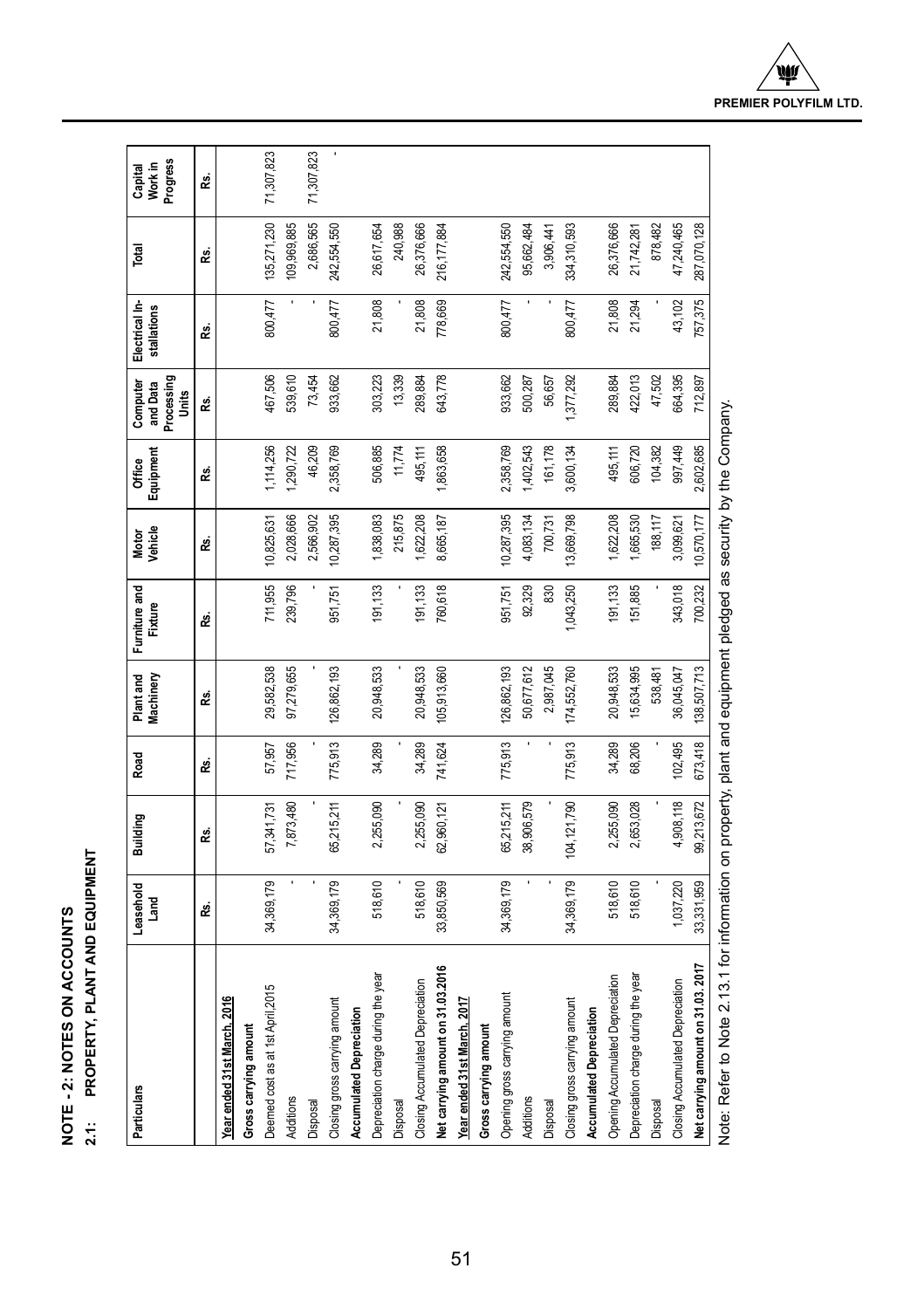## **2.2 OTHER INTANGIBLE ASSETS**

| <b>Particulars</b>                      | <b>Computer Software</b> | <b>Total</b> |
|-----------------------------------------|--------------------------|--------------|
|                                         | Rs.                      | Rs.          |
| Year ended 31st March, 2016             |                          |              |
| Gross carrying amount                   |                          |              |
| Deemed cost as at 1st April, 2015       |                          |              |
| Additions                               | 697,250                  | 697,250      |
| <b>Closing Gross carrying amount</b>    | 697,250                  | 697,250      |
| <b>Accumulated amortisation</b>         |                          |              |
| Amortisation charge for the year        | 86,336                   | 86,336       |
| <b>Closing Accumulated amortisation</b> | 86,336                   | 86,336       |
| Net carrying amount on 31.03.2016       | 610,914                  | 610,914      |
| Year ended 31st March, 2017             |                          |              |
| Gross carrying amount                   |                          |              |
| Opening gross carrying amount           | 697,250                  | 697,250      |
| Additions                               |                          |              |
| Closing gross carrying amount           | 697,250                  | 697,250      |
| <b>Accumulated amortisation</b>         |                          |              |
| Opening Accumulated amortisation        | 86,336                   | 86,336       |
| Amortisation charge for the year        | 139,450                  | 139,450      |
| <b>Closing Accumulated amortisation</b> | 225,786                  | 225,786      |
| Net carrying amount on 31.03. 2017      | 471,464                  | 471,464      |

## **2.3: NON-CURRENT INVESTMENTS**

## **(Trade - Fully paid up)**

## **Investment in Equity Instruments at FVTOCI - Quoted**

| Name of the company                                                                                                                                 | Face value<br>per share |                        | As at<br>31.03.2017 |                        | As at<br>31.03.2016 |                        | As at<br>01.04.2015 |
|-----------------------------------------------------------------------------------------------------------------------------------------------------|-------------------------|------------------------|---------------------|------------------------|---------------------|------------------------|---------------------|
|                                                                                                                                                     |                         | No of<br><b>Shares</b> | <b>Fair Value</b>   | No of<br><b>Shares</b> | <b>Fair Value</b>   | No of<br><b>Shares</b> | <b>Fair Value</b>   |
|                                                                                                                                                     | Rs.                     |                        | Rs.                 |                        | Rs.                 |                        | Rs.                 |
| Eco Friendly Food Processing Park Ltd.                                                                                                              | 1.00                    | 200.000                | 4,960,000           | 200.000                | 5,570,000           | 200.000                | 4,430,000           |
|                                                                                                                                                     |                         |                        | 4,960,000           |                        | 5.570.000           |                        | 4.430.000           |
| <b>Note:</b> Aggregate amount of guoted<br>investments and market value<br>thereof<br>Aggregate amount of impairment<br>in the value of investments |                         |                        | 4,960,000           |                        | 5,570,000           |                        | 4.430.000           |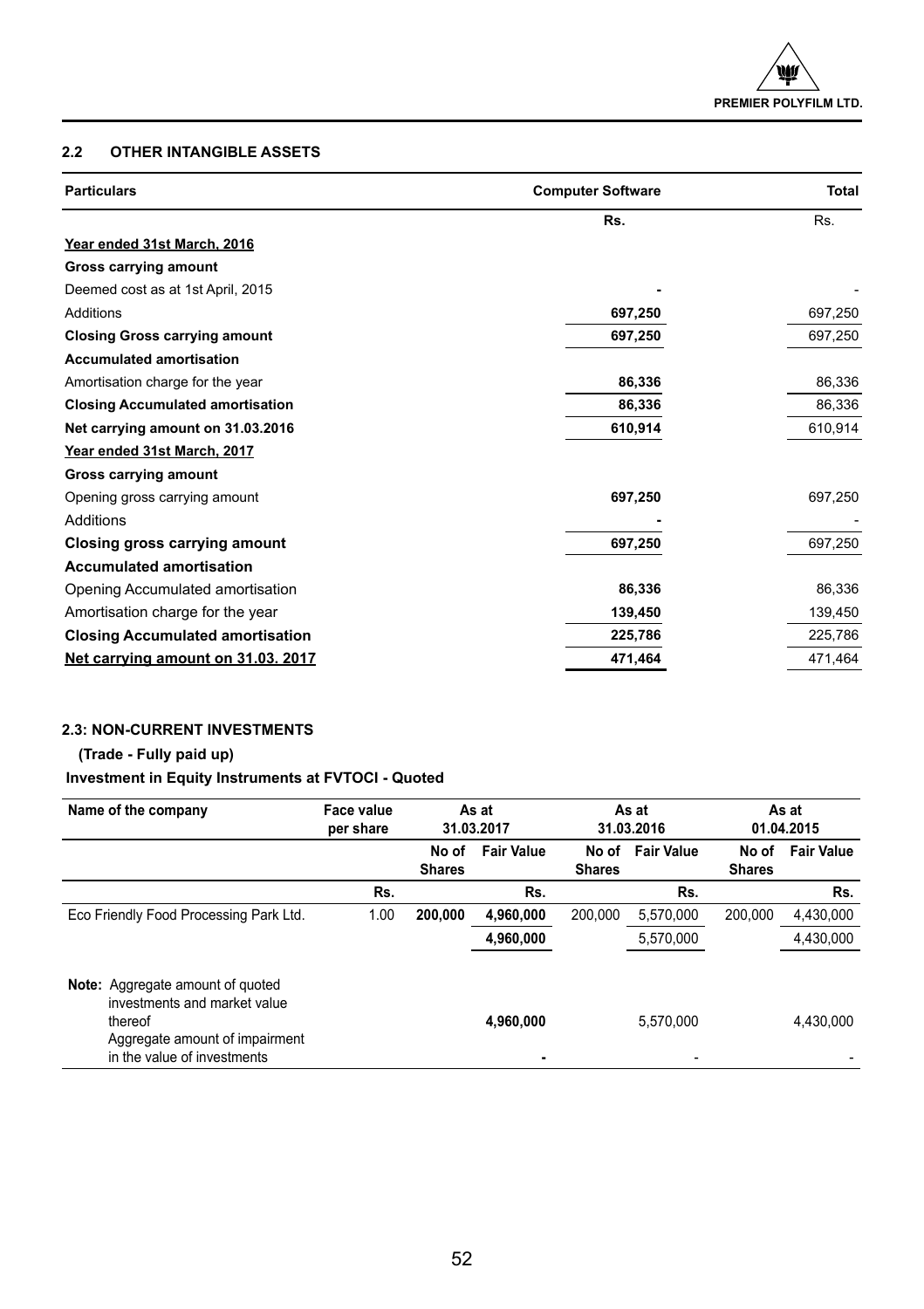## **2.4: DEFERRED TAX**

| <b>Particulars</b>              | As at 31.03.2017 | As at 31.03.2016 | As at 01.04.2015 |
|---------------------------------|------------------|------------------|------------------|
|                                 | Rs.              | Rs.              | Rs.              |
| Deferred tax liabilities        |                  |                  |                  |
| Property, plant and equipment   | 9,341,874        | 6.785.226        | 6,750,676        |
|                                 | 9,341,874        | 6,785,226        | 6,750,676        |
| Deferred tax assets             |                  |                  |                  |
| Defined benefit obligations     | 9,298,318        | 7,835,043        | 7,035,756        |
| Provision for employee benefits | 464.083          | 425.684          |                  |
|                                 | 9,762,401        | 8.260.727        | 7.035.756        |

## **2.5: OTHER NON-CURRENT ASSETS**

| <b>Particulars</b>                                       | As at 31.03.2017 | As at 31.03.2016 | As at 01.04.2015 |
|----------------------------------------------------------|------------------|------------------|------------------|
|                                                          | Rs.              | Rs.              | Rs.              |
| Capital Advances                                         | ٠                |                  | 9,597,114        |
| Security Deposits with Government Authorities and Others | 7,931,613        | 7.304.263        | 7,024,513        |
| Non-current bank balances (Refer Note 2.9)               | 50.000           | 50,000           | 50,000           |
| <b>TOTAL</b>                                             | 7,981,613        | 7,354,263        | 16,671,627       |

## **2.6: INVENTORIES**

| <b>Particulars</b>    | As at 31.03.2017 | As at 31.03.2016 | As at 01.04.2015 |
|-----------------------|------------------|------------------|------------------|
|                       | Rs.              | Rs.              | Rs.              |
| Raw Materials         | 96.831.064       | 60,769,119       | 38,582,497       |
| Material-in-Transit   | 3,039,401        | 9,998,910        | 11,367,080       |
| Work-in-Progress      | 13.867.823       | 11.625.913       | 4.022.316        |
| <b>Finished Goods</b> | 61.408.055       | 49.914.752       | 41,257,273       |
| Stores and Spares     | 13.882.761       | 10.063.340       | 4.889.146        |
| <b>TOTAL</b>          | 189.029.104      | 142.372.034      | 100.118.312      |

## **2.7: TRADE RECEIVABLES (Unsecured )**

| <b>Particulars</b>       | As at 31.03.2017 | As at 31.03.2016 | As at 01.04.2015 |
|--------------------------|------------------|------------------|------------------|
|                          | Rs.              | Rs.              | Rs.              |
| Considered doubtful      | 17.836.932       | 14.117.947       | 16.951.253       |
| Others - Considered good | 173,920,020      | 137.899.486      | 140.551.237      |
| <b>TOTAL</b>             | 191,756,952      | 152.017.433      | 157.502.490      |

## **2.8: CASH AND CASH EQUIVALENTS**

| As at 31.03.2017 | As at 31.03.2016 | As at 01.04.2015 |
|------------------|------------------|------------------|
| Rs.              | Rs.              | Rs.              |
|                  |                  |                  |
| 7,354,648        | 9,317,601        | 4,192,988        |
| 9.244.545        | 11,733,729       | 5,823,982        |
|                  |                  |                  |
| 29,854,748       | 26,953,122       | 28,500,000       |
| 839,365          | 960,618          | 249,276          |
| 47,293,306       | 48,965,070       | 38,766,246       |
|                  |                  |                  |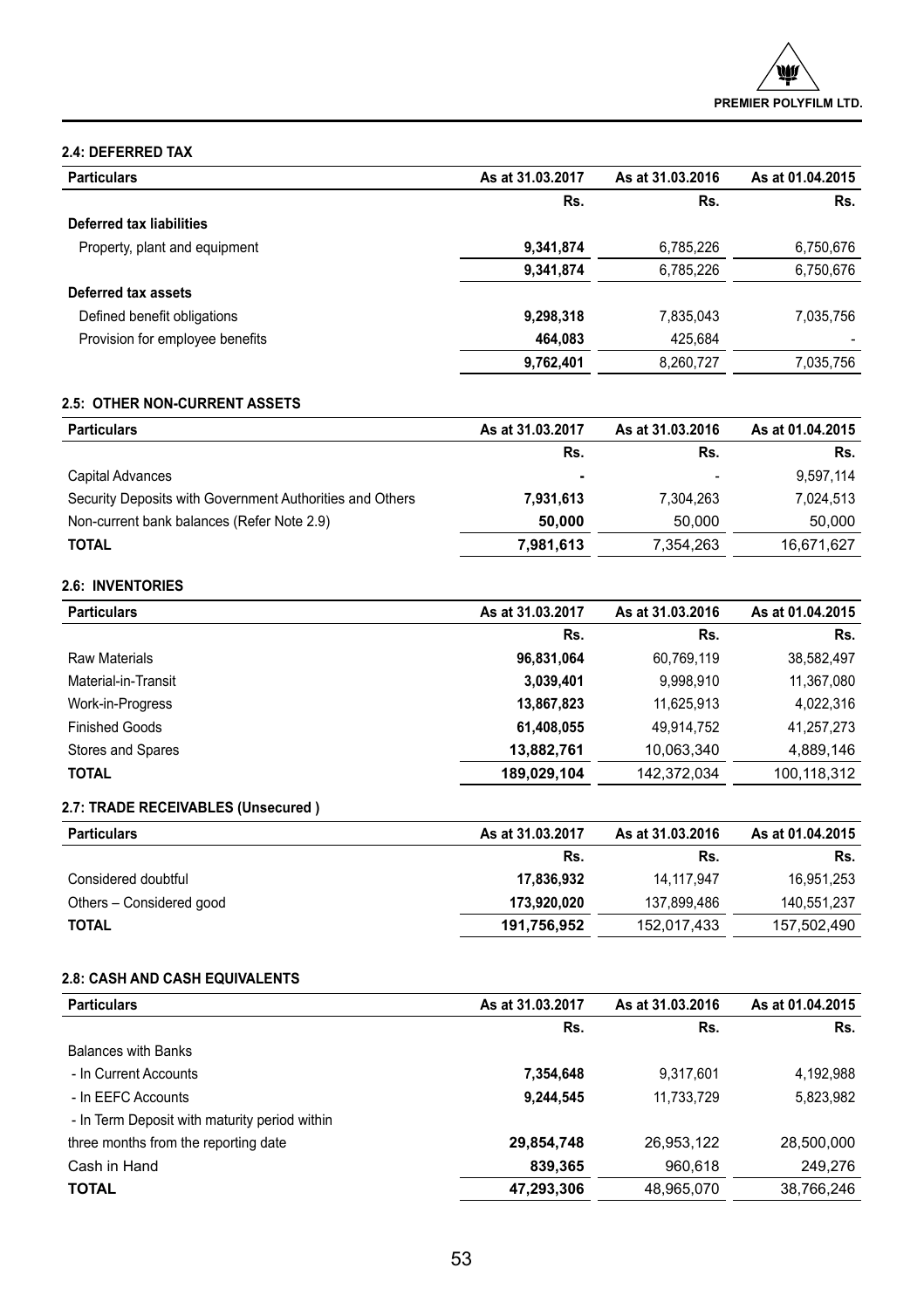## **2.9: OTHER BANK BALANCES**

| <b>Particulars</b>                                                                                                                                  | As at 31.03.2017 |            | As at 31.03.2016         |            | As at 01.04.2015 |            |
|-----------------------------------------------------------------------------------------------------------------------------------------------------|------------------|------------|--------------------------|------------|------------------|------------|
|                                                                                                                                                     | Non-current      | Current    | Non-current              | Current    | Non-current      | Current    |
| Other Balances with Banks                                                                                                                           | Rs.              | Rs.        | Rs.                      | Rs.        | Rs.              | Rs.        |
| - In Dividend Account                                                                                                                               |                  | 326.197    |                          |            |                  |            |
| - In Term Deposit under lien with maturity period<br>within three months from the reporting date                                                    |                  | 2.302.979  |                          | 46.878     | ٠                | 2.000.000  |
| - In Term Deposit having original maturity period<br>more than 3 Month but less than twelve months.<br>- In Term Deposit under lien having original |                  | 25.884.653 | $\overline{\phantom{a}}$ | 42.377.902 | ٠                | 5.447.486  |
| maturity period more than twelve months                                                                                                             | 50,000           | 15.383.855 | 50.000                   | 8.074.757  | 50.000           | 15.404.730 |
|                                                                                                                                                     | 50,000           | 43.897.684 | 50.000                   | 50.499.537 | 50.000           | 22,852,216 |
| Amount disclosed under non-current asset                                                                                                            |                  |            |                          |            |                  |            |
| (Refer Note 2.5)                                                                                                                                    | (50,000)         |            | (50,000)                 |            | (50,000)         |            |
| <b>TOTAL</b>                                                                                                                                        |                  | 43.897.684 | ٠                        | 50.499.537 | ٠                | 22.852.216 |

## **2.10: OTHER CURRENT ASSETS**

| <b>Particulars</b>                             | As at 31.03.2017 |            |           | As at 31.03.2016 |           | As at 01.04.2015 |  |
|------------------------------------------------|------------------|------------|-----------|------------------|-----------|------------------|--|
|                                                |                  | Rs.        |           | Rs.              |           | Rs.              |  |
| Advances (Unsecured - considered good)         |                  | 18,979,600 |           | 23.329.094       |           | 12.695.344       |  |
| Deposit with Government Authorities and Others |                  | 1.224.967  |           | 1.274.267        |           | 1,224,967        |  |
| Interest Accrued but not due                   |                  |            |           |                  |           |                  |  |
| On Term Deposit                                | 2,719,800        |            | 3.243.370 |                  | 3.701.600 |                  |  |
| On Security Deposit                            | 661,184          | 3.380.984  | 500.000   | 3.743.370        | 385.000   | 4,086,600        |  |
| Others                                         |                  | 5,364,256  |           | 1,565,340        |           | 6,153,892        |  |
| <b>TOTAL</b>                                   |                  | 28,949,807 |           | 29,912,071       |           | 24,160,803       |  |

## **2.11 : EQUITY SHARE CAPITAL**

| <b>Particulars</b>                           | As at 31.03.2017 |             | As at 31.03.2016 |             | As at 01.04.2015 |             |
|----------------------------------------------|------------------|-------------|------------------|-------------|------------------|-------------|
|                                              | <b>Number</b>    | Amount      | Number           | Amount      | Number           | Amount      |
| <b>Authorised Capital</b>                    |                  | Rs.         |                  | Rs.         |                  | Rs.         |
| Equity Shares of Rs.5.00 each                | 30,000,000       | 150,000,000 | 30,000,000       | 150,000,000 | 30.000.000       | 150,000,000 |
| <b>Issued Capital</b>                        |                  |             |                  |             |                  |             |
| Equity Shares of Rs. 5.00 each fully paid up |                  |             |                  |             |                  |             |
| As per Last Balance Sheet                    | 21,415,000       | 107,075,000 | 21.415.000       | 107,075,000 | 21,415,000       | 107,075,000 |
| <b>Subscribed Capital</b>                    |                  |             |                  |             |                  |             |
| Equity Shares of Rs. 5.00 each fully paid up |                  |             |                  |             |                  |             |
| As per Last Balance Sheet                    | 21,411,820       | 107.059.100 | 21.411.820       | 107,059,100 | 21,411,820       | 107,059,100 |
| Paid up Capital                              |                  |             |                  |             |                  |             |
| Equity Shares of Rs. 5.00 each fully paid up |                  |             |                  |             |                  |             |
| At the beginning and at the end of the year  | 20,948,495       | 104,742,475 | 20,948,495       | 104,742,475 | 20,948,495       | 104,742,475 |
| <b>Forfeited Shares</b>                      |                  |             |                  |             |                  |             |
| As per Last Balance Sheet                    |                  | 1,158,313   |                  | 1,158,313   |                  | 1,158,313   |
| <b>TOTAL</b>                                 |                  | 105,900,788 |                  | 105,900,788 |                  | 105,900,788 |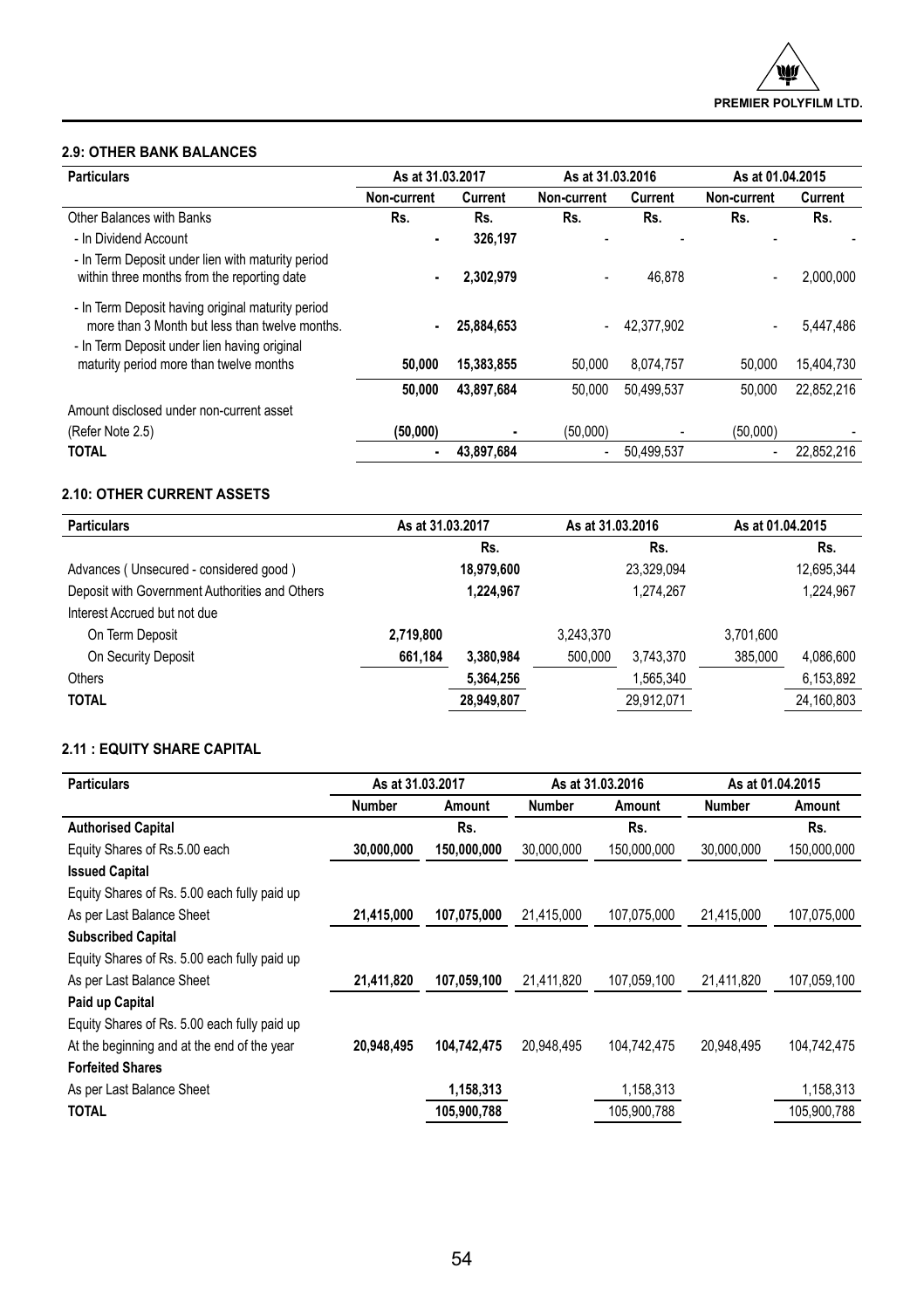| Name of the Shareholder               | As at 31.03.2017 |                                                                               |           | As at 31.03.2016                                                    |           | As at 01.04.2015                                                    |  |
|---------------------------------------|------------------|-------------------------------------------------------------------------------|-----------|---------------------------------------------------------------------|-----------|---------------------------------------------------------------------|--|
|                                       | % holding        | <b>Number</b><br>of shares<br>of the<br>Company<br>held by the<br>shareholder | % holding | Number of<br>shares of the<br>Company<br>held by the<br>shareholder | % holding | Number of<br>shares of the<br>Company<br>held by the<br>shareholder |  |
| D.L.Millar & Company Ltd              | 13.16            | 2,757,762                                                                     | 13.16     | 2.757.762                                                           | 12.20     | 2,555,184                                                           |  |
| Premier Polyplast and Processors Ltd. | 12.75            | 2,669,875                                                                     | 12.75     | 2,669,875                                                           | 12.75     | 2,669,875                                                           |  |
| Sri Vishvanath Enterprises Ltd.       | 19.92            | 4,173,140                                                                     | 19.91     | 4.169.955                                                           | 19.93     | 4,175,195                                                           |  |
| Amitaabh Goenka                       | 11.70            | 2,451,575                                                                     | 11.70     | 2.451.575                                                           | 9.98      | 2,091,575                                                           |  |
| Sanghai Holding (P) Ltd.              | 14.32            | 3.000.000                                                                     | 14.32     | 3.000.000                                                           | 14.32     | 3.000.000                                                           |  |

## **2.11.1 Shareholders holding more than 5% of the equity shares in the Company**

## **2.11.2. Rights, preferences and restrictions attached to the Equity Shares**

The Equity Shares of the Company, having par value of Rs. 5.00 per share, rank pari passu in all respects including voting rights and entitlement to dividend.

In the event of liquidation of the Company, the holders of equity shares will be entitled to receive the remaining assets of the Company, after distribution of preferential amounts. The distribution will be in proportion to the number of equity shares held by the share holders.

## **2.11.3. STATEMENT OF CHANGES IN EQUITY**

| <b>Equity Share Capital</b>     |             |
|---------------------------------|-------------|
| As at 1st April, 2015           | 105.900.788 |
| Changes in Equity Share Capital |             |
| As at 31st March, 2016          | 105.900.788 |
| Changes in Equity Share Capital |             |
| As at 31st March, 2017          | 105,900,788 |

## **2.12 : OTHER EQUITY**

| <b>Particulars</b>                 | <b>Reserve and Surplus</b> |                    |                      | <b>Other Reserve FVTOCI</b>  |                             |                |  |
|------------------------------------|----------------------------|--------------------|----------------------|------------------------------|-----------------------------|----------------|--|
|                                    | <b>Security</b><br>Premium | General<br>Reserve | Retained<br>earnings | Equity<br><b>Instruments</b> | <b>Employee</b><br>benefits | <b>Total</b>   |  |
|                                    | Rs.                        | Rs.                | Rs.                  | Rs.                          | Rs.                         | Rs.            |  |
| As at 1st April, 2015              | 84,573,640                 |                    | 90,049,291           |                              |                             | 174,622,931    |  |
| Change in Policy                   |                            |                    |                      |                              |                             |                |  |
| Balance                            | 84,573,640                 |                    | 90,049,291           |                              |                             | 174,622,931    |  |
| Profit for the year                |                            |                    | 36,567,983           |                              |                             | 36,567,983     |  |
| Other Comprehensive Income         |                            |                    |                      | 1,140,000                    | 1,001,626                   | 2,141,626      |  |
| <b>Transfer to General Reserve</b> |                            | 20,000,000         | (20,000,000)         |                              |                             |                |  |
| As at 31st March, 2016             | 84,573,640                 | 20,000,000         | 106,617,274          | 1,140,000                    | 1,001,626                   | 213,332,540    |  |
| Change in Policy                   |                            |                    |                      |                              |                             |                |  |
| Balance                            | 84,573,640                 | 20,000,000         | 106,617,274          | 1,140,000                    | 1,001,626                   | 213,332,540    |  |
| Profit for the year                |                            |                    | 36,057,349           |                              |                             | 36,057,349     |  |
| Other Comprehensive Income         |                            |                    |                      | (610,000)                    | 1,577,210                   | 967,210        |  |
| Dividend                           |                            |                    | (10, 474, 248)       |                              |                             | (10, 474, 248) |  |
| Dividend Distribution Tax          |                            |                    | (2, 132, 310)        |                              |                             | (2, 132, 310)  |  |
| <b>Transfer to General Reserve</b> |                            | 20,000,000         | (20,000,000)         |                              |                             |                |  |
| As at 31st March, 2017             | 84,573,640                 | 40,000,000         | 110,068,065          | 530,000                      | 2,578,836                   | 237,750,541    |  |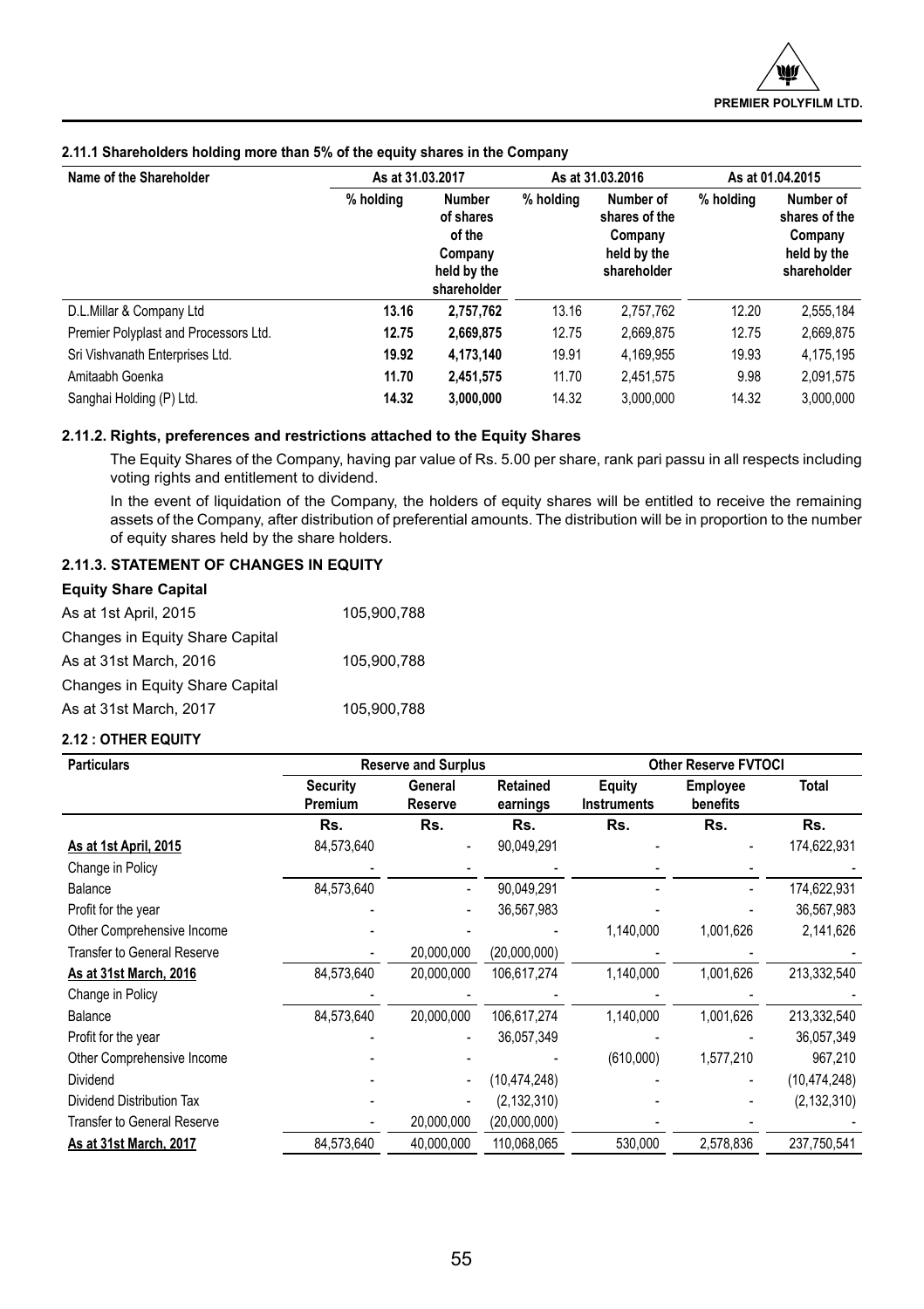## **2.13 : SECURED LOANS - LONG TERM**

| <b>Particulars</b>                    |                                     | As at 31.03.2017                           |                                     | As at 31.03.2016                               |                                     | As at 01.04.2015                               |  |
|---------------------------------------|-------------------------------------|--------------------------------------------|-------------------------------------|------------------------------------------------|-------------------------------------|------------------------------------------------|--|
|                                       | Rs.<br>Current<br><b>Maturities</b> | Rs.<br>Non<br>Current<br><b>Maturities</b> | Rs.<br>Current<br><b>Maturities</b> | Rs.<br><b>Non Current</b><br><b>Maturities</b> | Rs.<br>Current<br><b>Maturities</b> | Rs.<br><b>Non Current</b><br><b>Maturities</b> |  |
| Term Loan from Bank                   | 23,651,849                          | 58.322.339                                 | 24.499.611                          | 82.714.570                                     | 16.600.116                          | 78.121.913                                     |  |
| Term Loan for Vehicle<br><b>TOTAL</b> | 72.502<br>23,724,351                | 361.765<br>58.684.104                      | ۰<br>24.499.611                     | ٠<br>82.714.570                                | ٠<br>16.600.116                     | 78,121,913                                     |  |

**2.13.1** Term Loan from Kotak Mahindra Bank Limited is secured by equitable mortgage of immovable properties and first charge on all present and future current assets of the company alongwith fixed assets.The Loan is also secured by personal guarantees of Shri Amar Nath Goenka, Smt. Indira Goenka and Shri Amitaabh Goenka.

- **2.13.2** Repayable in equated monthly instalments upto 5 year period from the month following the end of moratorium period of 12 months .This is payable by 2020-21 and carries a rate of interest @ MCRL + 2.25%.Current rate of interest @11.30 p.a.
- **2.13.3** The Company has taken vehicle loan from HDFC Bank Ltd. which is secured by way of hypothecation of the vehicle. Repayable in equated monthly instalments upto 5 year period, payable by 2021-22 and carries a current rate of interest @ 9.60% p.a.

## **Repayment Schedule of Term Loan (Non Current Portion)**

| 26,442,493 | 22,204,318 | 19,543,987 |
|------------|------------|------------|
| 26,834,711 | 25,191,854 | 16,631,793 |
| 5,309,626  | 28,578,820 | 18,946,244 |
| 97.274     | 6,739,578  | 21,581,857 |
| ۰          | ۰          | 1,418,032  |
| 58,684,104 | 82,714,570 | 78,121,913 |
|            |            |            |

## **2.14 : PROVISIONS**

| <b>Particulars</b>              | As at 31.03.2017 | As at 31.03.2016 | As at 01.04.2015 |
|---------------------------------|------------------|------------------|------------------|
|                                 | Rs.              | Rs.              | Rs.              |
| Provision for Employee Benefits |                  |                  |                  |
| <b>Retirement Benefits</b>      | 24.366.054       | 20,396,328       | 17.366.506       |
| <b>TOTAL</b>                    | 24,366,054       | 20,396,328       | 17.366.506       |

## **2.15 : CURRENT BORROWINGS**

| As at 31.03.2017 | As at 31.03.2016 | As at 01.04.2015 |
|------------------|------------------|------------------|
| Rs.              | Rs.              | Rs.              |
|                  |                  |                  |
| 76.432.280       | 21.007.817       | 36.383.249       |
|                  |                  |                  |
| 74,318,501       | 36.025.000       | 17.325.000       |
| 150,750,781      | 57.032.817       | 53,708,249       |
|                  |                  |                  |

**2.15.1** Cash credit facility from Kotak Mahindra Bank Limited is secured by equitable mortgage of immovable properties and first charge on all present and future current assets of the Company alongwith fixed assets. The Cash Credit Facility are also secured by personal Guarantees of Shri Amar Nath Goenka, Smt. Indira Goenka and Shri Amitaabh Goenka.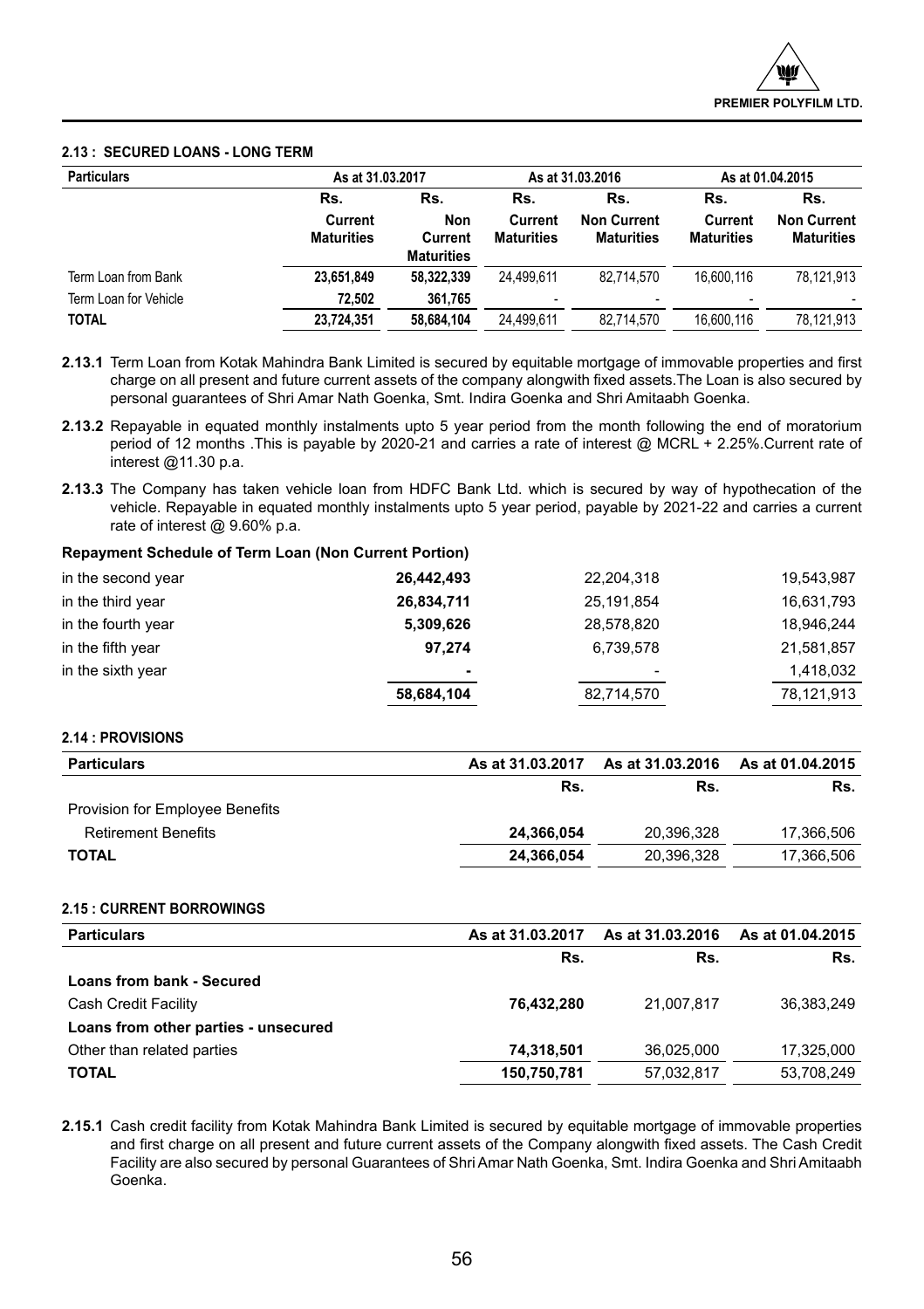## **2.16 : TRADE PAYABLES**

| <b>Particulars</b>                                    | As at 31.03.2017 | As at 31.03.2016 | As at 01.04.2015 |
|-------------------------------------------------------|------------------|------------------|------------------|
|                                                       | Rs.              | Rs.              | Rs.              |
| Sundry Creditors - Other than Micro, Small and Medium |                  |                  |                  |
| Enterprises                                           | 127.657.680      | 96.907.388       | 72,079,097       |
| <b>TOTAL</b>                                          | 127,657,680      | 96.907.388       | 72.079.097       |

## **2.17 : OTHER FINANCIAL LIABILITIES**

| <b>Particulars</b>                                                   | As at 31.03.2017 | As at 31.03.2016 | As at 01.04.2015 |
|----------------------------------------------------------------------|------------------|------------------|------------------|
|                                                                      | Rs.              | Rs.              | Rs.              |
| <b>Current Maturities of Long Term Debts</b><br>(Refer to Note 2.13) | 23,724,351       | 24,499,611       | 16,600,116       |
| <b>Buyers' Credit</b>                                                | 12,138,921       |                  |                  |
| <b>Sundry Creditors - Expenses</b>                                   | 6,124,947        | 3,477,343        | 3,033,102        |
| <b>Other Liabilities</b>                                             | 21,387,486       | 15,988,463       | 13,216,104       |
| <b>Trade Deposits</b>                                                | 211.000          | 211,000          | 211,000          |
| <b>TOTAL</b>                                                         | 63,586,705       | 44.176.417       | 33,060,322       |

## **2.18 : OTHER CURRENT LIABILITIES**

| <b>Particulars</b>           | As at 31.03.2017 | As at 31.03.2016 | As at 01.04.2015 |
|------------------------------|------------------|------------------|------------------|
|                              | Rs.              | Rs.              | Rs.              |
| <b>Statutory Liabilities</b> | 16.998.783       | 16.333.558       | 15.409.955       |
| Advance from Customers       | 10.052.734       | 6.487.499        | 10.517.840       |
| <b>TOTAL</b>                 | 27,051,517       | 22.821.057       | 25.927.795       |

## **2.19 : PROVISIONS**

| <b>Particulars</b>               | As at 31.03.2017 | As at 31.03.2016 | As at 01.04.2015 |
|----------------------------------|------------------|------------------|------------------|
|                                  | Rs.              | Rs.              | Rs.              |
| Provision for Employee Benefits' |                  |                  |                  |
| <b>Retirement Benefits</b>       | 3.756.980        | 3,300,986        | 3.913.342        |
| <b>TOTAL</b>                     | 3.756.980        | 3,300,986        | 3,913,342        |

## **2.20 : CURRENT TAX LIABILITIES (NET)**

| As at 31.03.2017 | As at 31.03.2016 | As at 01.04.2015 |
|------------------|------------------|------------------|
| Rs.              | Rs.              | Rs.              |
| 19.500.000       | 20,000,000       | 17.000.000       |
| 17.174.565       | 11.628.184       | 10,335,116       |
| 2,325,435        | 8,371,816        | 6,664,884        |
|                  |                  |                  |

## **2.21: REVENUE FROM OPERATIONS**

| <b>Particulars</b>              | Year ended on<br>31.03.2017 | Year ended on<br>31.03.2016 |
|---------------------------------|-----------------------------|-----------------------------|
|                                 | Rs.                         | Rs.                         |
| Sale of Goods                   | 1,133,036,794               | 1,037,791,735               |
| <b>Other Operating Revenues</b> |                             |                             |
| - Sale of Scrap                 | 3,331,811                   | 3,192,302                   |
| <b>TOTAL</b>                    | 1,136,368,605               | 1,040,984,037               |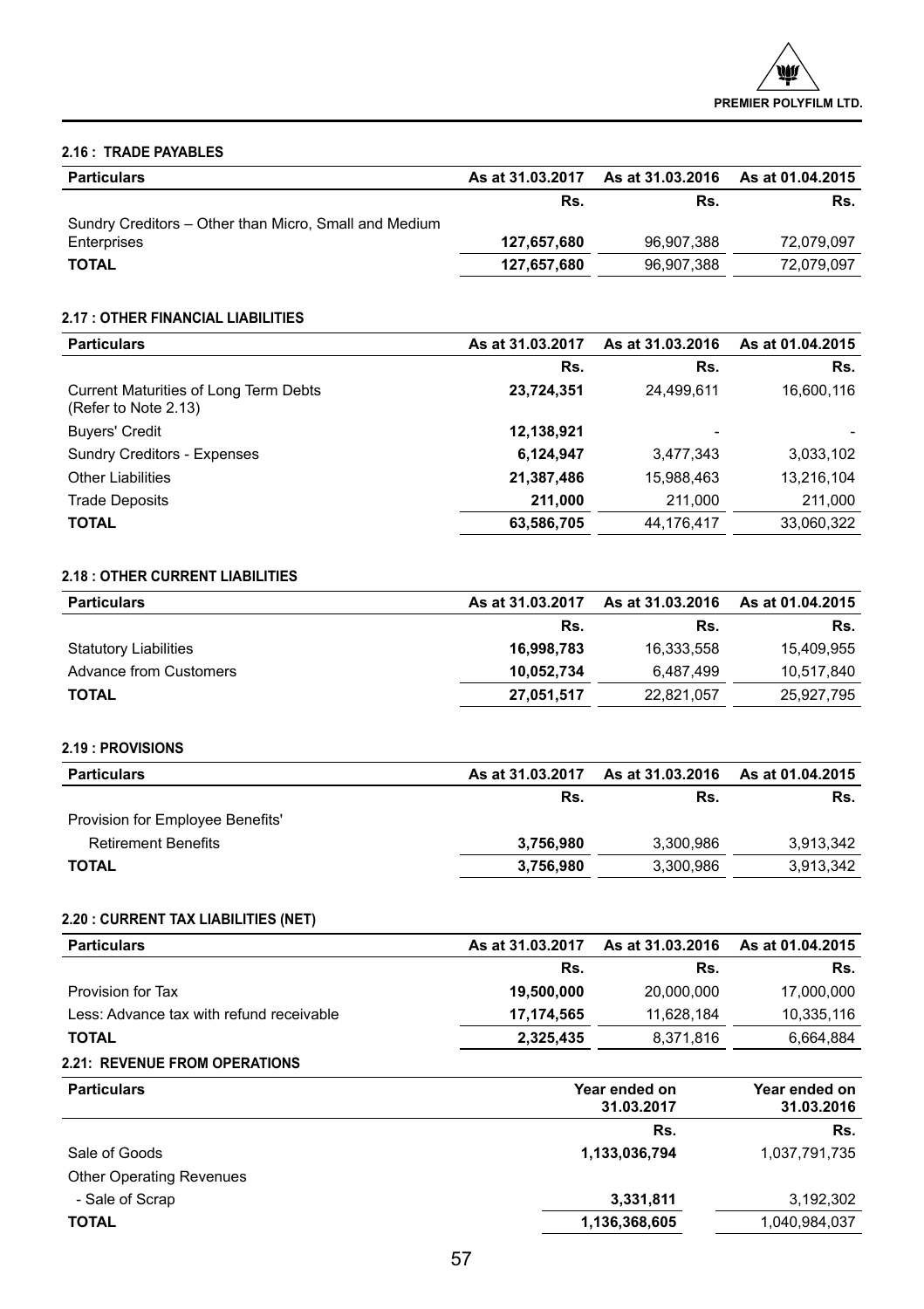## **2.22: OTHER INCOME**

| Year ended on<br>31.03.2017 | Year ended on<br>31.03.2016 |
|-----------------------------|-----------------------------|
| Rs.                         | Rs.                         |
| 6,982,381                   | 5,663,869                   |
| 5,213,669                   | 4,780,107                   |
| 1,436,868                   |                             |
| 40.767                      |                             |
| 2,318,320                   | 6,263,090                   |
| 15,992,005                  | 16,707,066                  |
|                             |                             |

## **2.22.1 INTEREST INCOME**

| <b>Particulars</b>                     | Year ended on<br>31.03.2017 | Year ended on<br>31.03.2016 |
|----------------------------------------|-----------------------------|-----------------------------|
|                                        | Rs.                         | Rs.                         |
| Interest Income                        |                             |                             |
| On Term Deposits with Banks            | 6,104,967                   | 4,852,645                   |
| From Customers on amounts overdue      | 93,340                      | 187,135                     |
| On Security Deposits                   | 784,074                     | 611,576                     |
| On Income Tax Refund                   |                             | 12.513                      |
| <b>TOTAL</b>                           | 6,982,381                   | 5,663,869                   |
| <b>2.23: COST OF MATERIAL CONSUMED</b> |                             |                             |

| <b>Particulars</b>                      | Year ended on | Year ended on |
|-----------------------------------------|---------------|---------------|
|                                         | 31.03.2017    | 31.03.2016    |
|                                         | Rs.           | Rs.           |
| Opening Stock of Raw Materials          | 60,769,119    | 38,582,497    |
| Add: Purchase                           | 700,911,352   | 657,597,006   |
| Less: Closing Stock of Raw Materials    | 96,831,064    | 60.769.119    |
| <b>TOTAL</b>                            | 664,849,407   | 635.410.384   |
| <b>2.24: PURCHASE OF STOCK-IN-TRADE</b> |               |               |

## **Particulars** Year ended on **Particulars** Year ended on **31.03.2017 Year ended on 31.03.2016 Rs. Rs.** Raw Materials **4,334,675** 242,250 Stores and Spares **246,921** 156,300 **TOTAL 4,581,596** 398,550

## **2.25: CHANGES IN INVENTORIES OF FINISHED GOODS AND WORK- IN - PROGRESS**

| <b>Particulars</b>    | Year ended on<br>31.03.2017 | Year ended on<br>31.03.2016 |
|-----------------------|-----------------------------|-----------------------------|
|                       | Rs.                         | Rs.                         |
| Opening Stock         |                             |                             |
| <b>Finished Goods</b> | 49,914,752                  | 41,257,273                  |
| Work-in-Progress      | 11,625,913                  | 4,022,316                   |
| Less: Closing Stock   |                             |                             |
| <b>Finished Goods</b> | 61,408,055                  | 49,914,752                  |
| Work-in-Progress      | 13,867,823                  | 11,625,913                  |
| <b>TOTAL</b>          | (13, 735, 213)              | (16, 261, 076)              |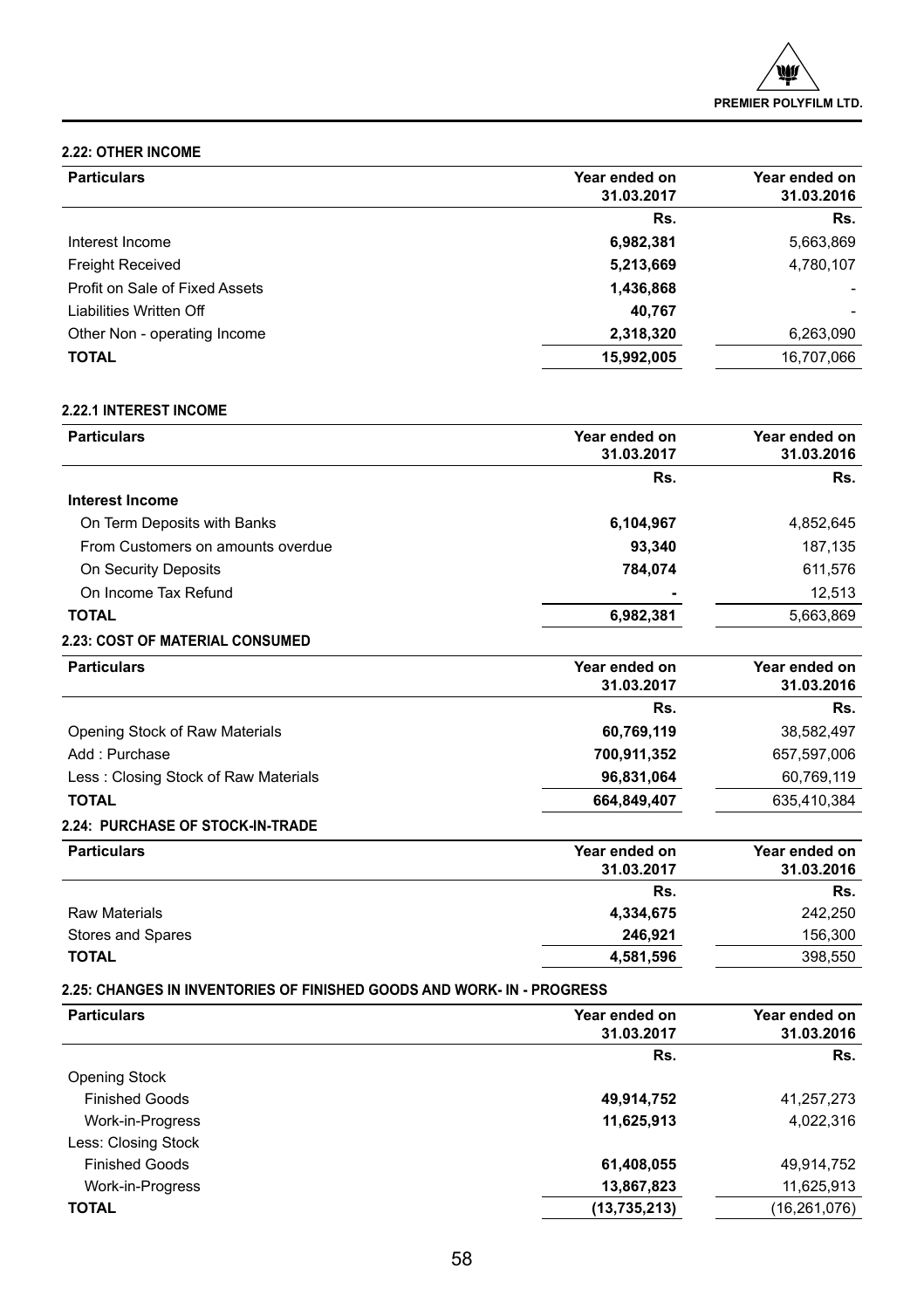## **2.26: EMPLOYEE BENEFITS EXPENSES**

| <b>Particulars</b>                         | Year ended on<br>31.03.2017 | Year ended on<br>31.03.2016 |
|--------------------------------------------|-----------------------------|-----------------------------|
|                                            | Rs.                         | Rs.                         |
| Salary and Wages                           | 100.479.119                 | 76,513,019                  |
| Contribution to Provident and Pension Fund | 4,570,470                   | 3,693,021                   |
| <b>Staff Welfare Expenses</b>              | 6,137,991                   | 4.981.245                   |
| <b>TOTAL</b>                               | 111,187,580                 | 85.187.285                  |

## **2.27: FINANCE COST**

| <b>Particulars</b>            | Year ended on | Year ended on |  |
|-------------------------------|---------------|---------------|--|
|                               | 31.03.2017    | 31.03.2016    |  |
|                               | Rs.           | Rs.           |  |
| Interest Expenses             | 22,225,423    | 17,325,583    |  |
| <b>Other Finance Expenses</b> | 2,953,814     | 2.255.947     |  |
| <b>TOTAL</b>                  | 25,179,237    | 19,581,530    |  |

## **2.28: MANUFACTURING EXPENSES**

| <b>Particulars</b> | Year ended on | Year ended on |
|--------------------|---------------|---------------|
|                    | 31.03.2017    | 31.03.2016    |
|                    | Rs.           | Rs.           |
| Stores and Spares  | 26,532,069    | 24,638,333    |
| Packing Charges    | 20,364,571    | 19,881,087    |
| Power and Fuel     | 73,740,658    | 68,794,045    |
| Repairs - Building | 680,157       | 206,068       |
| - Machinery        | 2,913,158     | 2,524,843     |
| <b>TOTAL</b>       | 124,230,613   | 116,044,376   |

## **2.29: ADMINISTRATIVE AND OTHER EXPENSES**

| Year ended on<br>31.03.2017 | Year ended on<br>31.03.2016 |  |
|-----------------------------|-----------------------------|--|
| Rs.                         | Rs.                         |  |
| 5,961,852                   | 4,122,690                   |  |
| 2,851,381                   | 2,685,223                   |  |
| 3,944,350                   | 3,345,222                   |  |
| 4,900,086                   | 6,010,936                   |  |
| 1,672,340                   | 1,337,490                   |  |
| 869,493                     |                             |  |
| 1,193,951                   | 1,367,825                   |  |
| 215,140                     | 215,068                     |  |
|                             | 322,756                     |  |
| 12,206,935                  | 10,296,330                  |  |
| 33,815,528                  | 29,703,540                  |  |
|                             |                             |  |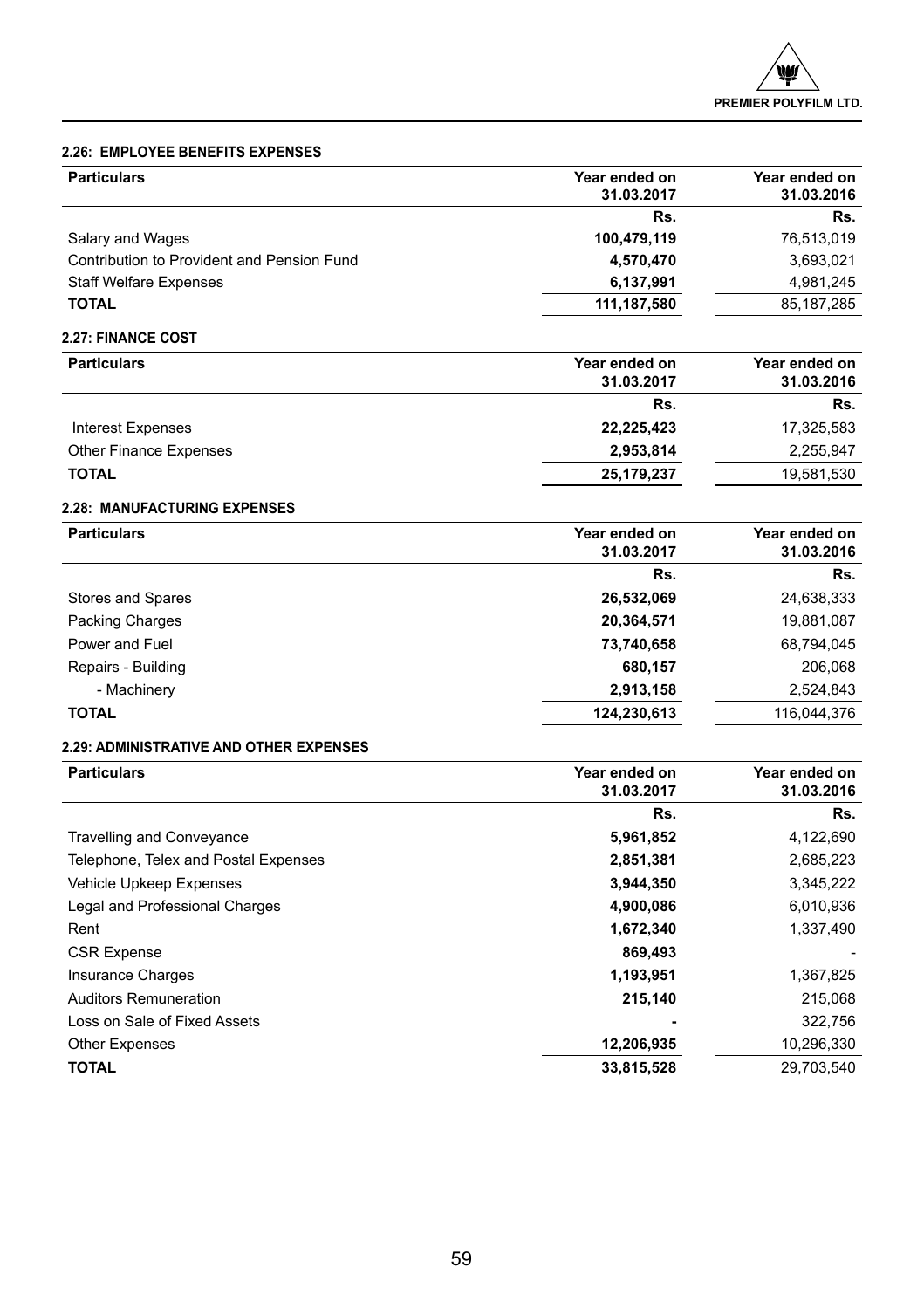## **2.29.1 AUDITORS REMUNERATION**

| <b>Particulars</b>        | Year ended on<br>31.03.2017 | Year ended on<br>31.03.2016 |
|---------------------------|-----------------------------|-----------------------------|
|                           | Rs.                         | Rs.                         |
| <b>Audit Fees</b>         | 100,000                     | 100,000                     |
| <b>Tax Audit Fees</b>     | 20,000                      | 20,000                      |
| <b>Certification Fees</b> | 16,000                      | 12,560                      |
| Out of Pocket Expenses    | 79,140                      | 82,508                      |
| <b>TOTAL</b>              | 215,140                     | 215,068                     |
|                           |                             |                             |

## **2.30: SELLING AND DISTRIBUTION EXPENSES**

| <b>Particulars</b>          | Year ended on<br>31.03.2017 | Year ended on<br>31.03.2016 |  |  |
|-----------------------------|-----------------------------|-----------------------------|--|--|
|                             | Rs.                         | Rs.                         |  |  |
| Advertisement and Publicity | 4,060,899                   | 2,685,321                   |  |  |
| Discount and Commission     | 4,282,883                   | 2,504,066                   |  |  |
| Forwarding and Freight etc. | 16,626,953                  | 15,210,872                  |  |  |
| <b>TOTAL</b>                | 24,970,735                  | 20,400,259                  |  |  |

**2.31** The Company had claimed Trade Exemption U/S 4-A of The U.P.Trade Tax Act, 1948 amounting to Rs.709.14 Lacs from the Divisional Level Committee (DLC), Meerut (U.P.) which allowed a part of the claimed amount. Thereafter, company preferred to file Appeal against the order of DLC and over a period of time, claim of the company was allowed in parts by various forums of the department but full claimed amount of Rs. 709.14 Lacs was never granted. The matter is still pending at Allahabad High Court for exemption of balance outstanding amount of Rs.1,38,66,816 (previous year Rs. 1,38,66,816) for which exemption was not granted to the company. The Company has not paid this amount to the appropriate authorities as on date of Balance Sheet as liabilities are still disputed and under litigation.

**2.32** Exports benefits are taken on realisation basis.

## **2.33 Break up of Excise Duty**

| Year ended on<br>31.03.2017 | Year ended on<br>31.03.2016 |
|-----------------------------|-----------------------------|
| Rs.                         | Rs.                         |
| 97,616,225                  | 84,272,060                  |
| 6,954,806                   | 5,642,656                   |
| 5,642,656                   | 4,234,848                   |
| 98,928,375                  | 85,679,868                  |
|                             |                             |

**2.34** Information on Related Parties as required by Accounting Standard - (IND AS) 24"Related Party disclosures"

- I. Related Party Disclousers
	- a. Associates
		- D.L.Millar & Company Ltd.
		- Joemillars Aquatek India P. Ltd
	- b. Key Management Personnel
		- Mr. Amar Nath Goenka Managing Director
		- Mr. Amitaabh Goenka Executive Director
		- Mr. S . P. Jain Executive Director
		- Mr. N.K.Bhandari Company Secretary
	- c. Relative to Key Management Personnel
		- Mrs. Indira Goenka
		- Mrs. Manavi Goenka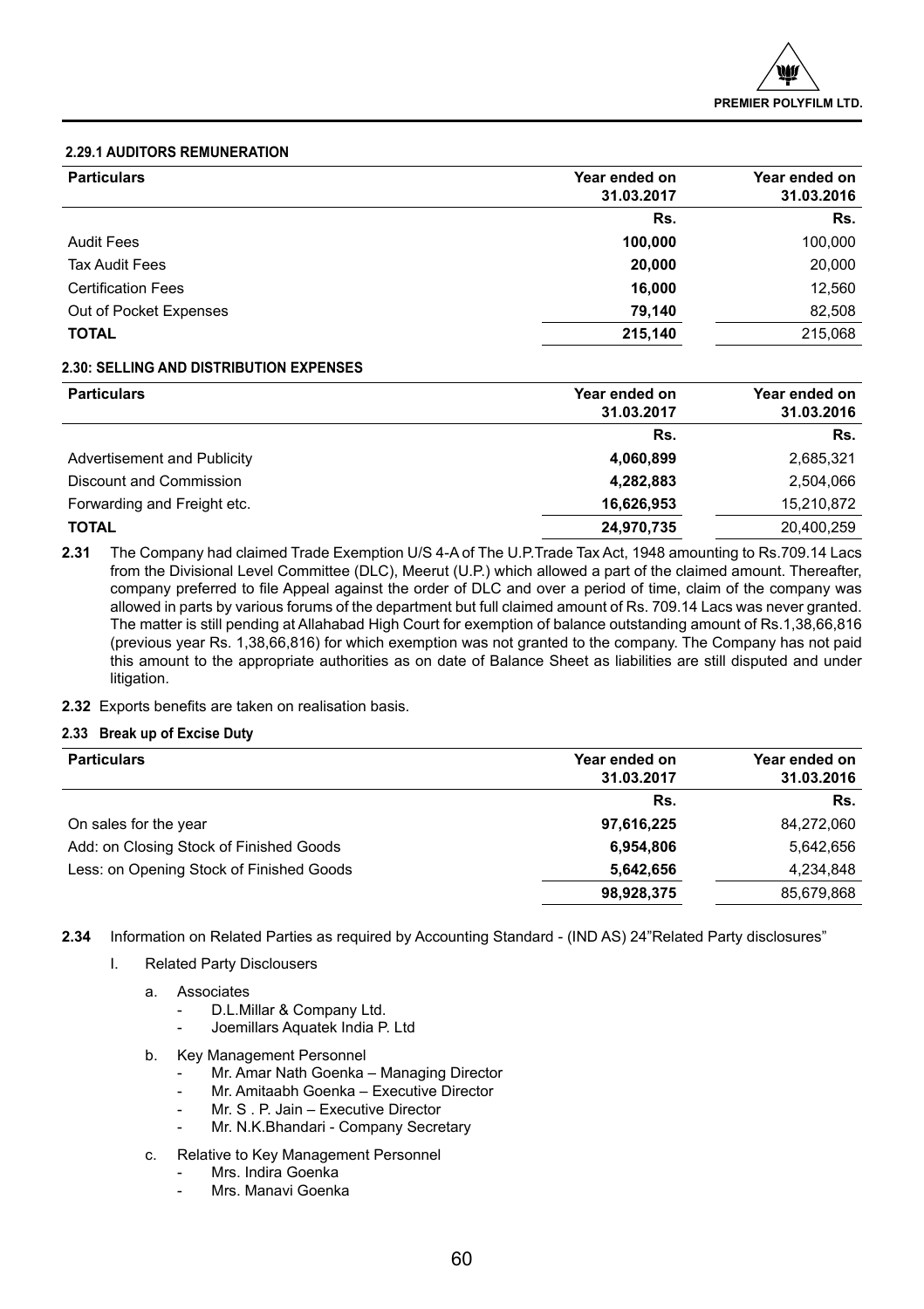## II. Details of Transactions with Related Parties

(Financial Transactions have been carried at in the ordinary course of business and / or in discharge of contractional obligation)

| <b>Particulars</b>                                                                                                      | <b>Current Year</b> | <b>Previous Year</b> |
|-------------------------------------------------------------------------------------------------------------------------|---------------------|----------------------|
|                                                                                                                         | Rs.                 | Rs.                  |
| Purchase of Goods                                                                                                       |                     |                      |
| - Associates                                                                                                            | 193,600             | 108,000              |
| Sale of Goods                                                                                                           |                     |                      |
| - Associates                                                                                                            | 18,768,833          | 17,737,701           |
| Remuneration                                                                                                            |                     |                      |
| - Management Personnel                                                                                                  | 7,543,860           | 6,364,571            |
| <b>Rent Paid</b>                                                                                                        |                     |                      |
| - Relative to Key Management Personnel                                                                                  | 1,228,340           | 1,099,740            |
| - Associates                                                                                                            | 360,000             | 153,750              |
| Commission on Consignment Sale                                                                                          |                     |                      |
| - Associates                                                                                                            |                     | 50,772               |
| Outstanding Balances as at 31st, March                                                                                  |                     |                      |
| Associates                                                                                                              |                     |                      |
| - Sundry Debtors                                                                                                        | 2,252,407           | 4,461,913            |
| - Sundry Creditors                                                                                                      |                     | 108,000              |
| Key Management Personnel                                                                                                |                     |                      |
| - Liabilities                                                                                                           | 503,478             | 446,505              |
| Basic and Diluted Earnings per Share ["EPS"] computed in accordance with Indian Accounting Standard (Ind AS) 33<br>2.35 |                     |                      |

"Earnings per Share":

|    | <b>Particulars</b>                      | 2016-17    | 2015-16    |
|----|-----------------------------------------|------------|------------|
|    |                                         | Rs.        | Rs.        |
| a) | Profit before Tax as per Accounts       | 56,471,021 | 54,842,397 |
|    | Less: Provision for Taxation            | 20,413,672 | 18,274,414 |
|    | Profit after Tax                        | 36,057,349 | 36,567,983 |
| b) | Weighted Average Number of Equity Share | 20,948,495 | 20,948,495 |
| C) | Basic and Diluted Earnings per Share    | 1.72       | 1.75       |
| d) | Face Value per Share                    | 5.00       | 5.00       |

- **2.36** Other Non-Operating Income under the head Other Income of Note 2.22 includes Rs 1,783,794 (Previous Year Rs.5,510,802) related to Exchange Fluctuation.
- **2.37** The Directors have recommendated the payment of a dividend of Rs. 0.50 per fully paid up equity share (Previous Year -Rs. 0.50). The proposed dividend is subject to the approval of shareholders in the ensuing annual general meeting.
- **2.38** There are no Micro, Small and Medium Enterprises, to whom the Company owes dues, which are outstanding for more than 45 days as at 31st March,2017. This information as required to be disclosed under the Micro, Small and Medium Enterprises Develoment Act, 2006 has been determined to the extent such parties have been identified on the basis of information available with the Company.

## **2.39 Contingent Liabilities not provided for in respect of:**

| <b>Particulars</b>                    | 2016-17   | 2015-16   |
|---------------------------------------|-----------|-----------|
|                                       | Rs.       | Rs.       |
| Unredeemed Bank Guarantees            | 3.239.198 | 5.992.515 |
| Entry Tax Demand for the year 2004-05 | 1.558.473 | 1.558.473 |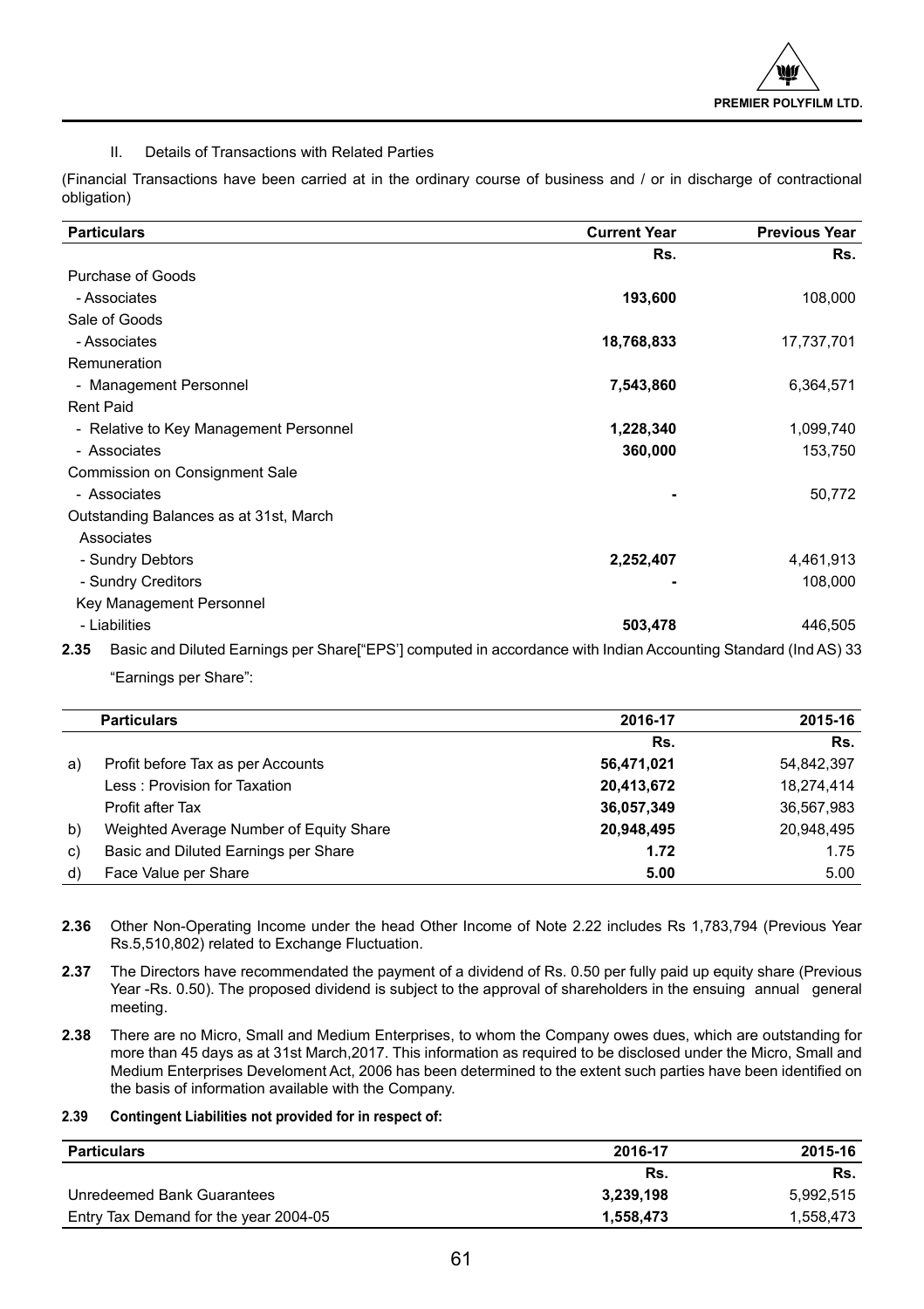**2.40** The disclosures required under Ind AS - 19" Empolyee Benefits" notified in the Companies (Accounting Standards) Rules 2015, are given below:

## **Defined Contribution Plan**

| Particulars                               | 2016-17   | 2015-16   |
|-------------------------------------------|-----------|-----------|
|                                           | Rs.       | Rs.       |
| Employer's Contribution to Provident Fund | 4.335.580 | 3,395,676 |

## **Defined Benefit Plan**

The present value of obligation of Gratuity and Compensated Absence is determined based on actuarial valuation using the Projected Unit Credit method.

|    | <b>Particulars</b>                                                       | Gratuity<br>(Unfunded) |             | <b>Leave Encashment</b><br>(Unfunded) |              |             |             |
|----|--------------------------------------------------------------------------|------------------------|-------------|---------------------------------------|--------------|-------------|-------------|
|    |                                                                          | 2016-17                | 2015-16     | 2014-15                               | 2016-17      | 2015-16     | 2014-15     |
|    |                                                                          | Rs.                    | Rs.         | Rs.                                   | Rs.          | Rs.         | Rs.         |
| А. | Movement in the liability recognised in the balance<br>sheet is as under |                        |             |                                       |              |             |             |
|    | Present value of Obligation at the beginning of the year                 | 20,503,750             | 18,633,387  | 15,743,617                            | 3,193,564    | 2,646,461   | 2,493,982   |
|    | <b>Current Service Cost</b>                                              | 2,846,551              | 2,208,719   | 1,769,836                             | 3,330,512    | 2,477,721   | 2,019,542   |
|    | Interest Cost                                                            | 1,588,796              | 1,391,159   | 1,368,728                             | 235,367      | 187.427     | 214,881     |
|    | Remeasurement / Actuarial Losses / (Gain)                                | (530, 788)             | 93.714      | 1,156,513                             | (1,831,422)  | (1,600,340) | (1,816,647) |
|    | <b>Benefits Paid</b>                                                     | (784, 829)             | (1,823,229) | (1,405,307)                           | (428, 467)   | (517, 705)  | (265, 297)  |
|    | Present value of Obligation at the end of the year                       | 23,623,480             | 20.503.750  | 18,633,387                            | 4,499,554    | 3.193.564   | 2,646,461   |
| В. | Amount recognised in the statement of profit and loss                    |                        |             |                                       |              |             |             |
|    | <b>Current Service Cost</b>                                              | 2,846,551              | 2,208,719   |                                       | 3,330,512    | 2,477,721   |             |
|    | <b>Interest Cost</b>                                                     | 1,588,796              | 1,391,159   |                                       | 235,367      | 187,427     |             |
|    | Actuarial Loss /(Gain)                                                   |                        |             |                                       | $-1,831,422$ | (1,600,340) |             |
|    | Net Cost                                                                 | 4,435,347              | 3.599.878   |                                       | 1,734,457    | 1,064,808   |             |
| C. | <b>Actuarial assumptions</b>                                             |                        |             |                                       |              |             |             |
|    | Discount rate (per annum)                                                | 7.50%                  | 7.90%       | 7.85%                                 | 7.50%        | 7.90%       | 7.85%       |
|    | Salary Escalation (per annum)                                            | 10.00%                 | 10.00%      | 10.00%                                | 10.00%       | 10.00%      | 10.00%      |

These assumptions were developed by management with the assistance of Independent actuarial appraisers. Discount factors are determined close to each year-end by reference to government bonds of relevanmteconomic markets and that have terms to maturity approximating to the terms of the related obligation. Other assumptions are based on management's historical experience.

## **D. Sensitivity analysis for gratuity and leave liability**

**Impact of the change in discount rate**

|    | Current leave obligations expected to be settled within the next 12 months |            |            |            | 869.348    | 682.932    | 593.033    |
|----|----------------------------------------------------------------------------|------------|------------|------------|------------|------------|------------|
|    |                                                                            |            |            |            | Rs.        | Rs.        | Rs.        |
|    |                                                                            |            |            |            | 31.03.2017 | 31.03.2016 | 01.04.2015 |
| Е. | <b>Leave Obligations</b>                                                   |            |            |            |            |            |            |
|    | b) Impact due to decrease of 1%                                            | 22.206.291 | 19.214.257 | 17.425.774 | 4.179.853  | 2.976.863  | 2.469.768  |
|    | a) Impact due to increase of 1%                                            | 25.160.130 | 21.858.490 | 19.937.899 | 4.866.045  | 3.440.608  | 2.846.893  |
|    | Present value of Obligation at the end of the year                         |            |            |            |            |            |            |
|    | Impact of the change in salary escalation                                  |            |            |            |            |            |            |
|    | b) Impact due to decrease of 1%                                            | 25.501.890 | 22.148.483 | 20.125.866 | 4.878.993  | 3.448.280  | 2,853,212  |
|    | a) Impact due to increase of 1%                                            | 21.980.359 | 19.059.348 | 17.325.699 | 4.175.728  | 2.974.815  | 2.468.005  |
|    | Present value of Obligation at the end of the year                         |            |            |            |            |            |            |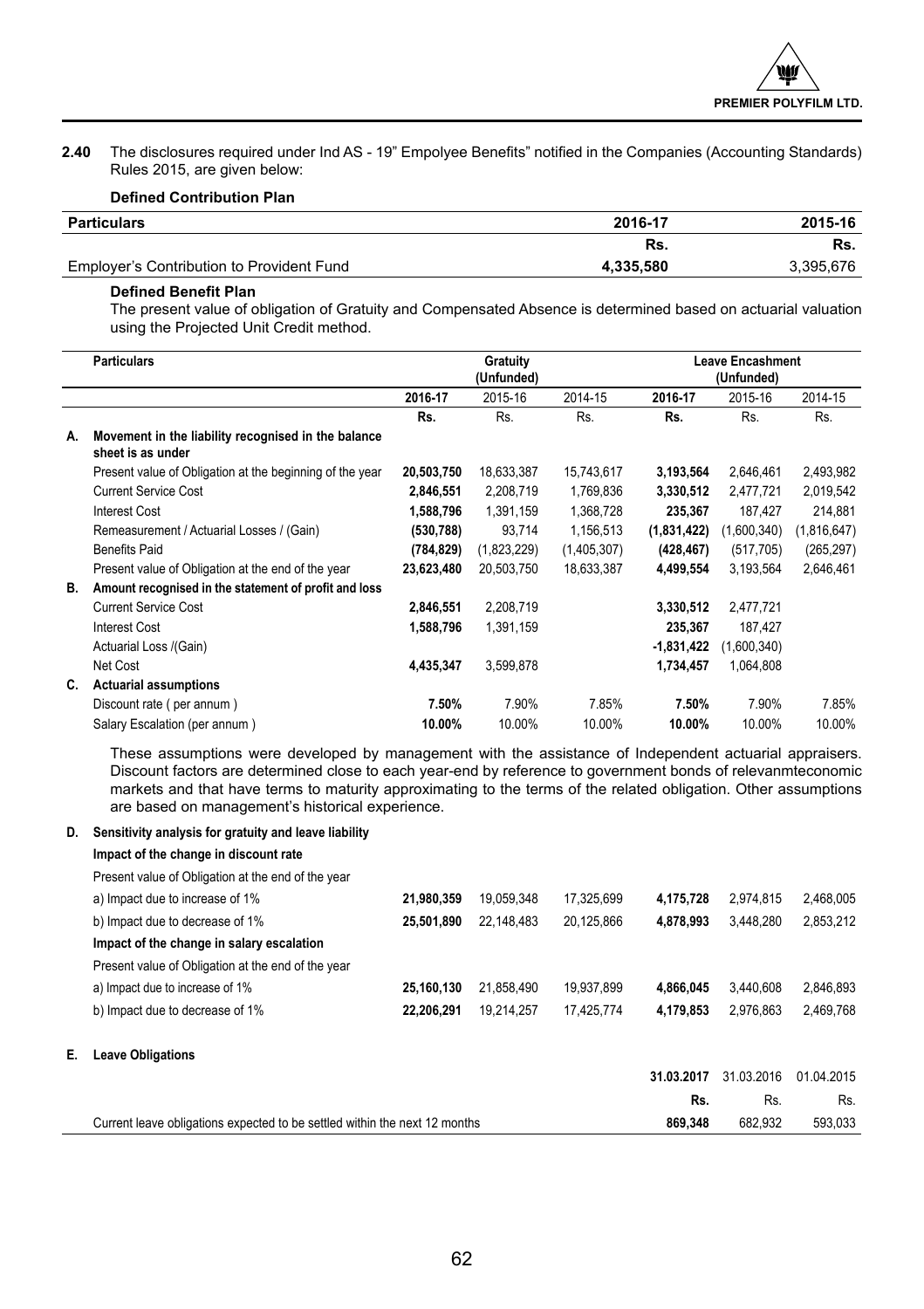**(Rs.in lac)**

**2.41** Disclosures of Details of specified Bank Notes (SBN) Held and Transacted during the Period from 8th November, 2016 to 30th December, 2016

| <b>Particulars</b>                            | <b>SBNs</b>    | <b>Other Denomination Notes</b> | Total     |
|-----------------------------------------------|----------------|---------------------------------|-----------|
| Closing Cash in hand as on 08.11.2016         | 2.600.000      | 163.589                         | 2.763.589 |
| Add: Permitted Receipts                       | $\blacksquare$ | 2,119,050*                      | 2,119,050 |
| Less: Permitted Payments                      | -              | 2.113.227                       | 2.113.227 |
| Less: Amount Deposited in Banks               | 2,600,000      | ۰                               | 2.600.000 |
| Closing Cash in Hand as on 30.12.2016         | -              | 169.412                         | 169.412   |
| *Includes Rs. 14.00.000 Cash Drawn from Banks |                |                                 |           |

## **2.42 Liquidy risk**

The Company objective is to all times maintain optimum level of liquidity to meet its cash and colleteral requirement at all times. The Company relies on Borrowing and internal accruals to meet its need for fund. The current lines of credit are suffcient to meet its short to medium term expansion needs and hence evaluates the concentration of risk with respect to liquidity as low.

The table provides undiscounted cash flow towards financial liabilities into relevant maturity based on the remaining period at balance sheet date to contractual maturity date.

|                                    |                    |           |                   |                    | (Rs.in lac)  |
|------------------------------------|--------------------|-----------|-------------------|--------------------|--------------|
| <b>Particulars</b>                 | Carrying<br>Amount | On demand | 6 to 12<br>months | Above 12<br>months | <b>Total</b> |
| As at 31st March, 2017             |                    |           |                   |                    |              |
| Interest bearing borrowings        | 2,452.98           | 1.724.45  | 141.69            | 586.84             | 2,452.98     |
| Trade and other payables           | 1.276.58           | 1.276.58  |                   |                    | 1,276.58     |
| Other Financial liabilities        | 277.23             | 277.23    |                   |                    | 277.23       |
| As at 31st March, 2016             |                    |           |                   |                    |              |
| Interest bearing borrowings        | 1.642.47           | 666.59    | 148.73            | 827.15             | 1,642.47     |
| Trade and other payables           | 969.07             | 969.07    |                   |                    | 969.07       |
| Other Financial liabilities        | 196.77             | 196.77    |                   |                    | 196.77       |
| As at 1st April, 2015              |                    |           |                   |                    |              |
| Interest bearing borrowings        | 1,484.30           | 588.55    | 114.53            | 781.22             | 1,484.30     |
| Trade and other payables           | 720.79             | 720.79    |                   |                    | 720.79       |
| <b>Other Financial liabilities</b> | 164.60             | 164.60    |                   |                    | 164.60       |

## **Interest Rate Risk**

Interest rate exposure of the Company is on borrowing from banks which is linked to prime lending rate of bank and the Company does not forsee any risk on the same. Unsecured loans were taken on fixed rate of interest. The exposure of the Company's borrowing to interest rate changes at the end of the reporting period are as follows:

## **Credit Risk**

The Company is exposed to credit risk from its operating activities, primarily trade receivables. The Company extends credit to distributors in normal course of business and evaluates the concentration of risk with respect to trade receivable as low.

|                          |            |            | (15.111100) |
|--------------------------|------------|------------|-------------|
| <b>Particulars</b>       | 31.03.2017 | 31.03.2016 | 01.04.2015  |
| Variable rate borrowings | 1.709.79   | 1282.22    | 1,311.05    |
| Fixed rate borrowings    | 743.19     | 360.25     | 173.25      |
| Total borrowings         | 2.452.98   | 1.642.47   | 1.484.30    |

## **2.43 Transition to Ind AS**

These are the Company's first financial statements prepared in accordance with IND AS. The accounting policies set out in note no.1 have been applied in preparing the financial statements for the year ended 31st March, 2017, the comparative information presented in these financial statements for the year ended 31st March,2016 and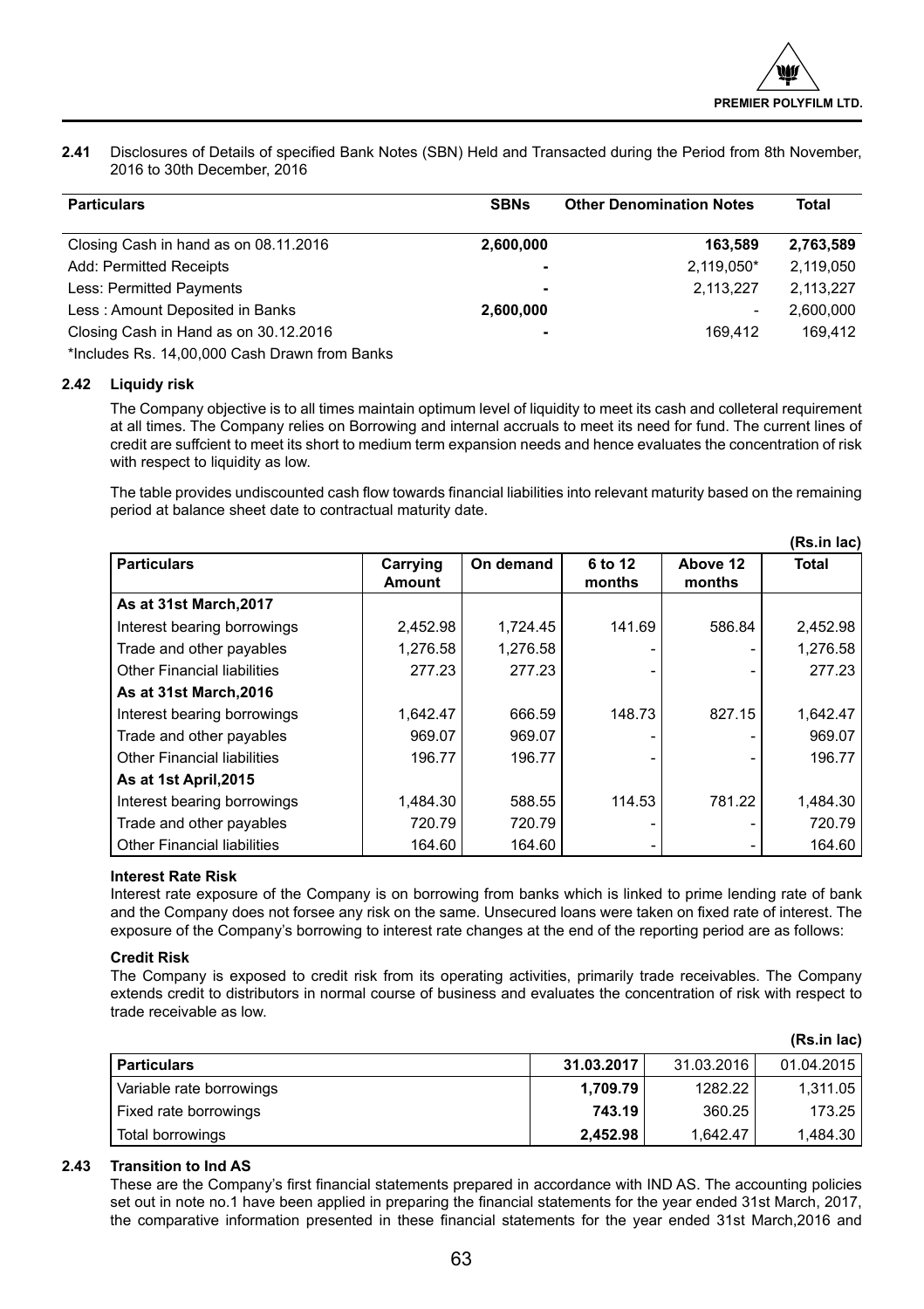in the preparation of an opening Ind AS Statement of Financial Position at 1st April,2015 (the Company's date of transition). In preparing its opening Ind AS Statement of Financial Position , the Company has adjusted the amounts reported previously in financial statements prepared in accordance with the accounting standards notified under Companies ( Accounting Standards) Rules,2006 (as amended) and other relevant provisions of the Act.

## **Ind AS optional exemptions:**

## **Deemed Cost :**

Ind AS 101 permits a first-time adopter to elect to continue with the carrying value of all its property, plant and equipment as recgnised in the financial statements as at the date of transition to Ind AS, measured as per the previous GAAP and use that as intangible assets covered by Ind AS 38 - Intangible Assets.

Accordingly, the Company has elected to measure all of its property, plant & equipment at their previous GAAP carrying value.

## **Estimates**

Ind AS estimates as at 1st April, 2015 are consistent with the estimates as at the same date in conformity with previous GAAP. The Company made estimates for following item in accordance with Ind AS at the date of transition as these were not required under previous GAAP - Investment in equity instruments carried at FVTOCI

## **Reconciliation between previous GAAP and Ind AS**

| <b>Particulars</b>                  | <b>Notes</b> | <b>Previous GAAP</b> | <b>Adjustments</b> | Ind AS      |
|-------------------------------------|--------------|----------------------|--------------------|-------------|
|                                     |              | Rs.                  | Rs.                | Rs.         |
| Reconciliation of Equity as at date |              |                      |                    |             |
| of transition (1st April, 2015)     |              |                      |                    |             |
|                                     |              |                      |                    |             |
| <b>ASSETS</b>                       |              |                      |                    |             |
| <b>Non-current Assets</b>           |              |                      |                    |             |
| Property, plant and equipment       |              | 135,271,230          |                    | 135,271,230 |
| Capirtal Work-in-progress           |              | 71,307,823           |                    | 71,307,823  |
| <b>Financial Assets</b>             |              |                      |                    |             |
| Investments                         | 2.3          | 225,000              | 4,205,000          | 4,430,000   |
| Deferred Tax Asset                  |              | 7,035,756            |                    | 7,035,756   |
| <b>Other Non-current Assets</b>     |              | 16,671,627           |                    | 16,671,627  |
| <b>Total Non-current Assets</b>     |              | 230,511,436          | 4,205,000          | 234,716,436 |
| <b>Current Assets</b>               |              |                      |                    |             |
| Inventories                         |              | 100,118,312          |                    | 100,118,312 |
| <b>Financial Assets</b>             |              |                      |                    |             |
| Trade receivables                   |              | 157,502,490          |                    | 157,502,490 |
| Cash and cash equivalents           |              | 38,766,246           |                    | 38,766,246  |
| Other bank balances                 |              | 22,852,216           |                    | 22,852,216  |
| Other current assets                |              | 24,160,803           |                    | 24,160,803  |
| <b>Total Current Assets</b>         |              | 343,400,067          |                    | 343,400,067 |
| <b>Total Assets</b>                 |              | 573,911,503          | 4,205,000          | 578,116,503 |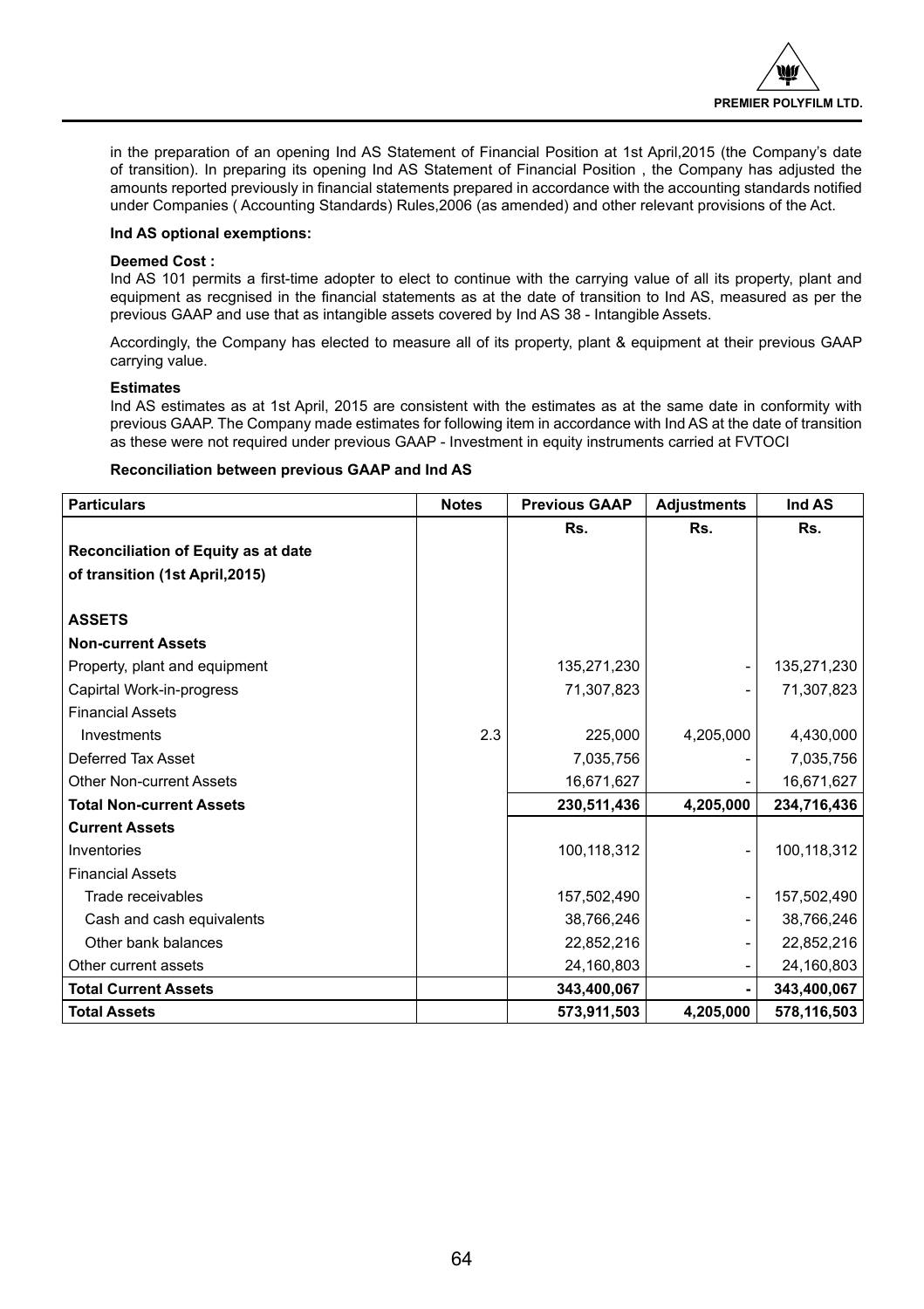## **EQUITY and LIABILITIES**

| <b>Particulars</b>                   | <b>Notes</b> | <b>Previous GAAP</b> | <b>Adjustments</b> | Ind AS      |
|--------------------------------------|--------------|----------------------|--------------------|-------------|
|                                      |              | Rs.                  | Rs.                | Rs.         |
| <b>Equity</b>                        |              |                      |                    |             |
| <b>Equity Share Capital</b>          |              | 105,900,788          |                    | 105,900,788 |
| Other Equity                         | 2.12         | 170,417,931          | 4,205,000          | 174,622,931 |
| <b>Total Equity</b>                  |              | 276,318,719          | 4,205,000          | 280,523,719 |
| <b>Non-current Liabilities</b>       |              |                      |                    |             |
| <b>Financial liabilities</b>         |              |                      |                    |             |
| Long term borrowings                 |              | 78,121,913           |                    | 78,121,913  |
| Provisions                           |              | 17,366,506           |                    | 17,366,506  |
| Deferred Tax Liabilities             |              | 6,750,676            |                    | 6,750,676   |
| <b>Total Non-current Liabilities</b> |              | 102,239,095          |                    | 102,239,095 |
| <b>Current Liabilities</b>           |              |                      |                    |             |
| <b>Financial liabilities</b>         |              |                      |                    |             |
| Short term borrowings                |              | 53,708,249           |                    | 53,708,249  |
| Trade payables                       |              | 72,079,097           |                    | 72,079,097  |
| Other financial liabilities          |              | 33,060,322           |                    | 33,060,322  |
| Other current liabilities            |              | 25,927,795           |                    | 25,927,795  |
| Provisions                           |              | 3,913,342            |                    | 3,913,342   |
| Current Tax Liabilities(Net)         |              | 6,664,884            |                    | 6,664,884   |
| <b>Total Current Liabilities</b>     |              | 195,353,689          |                    | 195,353,689 |
| <b>Total Equity and Liabilities</b>  |              | 573,911,503          | 4,205,000          | 578,116,503 |

\* The previous GAAP figures have been reclassified to conform to Ind AS presentation requirments for the purposes of this note.

## **Reconciliation of Equity as at 31st March,2016**

| <b>Particulars</b>              | <b>Notes</b> | <b>Previous GAAP</b> | <b>Adjustments</b> | Ind AS        |
|---------------------------------|--------------|----------------------|--------------------|---------------|
|                                 |              | Rs.                  | Rs.                | Rs.           |
| <b>ASSETS</b>                   |              |                      |                    |               |
| <b>Non-current Assets</b>       |              |                      |                    |               |
| Property, plant and equipment   |              | 216, 177, 884        |                    | 216, 177, 884 |
| <b>Other Intangible Assets</b>  |              | 610,914              |                    | 610,914       |
| <b>Financial Assets</b>         |              |                      |                    |               |
| Investments                     | 2.3          | 225,000              | 5,345,000          | 5,570,000     |
| Deferred Tax Asset              |              | 8,260,727            |                    | 8,260,727     |
| Other Non-current Assets        |              | 7,354,263            |                    | 7,354,263     |
| <b>Total Non-current Assets</b> |              | 232,628,788          | 5,345,000          | 237,973,788   |
| <b>Current Assets</b>           |              |                      |                    |               |
| Inventories                     |              | 142,372,034          |                    | 142,372,034   |
| <b>Financial Assets</b>         |              |                      |                    |               |
| Trade receivables               |              | 152,017,433          |                    | 152,017,433   |
| Cash and cash equivalents       |              | 48,965,070           |                    | 48,965,070    |
| Other bank balances             |              | 50,499,537           |                    | 50,499,537    |
| Other current assets            |              | 29,912,071           |                    | 29,912,071    |
| <b>Total Current Assets</b>     |              | 423,766,145          |                    | 423,766,145   |
| <b>Total Assets</b>             |              | 656,394,933          | 5,345,000          | 661,739,933   |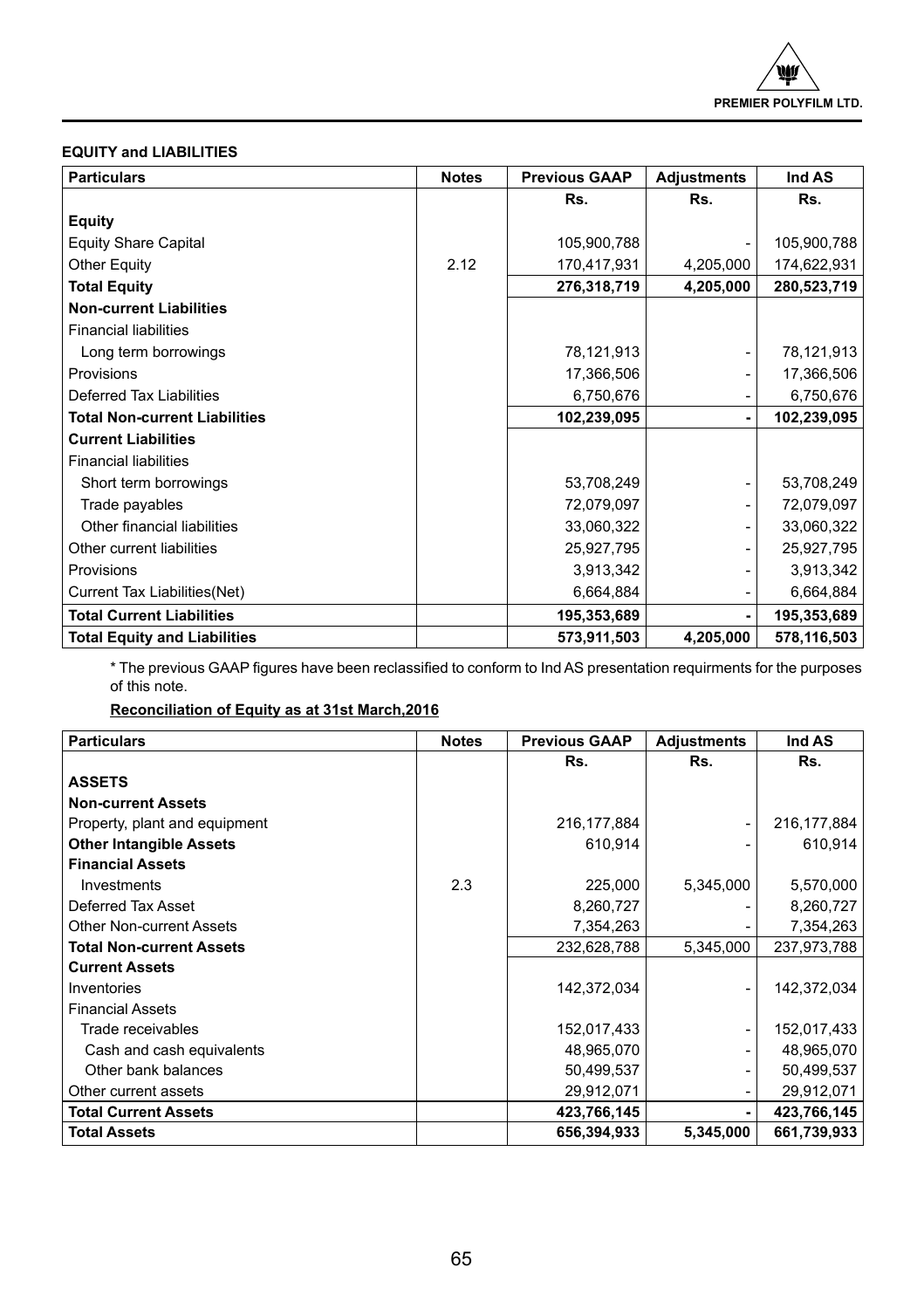## **EQUITY and LIABILITIES**

For DE & BOSE

| <b>Particulars</b>                   | <b>Notes</b> | <b>Previous GAAP</b> | <b>Adjustments</b> | Ind AS      |
|--------------------------------------|--------------|----------------------|--------------------|-------------|
|                                      |              | Rs.                  | Rs.                | Rs.         |
| <b>Equity</b>                        |              |                      |                    |             |
| <b>Equity Share Capital</b>          |              | 105,900,788          |                    | 105,900,788 |
| Other Equity                         | 2.12         | 195,380,982          | 17,951,558         | 213,332,540 |
| <b>Total Equity</b>                  |              | 301,281,770          | 17,951,558         | 319,233,328 |
| <b>Non-current Liabilities</b>       |              |                      |                    |             |
| <b>Financial liabilities</b>         |              |                      |                    |             |
| Long term borrowings                 |              | 82,714,570           |                    | 82,714,570  |
| Provisions                           |              | 20,396,328           |                    | 20,396,328  |
| <b>Deferred Tax Liabilities</b>      |              | 6,785,226            |                    | 6,785,226   |
| <b>Total Non-current Liabilities</b> |              | 109,896,124          |                    | 109,896,124 |
| <b>Current Liabilities</b>           |              |                      |                    |             |
| <b>Financial liabilities</b>         |              |                      |                    |             |
| Short term borrowings                |              | 57,032,817           |                    | 57,032,817  |
| Trade payables                       |              | 96,907,388           |                    | 96,907,388  |
| Other financial liabilities          |              | 44,176,417           |                    | 44,176,417  |
| Other current liabilities            |              | 22,821,057           |                    | 22,821,057  |
| Provisions                           | 2.19         | 15,907,544           | (12,606,558)       | 3,300,986   |
| Current Tax Liabilities(Net)         |              | 8,371,816            |                    | 8,371,816   |
| <b>Total Current Liabilities</b>     |              | 245,217,039          | (12,606,558)       | 232,610,481 |
| <b>Total Equity and Liabilities</b>  |              | 656,394,933          | 5,345,000          | 661,739,933 |

\*The previous GAAP figures have been reclassified to conform to Ind AS presentation requirments for the purposes of this note.

## **Reconciliation of Total Comprehensive Income for the year ended 31st March,2016**

| <b>Particulars</b>                          | <b>Amount</b> |
|---------------------------------------------|---------------|
|                                             | Rs.           |
| Profit after tax as per previous GAAP       | 37,569,609    |
| Changes in Employee benefit expenses (net)  | (1,001,626)   |
| Profit after tax as per Ind AS              | 36,567,983    |
| Other Comprehensive Income                  |               |
| Remeasurements of the post employment       |               |
| obligations (net)                           | 1,001,626     |
| Changes in fair value of Equity Instruments | 1,140,000     |
| Total Comprehensive Income as per Ind AS    | 38,709,609    |

\_\_\_\_\_\_\_\_\_\_\_\_\_\_\_\_\_\_\_\_\_\_\_\_\_\_\_\_\_\_\_\_\_\_\_\_\_\_\_\_\_\_\_\_\_\_\_\_\_\_\_\_\_\_\_\_\_\_\_\_\_\_\_\_\_\_\_\_\_\_\_\_\_\_\_\_\_\_\_\_\_\_\_\_\_\_\_\_\_\_\_\_\_\_\_\_

**2.44** Pervious year figures have been regrouped /rearranged/reclassified where ever considered necessary.

| <b>Chartered Accountants</b><br>Firm Registration No.302175E                                                                                                    |                                                                                                     |                                                                                                                                                                                     |                                                                                                                                                                               |
|-----------------------------------------------------------------------------------------------------------------------------------------------------------------|-----------------------------------------------------------------------------------------------------|-------------------------------------------------------------------------------------------------------------------------------------------------------------------------------------|-------------------------------------------------------------------------------------------------------------------------------------------------------------------------------|
| Subrata De<br>Partner<br>Membership No. 054962<br>8/2, Kiran Sankar Roy Road,<br>Kolkata - 700 001<br>Camp - New Delhi<br>The 29 <sup>th</sup> day of May, 2017 | N.K.Bhandari<br>Company Secretary<br>Pan No. ACIPN 5410D<br>Membership No. ACS 290 DIN NO. 00061051 | Amar Nath Goenka<br><b>Managing Director</b><br>CEO & CFO<br>Address: "Vrindavan Farm"<br>No. 1, Green Avenue<br>Behind Sector D-3, Vasant<br>kuni, Kishangarh,<br>New Delhi 110070 | Jaspal Singh Marwah<br>Director<br>DIN NO. 00069325<br>Address: "Spring House"<br>No. 3, Green Avenue<br>Behind Sector D-3,<br>Vasant Kunj<br>Kishangarh,<br>New Delhi 110070 |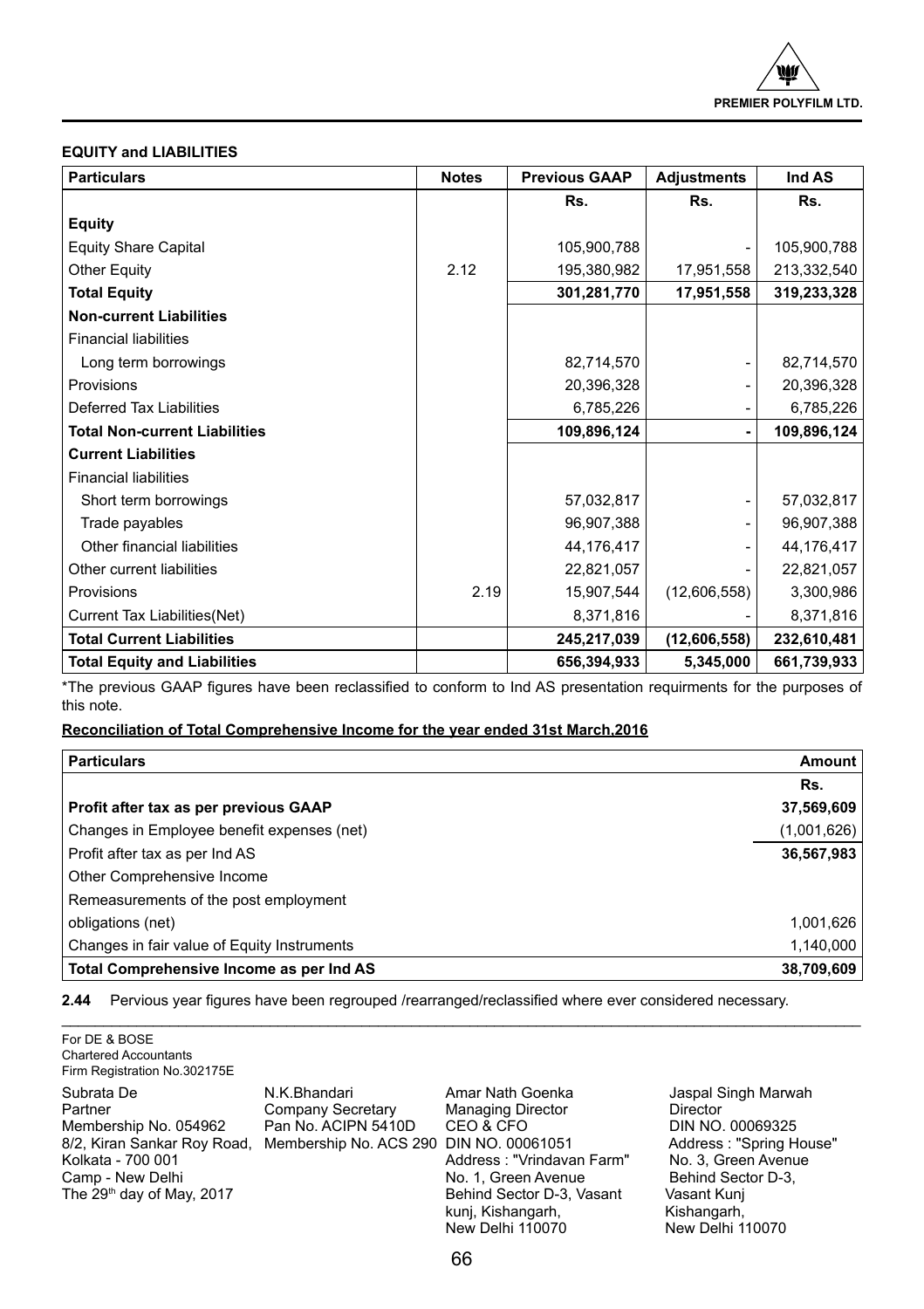

## **PREMIER POLYFILM LTD.**

**(CIN: L25209DL1992PLC049590)**

**Registered Office : 305, III Floor, 'Elite House', 36, Community Centre,** 

**Kailash Colony Extension, Zamroodpur, New Delhi - 110 048**

**Ph.: 011 29246481, Website : www.premierpoly.com, E-mail: compliance.officer@premierpoly.com**

## **PROXY FORM**

{Pursuant to Section 105(6) of the Companies Act, 2013 and the Rule 19(3) of the Companies ( Management and Administration) Rules, 2014}

to attend and to vote for me/us on my/our behalf at the Twenty Fifth Annual General Meeting of the Company to be held on Wednesday, the 27th day of September, 2017 at 11.30 A.M. at SHAH AUDITORIUM, 2, RAJ NIWAS MARG, CIVIL LINES, DELHI 110 054 and at any adjournment thereof in respect of such resolutions as are indicated below:

| ltem<br>No.    | <b>Description</b>                                                                                                                                                                                                                         | No. of shares<br>for which<br>votes cast | I/We assent to<br>the resolution<br>(FOR) | I/We dissent to<br>the resolution<br>(AGAINST) |
|----------------|--------------------------------------------------------------------------------------------------------------------------------------------------------------------------------------------------------------------------------------------|------------------------------------------|-------------------------------------------|------------------------------------------------|
| 1 <sub>1</sub> | To receive, consider and adopt The Balance Sheet<br>of the Company as at 31st March, 2017, the Profit &<br>Loss Account for the period from 1st April, 2016 to 31st<br>March, 2017 and the reports of Directors' and Auditors'<br>thereon. |                                          |                                           |                                                |
| 2 <sub>1</sub> | To declare Dividend for the year ended 31st March,<br>2017 @ Rs.0.50 paise per equity share with the face<br>value of Rs.5/- each                                                                                                          |                                          |                                           |                                                |
| 3.             | To appoint a Director in place of Shri Amitaabh Goenka<br>(holding DIN 00061027), who retires by rotation and<br>being eligible, offers himself for re-appointment.                                                                        |                                          |                                           |                                                |
| 4.             | To appoint statutory auditor of the Company                                                                                                                                                                                                |                                          |                                           |                                                |
| 5.             | To Re-appoint Shri Amar Nath Goenka as Managing<br>Director of the Company.                                                                                                                                                                |                                          |                                           |                                                |
| 6.             | To revise Salary and perquisites of Shri Amitaabh<br>Goenka, Executive Director of the Company.                                                                                                                                            |                                          |                                           |                                                |
| 7 <sub>1</sub> | To ratify the remuneration of Cost Auditor of the<br>Company for the Financial Year 2017-2018.                                                                                                                                             |                                          |                                           |                                                |

| $\sim$<br>Sianer<br>инг<br>. <b>.</b> |  |
|---------------------------------------|--|
|---------------------------------------|--|

| Signature. | Affix a      |
|------------|--------------|
|            | Thirty paise |
| Address    | Revenue      |
| Note:      | Stamp        |

**Note :** .

1. This proxy and the Power of Attorney (if any) under which it is signed or a notarially certified copy of that power of attorney must be deposited at the Registered Office of the Company at 305, III Floor,'Elite House', 36, Community Centre, Kailash Colony Extension (Zamroodpur), New Delhi-110048 not less than 48 hours before the time for holding the Meeting.

2. For the resolutions, explanatory statement and notes, please refer to Notice of the Twenty Fifth Annual General Meeting.<br>3. It is optional to indicate your preference If you leave the "FOR" or "AGAINST" or "ARSTAIN" col

It is optional to indicate your preference. If you leave the "FOR" or "AGAINST" or "ABSTAIN" column blank against any or all resolutions, your proxy will be entitled to vote in the manner as he/she thinks appropriate.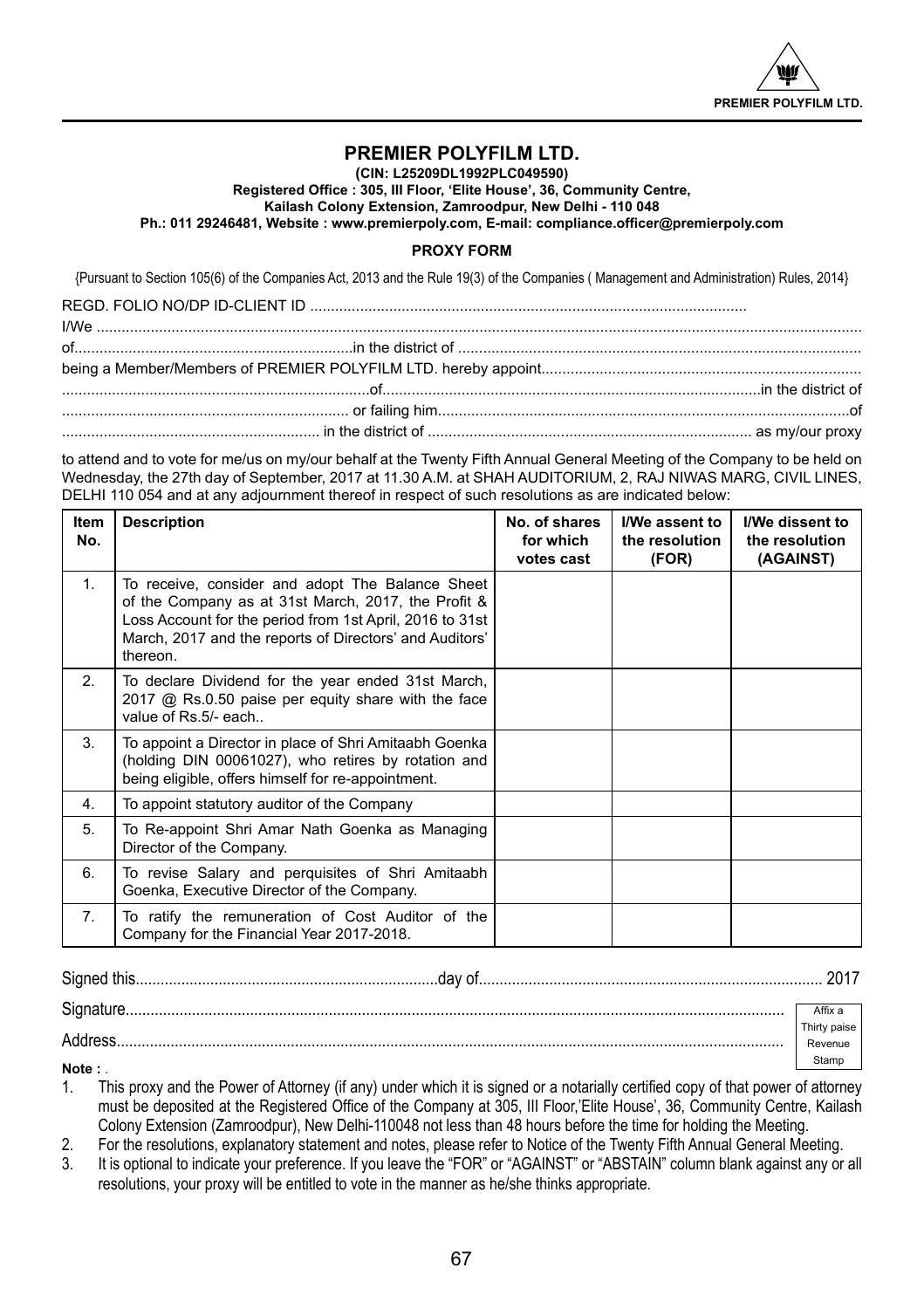

## **PREMIER POLYFILM LTD.**

**(CIN: L25209DL1992PLC049590) Registered Office : 305, III Floor, 'Elite House', 36, Community Centre, Kailash Colony Extension, Zamroodpur, New Delhi - 110 048 Ph.: 011 29246481, Website : www.premierpoly.com, E-mail: compliance.officer@premierpoly.com**

## **THIS ATTENDANCE SLIP DULY FILLED INTO BE HANDED OVER AT THE ENTRANCE OF THE MEETING HALL**

Name of the attending Member

(in BlockLetters).............................................................................................................................................. Members Folio No/DP ID Client ID................................................................................................................. Name of Proxy (in Block Letters, to be filled in if the Proxy attends instead of the Member)............................................................................................................ No. of shares held........................................................................................................................................... I hereby record my presence at the **TWENTY FIFTH ANNUAL GENERAL MEETING** being held on **Wednesday, the 27th** 

**day of September, 2017 at 11.30 A.M.** at SHAH AUDITORIUM, 2, RAJ NIWAS MARG, CIVIL LINES, DELHI - 110054

................................................

\*To be signed at the time of handing over this slip. Member's / Proxy's Signature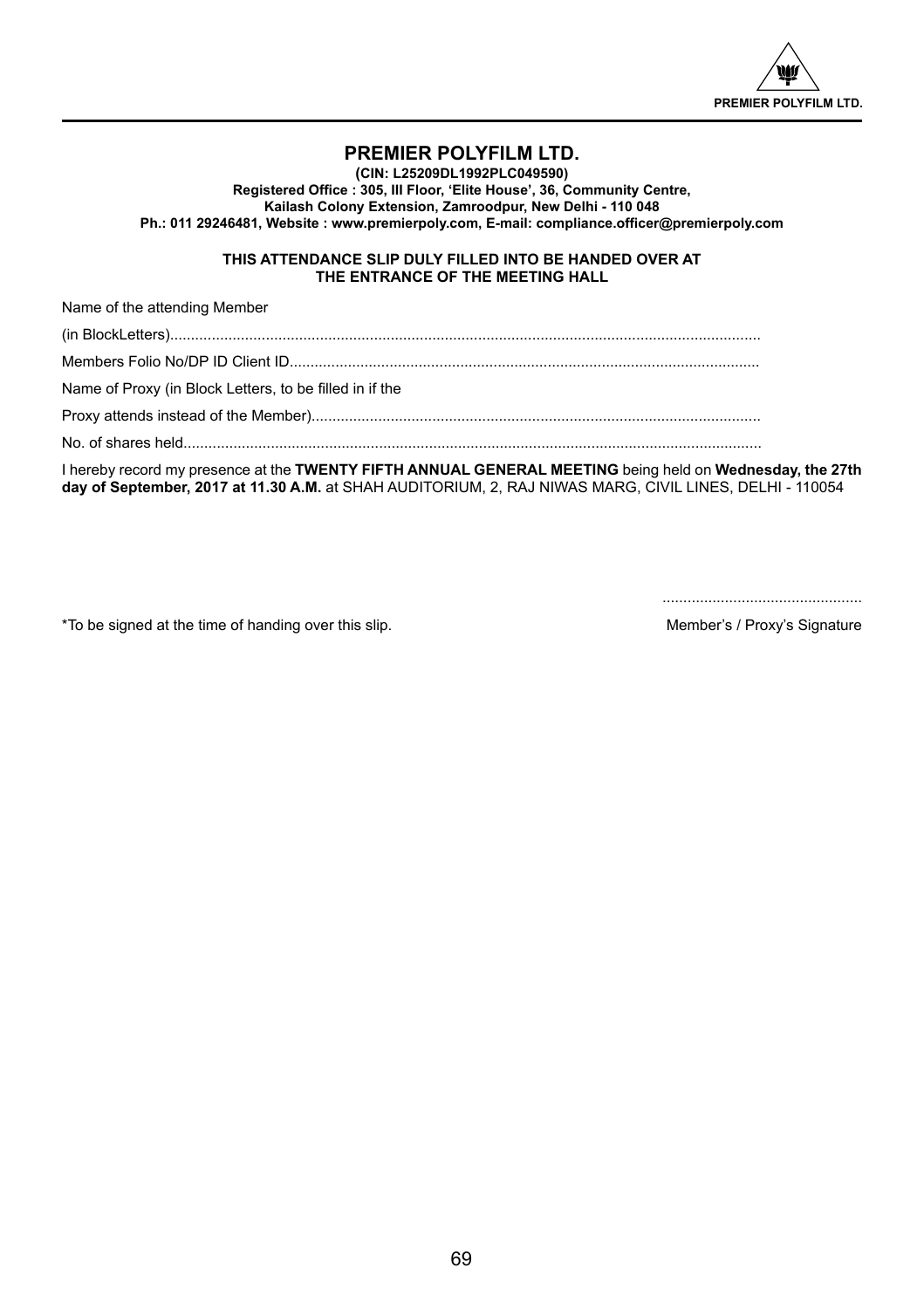